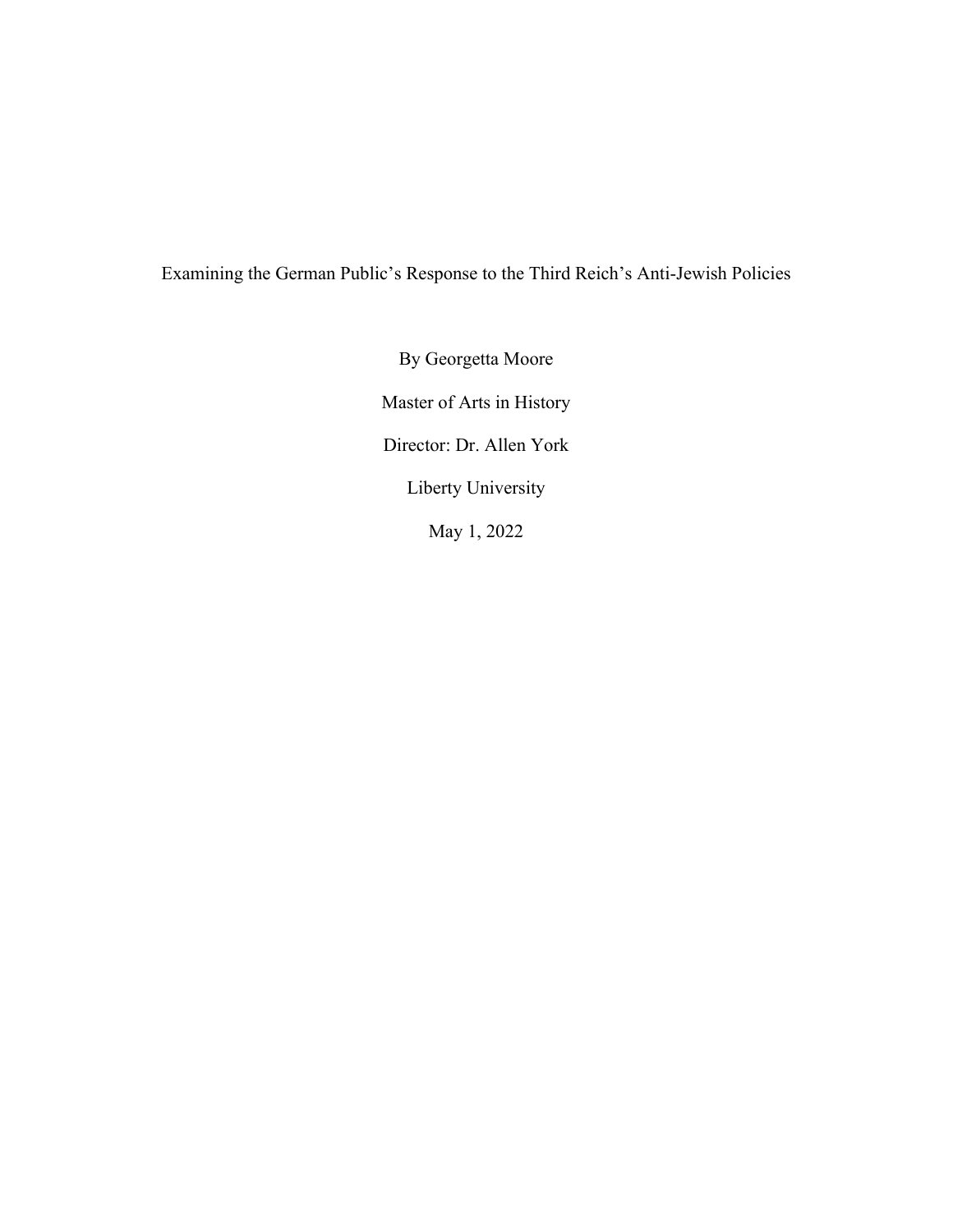## **Table of Contents**

| <b>Chapter Two: The German Public's Response to Antisemitism and Nazi Propaganda,</b>     |  |
|-------------------------------------------------------------------------------------------|--|
| <b>Chapter 3: German Public's Response to Deportations and Genocide of European Jews,</b> |  |
| Chapter 4: The Majority of the German Public's Response to the Holocaust  55              |  |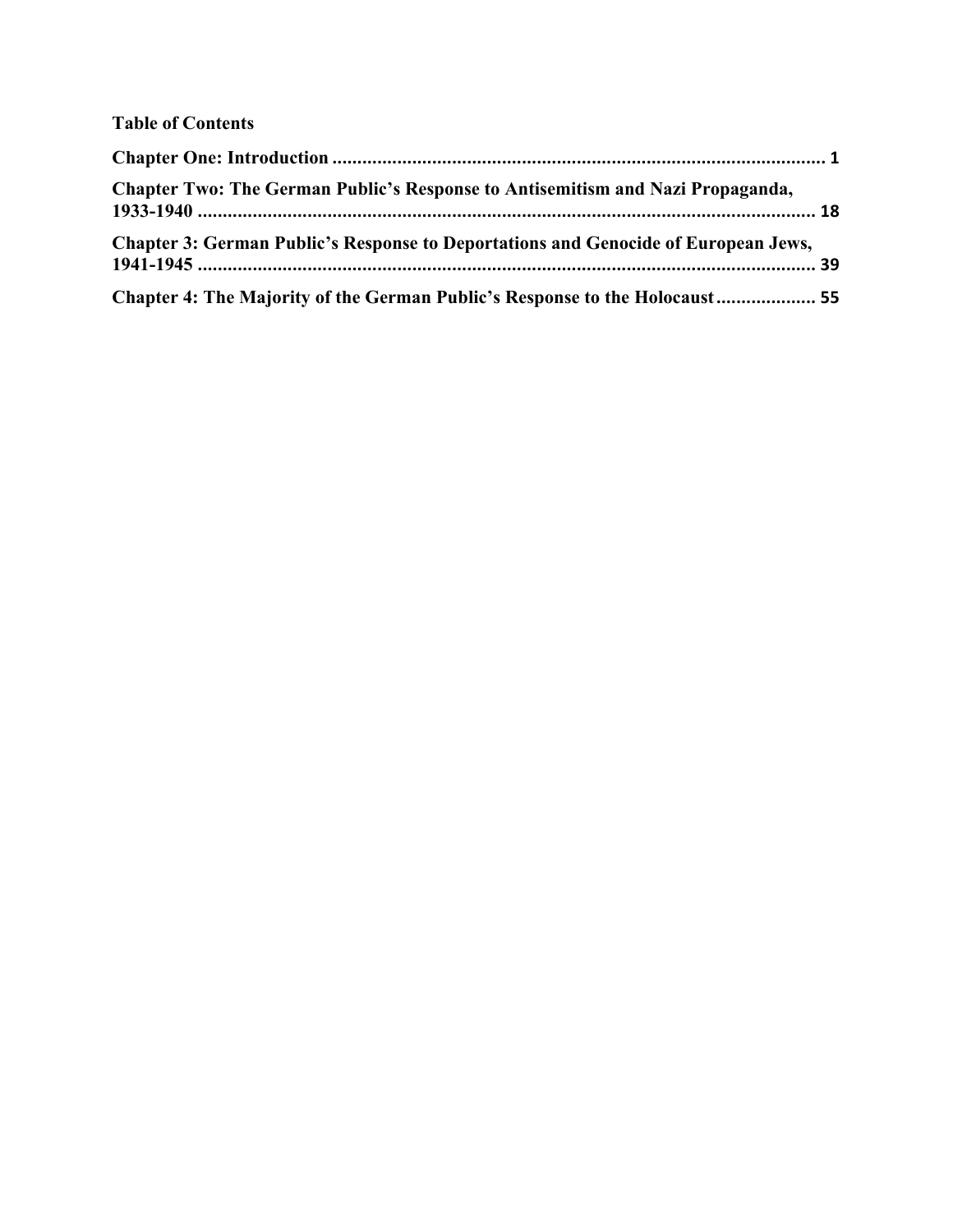## **Abstract**

The anti-Jewish policies of the Third Reich progressed from anti-Jewish legislation, stripping German Jews of their rights, to systematic mass murder. Deeply rooted antisemitism and Nazi propaganda serving as a vehicle for ideology fostered an environment of approval among most of the German public for certain anti-Jewish policies such as the Nuremberg Laws. The non-Jewish, German public responses to these anti-Jewish policies by the Third Reich shifted over the course of the Nazi's rule and during World War II. Most of the German public supported anti-Jewish legislation such as laws removing German Jews from civil service occupations because it made positions available for "Aryan" Germans. However, most of the German public was repulsed by violent acts led by the Third Reich against German Jews. The German public's abhorrence towards violent acts committed earlier during the Third Reich's rule against Jews shifted by the end of World War II as they became ambivalent towards stories of mass murder. Concerns for the war effort and constant air raids from the Allies overshadowed any concerns that most of the German public could muster for the persecutions of a maligned minority group.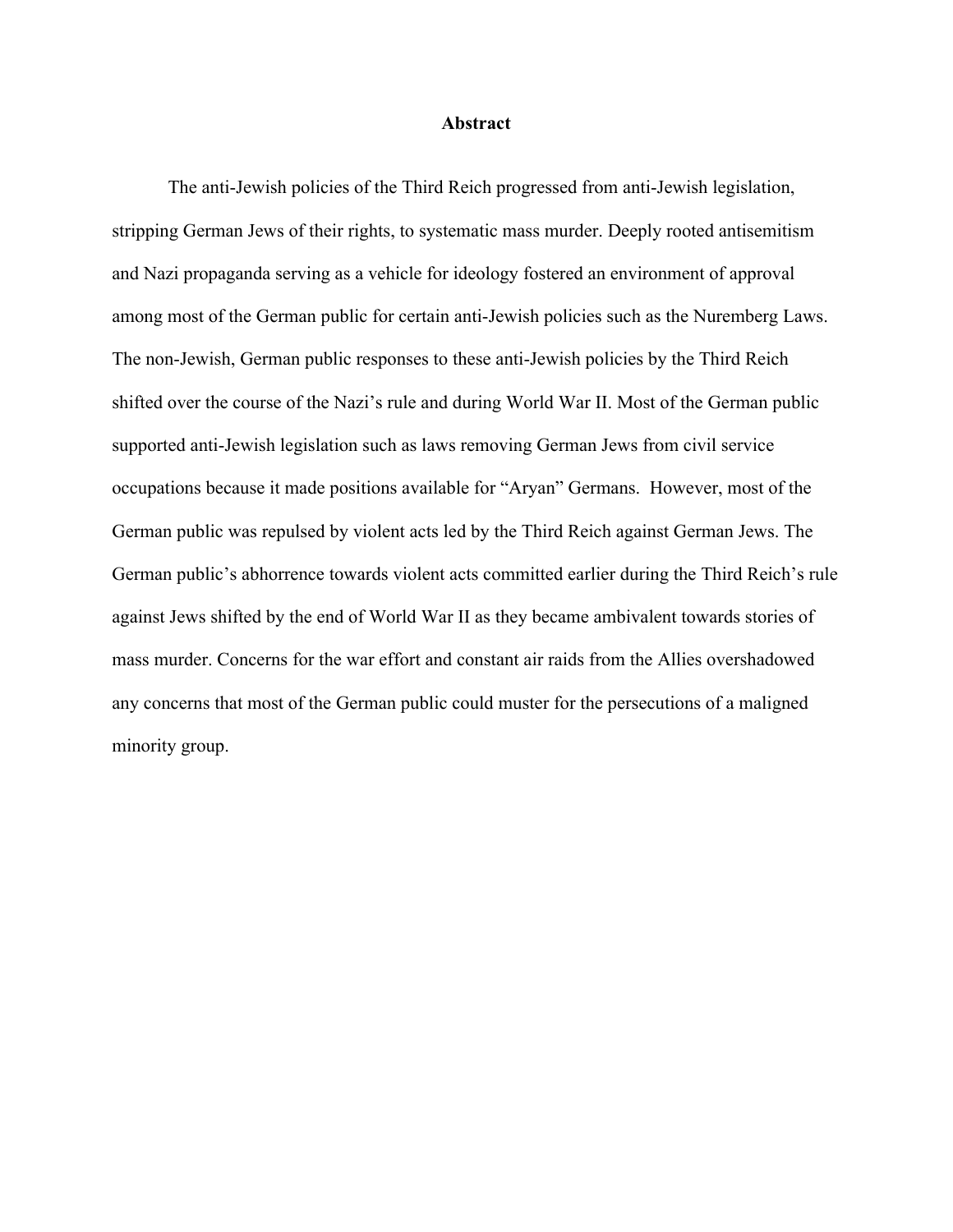## **Chapter One: Introduction**

The German President, Frank-Walter Steinmeier, and Berlin Mayor, Michael Müller, gathered with other German citizens on the solemn day of October 18, 2021, to remember with a mixture of guilt and shame the tragedy that occurred eighty years ago. On October 18, 1941, the first deportation of German Jews to Poland occurred, beginning a policy of forced removal of German Jews from Germany. The President recalled that, "The crimes were committed for all to see, separation and deportation happened at the heart of German everyday life, that is the horrible truth."<sup>1</sup> President Steinmeier remarked that today most Germans feel shame and guilt over the Third Reich's anti-Jewish policies. But what was the German public's response when these policies occurred under the Third Reich from 1933 to 1945? How did the German public respond to anti-Jewish policies that began as legislation then violence and finally mass murder?

In 1933 when Adolf Hitler came to power in Germany, his ideological, Nazi regime would not only initiate a second world war but would also lead a massive genocide against European Jewry and other minorities. Hitler began his dictatorship with anti-Jewish rhetoric that developed into anti-Jewish legislation, the displacement of Jews from Germany, and ended in genocide. Historians like Christopher Browning, Ian Kershaw, and David Bankier studied the Holocaust, the systematic mass murder led by the Third Reich of European Jewry and other minorities. Their studies examined the German public's response to the Third Reich's anti-Jewish policies. The study of the German public's response under the Third Reich began in the 1950s to determine what the German public knew about mass murder and if most of the German

<sup>1</sup>Frank-Walter Steinmeier, "Importance of Fighting the Ongoing Threat of Antisemitism Wherever it Appears" (speech, Berlin, Germany, October 18, 2021), Learn German.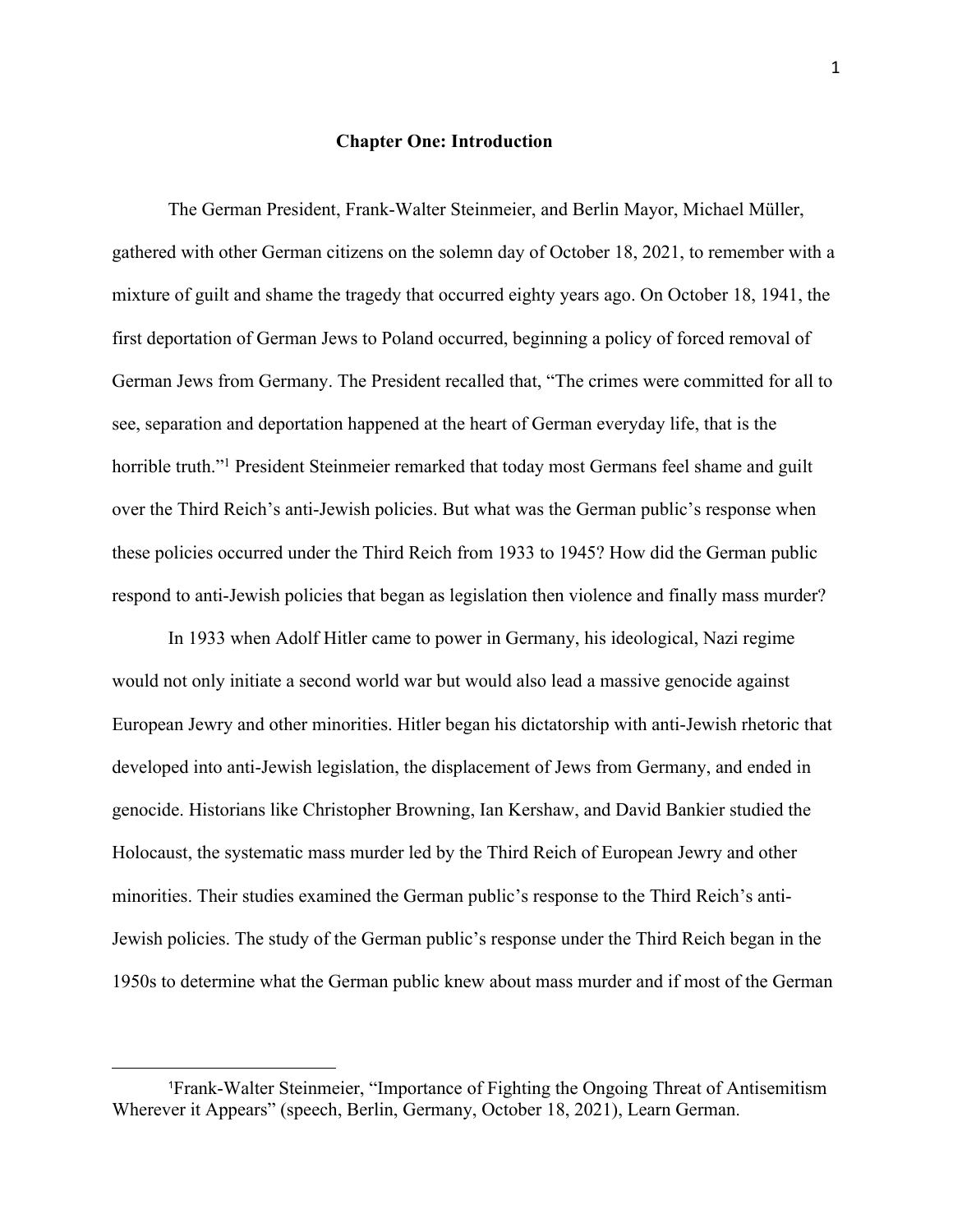public supported these murderous policies. Most of the German public's response to anti-Jewish policies shifted as anti-Jewish policies developed from legislation to violence then murder. Most of the German public supported early anti-Jewish decrees but when the Third Reich committed acts of violence, most of the German public condemned it. However, the German people would not remain static in their response. When they heard stories of mass murder in eastern Europe, they were ambivalent, shocked by the stories but did not believe them and chose to prioritize their own personal concerns over any misgivings for the fate of European Jews, a maligned minority group.

Despite the Third Reich being a socialist, totalitarian regime that attempted to manipulate and coerce public opinion through propaganda and violence, public opinion did exist under the Nazi's regime.<sup>2</sup> The German public's response to the Third Reich's policies can be determined by examining multiple sources. Security service (SD) reports, Nazi party reports, letters, and memoirs from both German civilians and soldiers can be used to determine the German public's response to the Third Reich. Joseph Goebbels, Reich Minister of Propaganda, noted in his diary that these SD reports revealed that by 1943, in occupied countries, public support and morale was declining.<sup>3</sup> Goebbels recognized that public opinion did exist under the Third Reich, and he desired to garnish public support and maintain popularity by producing propaganda that reached the masses.4 Hitler, too, constantly took note of public opinion. When Hitler authorized the euthanasia program (Aktion T-4) in 1939, the murder of handicapped German men, women, and

<sup>2</sup>Hannah Arendt, *The Origins of Totalitarianism,* 2d enl. Ed. New York, NY: Meridian Books, 1958.

<sup>3</sup>Joseph Goebbels and Fred Taylor, *The Goebbels Diaries, 1939-1941,* (New York: Putnam, 1983), 301.

<sup>4</sup>David Welch, "Manufacturing a Consensus: Nazi Propaganda and the Building of a 'National Community' (Volksgemeinschaft)," *Contemporary European History* 2, no. 1 (1993).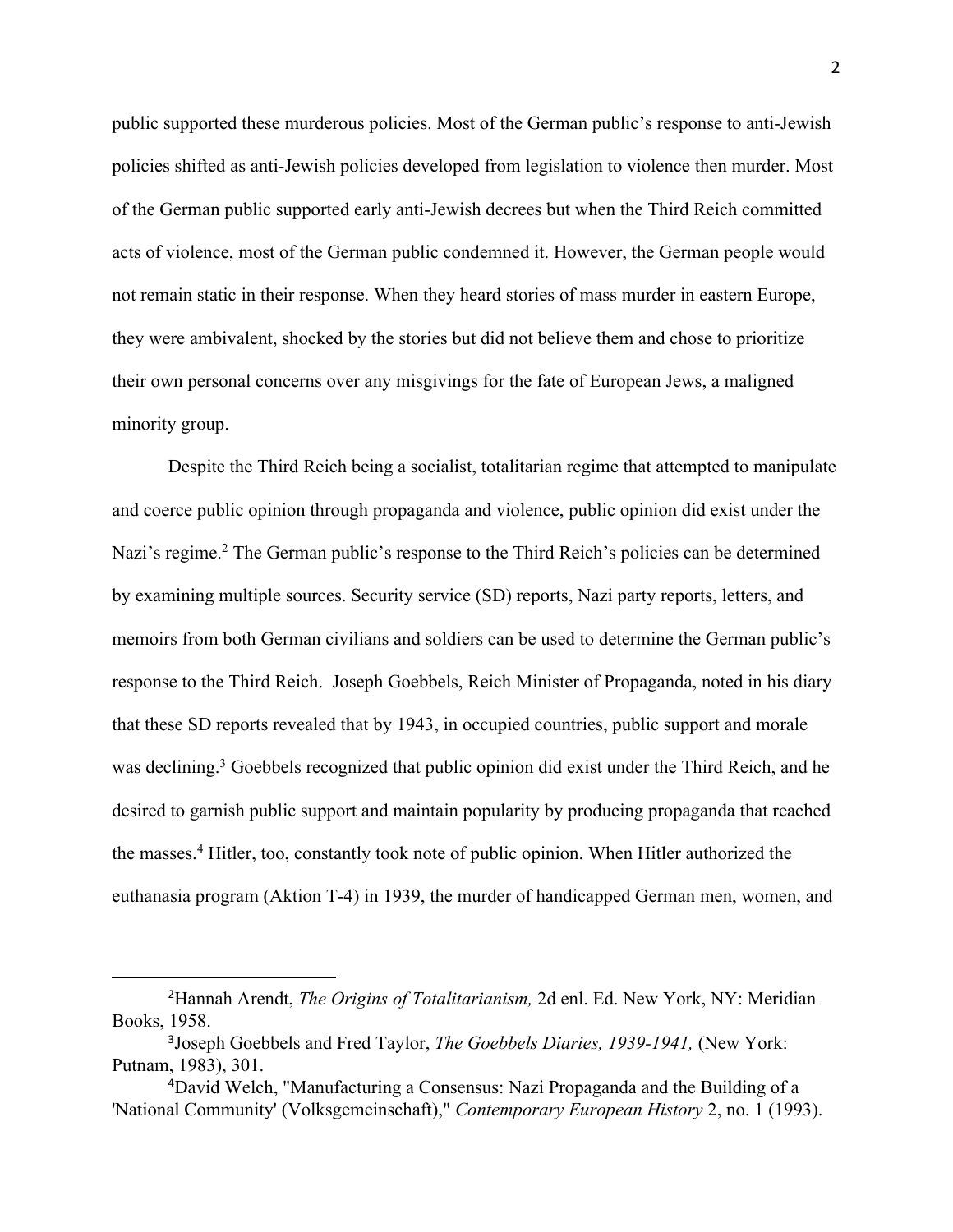children, he expected the public to support him. However, when it became known that the "treatment" handicapped Germans received was murder there was a public outcry in 1941and as a result Hitler publicly halted the T4 program that same year (though he continued the program in secret).5 Parents of handicapped children wrote letters to Hitler and protested the T4 program, both Catholic and Protestant clergy voiced their dissent. A German cardinal, Cardinal von Galen, shared a sermon that was disseminated among the German public condemning the Third Reich for the killing of handicapped Germans, declaring that "murder is contrary to God and Nature."6 A bishop from Limburg wrote a letter to Hitler opposing the euthanasia program making his dissent public.7 Though the Cardinal and bishop did not suffer retaliation for their criticism, others less well-known were imprisoned or executed for their dissent. By rescinding the euthanasia order, Hitler responded to public opinion and in his actions acknowledged that it did exist though it was curtailed by the Third Reich through the inundation of propaganda and coercion. The historical record reveals that German citizens did not blindly conform to the Third Reich's policies.8

Antisemitism was prevalent in Germany long before the Third Reich began its campaign against the Jews. Violent outbursts against Jewish communities occurred from at least as early as

<sup>&</sup>lt;sup>5</sup>Hitler publicly rescinded the program but continued it in secret and moved the handicapped Germans out of Germany to the east to be murdered by starvation, lethal injections, or gassing. Henry Friedlander, *The Origins of Nazi Genocide: From Euthanasia to the Final Solution,* (The University of North Carolina Press, Chapel Hill, London, 1995), 67, 111. <sup>6</sup>Ibid, 115.

<sup>&</sup>lt;sup>7"</sup>Letter from Bishop of Limburg to the Reich Minister of Justice, 13 August 1941," in The *Nazi Germany Sourcebook an Anthology of Texts*, edited by Sally A. Winkle (London, Routledge, 2013), 332-333.

<sup>8</sup>Tirosh Noam, "Alone in Berlin? Israeli media and the German resistance to Nazism," The Communication Review, 19:2, 2016.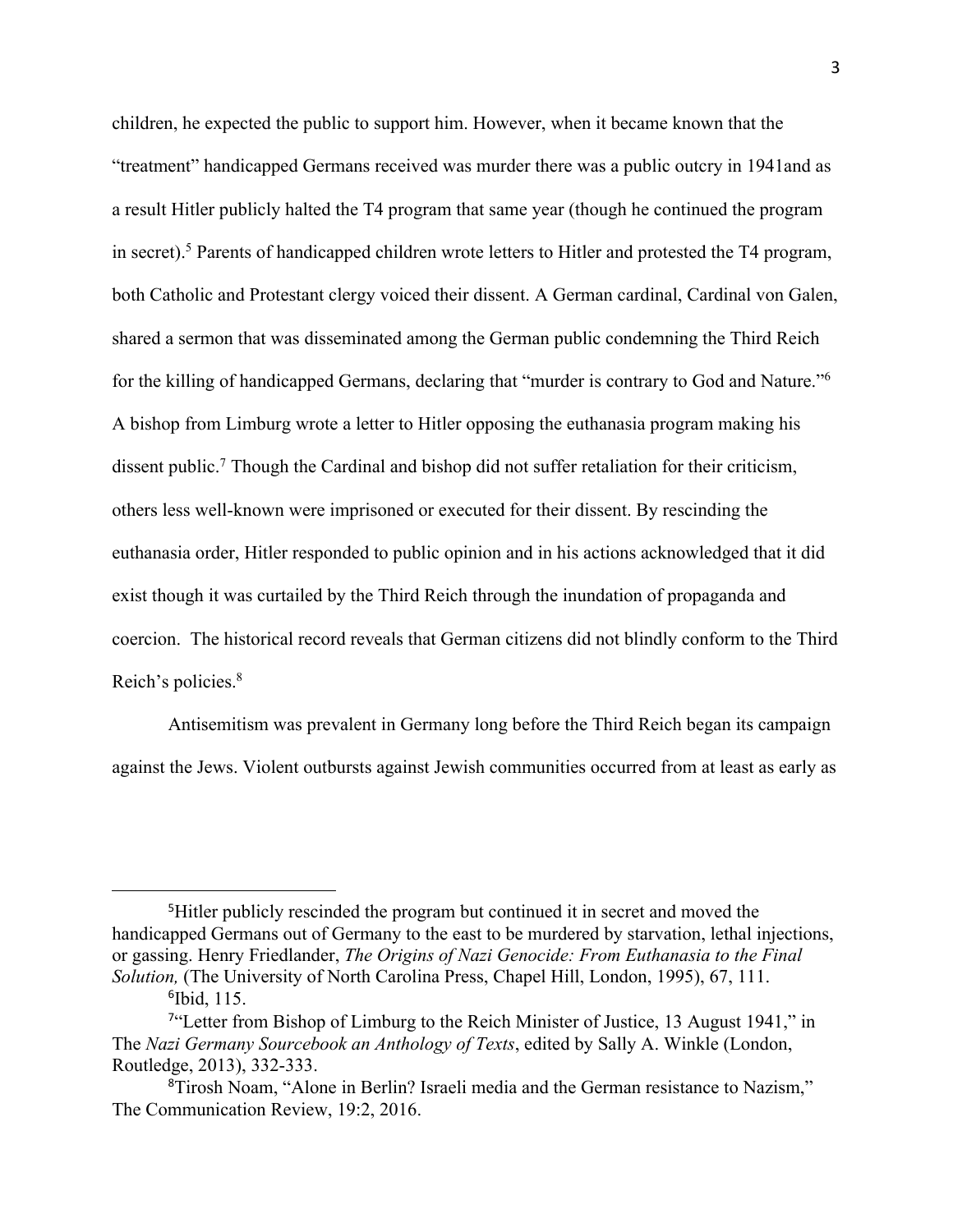the Middle Ages.<sup>9</sup> Yet, by the close of the nineteenth century and beginning of the twentieth century prejudice laws and restrictions against European Jews lifted by governments in western Europe and allowed Jews to assimilate more into society by attending universities and pursuing careers in medicine and law. But these relaxed restrictions on Jews' place in German society did not assuage the antisemitic sentiment prevalent across central and western Europe.<sup>10</sup> Once the Nazi party came into power in 1933, it did not have to convince the non-Jewish German public to be antisemitic for the prejudice was already well-established. The deep-seated antisemitic feeling among the public made it possible for Hitler to share his political extremism, voice antisemitic rhetoric, pass antisemitic legislation, and commit violence against European Jewry. The German public were not indoctrinated by Nazi propaganda to be antisemitic, rather Nazi propaganda capitalized on the long-held antisemitism already inculcated in the German people.<sup>11</sup> Despite deep-seated antisemitism most of the German public reacted in repulsion towards violent acts led by the Third Reich, but they still viewed European Jews as a foreign, outside element that needed a "solution."12

Pre-existing antisemitism in Central and Western Europe was not the sole factor in influencing the German public's opinion for the Third Reich's violent anti-Jewish policies. The inundation of Nazi propaganda promoting their ideology also influenced the German public's response. Even before the Nazi party came to power in 1933 propaganda was used, especially in newspapers, to promote party ideology. Goebbels used his newspaper, *Der Angriff,* as a tool for

<sup>9</sup>Steven Beller, *Antisemitism: A Very Short Introduction,* (Oxford University Press. 2nd edition. New York, 2015), 12.

<sup>&</sup>lt;sup>10</sup>Ibid, 71.

<sup>11</sup>Ian Kershaw, *Hitler, the Germans, and the Final Solution,* (New Haven, CT: Yale University Press, 2009), 161.

<sup>12</sup>David Bankier, *The Germans and the Final Solution: Public Opinion under Nazism,*  (Blackwell Publishers Inc. Cambridge, Massachusetts, 1996), 68.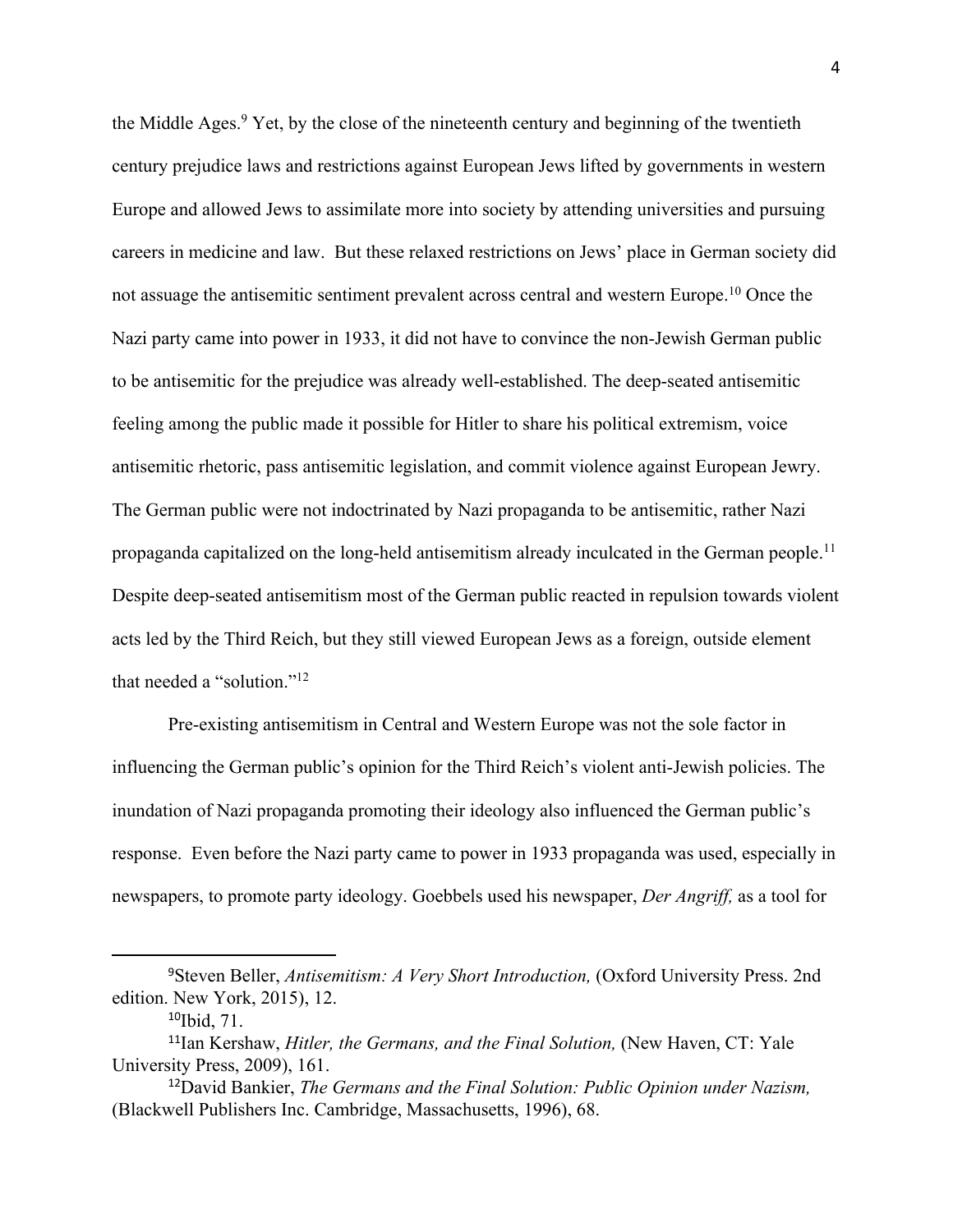promoting Nazi ideology, nonetheless, readers were more interested in reading about Hitler than they were in reading about party ideology.13 Hitler's Nazi ideology promoted the policy of lebensraum (living space) for German Aryans. Hitler did not mask his intent of clearing Europe of Jews to make room for the non-Jewish Germans, his desire for ridding Europe of Jews was made known in speeches to the German public and through propaganda.<sup>14</sup> On January 30, 1939 Hitler made a speech before the Reichstag calling for the extermination of European Jewry- "If the international Finance-Jewry inside and outside of Europe should succeed in plunging the peoples of the earth once again into a world war, the result will be not the Bolshevization of earth…but the annihilation of the Jewish race in Europe."<sup>15</sup> Nazi propaganda promoted the ideology of the Aryan struggle for lebensraum, the propaganda's effectiveness is evident in an SS officer's report to his wife describing the murder of Jewish women and children as a fight for German survival, "The sight of the dead (including women and children) is not very cheering. But we are fighting this war for the survival or non-survival of our people."<sup>16</sup> Nazi propaganda successfully encouraged young men to enlist when Germany invaded Poland in 1939, but as fighting continued to drag on along with major defeats in the Soviet Union and North Africa by 1943 the German people became cynical of the propaganda.17 Taking note of the public's growing indifference, Goebbels desired to mobilize the public and raise morale through

<sup>13</sup>Russel Lemmons, *Goebbels and Der Angriff*, Lexington, Kentucky: University Press of Kentucky, (1994), 53.

<sup>14</sup>Christopher R. Browning, *Nazi Policy, Jewish Workers, German Killers*, (Cambridge: Cambridge University Press, 2000), 2-3, 4.

<sup>&</sup>lt;sup>15</sup>Adolf Hitler, "Reichstag Speech" (speech, Berlin, Germany, January 30, 1939) United States Holocaust Memorial Museum.

<sup>16</sup>"Letter of SS-Obersturmführer Karl Kretschmer (Sk 4a0)," in the *"The Good Old Days" The Holocaust as Seen by Its Perpetrators and Bystanders* by Ernst Klee, Willi Dressen, and Volker Riess, (New York: Konecky & Konecky, 1991), 163.

<sup>17</sup>Konrad Hugo Jarausch, *Broken Lives: How Ordinary Germans Experienced the 20th Century, (*Princeton, NJ: Princeton University Press, 2018), 107-125.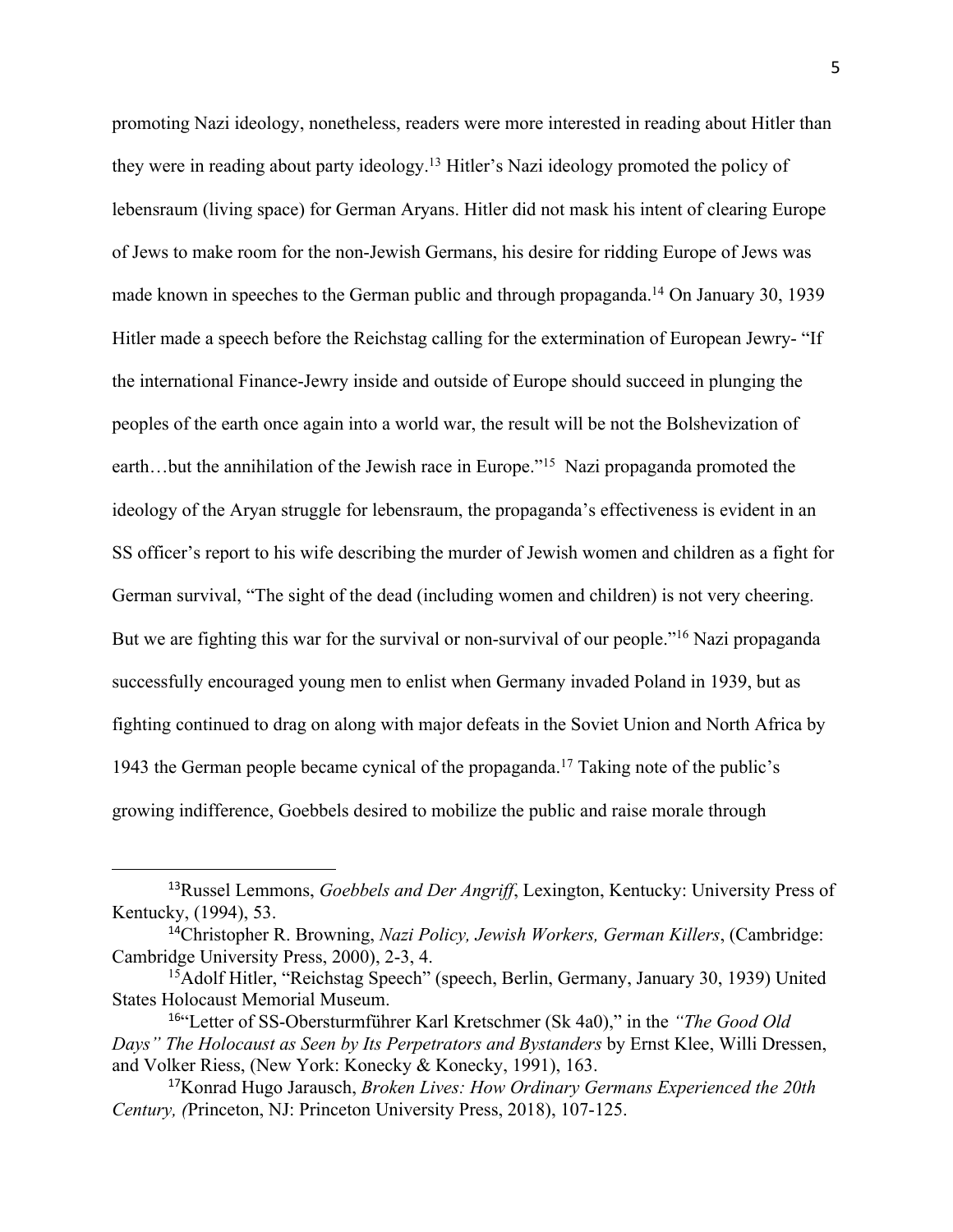increasing propaganda, despite the overabundance of it.<sup>18</sup> Goebbels and Hitler constantly took the pulse of German public opinion using SD reports and Nazi party reports so as to not lose popularity among the masses. SD reports were made annually while Nazi party situational reports were made monthly. The party chancellery reviewed the Nazi party situational reports, which were abundant early in the war but eventually tapered off and requested more detail after reading the reports or requested corrections. The SD reported the changing mood of the public but concealed negative reports from Hitler.<sup>19</sup> If Goebbels received negative reports, such as a Sopade report noting the German public's repulsion at the riots committed by Nazis during Reichskristallnacht, he ignored it and instead promoted the riots and boycotting through propaganda that made it appear as if the whole public supported these programs.<sup>20</sup> SD and Nazi party reports are not entirely reliable sources to determine the non-Jewish German public's opinion of Third Reich's policy as they struggled to hide any negativity felt by the public. Despite some Germans voicing criticism of the rioting during Reichskristallnacht, the SD did not report it but instead noted that the church did not criticize the violence that occurred on Kristallnacht.<sup>21</sup> However, an abundance of memoirs, diaries, letters, and interviews from non-Jewish Germans and Jewish Germans help to reveal how the German public responded to the Third Reich's policies against European Jewry.

<sup>18</sup>Bankier, *The Germans and the Final Solution,* 38.

<sup>19</sup>Aryeh L. Unger, "The Public Opinion Reports of the Nazi Party," *The Public Opinion Quarterly* 29, no. 4, (1965), 508, 572-574.

<sup>20</sup>"Sopade: Reactions of the Populace to Reichskristallnacht," in *The Third Reich Sourcebook,* 383-384.

<sup>21</sup>Jonathan C. Friedman, "*Hilfrich, as cited by Klaus Schatz, Geschichte des Bistums Limburg (Mainz, 1983), 278; and in Wippermann, Widerstand, 71," in*

*The Lion and the Star: Gentile-Jewish Relations in Three Hessian Communities, 1919-1945,*  (Lexington: University Press of Kentucky, 1998), 24-25.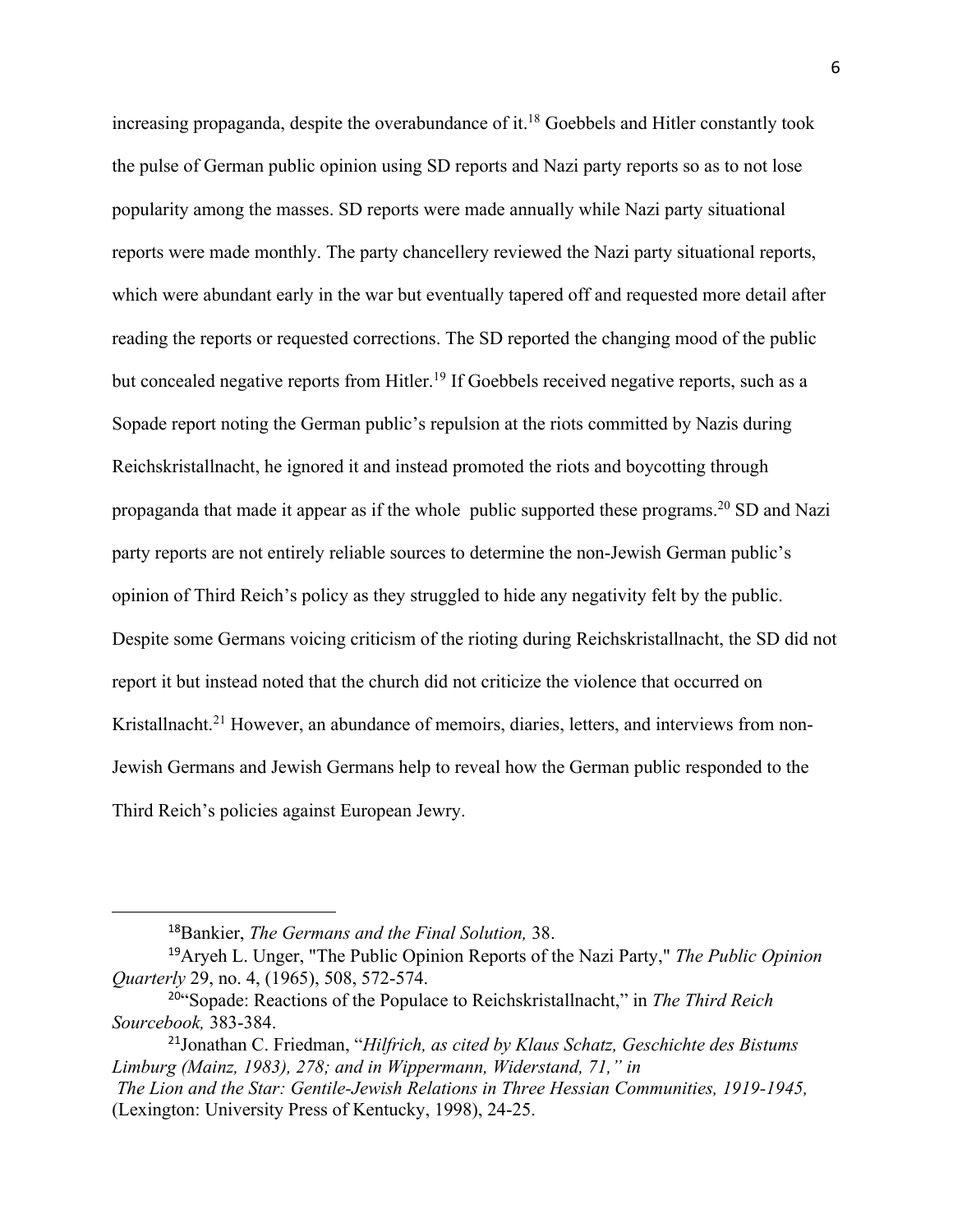When Hitler and the Nazi party came to power in 1933, he openly revealed his desire to push European Jews out of Europe but he did not yet reveal or formulate a plan to accomplish it, only that Europe needed to be rid of European Jews.<sup>22</sup> Hitler did not immediately initiate violent policies against Jewish Germans, as to not alienate himself from public approval, instead he gradually proceeded to violence by beginning with speeches railing against a Jewish conspiracy to destroy Germany, antisemitic propaganda, antisemitic legislation (the Nuremberg laws), the forced removal of Jews from society, and then organized mass murder (the Final Solution). In April of 1933 the Third Reich called for the boycott of Jewish businesses. Dr. Paula Tobias, a German Jew, describes in her memoir two young Nazis standing guard at her practice preventing patients from entering, she explained that the Nazis were embarrassed as they explained that they could not allow her to accept patients that day. She noted that the young Nazis were not rude or violent to herself or any patients, they only stood guard with their weapons and turned patients away.<sup>23</sup> The boycott of April 1, 1933, proved to be unsuccessful and ended after one day, though there were places in Berlin that experienced outbursts of violence towards Jewish Germans. Germans continued to not respond well to the Third Reich's call for a boycott, not because they were against the prejudice of Jews but because they needed to utilize Jewish German businesses. Hjalmar Schacht, President of the Reichsbank, penned a letter asking if the boycott could be delayed for after the holidays as he feared it would affect the local economy.<sup>24</sup> German Jews were also beginning to be excluded from public life in April as Hanna Bergas, a German Jew,

<sup>22</sup>Steven Beller, *Antisemitism,* 86-87.

<sup>23</sup>"Memoir by Dr. Paula Tobias about Boycott of 1 April 1933," in *Sources of the Holocaust,* edited by Steve Hochstadt (Palgrave Macmillan: New York, N.Y. 2004), 39.

<sup>24</sup>"Letter from Hjalmar Schacht," in *Documents on the Holocaust: Selected Sources on the Destruction of the Jews of Germany and Austria, Poland, and the Soviet Union*, edited by A. Margaliot, Y. Arad, and Y. Gutman (Jerusalem, Israel, Oxford, England: Yad Vashem, 2014), 72-73.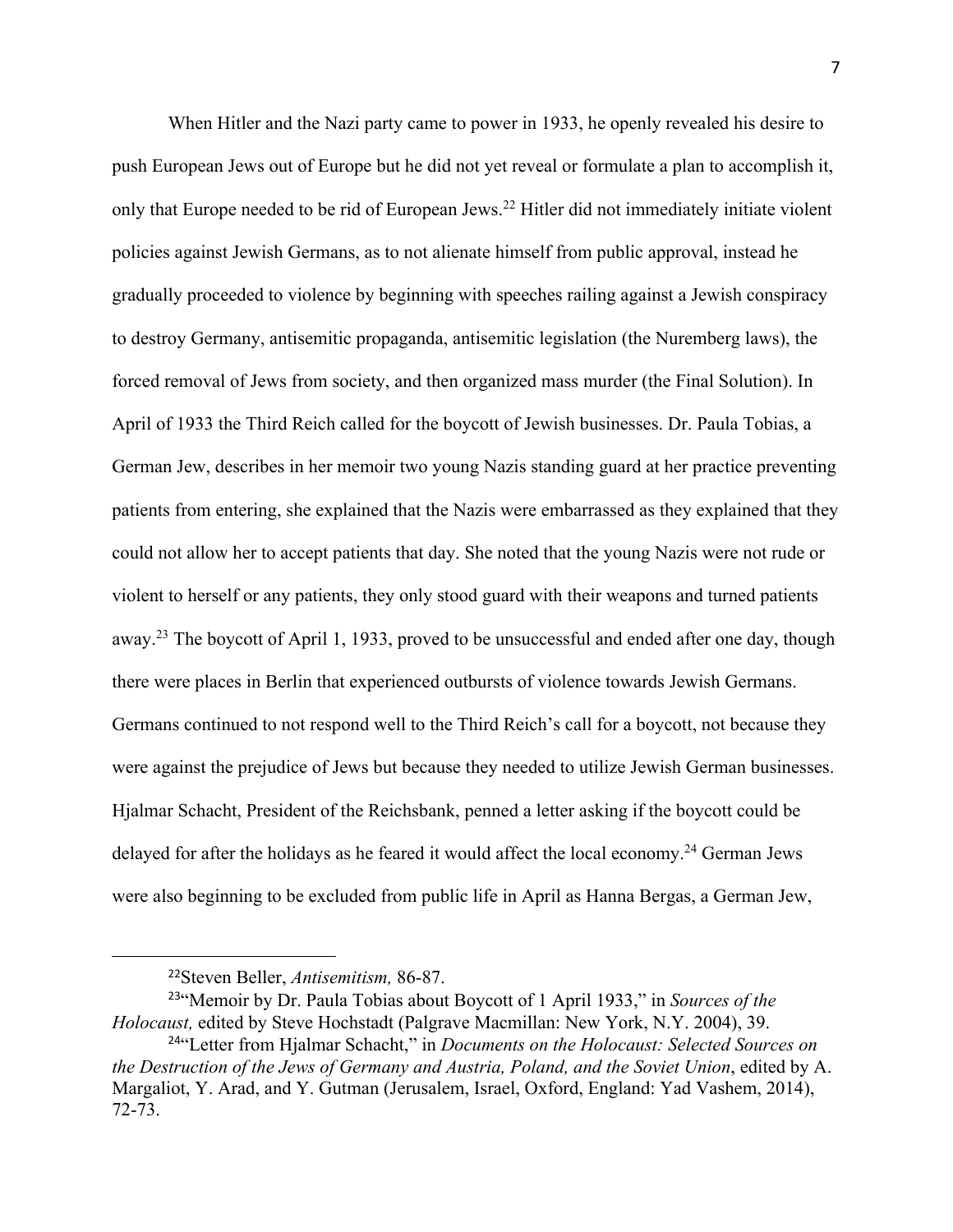recounted when she was let go as a teacher because of her Jewishness but the parents of her students brought her flowers and condolences for having lost her position.<sup>25</sup> Noting the lack of support from the non-Jewish German public for the boycott in April 1933, Goebbels increased the amount of antisemitic propaganda to suede public opinion in support for the Third Reich's policies. The Third Reich quickly transitioned from antisemitic rhetoric to anti-Jewish legislation by passing the Nuremberg laws that excluded German Jews from society, which was approved by the non-Jewish German public, then the Third Reich shifted towards public demonstrations of violence against German Jews.<sup>26</sup> Reinhard Heydrich, a high-ranking SS officer, ordered in 1938 a Reichskristallnacht, or a pogrom night, when Jewish homes, businesses, and synagogues were to be damaged.<sup>27</sup>

Some scholars, like Daniel Jonah Goldhagen or Robert Gellately, offer a simplistic summary of German's response to the Third Reich's anti-Jewish policies that most of the German public were extremely antisemitic and supported these policies. But other scholars like Christopher Browning and David Bankier argue that most Germans were not extremely antisemitic but their support for the Third Reich's anti-Jewish policies stemmed from multiple sources like ideology, antisemitism, and peer pressure. Primary accounts from German Wehrmacht soldiers, SS soldiers, reserve police battalions, and civilians are some of the sources that will be examined to help determine the German public's opinion of anti-Jewish policies. For example, Catholic priests conscripted in the German military by the Third Reich served as

<sup>25</sup>Marion A. Kaplan, *Between Dignity and Despair: Jewish Life in Nazi Germany*, (New York: Oxford University Press, 2011), 21.

<sup>&</sup>lt;sup>26</sup>Jeffrey W. Murray, "Constructing the Ordinary: The Dialectical Development of Nazi Ideology," *Communication Quarterly* 46, no. 1, (1998).

<sup>27</sup>Reinhard Heydrich, "Instructions for Kristallnacht, (1938)" in *The Third Reich Sourcebook,* 376-378.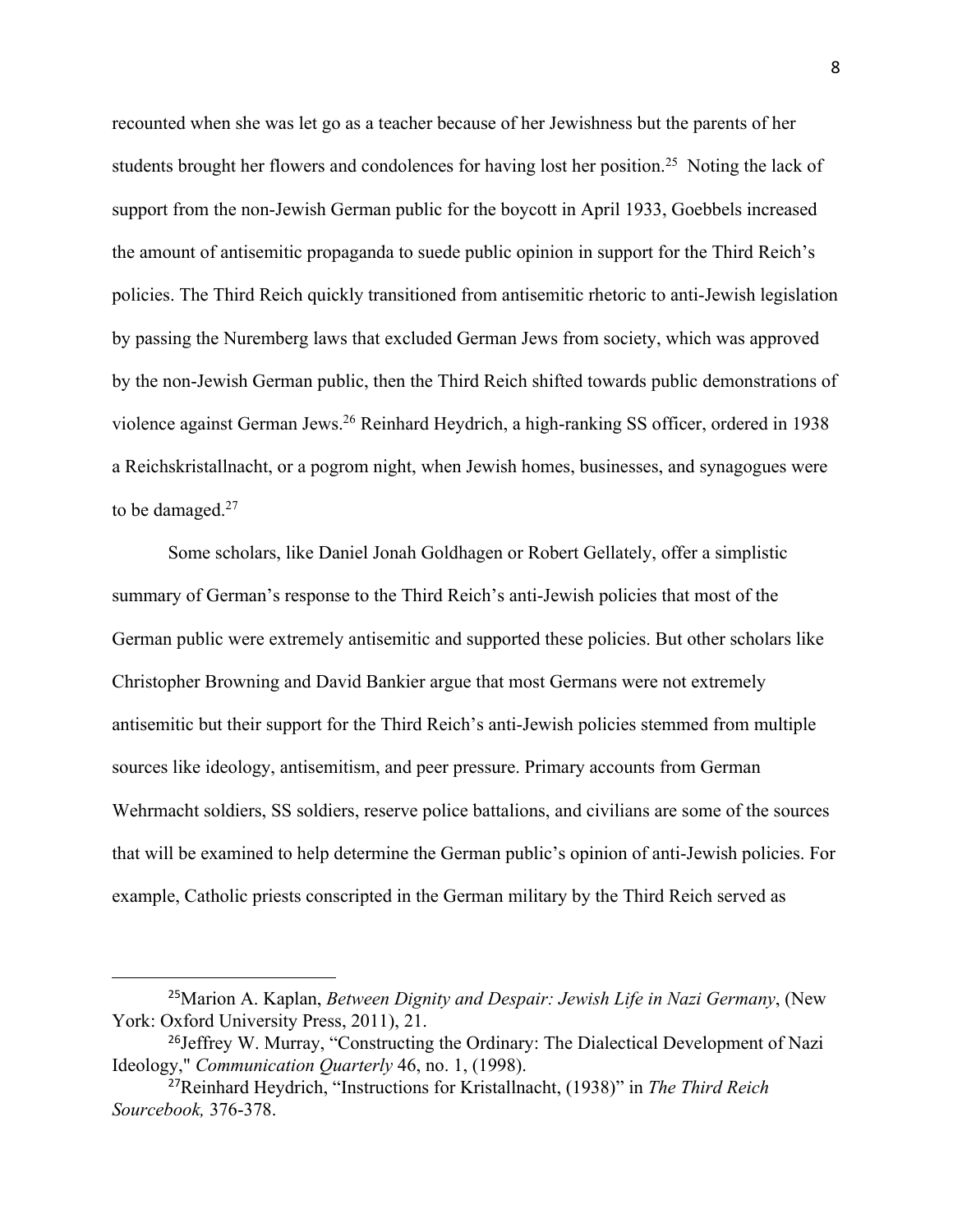chaplains or aiding in medical units, however, some were forced to engage in battle. One such chaplain, Johannes Stelzenberger, wrote diary entries offering eyewitness testimonies of European Jews being used for forced labor and of their murder, "Every day here, thousands of Jews were shot."28 In his diary entries, Stelzenberger, does not criticize using Jews for forced labor or condemn their murder nor does he voice support for it he only described what he witnessed. Some scholars like Bankier or Browning may argue that he was desensitized by his time in service as chaplain or he was bought by antisemitic propaganda prior to conscription. Hermann Graebe provides another example of an "ordinary" German who witnesses and reacts to the murder of European Jews. Graebe is not a hardened soldier but a German engineer working in a small town in Ukraine. Graebe witnesses two thousand Jewish people, men, women, and children shot by Nazi soldiers. He describes the mass shooting of Jewish civilian in detail, "Without screaming or weeping these people undressed, stood around in family groups, kissed each other, said farewells and waited for a sign from another SS man…. Then I heard a series of shots."<sup>29</sup> He is shocked that he is not ordered away but he continues to witness the mass murder. He even shares about a young woman begging for him to help her escape, but he does not help. Graebe is shocked by the "tremendous grave" but if he had any condemnation for the murders, he kept it to himself.<sup>30</sup> The Reserve Police Battalions are another example of "ordinary" middle-aged Germans conscripted into service like the German Catholic priests but unlike the priests the police battalions willingly murdered European Jews. The police battalions

<sup>28</sup>"Akte Stelzenberger, 19 October 1941," in Wehrmacht *Priests: Catholicism and the Nazi War of Annihilation* by Lauren Faulkner Rossi (Cambridge, Massachusetts: Harvard University Press, 2015), 100-101.

<sup>29</sup>"Affidavit of Hermann Friedrich Graebe, 1945," in *The Nazi Germany Sourcebook an Anthology of Texts*, 357-359.

<sup>30</sup>Ibid 358.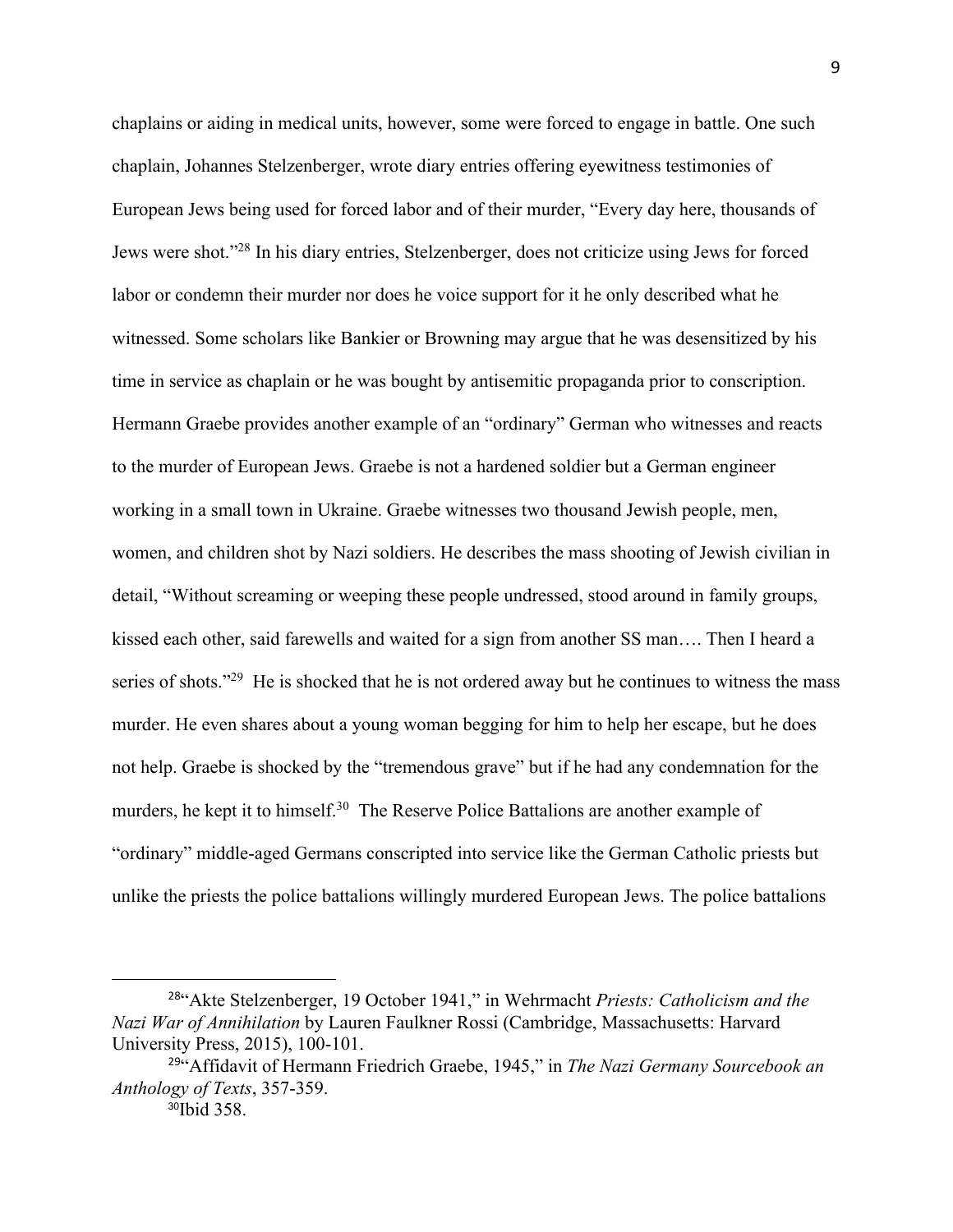serve as an example of some Germans who actively participated in the mass murder of Jews. Despite their initial shock and some even suffering nervous breakdowns, they participated in the mass murder of European Jews. <sup>31</sup> Even fewer were the Germans who resisted the Third Reich's anti-Jewish policies. Hanns Peter Herz, a German Jew, describes a neighbor who worked at the Gestapo headquarters warning Herz and his family to flee before they could be rounded up and deported.32 Another instance of resistance is detailed by Gertrude Staewen, a non-Jewish German, protestant woman, who actively undermined Nazi policy by hiding German Jews and providing them with food.<sup>33</sup> Friedrich Kellner, a non-Jewish German, voices his resistance and condemnation of the violent treatment of European Jews in his autobiography, *My Opposition: The Diary of Friedrich Kellner- A German Against the Third Reich.* In his diary, Kellner describes hearing rumors of European Jews being murdered in the east and openly condemns it.<sup>34</sup> Helmut Thielicke is another German clergyman who lived under the Third Reich and protested it's policies, specifically, the Third Reich's violent policies against European Jews. He witnessed the violence committed against German Jews and details his disgust and resistance by aiding German Jews he had seen mistreated.<sup>35</sup> Though the German public's response to the Third Reich's violent policies ranged from active participation to active resistance, the most common response can be viewed in Albert Speer's memoir, *Inside the Third Reich.* Albert Speer, the

<sup>31</sup>Thomas Kuhne, *Belonging and Genocide: Hitler's Community, 1918-1945*, (New Haven: Yale University Press, 2013), 58.

<sup>&</sup>lt;sup>32</sup> Hanns Peter Herz, "This is the most Beautiful Country in the World, but it had Some Nasty People for a While," in *Voices from the Third Reich: An Oral History*, 304.

<sup>&</sup>lt;sup>33</sup>Gertrude Staewen, "We Stole Groceries and Put Other People Up to Stealing for Us," in *Voices from the Third Reich,* 322-324.

<sup>34</sup>Victor Klemperer and Martin Chalmers, *I Will Bear Witness: A Diary of the Nazi Years*, (New York: Modern Library, 1999), 5.

<sup>35</sup>Helmut Thielicke, David R. Law, and H. George Anderson. *Notes from a Wayfarer: The Autobiography of Helmut Thielicke*. (Cambridge: Lutterworth Press, 1984).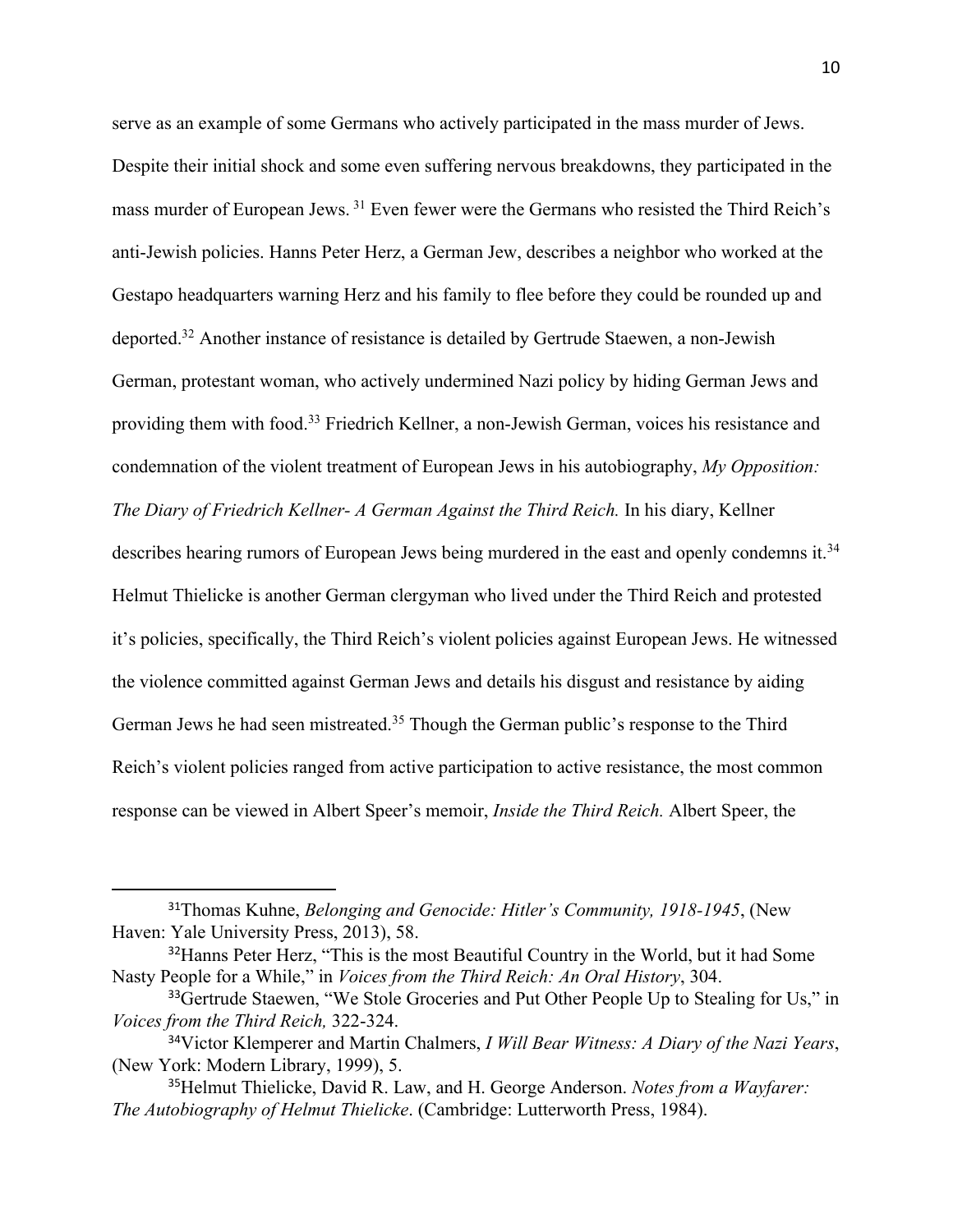Minister of Armaments and War Production, worked directly under Hitler. He described himself as not being antisemitic because he had Jewish friends, regardless, he was part of the Nazi party and used Jewish forced labor for his factories.<sup>36</sup> He did not condemn the use of forced labor or the Nuremberg laws, but he did describe feeling unsettled at witnessing a Jewish family going to their deaths.37 His response was common among many non-Jewish Germans, they supported antisemitic legislation but condemned the Third Reich's use of violence against Jews.

The study by historians on the German public's response to the Third Reich's policies began In the 1950s, as the Cold War began to unfold in the aftermath of a devastated Germany or Europe as a whole, traditional historians answered the questions of German opinion by proposing that the people of Germany were uniquely extreme in their antisemitism and their culture of violent antisemitism resulted in blind support for the Third Reich's extermination policies, as the Germans eagerly supported the Third Reich's violent anti-Jewish policies that led to the Final Solution or systematic mass murder of European Jews and other minorities.<sup>38</sup> The traditional school of thought that argued Nazi Germany was unique as it held to an extreme form of antisemitism, shifted as historians studied how other factors like the inundation of Nazi propaganda and fear of the Third Reich's totalitarian government affected German support for anti-Jewish policies. New Left historians proposed that most of the non-Jewish German population supported anti-Jewish policies because of coercion from an oppressive regime and constant inundation of propaganda pumped out to the public. The historiography on German support for anti-Jewish policies shifted again in the 1990s as Goldhagen revived the traditionalist

<sup>36</sup>Albert Speer, *Inside the Third Reich: Memoirs*, Bronx, (NY: Ishi Press International, 2009), 162.

<sup>37</sup>Ibid, 25.

<sup>38</sup>Simon Taylor and Tom Stammers, *Hitler's Willing Executioners,* first ed, (London: Taylor and Francis, 2017), 54-57.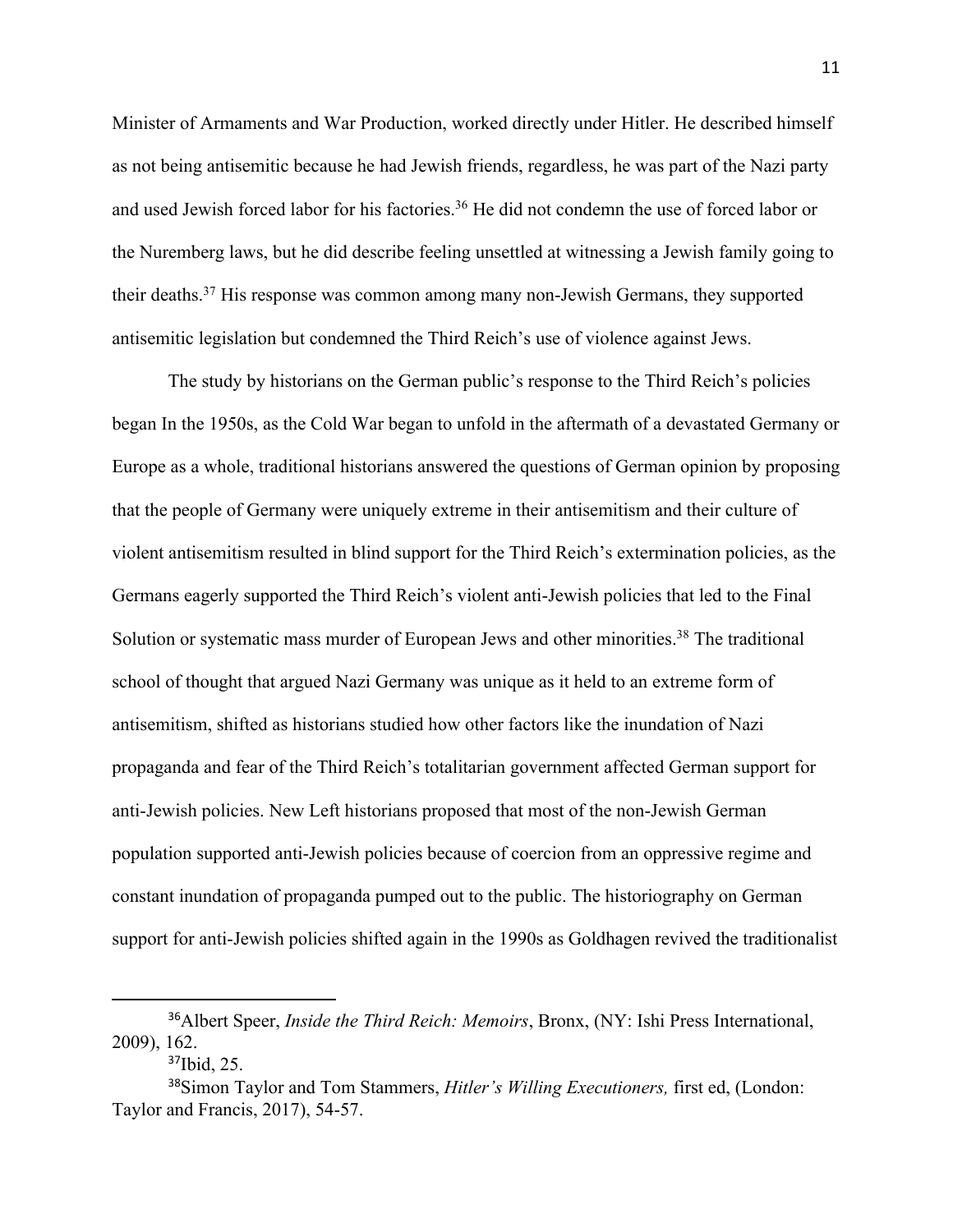school of thought of the German public's response, while Browning and other historians argued against this traditional school of thought.

Christopher R. Browning, a Frank Porter Graham Professor Emeritus of History at the University of North Carolina, specializing in Holocaust studies has written numerous works on the Third Reich and the Holocaust. Christopher Browning's most popular work, *Ordinary Men: Reserve Police Battalion 101 and the Final Solution in Poland* (1992), challenged the traditionalist argument that ordinary, non-Jewish Germans were especially extreme, violent antisemites. Instead, Browning proposed a theory that most non-Jewish Germans, those who were not soldiers or SS men, ordinary citizens of the Third Reich supported anti-Jewish policies and even willingly participated in the mass killing of European Jewry because they were obeying authority and capitulated to peer pressure, or feared being considered cowards.39 Ian Kershaw, a Holocaust historian, supported Browning's thesis with a similar argument that "ordinary" Germans were influenced by many factors contributing to their support of anti-Jewish policies and involvement in the Final Solution. The only criticism Kershaw received was not using more recent primary sources that were available at the time of his writing his argument.<sup>40</sup> Browning did not argue that obeying authority and peer pressure was the sole reason most ordinary Germans supported anti-Jewish policies, he briefly analyzed how long-held antisemitism and the dehumanization of European Jewry by the Nazi regime did affect the non-Jewish German support for violent measures against European Jews. However, he argued against the theories that ordinary Germans supported these violent measures and were perpetrators solely out of fear

<sup>39</sup>Christopher R. Browning, *Ordinary Men: Reserve Police Battalion 101 and the Final Solution in Poland,* (New York: HarperPerennial, 1992),170-171, 175.

<sup>40</sup>Paul B. Jaskot, "Hitler, the Germans, and the Final Solution," *The Journal of Interdisciplinary History* 40, no. 3, 2010.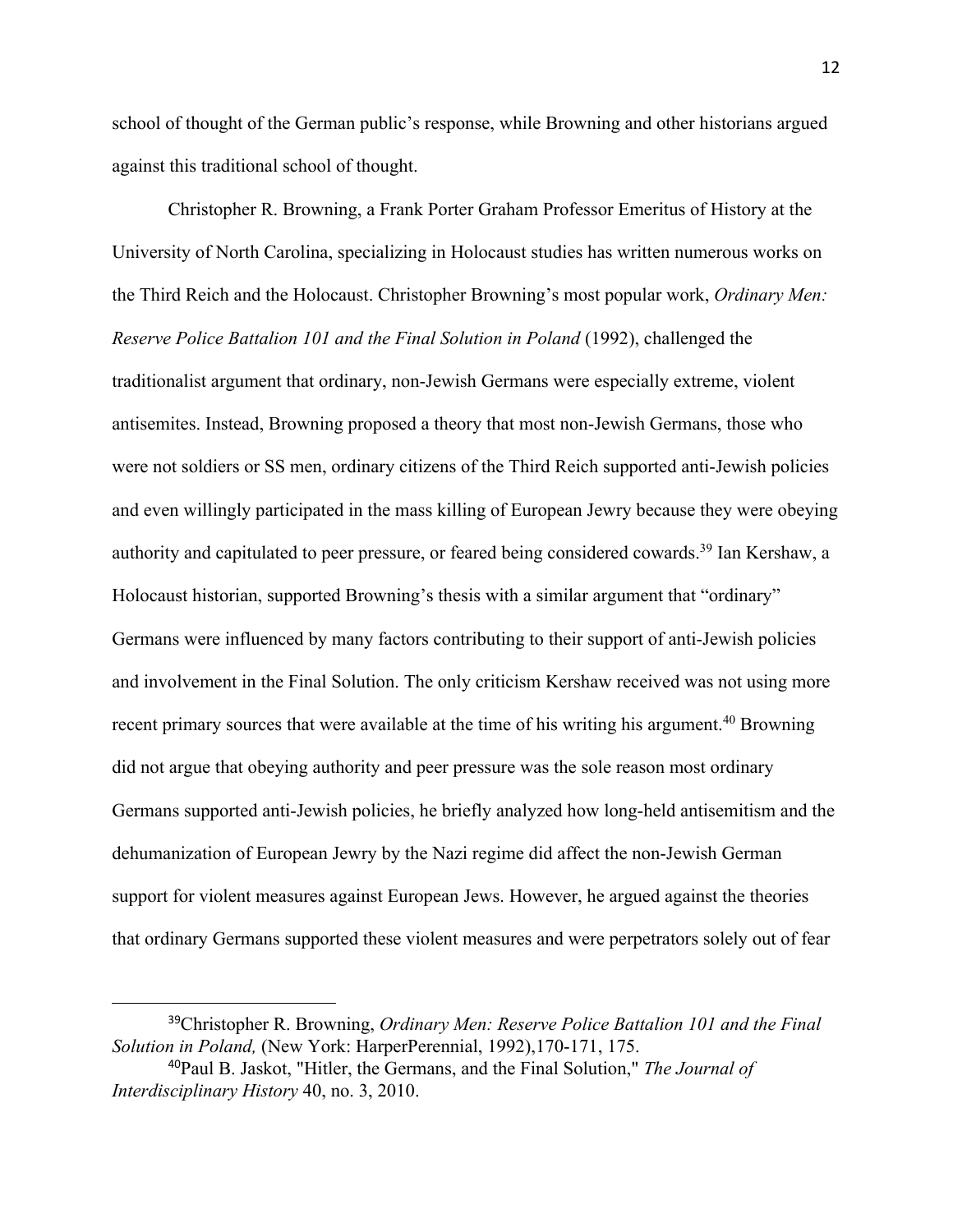of repercussion by the Third Reich or they were controlled by the inundation of Nazi propaganda. Browning proposed that most Germans chose to support violent, anti-Jewish policies stemming from the motivation to obey authority and capitulate to peer pressure.

Browning's school of thought on non-Jewish German's support for the Final Solution was quickly refuted by Danial Jonah Goldhagen's controversial work, *Hitler's Willing Executioners: Ordinary Germans and the Holocaust*. Like Browning, Goldhagen sought to examine how the ordinary, non-Jewish German— neither a soldier nor SS man— could support the Third Reich's violent, anti-Jewish policies and like Browning Goldhagen chose to use the Reserve Police Battalion 101 as his case study. Goldhagen argues the traditional school of thought that the German culture, even before the Third Reich's rule, was especially extreme in their antisemitism which led to widespread support by the German public for the Third Reich's violent, anti-Jewish policies which directly contributed to the Holocaust. <sup>41</sup> Goldhagen's outdated and generalized theory was criticized by many historians, including Browning, Simon, Taylor, Kershaw, among others. Goldhagen received the most criticism for drawing his conclusion on the non-Jewish German support of the Third Reich's violent policies from only one source.<sup>42</sup> By the 1990s historians had moved away from the traditionalist school of thought Goldhagen argued for and sought to view the Holocaust and German support, not as a uniquely German led genocide. Instead, historians sought to understand it from a wider context in the backdrop of other genocides. Goldhagen's argument was criticized for oversimplifying the complexities of non-Jewish German support of the Third Reich's violent, anti-Jewish policies, and was

<sup>41</sup>Daniel Jonah Goldhagen, *Hitler's Willing Executioners: Ordinary Germans and the Holocaust,* (New York: Vintage Books, 1997), 13.

<sup>42</sup>Daniel E. Rogers, "Murder in our Midst: The Holocaust, Industrial Killing, and Representation / Hitler's Willing Executioners: Ordinary Germans and the Holocaust," *National Forum* 77, no. 1, 1997.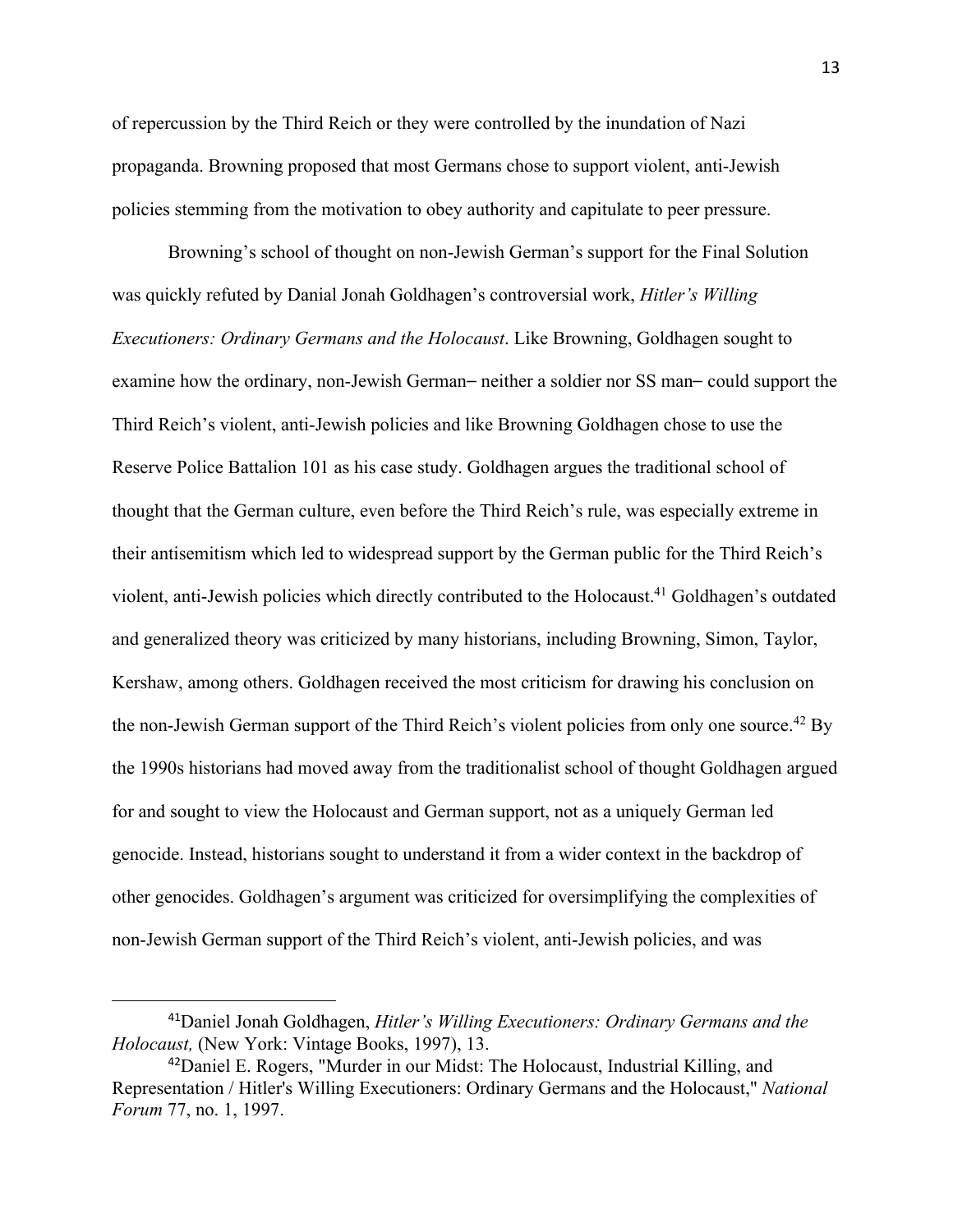questioned as to why mass murder occurred during the Third Reich and not before if the German people and culture held to exterminationist antisemitism prior to the Third Reich's rule.<sup>43</sup> Despite these criticisms *Hitler's Willing Executioners: Ordinary Germans and the Holocaust* received international acclaim as Goldhagen was granted a Democracy reward from Germany for his work. Currently, Goldhagen's argument is rejected by most historians, however, his idea is considered in the study of how ideology influences people and their opinions.<sup>44</sup>

As Goldhagen's traditional approach on German support for the Third Reich's anti-Jewish policies battled with Browning's work, David Bankier proposed a similar school of thought as Browning. David Bankier was a Holocaust historian and head of the International Institute for Holocaust Research at Yad Vashem. Bankier's work, *The Germans and the Final Solution: Public Opinion under Nazism* (1992), uses reports from Nazi security service and from spies analyzing German public support for the Third Reich's anti-Jewish policies. Like Browning, Bankier argues against the school of thought that the German public was brainwashed by Nazi propaganda. Instead, the German public became desensitized by the inundation of propaganda.45 Bankier also argues against the idea that the German public acquiesced to the Third Reich's policies solely out of fear as the non-Jewish Germans voiced their dissatisfaction with Kristallnacht, the Night of Broken Glass, when Germans were mandated to destroy Jewish homes and businesses.<sup>46</sup> Bankier continued to dispel myths that the German public were ignorant of the mass killing of European Jewry as he cited letters written by German soldiers sent home to family detailing mass shootings of the Jewish population in eastern towns, instead, he alleges

<sup>43</sup>Simon Taylor and Tom Stammers, *Hitler's Willing Executioners,* 54-57. <sup>44</sup>Ibid, 61-62.

<sup>45</sup>David Bankier, *The Germans and the Final Solution: Public Opinion under Nazism,*  20-22.

<sup>46</sup>Ibid, 73.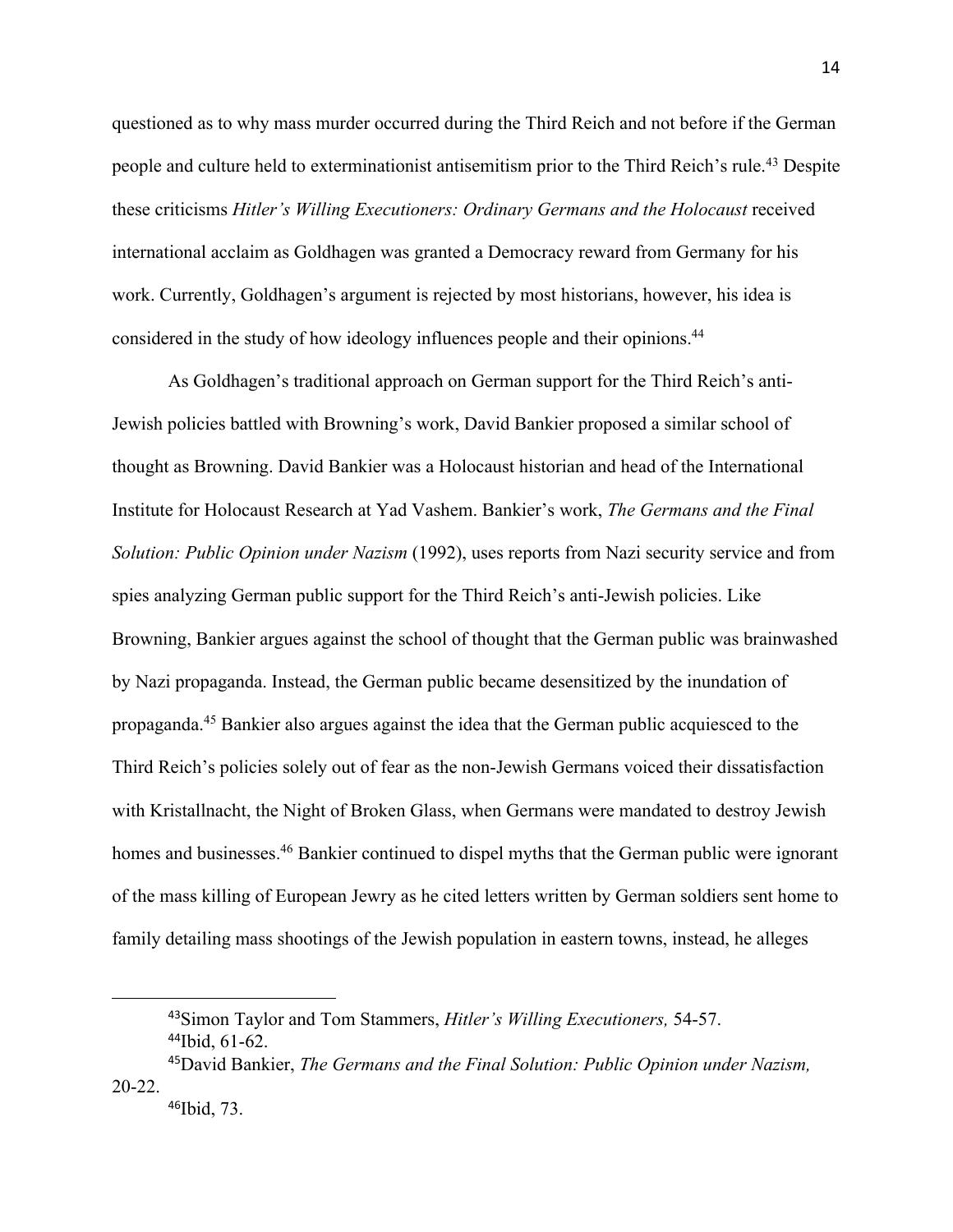that the German public was aware of the Third Reich's intentions to murder all European Jewry, but was unaware of the methods used. He argues that public opinion did exist in the Third Reich, as people publicly voiced their criticisms with certain actions taken by the Third Reich, such as when most of the German public condemned the euthanasia program. Bankier argues that the majority of the non-Jewish Germans consented to violent policies against European Jewry as long as these measures did not directly affect Germans or harm their nation's reputation abroad.47 Bankier's work did not receive wide-spread criticism like Goldhagen's work but it was noted by other historians for the lack of supporting evidence he had for his theory that the German people were in fact aware of the mass killings of European Jewry as he proposed that Germans refused to believe it.<sup>48</sup> Bankier's thesis and Browning's thesis both support the school of thought that the Germans under the Third Reich were not a uniquely, different culture in Europe in regards to their antisemitism. Though both differ in their motivation, their arguments converge on the idea that most Germans with varying degrees of antisemitic prejudice supported the Third Reich's exterminationist policies.

Robert Gellately's work, *Backing Hitler: Consent and Coercion in Nazi Germany*, was written several years after Browning, Bankier, and Goldhagen made their arguments for why the majority of Germans supported the Third Reich's violent, anti-Jewish measures. Gellately proposed that most non-Jewish Germans willingly consented to antisemitic policies, even when it led to violence, but he also argued that the German public was coerced to be complicit through intimidation and propaganda. Lawrence D. Stokes supported Gellately's conclusion that most Germans were not opposed to the Third Reich's violent measures but he argues that they were

<sup>47</sup>Ibid, 74.

<sup>48</sup>David M. Luebke, "The Germans and the Final Solution: Public Opinion Under Nazism," Shofar. 12, no. 3, (1994), 124-125.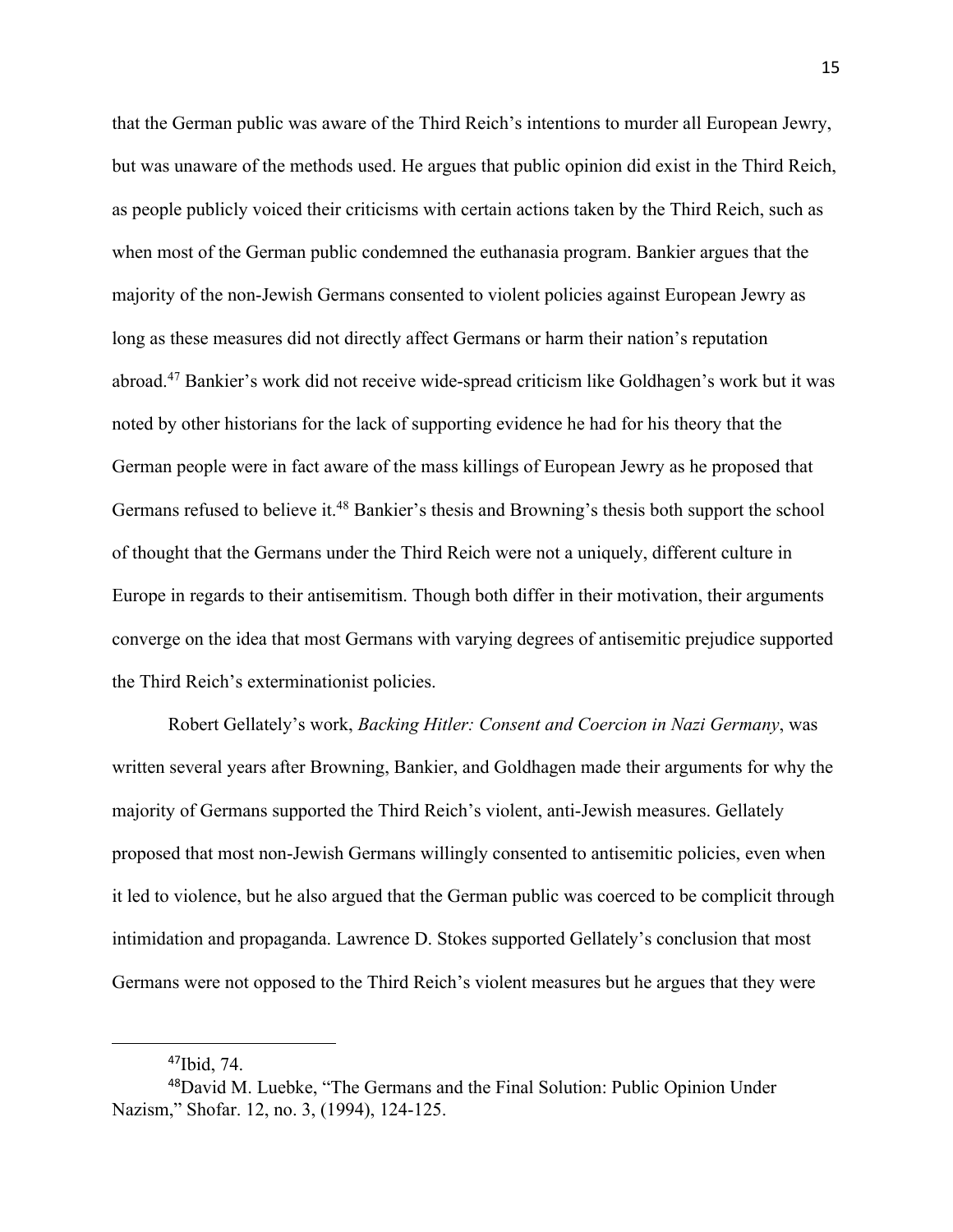coerced more from the media than fear of Hitler's dictatorship.<sup>49</sup> Noel D. Cary concurs that the media and propaganda were the key causes of support rather than force from the Third Reich.<sup>50</sup> Gellately's and Goldhagen's works are similar to each other as both argue that the German public were complicit in supporting the Final Solution, and they are both criticized for not lending more credence to the propaganda used to influence the German public.<sup>51</sup>

The historiography on non-Jewish German support of anti-Jewish policies has shifted from viewing it as exceptionally German to viewing it in a wider context of genocide. Browning and Bankier both argue that German responses and support for the Final Solution under the Third Reich came from ordinary Germans, and they are not any different from the people of today. Goldhagen's traditional school of thought and even Gellately's argument, is no longer popular today. It is in direct conflict with historians like Browning and Bankier because they argue that the Germans in Nazi Germany were unique in their exterminationist antisemitism that led to their eager support of mass murder.<sup>52</sup> Browning used the Reserve Police Battalion 101 as a case study to surmise German support for the Final Solution and Bankier provided an in-depth study of SD (Nazi security service) and spy reports to determine German public opinion. A comprehensive approach needs to be taken in the study of German public opinion under the Third Reich. German public opinion of the Third Reich's anti-Jewish policies cannot be attributed to one sole factor, antisemitism and propaganda are only some of the factors that influenced German public

<sup>49</sup>Lawrence D. Stokes, "Backing Hitler: Consent and Coercion in Nazi Germany," *Canadian Journal of Histor* , No. 3 (2002), 37.

<sup>50</sup>Noel D. Cary, "Antisemitism, Everyday Life, and the Devastation of Public Morals in Nazi Germany." *Central European History* 35, no. 4 (2002), 555.

<sup>51</sup>Alexander J. Groth,"Demonizing the Germans: Goldhagen and Gellately on Nazism," *Political Science Reviewer* 32, 2003.

<sup>52</sup>Wulf Kansteiner, "From Exception to Exemplum: The New Approach to Nazism and the "Final Solution"," *History and Theory* 33, no. 2, (1994), 146-156.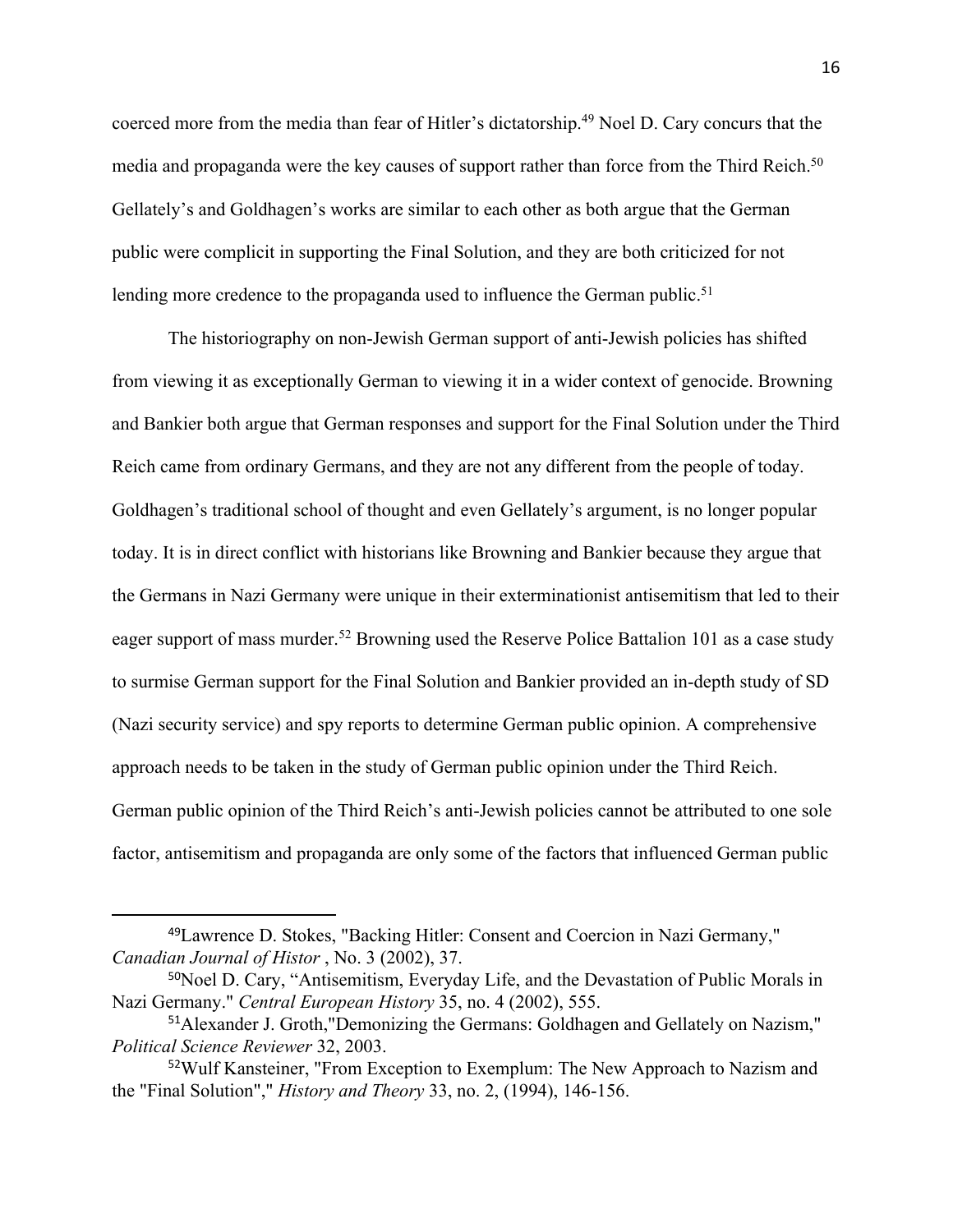opinion. Historians like Bankier and Browning portrayed the German public's response as static, their response remained the same throughout the duration of the Third Reich, but most of the German public's response changed with the Third Reich's shifting policies toward European Jewry.

The response by the non-Jewish German public to the Third Reich's anti-Jewish policies ranged from actively supporting violent measures to resistance. It would be an error to attribute the German public's response to one factor as Goldhagen and Gellately show. Instead, many factors contributed to the public's opinion including long-held antisemitism, and propaganda serving as a vehicle for Nazi ideology. Nazi ideology and propaganda used antisemitism as a bridge to influence the public. The German public's changing opinion toward the Third Reich must also be considered as it did not remain stagnant but rose and receded in concert with the events of the war. Hitler never hid his hostility or his plan to remove European Jews from Europe since taking control of Germany in 1933, but the removal of European Jews through mass murder was not fully realized by Hitler until 1941.<sup>53</sup> As the Third Reich transitioned from antisemitic rhetoric to violence, memoirs by Germans, civilians and soldiers, and SD reports show that the majority of non-Jewish Germans supported antisemitic legislation and rhetoric but criticized the Third Reich's use of violence prior to  $1941$ .<sup>54</sup> After 1941, when German Jews were isolated and removed from Germany and as stories of mass murder reached most of the German public their response shifted from abhorrence to ambivalence.

<sup>53</sup>Christopher R. Browning, "The Nazi Decision to Commit Mass Murder: Three Interpretations: The Euphoria of Victory and the Final Solution: Summer-Fall 1941," *German Studies Review* 17, no. 3, (1994), 477-478.

<sup>54</sup>Julie Dawn Freeman, "German Public Opinion and the Persecution of the Jews in Nazi Germany, 1933-1945, as Reflected in Memoir Literature," Order No. 9228046, State University of New York at Buffalo, 1992.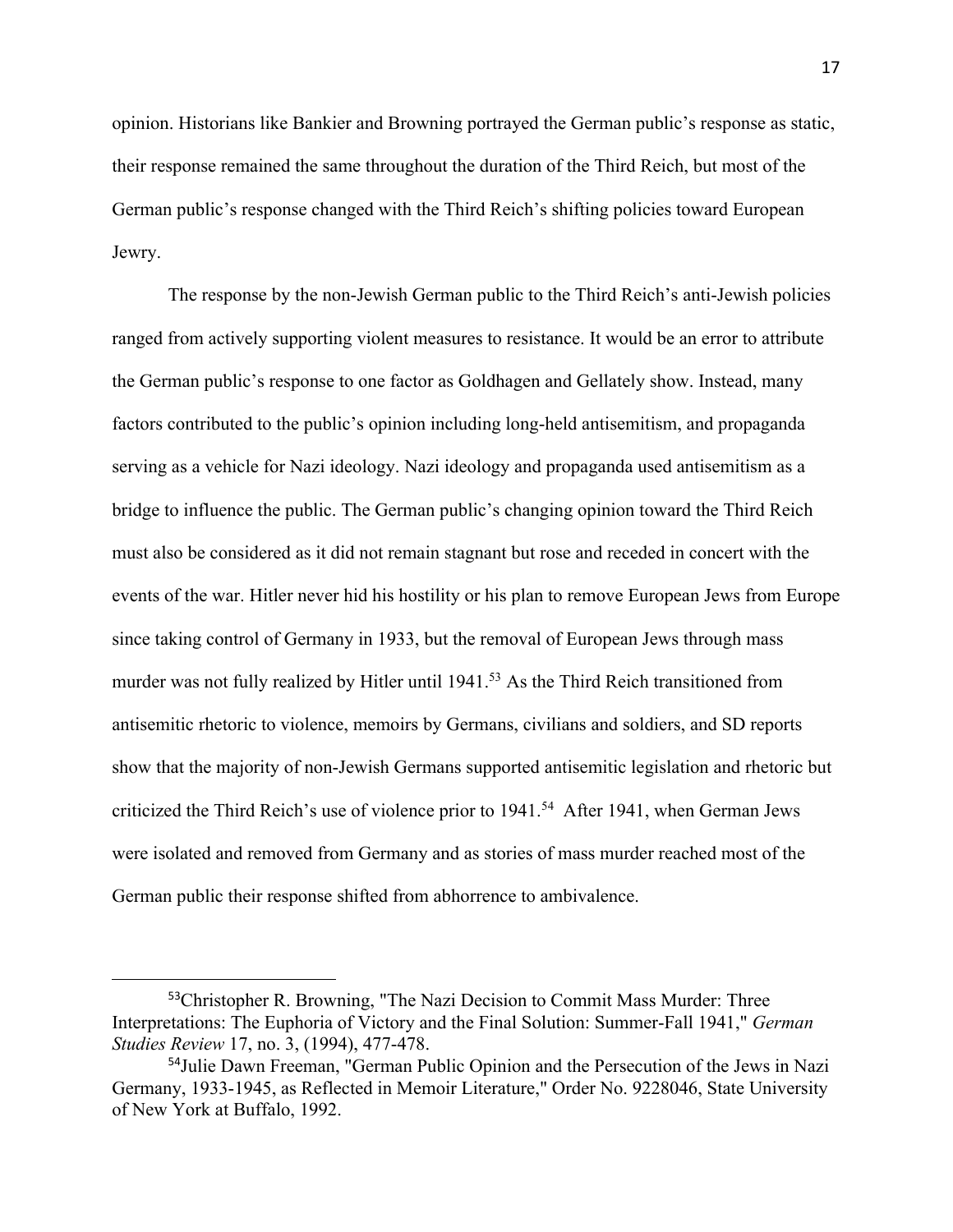## **Chapter Two: The German Public's Response to Antisemitism and Nazi Propaganda, 1933-1940**

That they are content merely to reject it makes them equally responsible for the agony of our Jewish fellowmen, for the horrible physical and spiritual suffering inflicted upon them merely because they are Jews. It is not sufficient to reject anti-Semitism. It is the duty of all good Christians to take an active part against it…

Irene Harand, *Hitler's Lies: An Answer to Hitler's Mein Kampf*

When Adolf Hitler came to power in Germany in 1933, he promoted an antisemitic ideology deeming Jewish Germans racially inferior and undesirable. This antisemitic ideology was not new. Antisemitism pre-existed the Nazis but it changed over time. Jewish-hatred can be traced to the Middle Ages in Europe and over the centuries it shifted from hatred against European Jews based on religion to hatred based on race. The long-held antisemitism in Germany paired with the inundation of Nazi ideology through propaganda created an atmosphere of acceptance among the German public for the Third Reich's antisemitic policies. The majority of the non-Jewish German public, influenced by deeply rooted antisemitism and by Nazi propaganda, supported the Reich's antisemitic legislation but not state-led violence. Most of the German public's reactions stemmed in part from a long history of antisemitism that primed the German people for a state-sponsored campaign that evolved from discrimination to genocide.

Animosity toward the Jewish people existed long before the Nazi party came to power in Germany in 1933. The feelings of hatred towards the Jewish people in Europe stretches as far back as the Middle Ages when Judaism existed as a minority religion in a Roman Catholic world. Catholics oppressed European Jews for rejecting Christ as their messiah and accused them of being "Christ killers."55 The first major outburst of organized violence, also referred to as a pogrom, occurred in Northwest Europe during the First Crusade in 1096 when a mob murdered a

<sup>55</sup>Steven Beller, *Antisemitism: A Very Short Introduction,* 13.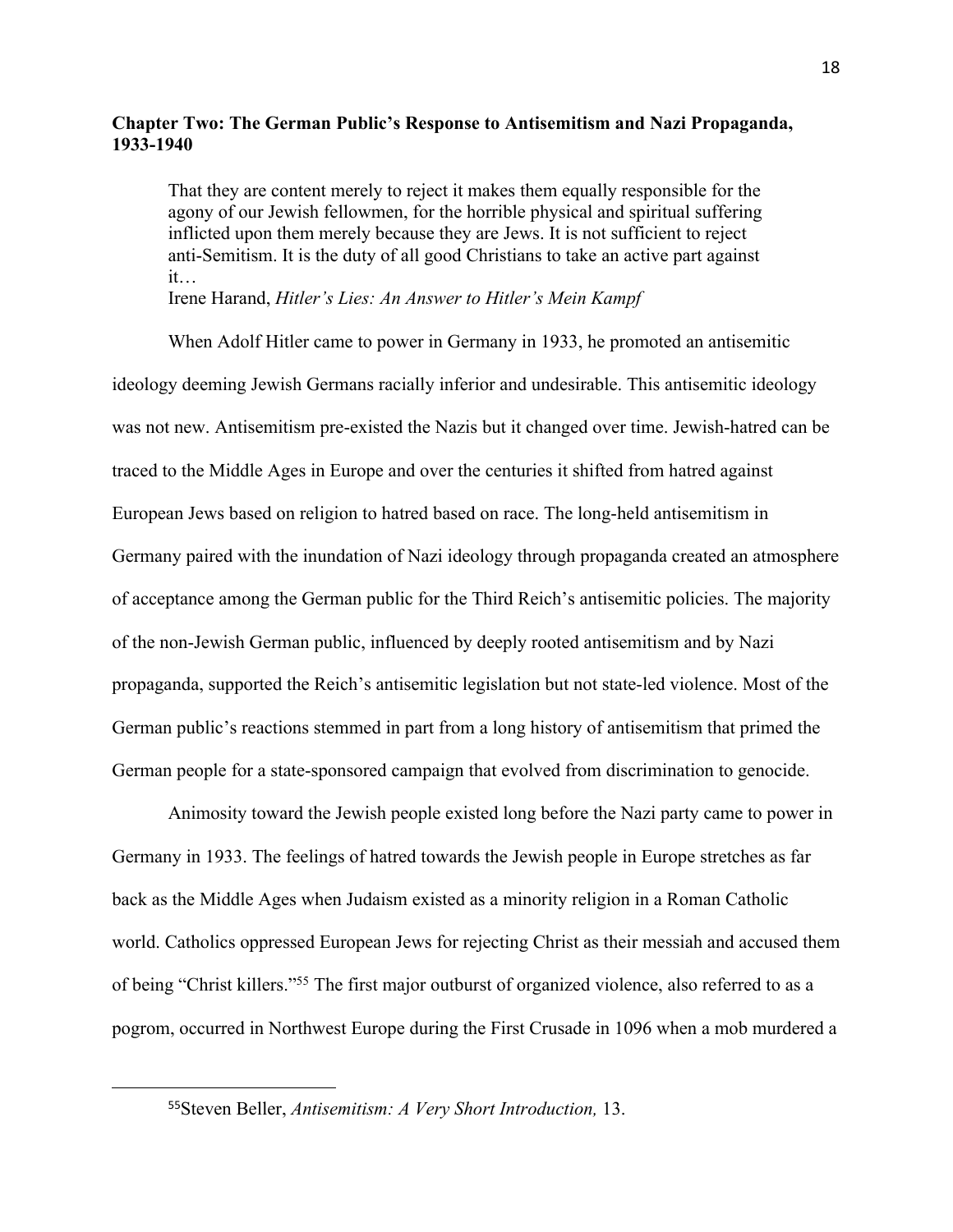village of Jews accusing them of being "Christ killers."56 In the mid-twelfth century some Catholics accused Jews of performing ritual murders on Christian children. Then in the midthirteenth century Jews were accused of using Christian children's blood for the Jewish holiday of Passover.<sup>57</sup> Jews in Europe existed under severe restrictions. They were limited to certain occupations and limited on the kinds of clothes they wore. A special tax was levied on Jewish people in central eastern Europe. In the fourteenth century Jews were blamed for the Black Death that spread throughout Europe.58 European Jews suffered expulsion from various places in Europe throughout the thirteenth and fourteenth century. Jewish people in Spain and Portugal suffered persecution in the fifteenth century during the Spanish Inquisition. Laws regulating the lives of Jewish people in Europe continued through the seventeenth and eighteenth century. It was not until the nineteenth century that European Jews pursued their emancipation in central Europe as well as their full integration into European society.

By the nineteenth century, hatred for European Jewry based on religious differences shifted to a modern antisemitism that was based on "racial" differences.<sup>59</sup> Wilhelm Marr, an influential journalist and cultural historian, founded the Anti-semites League. He developed the term "anti-semitism" and in a pamphlet he wrote in 1879 promoted the idea of a Jewish conspiracy against Germany:

Foreign rule has been thrust upon us. 1800 years lasted the battle against Jewish domination, which hardly ever strayed from its biblical tradition. The Semitic people suffered unspeakably. . . . it [Jewry] corrupted society in all of its aspects, squeezed all idealism out of it, occupies the most controlling influence in trade and daily life, penetrates ever more into public office, controls the theater, forms a

<sup>56</sup>Ibid.

<sup>57</sup>Ibid, 14. The accusation of Jews draining Christian children of their blood was called blood libel and was proven to be a myth.

<sup>58</sup>Ibid 14, 23.

<sup>59</sup>Ibid, 33.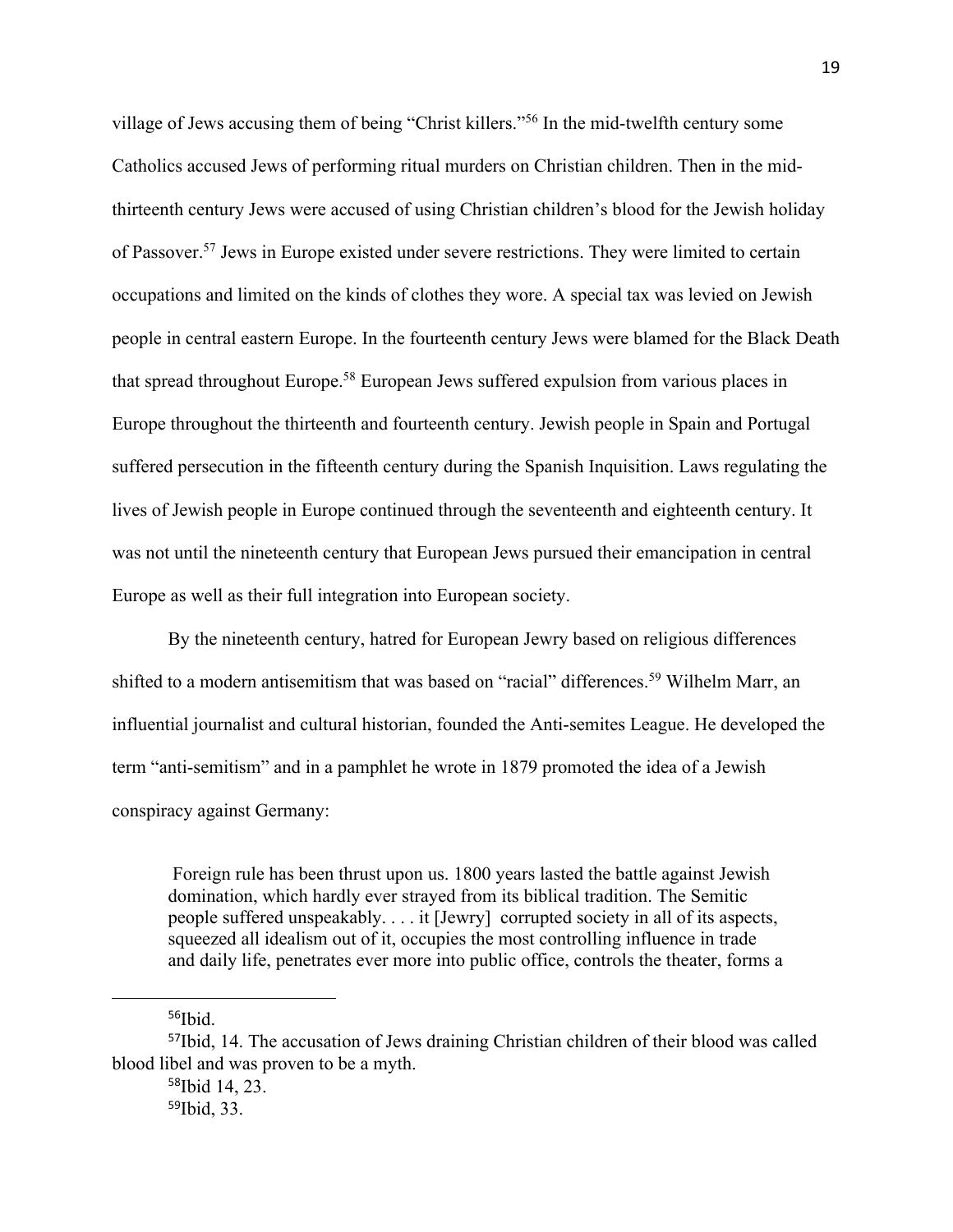social-political front and has left almost nothing for you, except raw labor which it itself has always shunned; it has transformed talent into shiny virtuosity, pimpish advertising into the godess of public opinion and --- rules you today.<sup>60</sup>

A German philosopher, Eugen Duhring, was also influential in promoting the idea of a "scientific" form of racial antisemitism in 1881 in his work, *The Jewish Question as a Racial, Moral, and Cultural Problem.61* This "scientific" form of racial antisemitism developed from the study of eugenics which was part of the larger movement of Social Darwinism and its pursuit of the "struggle for survival." Charles B. Davenport, an influential American eugenicist, explained eugenics as the science for improving humanity through "better breeding."62 Like in the United States, German eugenicists defined the population's worth based on whether an individual was considered superior or inferior.63 Even though eugenics was later found to be unscientific, at the turn of the twentieth century eugenics was seen as a legitimate science used to argue the superiority or inferiority of other races.<sup>64</sup> Germany and other powers like England used the idea of a racial hierarchy to justify colonizing other countries. For instance, Germany in 1884 mistreated the Herero and Nama people while colonizing German Southwest Africa, current day Namibia, and used the eugenics idea of a racial hierarchy to justify oppressing them.<sup>65</sup>

As the eugenics movement grew in western and central Europe during the late nineteenth century, European Jews pushed for legislation that would grant Jews equality. In western Europe Jewish emancipation was based on the belief that every human deserves individual rights. But

<sup>60</sup>Wilhelm Marr, "The Victory of Judaism over Germany," translated by Gerhard Rohringer, 8th edition (Bern, Rudolph Costenoble, 2009), 24.

<sup>61</sup>Steven Beller, *Antisemitism: A Very Short Introduction,* 57.

<sup>62</sup>Henry Friedlander, *The Origins of Nazi Genocide: From Euthanasia to the Final Solution,* 3-4.

<sup>63</sup>Ibid, 9.

<sup>64</sup>Steven Beller, *Antisemitism: A Very Short Introduction,* 62-63.

<sup>65</sup>Elizabeth R. Baer, *The Genocidal Gaze: From German Southwest Africa to the Third Reich,* (Wayne State University Press, Detroit, 2017), 9-10.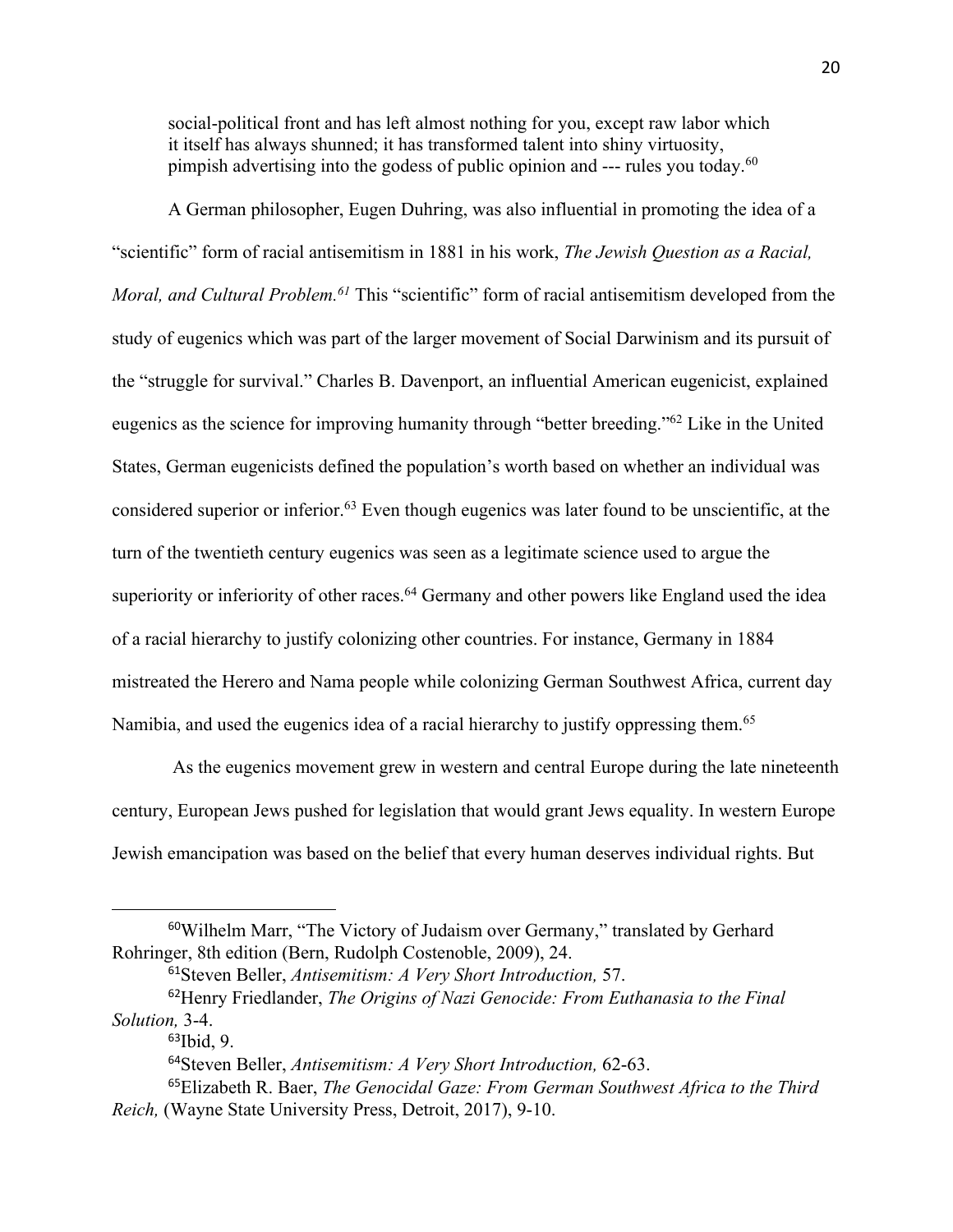then in central Europe Jewish emancipation could only be achieved if European Jews gave up their "Jewishness."66 Yet as full emancipation for European Jews in central Europe were being advanced, Duhring and Marr promoted the eugenicist's idea of separating European Jews based on race rather than religion and viewing them as an inferior people. Otto von Bismarck, prime minister of Prussia, declared that Jews cannot be "real" Germans because of their ethnicity and religion.67

Blaming European Jewry for ills experienced by society continued from the Middle Ages to the twentieth century. However, this time in the nineteenth and twentieth century the scapegoating of European Jews was used as a tool in politics.<sup>68</sup> Karl Lueger, founder of the Christian Social party in Austria and mayor of Vienna in 1897 to 1910, accused Austrian Jews of robbing job opportunities from the middle and lower classes of struggling non-Jewish Austrians.<sup>69</sup> Lueger constantly used Jews as scapegoats in his political speeches. Years later, Hitler recalled the dramatic impact Lueger had on his own views toward the Jews:

At all events, these occasions slowly made me acquainted with the man and the movement, which in those days guided Vienna's destinies: Dr. Karl Lueger and the Christian Social Party. When I arrived in Vienna, I was hostile to both of them. The man and the movement seemed 'reactionary' in my eyes. My common sense of justice, however, forced me to change this judgment in proportion as I had occasion to become acquainted with the man and his work; and slowly my fair judgment turned to unconcealed admiration.

The stirring of ethnic based nationalism became a roadblock for Jewish integration into central European society. When World War I erupted, European Jewry felt a momentary reprieve from hostilities as all able-bodied men were needed in the war effort. However, by 1918 the

<sup>66</sup>Steven Beller, *Antisemitism: A Very Short Introduction,* 17, 33, <sup>67</sup>Ibid, 64-65. <sup>68</sup>Ibid, 67. 69Ibid, 68-71.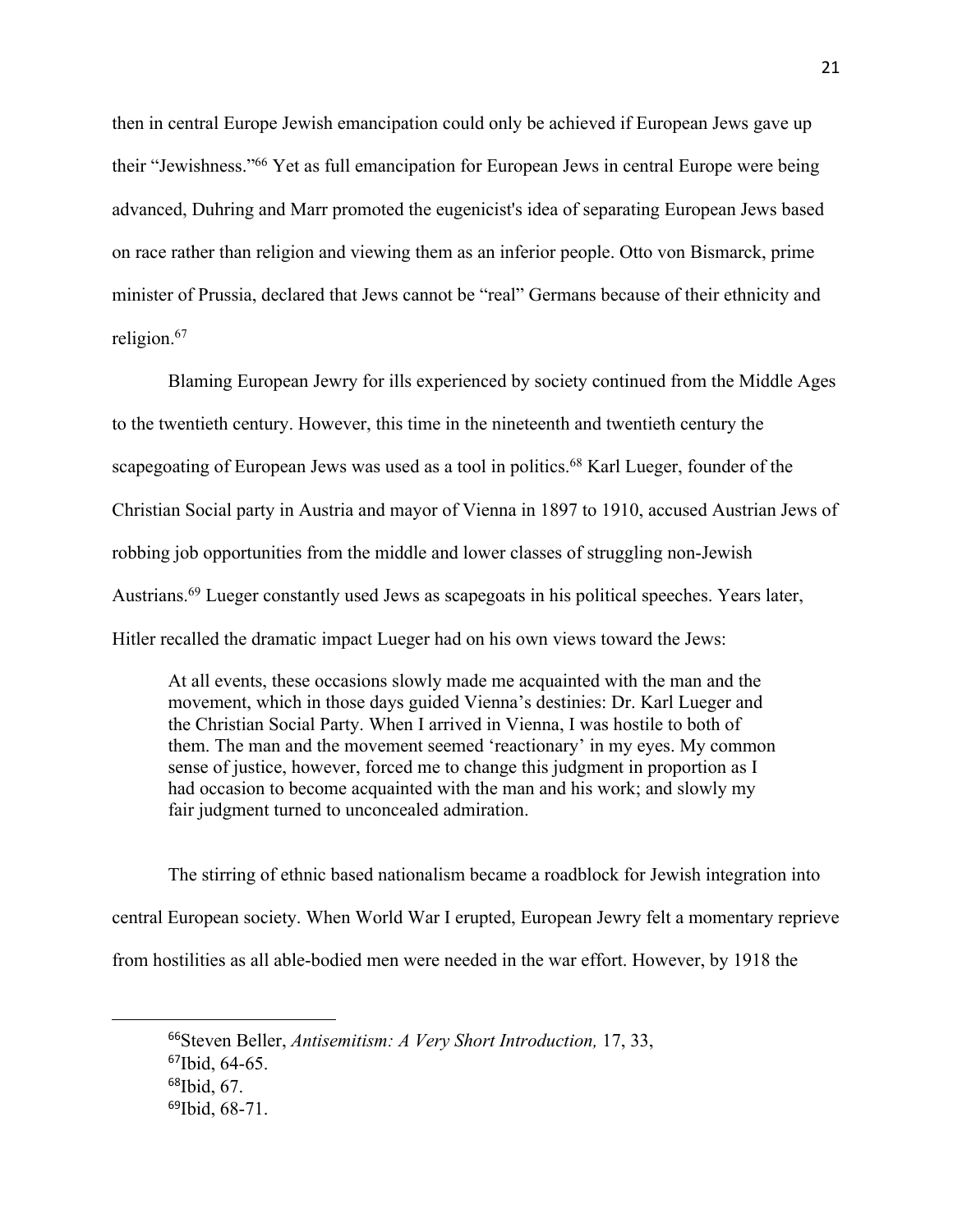reprieve ended as Jews were once again used as scapegoats and were blamed for Germany's loss in World War I.70 The myth of a Jewish conspiracy to destroy Europe was revived as European Jews were accused of betraying Germany and Austria during World War I. Violence towards Jewry in parts of Europe erupted. In Hungary, during and shortly after the Aster Revolution in October of 1918, Hungarian Jews were killed in pogroms across the country. Then in 1919 to 1921 Hungarian Jews were murdered in another round of pogroms during the White Terror.<sup>71</sup> Numerous pogroms occurred in Galicia, Hungary, Bohemia, and Moravia as old hostilities toward European Jews were resurrected.<sup>72</sup> The Central powers following the end of World War I endured an economic crisis as they suffered hyperinflation in the early 1920s. Politicians returned to antisemitic policies as central Europe struggled economically.73 In the latter half of the 1920s, Jews in Germany and Austria were able to take a breath from antisemitic hostility as they attained positions in academia at a faster rate than before World War I but their achievement would not last as Adolf Hitler and the Nazi party came to power in 1933. Hitler and the Nazi party rose to power when President Paul von Hindenburg appointed Hitler Chancellor of Germany. Prior to the Nazi party's seizure of power, they never gained a majority of popular votes when federal elections were held.74 Once President von Hindenburg and other governing authorities had acquiesced to Hitler, he transformed Germany into a dictatorship.

Adolf Hitler, leader of the Nazi party, before coming to power in 1933 accused Jewish people of taking part in an international conspiracy against Germans. Hitler believed that both

<sup>70</sup>Ibid, 78-79.

<sup>71</sup>Michael L. Miller, "The Forgotten Pogroms, 1918," (*Slavic Review,* no. 3, 2019), 648- 649.  $72$ Ibid.

<sup>73</sup>Steven Beller, *Antisemitism: A Very Short Introduction,* 81. 74Ibid, 86-88.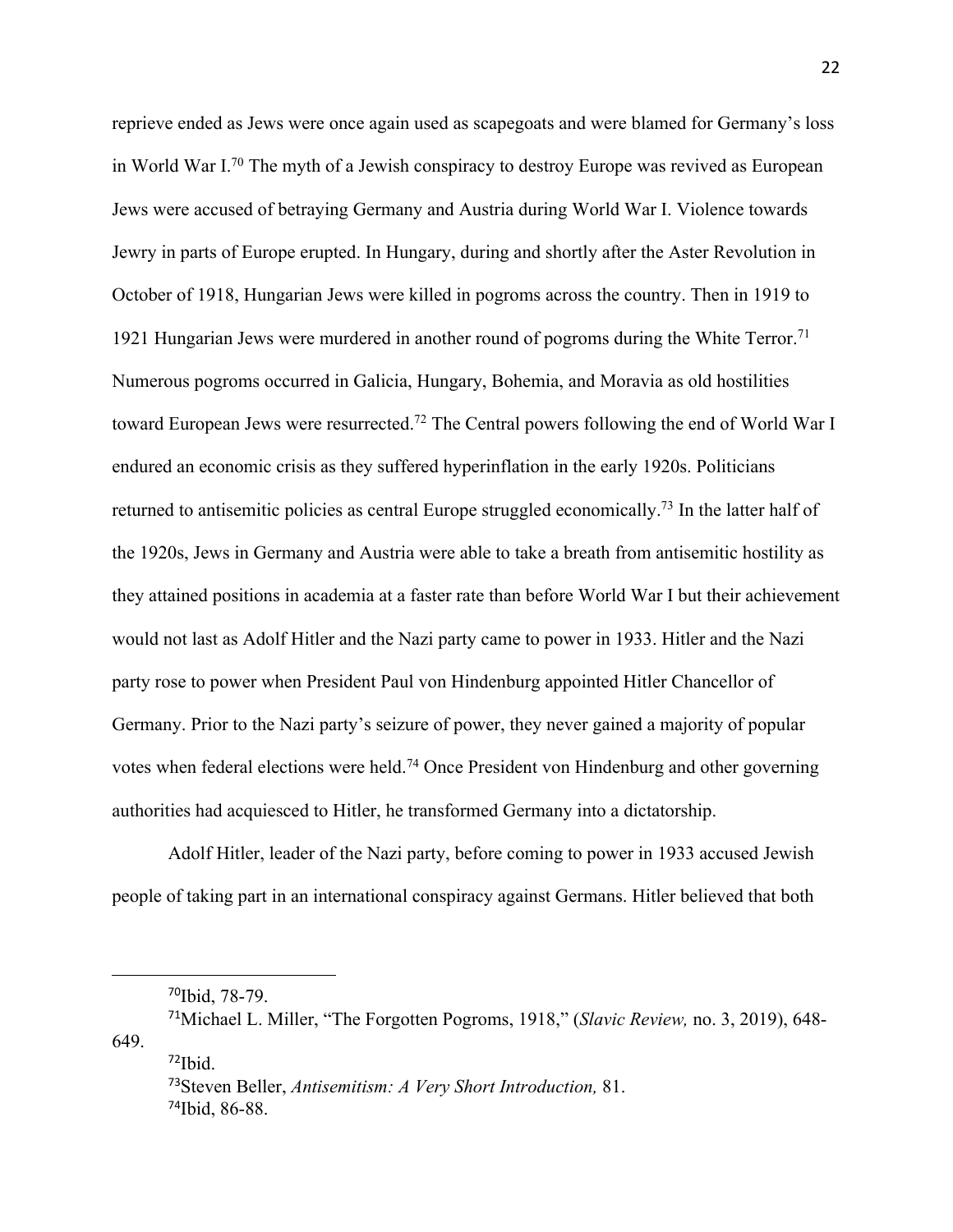Jewish communists and capitalists planned to harm Germany.75 The Nazi party was not the only antisemitic political party at the time as both the Pan-German League and Austrian Pan-German League also had antisemitic platforms. The National Socialist German Workers Party (NSDAP) or the Nazi party, promised the German people that they would reverse the provisions of the Versailles Treaty, they would pull Germany from the Great Depression, and establish Germany as a world power. Along with these promises the rhetoric of the burgeoning Nazi party was rife with antisemitic messages. The party's designs toward German Jews were made clear in its founding documents:

The Ostjuden must be got rid of without delay, and ruthless measures must be taken immediately against all other Jews. Such measures might be, for instance, the introduction of lists of Jews in every city or community, the immediate removal of Jews from all Government employment, newspaper offices, theaters, cinemas, etc.; in short, the Jew must be deprived of all possibilities to continue to make his disastrous influence felt. In order that the unemployed Semites cannot secretly undermine us and agitate against us, they should be placed in collecting camps...76

The antisemitic, Nazi ideology saw no place for European Jews as they were considered outsiders and not true Germans or Aryans. In *Mein Kampf,* Hitler describes the struggle of Aryans for living space in Europe against European Jewry and other minorities Hitler viewed as undesirable.<sup>77</sup> The Nazi party ran for election in 1928 to 1933 as they failed to obtain a majority of votes in the Reichstag. After the November 1932 elections, President von Hindenburg made Hitler chancellor of Germany a few months later in January 1933. Hitler effectively consolidated

<sup>75</sup>Albrecht Koschorke and Susan H. Gillespie, "Ideology in Execution: On Hitler's 'Mein Kampf,'" (*New German Critique*, no. 124, 2015), 8.

<sup>76</sup>"Anti-Jewish Plans of the Nazis Published Before Their Rise to Power, 1920," in *Documents on the Holocaust: Selected Sources on the Destruction of the Jews of Germany and Austria, Poland, and the Soviet Union,* 19.

<sup>77</sup>Adolf Hitler, *Mein Kampf,* 4th edition, Translated by Ralph Manheim, (Houghton Mifflin Company: New York, 1971), 646.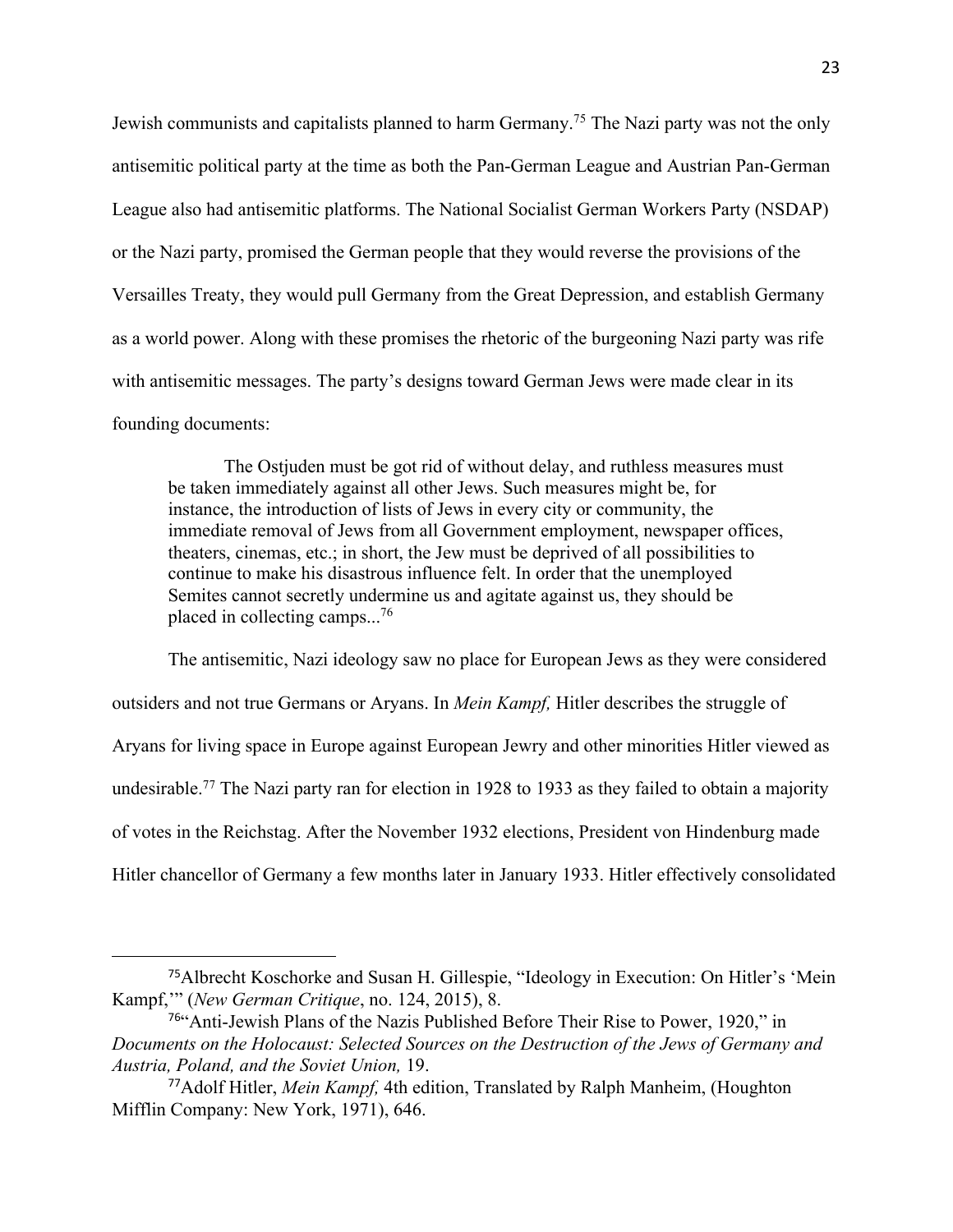all governmental authority to himself and by passing the Enabling Acts in March 1933 Hitler could establish laws without passing it through a parliamentary body.78 Through the Enabling acts Hitler was able to legalize discrimination and abuse of European Jews. A state sanctioned boycott of Jewish businesses began on April 1, 1933.79 The Nazi party called for the boycott and gave instructions for how to proceed with the boycott, "The principle must be that no German will any longer buy from a Jew or allow Jews or their agents to recommend goods. The boycott must be general. It must be carried out by the whole nation and must hit the Jews in their most sensitive spot."<sup>80</sup> However, the "whole nation" did not participate. The boycott was largely opposed by the German people leading Hitler to reverse the failed policy after only a day. Two years later in 1935, the Nuremberg Laws revoked Jewish Germans of their citizenship and redefining German citizenship as those who are of full German blood. Intermarriage between "Aryans" and non-German Jews was prohibited. $81$  The Nuremberg Laws further codified Jewish ethnicity and legalized discrimination against Jews. Major mass violence against Jewish Germans occurred in March 1938 when the non-Jewish Austrians who supported the "annex" of Austria reacted in celebration by rioting against Jewish homes and businesses.<sup>82</sup> Hitler condoned the violence setting a precedent for continued acts of violence towards Jews without fear of legal repercussions.83 Antisemitic legislation and outbursts of violence were not enough as the Third

<sup>78</sup>Steven Beller, *Antisemitism: A Very Short Introduction,* 86. <sup>79</sup>Ibid*,* 68.

<sup>80</sup>"Organization of the Anti-Jewish Boycott of April 1, 1933- Instructions Given by the National Socialist Party," in *Documents on the Holocaust: Selected Sources on the Destruction of the Jews of Germany and Austria, Poland, and the Soviet Union,* 32-35.

<sup>81</sup>"Nuremberg Laws on Reich Citizenship, September 15, 1935," in *Documents on the Holocaust: Selected Sources on the Destruction of the Jews of Germany and Austria, Poland, and the Soviet Union,* 77.

<sup>82</sup>Steven Beller, *Antisemitism: A Very Short Introduction,* 88. 83Ibid, 88-89.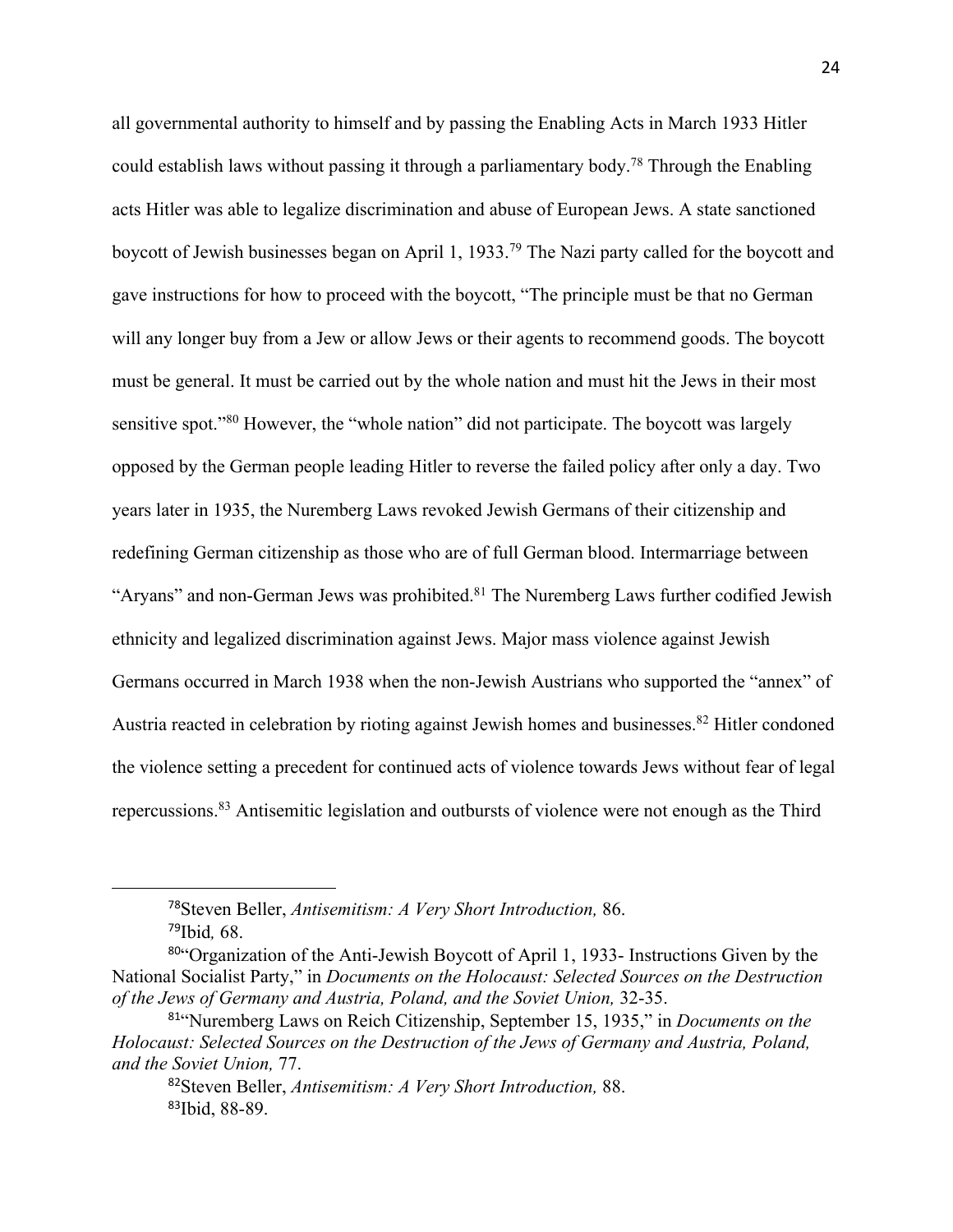Reich pursued policies to force Jews out of Germany, specifically Jews who had immigrated to Germany from parts of eastern Europe before 1933. Some Jewish Germans attempted to leave Germany but could not afford to as the Third Reich placed a heavy tax on Jews trying to emigrate.<sup>84</sup> The violence towards Jews in Germany and Austria escalated when the murder of a German diplomat in Paris by a Jewish young man, Herschel Grynszpan, was used as an excuse to attack Jewish people, their businesses, homes, and places of worship.85 Rioting against Jewish Germans occurred in early November but an organized pogrom, Kristallnacht, was officially sanctioned by Reinhard Heydrich, chief of Reich Security and high ranking SS official. Heydrich ordered Jewish businesses and apartments damaged. Police were restricted from preventing attacks on Jewish buildings.86 From Hitler's rise to power in 1933 to the start of World War II on September 1, 1939, Jewish Germans and non-Jewish Germans witnessed the gradual shifting of antisemitic rhetoric and legislation to state sanctioned violence, but the Third Reich's antisemitic policies would not end with riots and deportations. The war in Europe from 1939 to 1945 enabled the expansion of Nazi antisemitic policies from discrimination and intimidation to organized mass murder.

In early 1933 when legislation was passed in March removing Jewish Germans from civil service occupations the German public responded with support as the newly vacant positions provided job opportunities for non-Jewish Germans. $87$  A month later when a state sanctioned boycott was called the non-Jewish German public did not support the violence that occurred

<sup>84</sup>Ibid, 92.

<sup>85</sup>Alan E. Steinweis, "The Trials of Herschel Grynszpan: Anti-Jewish Policy and German Propaganda, 1938-1942," *German Studies Review* 31, no. 3 (2008), 471.

<sup>86</sup>Reinhard Heydrich, "Instructions for Kristallnacht, 1938," in *The Third Reich Sourcebook*, 231-232.

<sup>87</sup>David Bankier, *The Germans and the Final Solution: Public Opinion under Nazism,* 68.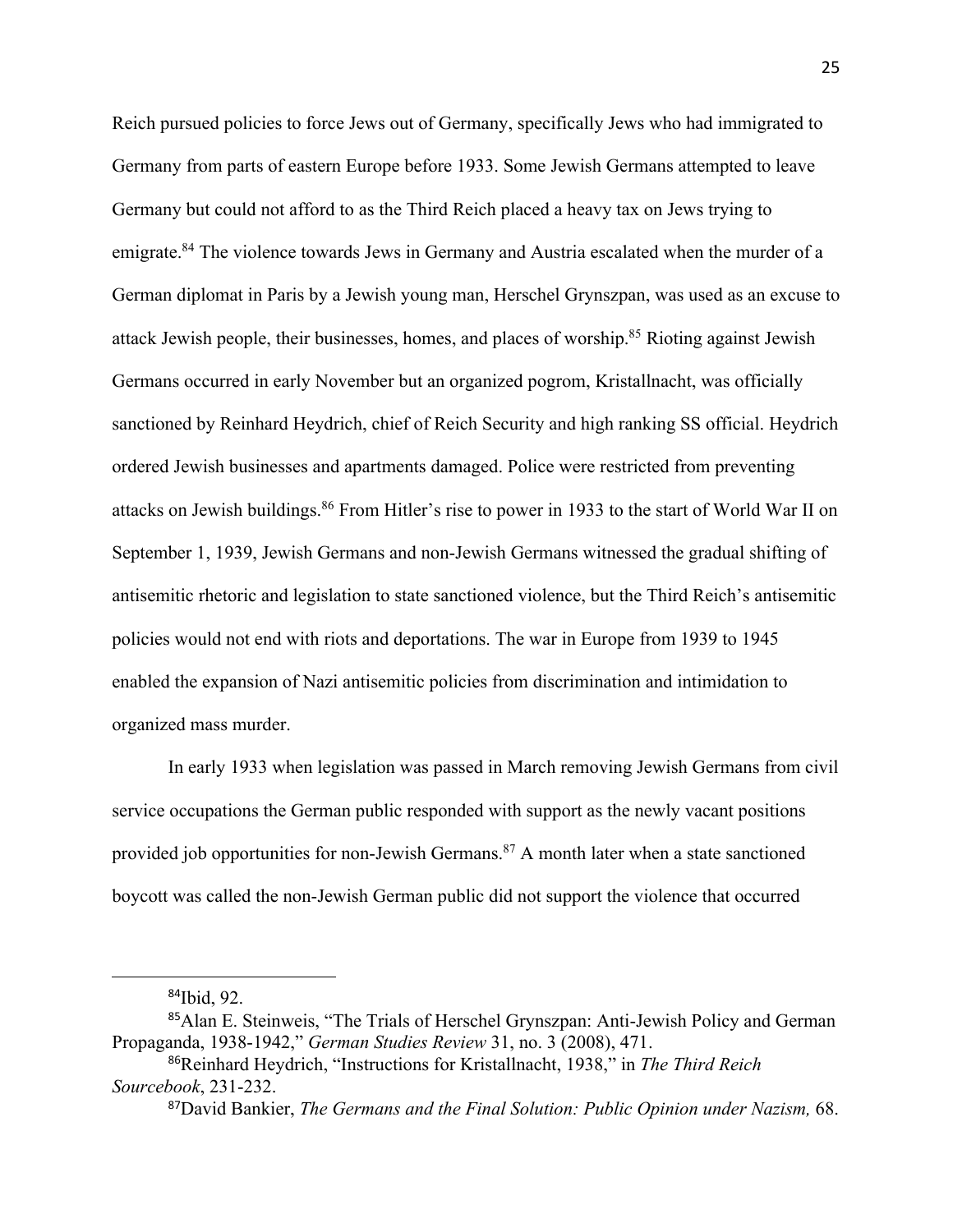during the boycott and the boycott itself, as the German public feared the potential economic harm it would have on the already struggling economy.<sup>88</sup> Dr. Paula Tobias describes the boycott of April 1, 1933 at her and her husband's practice and how young Nazis took turns blocking patients from entering. She describes the young men as non-violent and had an "embarrassed manner" when they explained what they were doing and patients continued to come and "easily sneaked in."89 Unlike the majority of Germans opposing the boycott, Joseph Goebbels, the Minister of Propaganda and devoted follower of Hitler, viewed the boycott of April 1, 1933 differently:

The boycott against the international atrocity propaganda has burst forth in full force in Berlin and the whole Reich…The boycott is a great moral victory for Germany. We have shown the world abroad that we can call up the entire nation without thereby causing the least turbulence or excesses. The Führer has once more struck the right note…The effects of the boycott are already clearly noticeable. The world is gradually coming to its senses.<sup>90</sup>

Goebbels believed the boycott was successful but in his diary entry for April 1st he stated that the boycott would end at midnight, however, he did not say why it was called off because of the lack of participation.<sup>91</sup> Though most Germans did not participate in the boycott some did participate by blocking customers from entering Jewish businesses. The boycott of April 1, 1933 was a failure for the Nazi party due to the lack of action by the majority of the German public. The boycott lasted a day because most non-Jewish Germans continued giving Jewish Germans

<sup>88</sup>Ibid, 68-69.

<sup>89</sup>Paula Tobias, "Memoir by Dr. Paula Tobias about Boycott of 1 April 1933," in *Sources of the Holocaust* edited by Steve Hochstadt, 39-41.

<sup>90</sup>Joseph Goebbels, "From Goebbels Diary on the Boycott, 1933," in *Documents on the Holocaust: Selected Sources on the Destruction of the Jews of Germany and Austria, Poland, and the Soviet Union*, 35-36.

 $91$ Ibid.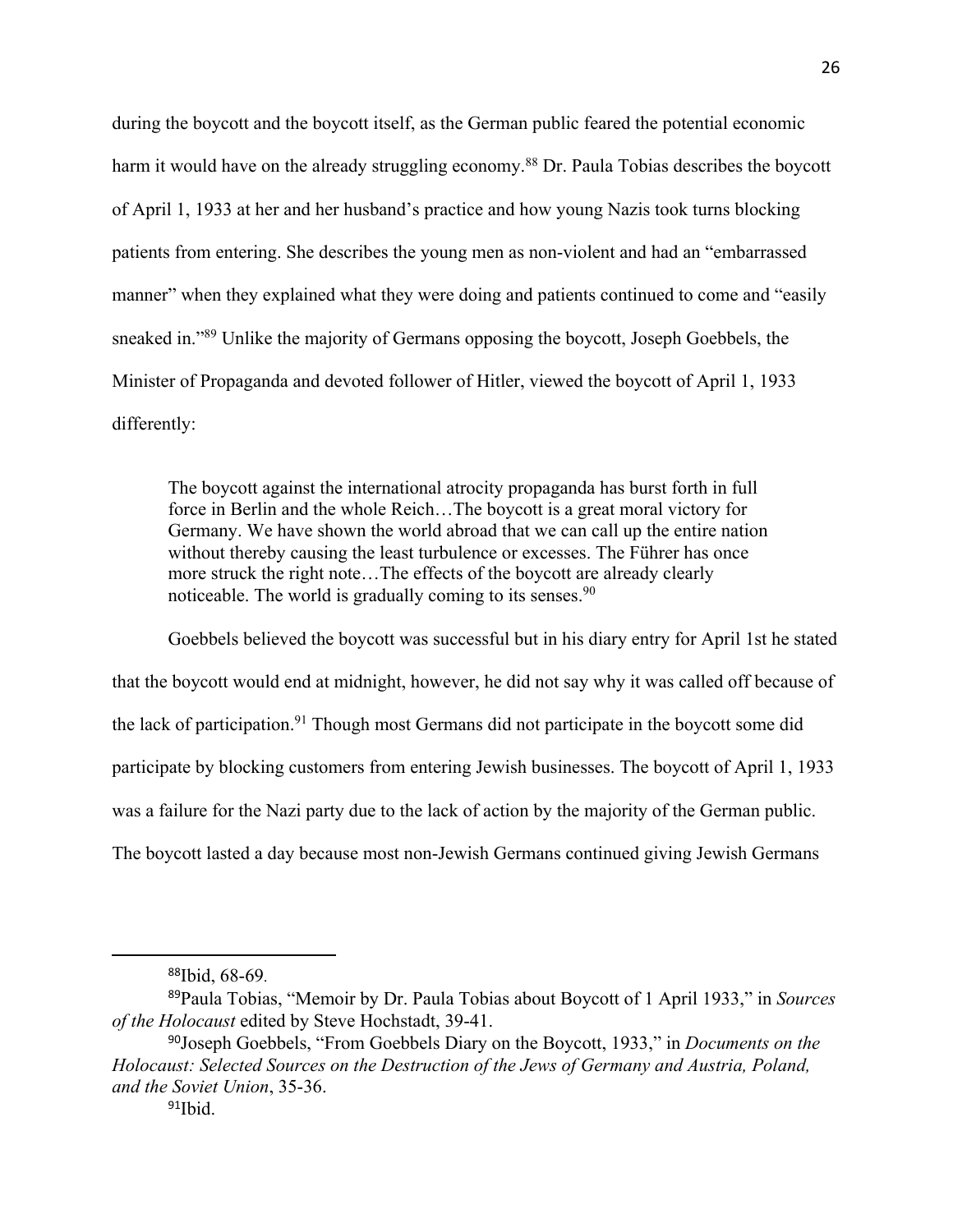business rather than boycotting many businesses which Germans believed would harm the economy.

The Third Reich received a more favorable response from the public by passing antisemitic legislation than in antisemitic boycotts and violence. As a totalitarian government the Third Reich did not need public approval for its actions, but it did want to convince the German public that their actions against European Jewry were justified and it was to the Third Reich's advantage that antisemitism preexisted them.<sup>92</sup> Though most Germans approved of antisemitic legislation a slim minority actively voiced their dissent at all the Third Reich's antisemitic policies like Irene Harand.

Irene Harand was an Austrian leader in Vienna who toured Austria and England giving lectures criticizing the Nazis. Harand refuted the Nazi's antisemitic ideology of racial purity by arguing that there is no such thing as a pure race. She also deconstructed the lies of Jewish usury and blood libel which the Nazis spread in propaganda.<sup>93</sup> Harand wrote on the antisemitic legislation created by the Third Reich and noted several years before the Nuremberg race laws were established, "It is self-evident that if a legislator designates a group as inferior, its neighbors, competitors and others will treat it as inferior. Germany has become a hell for the Jews who must remain there."94 Harand was not alone in publicly voicing dissent against the Third Reich and its antisemitic policies. Both protestant and catholic clergy such as Deitrich

<sup>&</sup>lt;sup>92</sup>David Welch, "Manufacturing a Consensus: Nazi Propaganda and the Building of a 'National Community' (Volksgemeinschaft)," 2.

<sup>&</sup>lt;sup>93</sup> Irene Harand, *Hitler's Lies: An Answer to Hitler's Mein Kampf*, 3rd edition, (Jaico Publishing House: Mumbai, 2011), 42.

<sup>94</sup>Ibid, 221.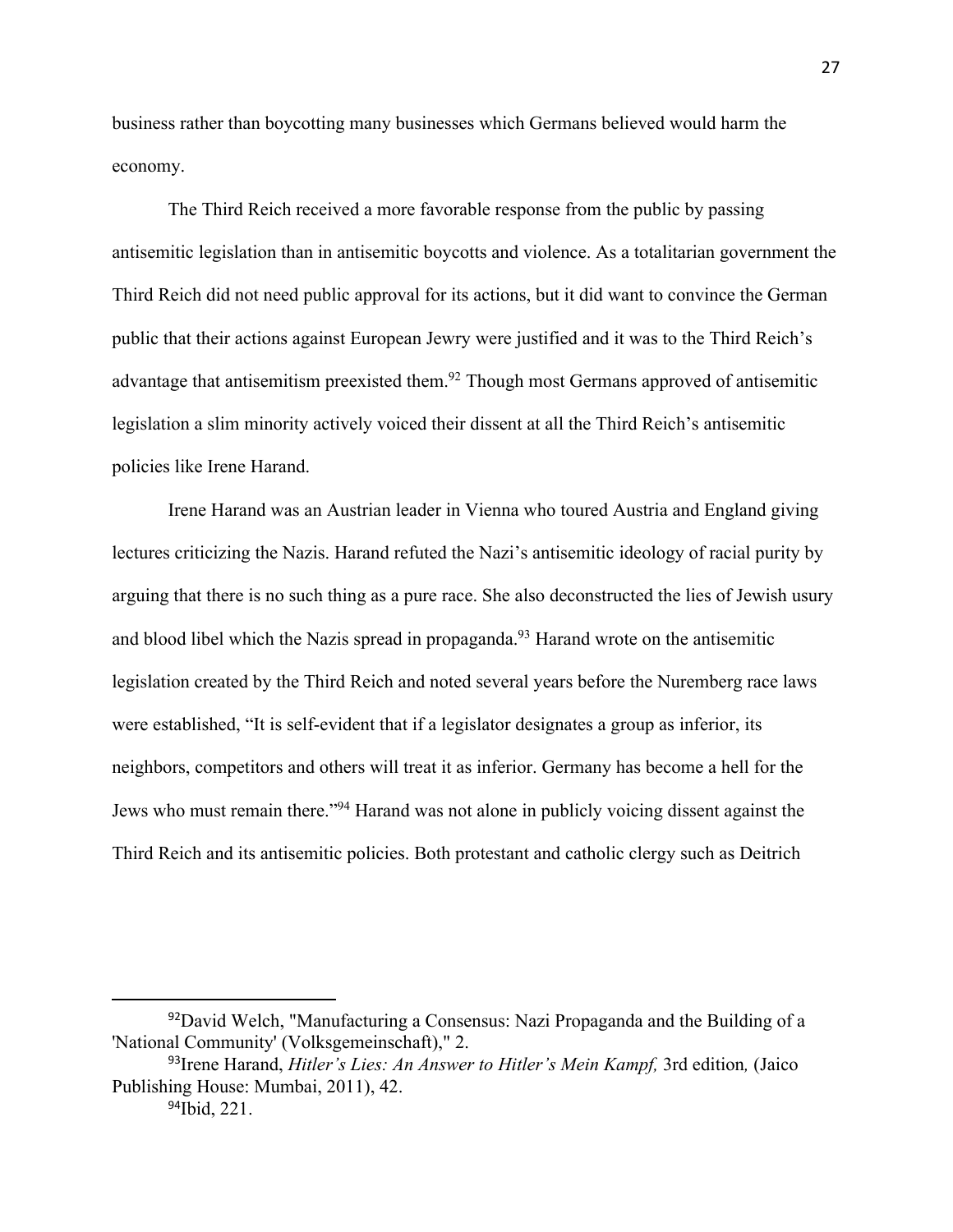Bonhoeffer and Bernhard Lichtenberg publicly voiced their dissent through sermons and writings.95

Irene Harand and others who publicly protested all the Third Reich's antisemitic policies were the minority. The response seen in 1933 of non-Jewish Germans supporting legislation but not violence against German Jews was continued in the years leading up to the war. A 1935 Gestapo report concluded, "It is noteworthy that, whenever there are actions against the Jews, these emanate chiefly from members of the party and its affiliated organizations, whereas the majority of the population shows little participation in the Jewish question."96 In Berlin the president of the Reichsbank, Hjalmar Schacht, wrote a letter to the Reich Minister of Economics asking him to halt the boycott of Jewish businesses as Schacht was concerned over the effect it would have on the economy. A meeting was held by the Party Representative Wagner, the Reich Minister of the Interior, and Secretary of the State to discuss Schacht's letter and it was noted that Schacht's protest violent boycotts of Jewish business was not because he favored Jews rather, he was concerned for the economy, "Schacht rejected any suggestion that he might be called pro-Jewish. All he was doing was to point out the results for his field of operations of irresponsible incitement against the Jews."<sup>97</sup> Despite the German public's aversion to violence against Jewish Germans, the Reich continued encouraging outbursts of violence. In 1937 a Sopade report was completed on a Catholic teacher who was anti-Nazi but supported antisemitic legislation: "The Jews are for her another world. It is true that she finds barbarian their

<sup>95</sup>Doris L. Bergen, "Catholics, Protestants, and Christian Antisemitism in Nazi Germany," *Central European History* 27, no. 3 (1995), 346.

<sup>96</sup>"Gestapo Kiel, report July 1935," in *The Germans and the Final Solution: Public Opinion under Nazism,* 71.

<sup>97&</sup>quot;Recommendation by Schacht to Prevent Damage to Jewish Places of Business, June 1935," in *Documents on the Holocaust: Selected Sources on the Destruction of the Jews of Germany and Austria, Poland, and the Soviet Union,* 72-73.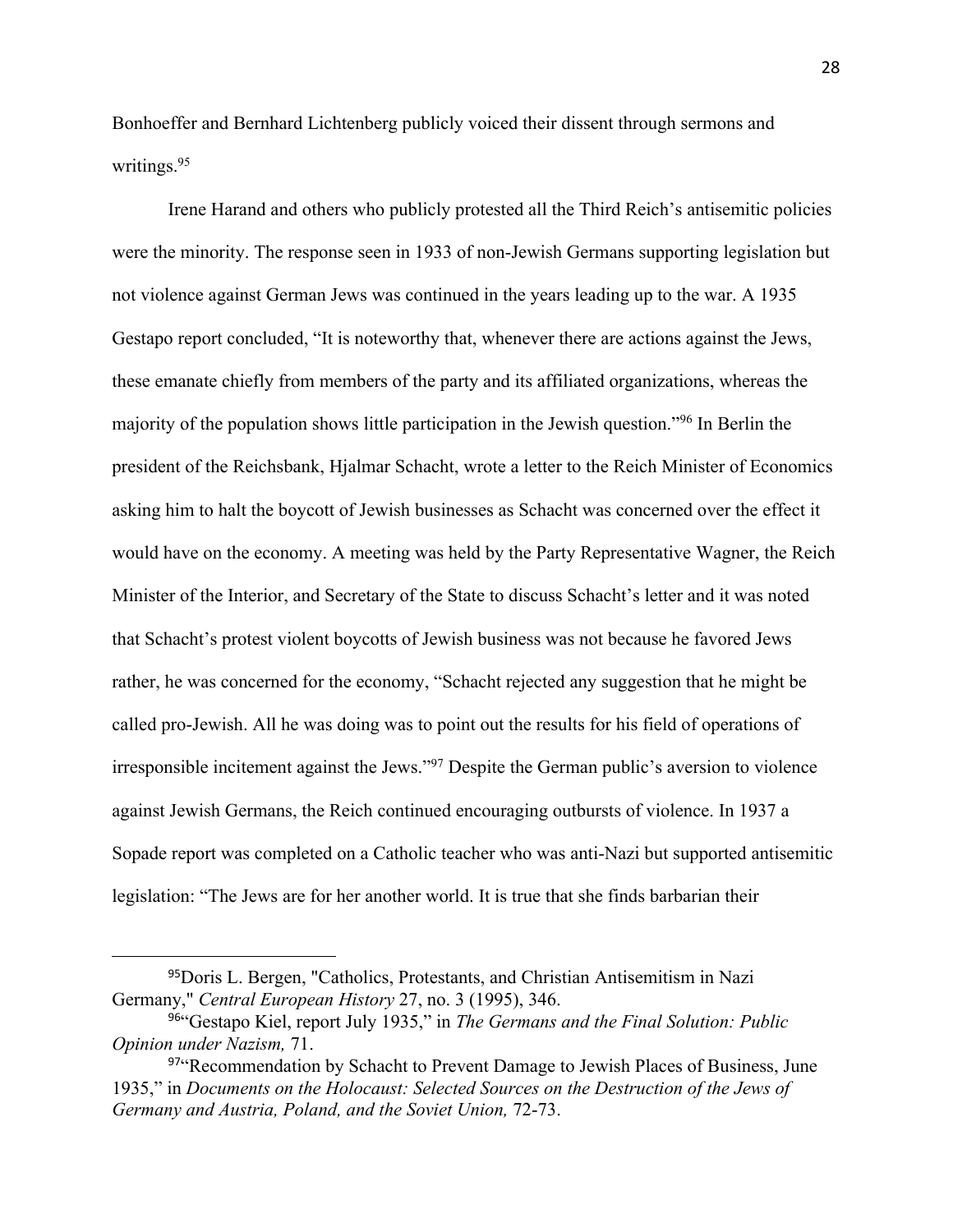persecution and economic extermination. But she would think reasonable the introduction of a numerus clausus[sic] and certain limitations on candidacy for the civil service."<sup>98</sup>

Antisemititc legislation began before the infamous Nuremberg race laws in 1935 with German Jews being removed from civil service positions in 1933, but they were still legally considered citizens. The Jewish Germans' citizenship changed in 1935 when the Third Reich established citizenship based on race. To advance the Nazi ideology of preserving a racially pure Germany the Reich enacted the Nuremberg race laws. Marriages between Aryans and Jews were forbidden as well as extra-marital intercourse. Existing marriages between Jews and Aryans could be annulled by the state. Jews could not hire Germans under the age of forty-five to work in their homes and Jews could not display the Nazi flag.<sup>99</sup> Hitler then gave a speech to the German public explaining why the Nuremberg laws were necessary:

. . . The only way to deal with the problem which remains open is that of legislative action. The German Government is in this controlled by the thought that through a single secular solution it may be possible still to create a level ground [eine Ebene] on which the German people may find a tolerable relation towards the Jewish people. Should this hope not be fulfilled and the Jewish agitation both within Germany and in the international sphere should continue, then the position must be examined afresh…Behind all three laws there stands the National-Socialist Party and with it and supporting it stands the German nation.<sup>100</sup>

Most of the German public supported the Nuremberg Laws believing that with the status

of German Jews now being codified, legal precedence would quell the violent outbursts against

<sup>98</sup> "Sopade, Feb 1937, A 22", in *The Germans and the Final Solution: Public Opinion under Nazism,* 69-71.

<sup>99</sup>"Nuremberg Laws on Reich Citizenship, September 15, 1935," in *Documents on the Holocaust: Selected Sources on the Destruction of the Jews of Germany and Austria, Poland, and the Soviet Union*, 77.

<sup>100&</sup>quot;Extracts from Hitler's Speech on the Importance of the Nuremberg Laws, at a Meeting of Party Leaders, September 1935," in *Documents on the Holocaust: Selected Sources on the Destruction of the Jews of Germany and Austria, Poland, and the Soviet Union*, 81.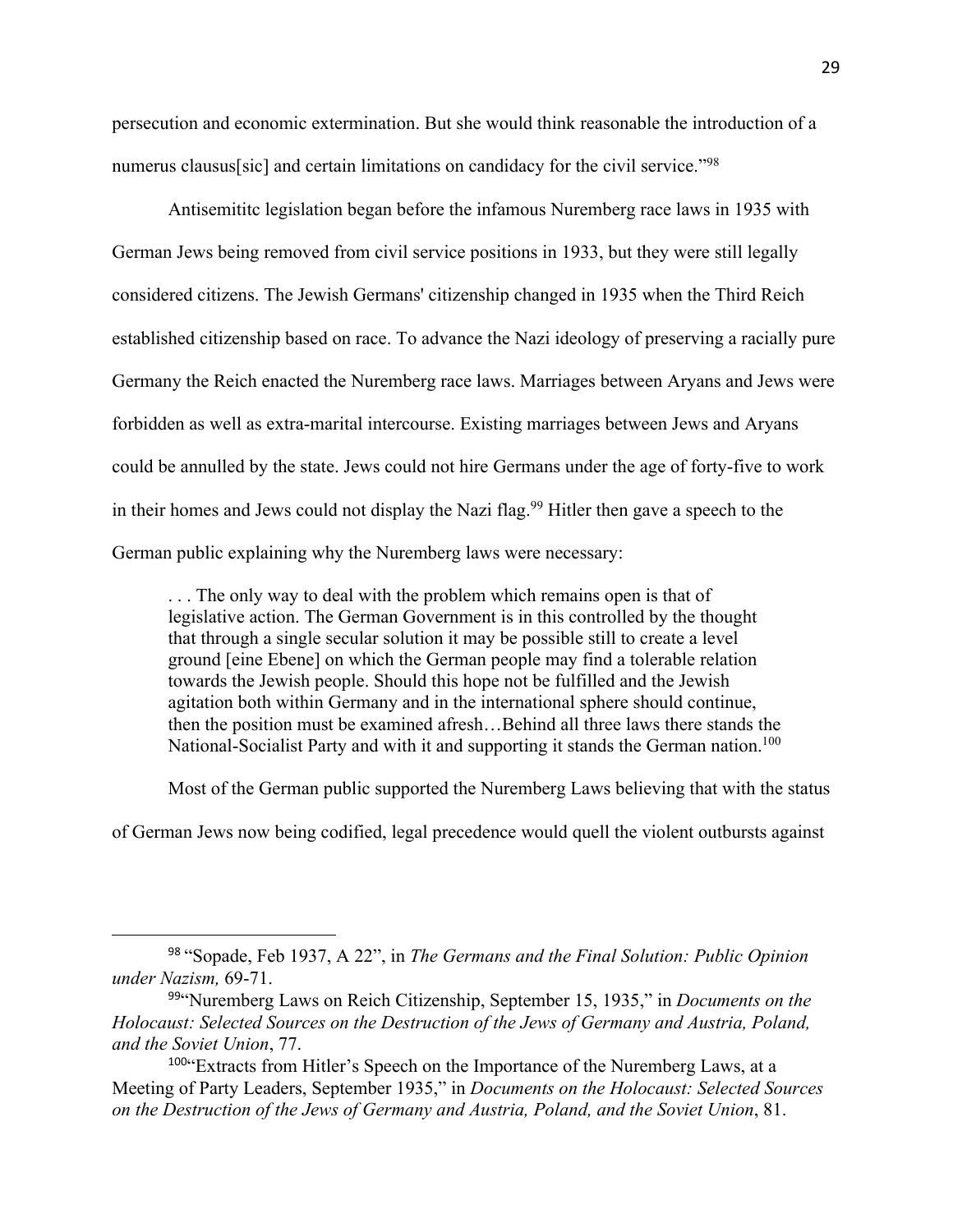German Jews.<sup>101</sup> A Gestapo report in Berlin reveals it's determination of the public mood on these laws: "Jewry is converted into a national minority and gets through state protection the possibility to develop its own cultural and national life."102 More of the non-Jewish German public supported the new antisemitic legislation found in the Nuremberg Laws. Peter Cullman, who survived the Holocaust as a child, shared the strains the Nuremberg Laws created for his parent's marriage. His mother was Jewish and his father was not. In Peter's memoir he describes his father struggling with the prejudice he received from others for marrying a Jewish woman.<sup>103</sup> Some Nazis argued that the new laws did not go far enough in segregation of Jews from German society while even fewer voiced dissent against the antisemitic laws in its entirety.<sup>104</sup>

Despite the lack of support from most of the German public for state sanctioned boycotts, the Third Reich continued with this policy, especially, when the Reich used the murder of diplomat vom Rath by a Jewish young man as an excuse to attack Jewish business and homes. German supporters of the Third Reich's antisemitic policies took vom Rath's murder by a Jewish man to excuse furthering antisemitic policies. A protestant flier declared that the same "Jewish volk" that killed Christ killed vom Rath.<sup>105</sup> The Catholic clergyman, Donald Dietrich, and the protestant pastor, Martin Niemoller, both prominent men delivered sermons against European Jewry and perpetuated the Nazi rhetoric that Jews were, "Christ killers."106 The murder of vom

<sup>101</sup>David Bankier, *The Germans and the Final Solution: Public Opinion under Nazism,*  77.

<sup>102</sup>"Gestapo Berlin, report Sep. 1935, BA, R 58/513," in *The Germans and the Final Solution: Public Opinion under Nazism* by David Bankier, 78.

<sup>103</sup>Peter Cullman, *Clandestinely: 1943-1945,* United States Holocaust Memorial Museum: Washington D.C. 2009, 1.

<sup>104</sup>David Bankier, *The Germans and the Final Solution: Public Opinion under Nazism,*  78-79.

<sup>105</sup>Doris L. Bergen, "Catholics, Protestants, and Christian Antisemitism in Nazi Germany," 331-332. 106Ibid, 334.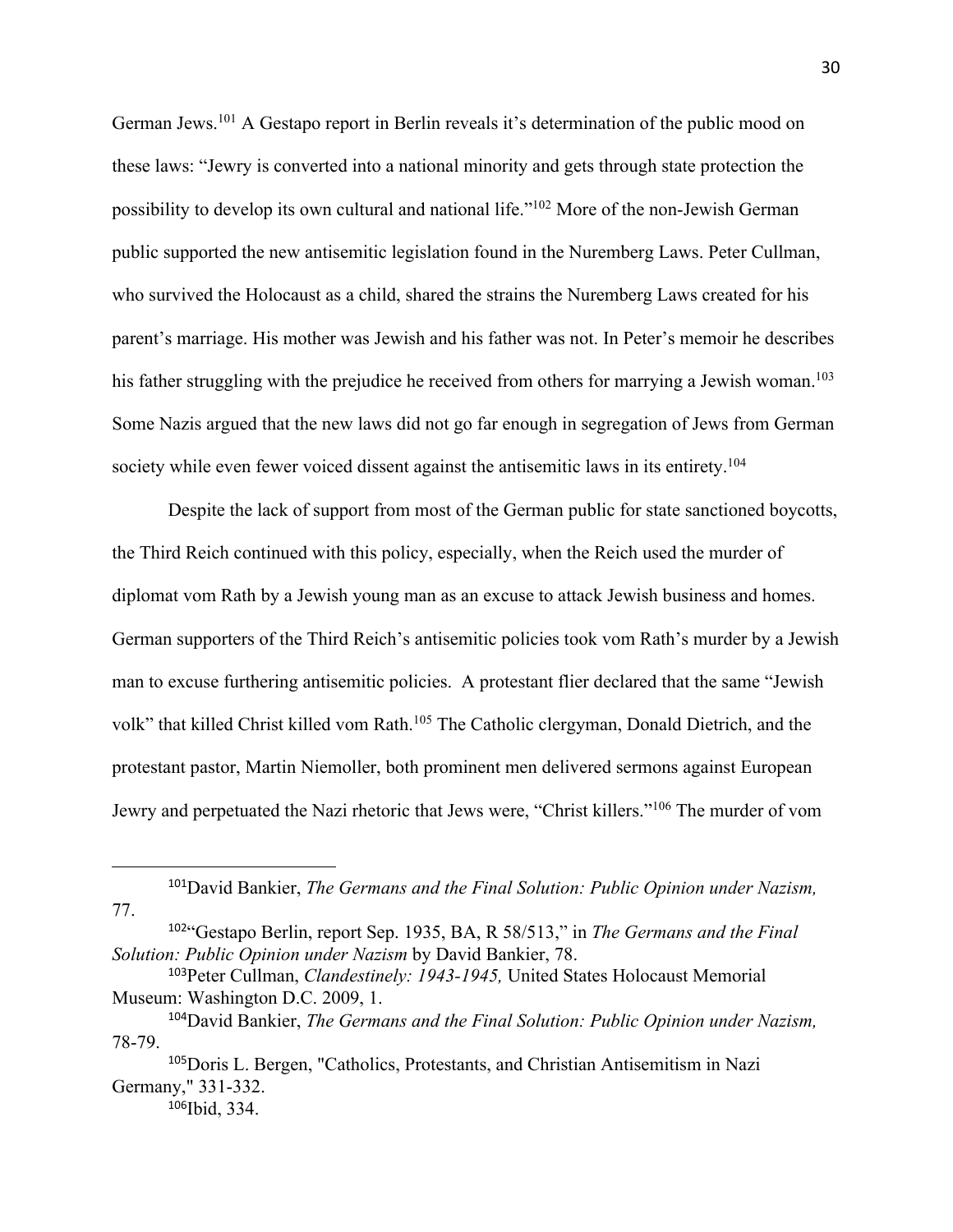Rath served as fodder in antisemitic rhetoric and was to justify the widespread violence witnessed in Reichskristallnacht.

The non-Jewish German public demonstrated a stronger response during the Kristallnacht pogrom than in the April 1, 1933 boycott. As discriminatory laws excluding Jewish Germans from the Third Reich continued to increase, violence by the Third Reich also increased when the first pogrom, Kristallnacht, was ordered by the Third Reich. April 1, 1933 was an economic boycott sanctioned by the Third Reich, however, Kristallnacht became the first pogrom. Ernest Fontheim, a Jewish German, was a boy when he and his classmates witnessed the destruction of Kristallnacht. "When I entered my classroom, some of my classmates were telling horror stories of what they had seen on their way to school like smashed store windows of Jewish-owned shops, looting mobs, and even burning synagogues."<sup>107</sup> Fontheim describes being dismissed from school and on his way home watching a synagogue he attended burn. Fontheim does not say that there were only one or two Nazis protesting as Dr. Paula Tobias described in her memoir of the April 1, 1933 boycott. Instead, he explains that a "hostile crowd" formed and shouted antisemitic slurs and then joined in attacking a Jewish ground-floor apartment.<sup>108</sup> Y.S. Herz, a German Jew, describes the Nazi attack during Kristallnacht that targeted the orphanage he ran and how he went to the police for protection against the crowds rioting but was turned away.<sup>109</sup> Like Fontheim, Anita Dittman, a Jewish German, survived the Holocaust as a child and recounts events of Kristallnacht in her autobiography. Her and her mother were warned by a non-Jewish

<sup>107</sup>Ernest G. Fontheim, *A Personal Memoir of Kristallnacht,* Leo Baeck Institute Archives, 1998, 8.

<sup>108</sup>Ibid, 9-10.

<sup>109</sup>Y.S. Herz,"Description of the Riot at Dinslaken," in *Documents on the Holocaust : Selected Sources on the Destruction of the Jews of Germany and Austria, Poland, and the Soviet Union*, 104-107.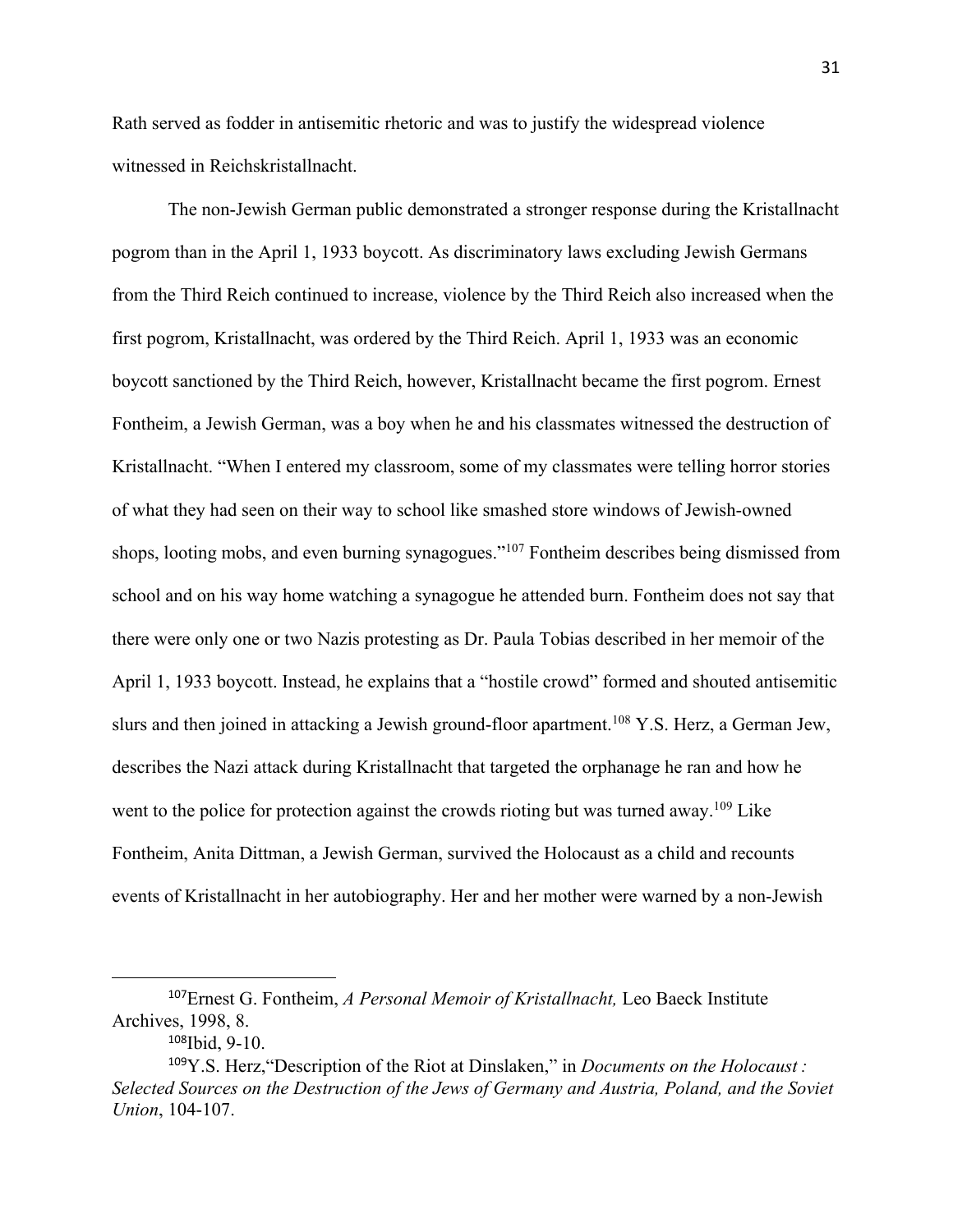neighbor to stay and hide in their apartment because a widespread riot against Jews was taking place in their city. Dittman and her mother hid in their apartment for five days and listened to non-stop sirens as synagogues burned and thousands of Jews were arrested.<sup>110</sup> Compared to the boycott of 1933, the pogrom of 1938 saw large participation by Nazi party members. It was not until after the pogrom when damaged had been to homes and businesses causing non-Jewish Germans insurance to rise to cover the damage did the German public condemn the violence, not because they favored Jewish Germans, but because of the financial repercussions and the time the public would have to spend cleaning up the damage.<sup>111</sup>

Antisemitism was firmly rooted in German society but it was not the only factor that influenced the public's acceptance of antisemitic policy. Propaganda also played a role in influencing the German public to support the Reich's actions against European Jews. Propaganda acted as a tool for the Reich to disseminate its Nazi ideology among the masses. Nazi propaganda perpetuated antisemitic myths and Nazi rhetoric against European Jews. Hitler recognized the influence propaganda had over the public if used effectively.<sup>112</sup> Hitler's devoted disciple, Joseph Goebbels, also recognized the effectiveness of well-crafted propaganda as a tool to prompt Nazi ideology on race as he launched a series of antisemitic attacks on European Jews in the media. Goebbels, the Minister of Propaganda, created a series of antisemitic essays and pamphlets presenting the invasion of Poland in 1939 as a war against a Jewish international

<sup>110</sup>Anita Dittman, and Jan Markell, *Trapped in Hitler's Hell: A Young Jewish Girl Discovers the Messiah's Faithfulness in the Midst of the Holocaust,* 4th edition, (WND Books: Washington D.C. 2014) 27-29.

<sup>111</sup>David Bankier, *The Germans and the Final Solution: Public Opinion under Nazism,*  86-87.

<sup>112</sup>Adolf Hitler, *Mein Kampf,* 180.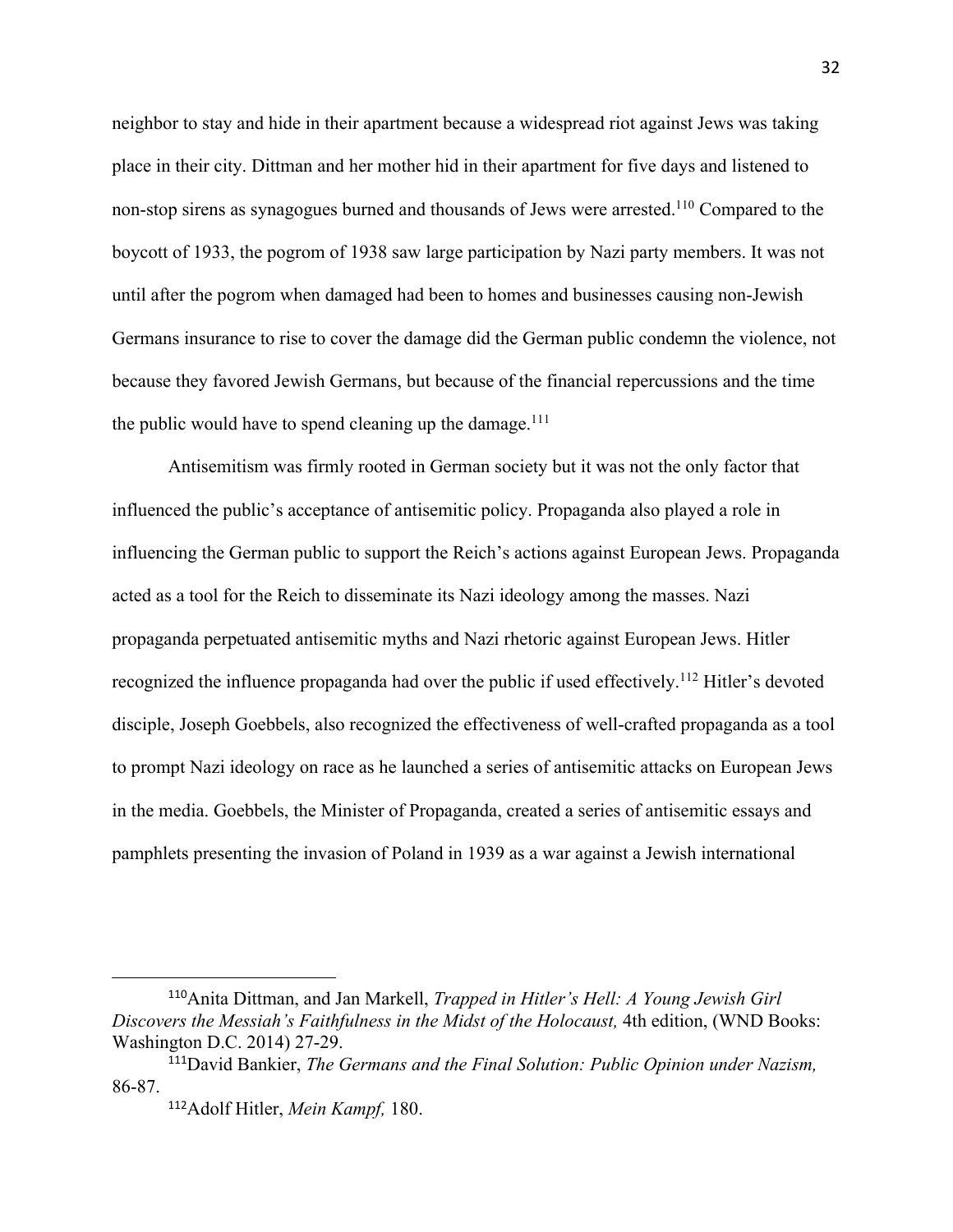conspiracy against non-Jews.<sup>113</sup> Goebbels used the Nazi party's racism to justify their ideology for their conquest of Europe. The propaganda produced in newspapers, posters, essays, and pamphlets portrayed the Nazi ideology of the Aryan's struggle against Jews for living space in Europe.<sup>114</sup> The German public was not inundated with antisemitic propaganda on a daily basis. Instead, Goebbels strategically launched multiple series of antisemitic propaganda throughout certain points of the war reminding the German public that the war was the Jews' fault.<sup>115</sup>

The idea of a "Jewish conspiracy" aimed to destroy non-Jews in Europe was not introduced by the Nazis. Karl Lueger referenced a Jewish conspiracy to harm non-Jewish Austrians in his political speech. Wilhelm Marr also referenced a Jewish conspiracy in his pamphlet, "The Victory of Judaism over Germany." A Russian based book, *The Protocols of the Elders of Zion,* made available in central Europe after World War I though quickly revealed as a forgery claimed to be a document written by Russian Jews outlining their plan to rule Europe.116 Despite being found as a forgery, *The Protocols of the Elders of Zion* were used in Nazi propaganda to promote their ideology of a Jewish conspiracy to destroy non-Jewish Germans. Both Hitler and Goebbels acknowledge that *The Protocols of the Elders of Zion* was a fake but they believed it held "inner truth" of a conspiracy.117 *Der Sturmer,* weekly circular published by

<sup>113</sup>Jeffrey Herf, "The "Jewish War": Goebbels and the Antisemitic Campaigns of the Nazi Propaganda Ministry," *Holocaust and Genocide Studies* 19, no. 1 (2005), 52.

<sup>114</sup>Leon A. Jick, "Method in Madness: An Examination of the Motivations for Nazi Mass Murder." *Modern Judaism* 18, no. 2 (1998), 156.

<sup>115</sup>Jeffrey Herf, "The "Jewish War": Goebbels and the Antisemitic Campaigns of the Nazi Propaganda Ministry," 58.

<sup>116</sup>Steven Beller, *Antisemitism: A Very Short Introduction,* 74-75.

<sup>117</sup>Randall L. Bytwerk, "Believing in "Inner Truth": The Protocols of the Elders of Zion in Nazi Propaganda, 1933–1945," *Holocaust and Genocide Studies* 29, no. 2 (2015), 212-214.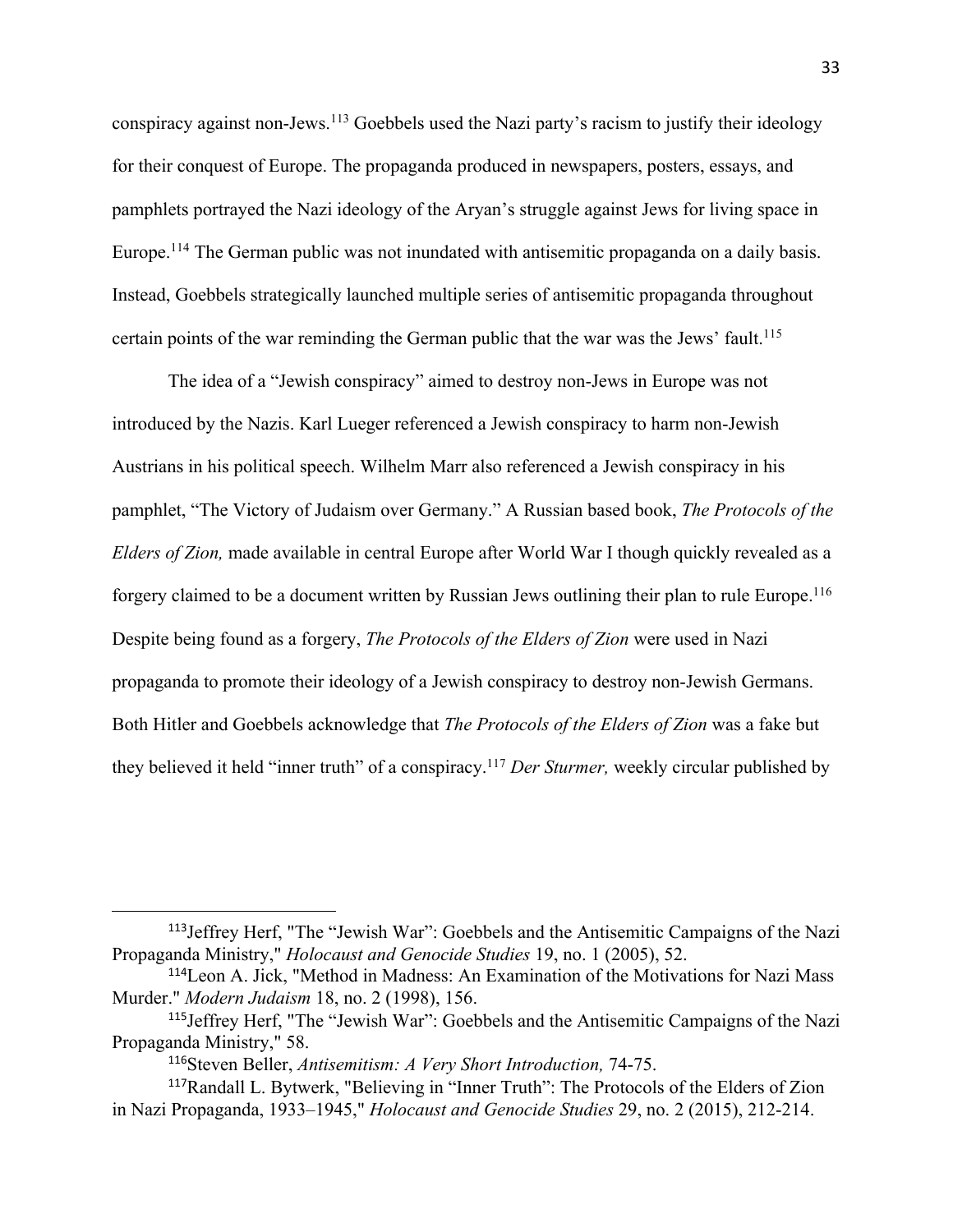Julius Streicher (another devoted follower of Hitler), promoted *The Protocols* and the Nazi ideology of a Jewish conspiracy.<sup>118</sup>

The *Der Sturmer* played a key role in molding how the German public viewed European Jews especially through its visual portrayal of the Nazi ideology of the German struggle against Jews.119 The Third Reich recognized the *Der Sturmer* as a national newspaper and it had to be displayed and copies made available in all German businesses.<sup>120</sup> An example of how the *Der Sturmer* portrayed European Jews to the German public is shown below (The headline reads, "He came to Germany like this," and the caption below the image says, "Without a solution to the Jewish question, there can be no redemption of humanity." ):



Figure 1. An Advertisement for the Anti-Semitic Tabloid Der Stuermer, 1935, United States Holocaust Memorial Museum Photo Archives, courtesy of Jack J. Silverstein, copyright of United States Holocaust Memorial Museum. Used with permission from US Holocaust Memorial Museum.

<sup>118</sup>Ibid, 221.

<sup>119</sup>David I. Kertzer and Gunnar Mokosch, "In the Name of the Cross: Christianity and Anti-Semitic Propaganda in Nazi Germany and Fascist Italy," *Comparative Studies in Society and History* 62, no. 3 (2020), 462.

<sup>120</sup>Ibid, 461-462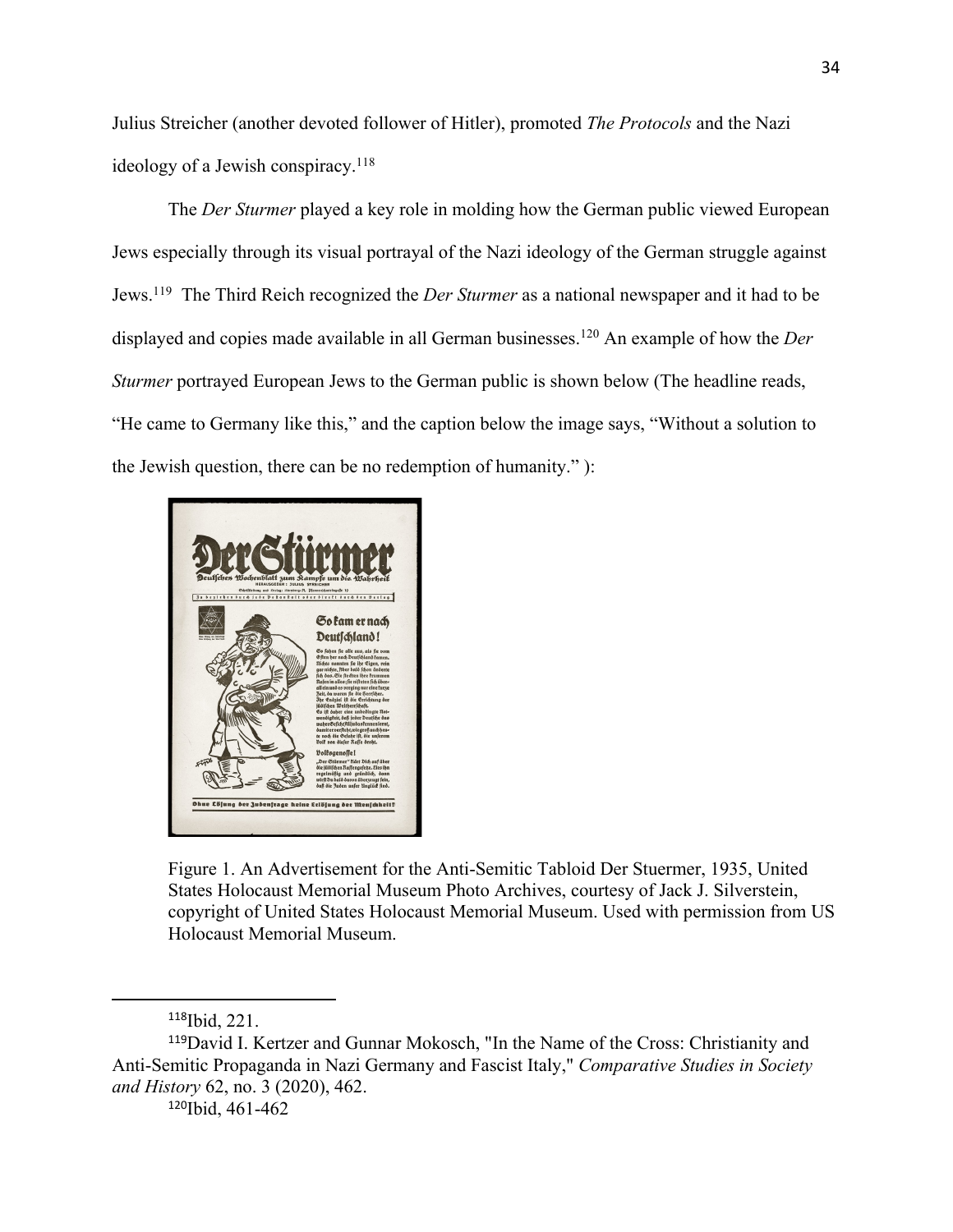When this edition of *Der Sturmer* was published it was offered inside all German businesses, shown in display cases outside businesses, and plastered on walls. Julius Streicher's publication was so influential in shaping the German public's perception of European Jews and inciting violence against Jewish Germans that he was accused and found guilty at the Nuremberg trials for crimes against humanity.121

Anita Dittman described being harassed by a group of school boys who were, "swollen with Aryan pride and propaganda that told them to stamp out inferiors."<sup>122</sup>Martin Koller, a non-Jewish German, recognized that the Nazis were successful in using the radio as a tool to disseminate propaganda, "Now I know the Nazis very consciously used this new instrument to influence the masses."123 Jutta Rudiger, a non-Jewish German and head of the Nazi League of German Girls, describes being impressed by Hitler and uses favorable terms when recounting a meeting she had with Hitler. Regarding the war she explains, "We didn't go to war with any great enthusiasm, but we thought Hitler was right." She later admits to believing the propaganda that Hitler invaded Poland because Germans were being persecuted.124 Dorothea Schlosser's father was non-Jewish and considered "Aryan" by the Reich and her mother was Jewish German. She describes the mistreatment she endured in Nazi Germany as a result of her neighbors being convinced of her inferiority by Nazi antisemitic propaganda. Dorothea admits she did not take

<sup>121</sup>David I. Kertzer and Gunnar Mokosch, "In the Name of the Cross: Christianity and Anti-Semitic Propaganda in Nazi Germany and Fascist Italy," 472.

<sup>122</sup>Anita Dittman, and Jan Markell, *Trapped in Hitler's Hell: A Young Jewish Girl Discovers the Messiah's Faithfulness in the Midst of the Holocaust,* 5.

<sup>123</sup>Martin Koller, "Introduction: Rejected Republic," in *Voices from the Third Reich: An Oral History,* xxxvii-xxxviii.

<sup>124</sup>Jutta Rudiger, "The Master of Europe," in *Voices from the Third Reich: An Oral History,* 19-21.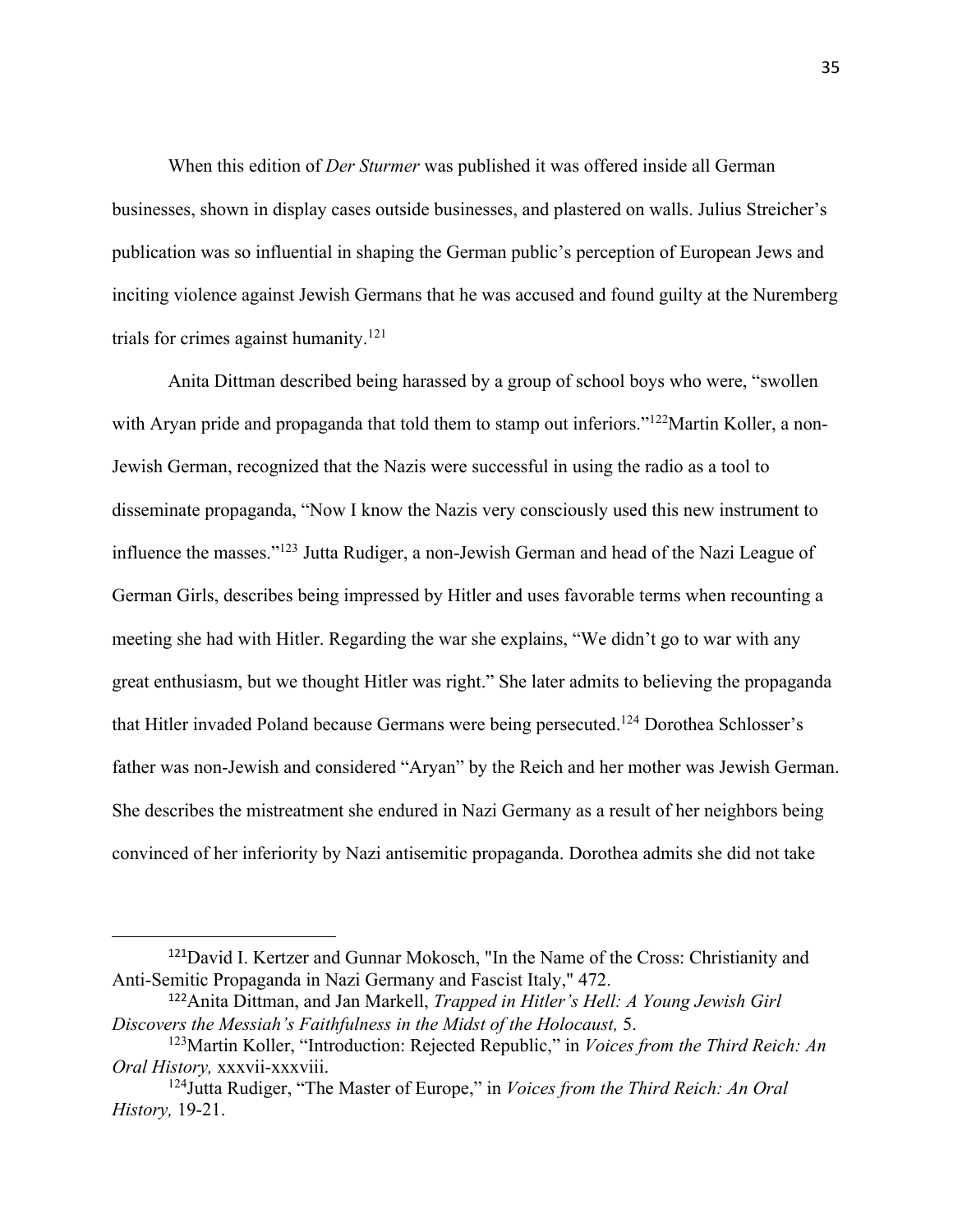the Nazis seriously even when they came to power until legislation was passed restricting half-Jewish Germans admittance into universities. The Nazi's antisemitic ideology did not become real to her until she heard a remark made by her principal before she graduated from high school, "There are Jews and there are Christians, but worst of all there are the half-breeds."<sup>125</sup> Klaus Scheurenberg, a Jewish German who survived the Holocaust, recalls a shifting of attitude among the group of commuters he traveled with daily on his way to perform forced labor. Klaus explains that he saw this same group of commuters daily. He did not think they knew he was Jewish as he described them being friendly towards him. The commuters invited Klaus to sit with them, and they conversed as a fellow German until the day he arrived at the train with the yellow Star of David he was forced to wear. The commuters noticed the yellow Star of David, invited him to join them anyway, and offered Klaus a cigarette.<sup>126</sup> Then he goes on to say:

Everybody smiled reassuringly at me for a few seconds, then the expression on their faces changed. It was as if they suddenly realized they were betraying the German people. During the last several years, they had been indoctrinated with the idea that the Jews were Public Enemy Number One. They felt like traitors just because they knew a 16-year-old Jewish boy. They never came back to that compartment again. There was so much mistrust, they even avoided one another after that day. Their behavior was typical of how people act under a dictatorship.<sup>127</sup>

Though the German public's view of European Jews was shaped by propaganda conveying the messages of Nazi ideology, there was some resistance to Nazi propaganda in the media. The *Frankfurter Zeitung* was one of the few periodicals from the Weimar years allowed to continue under the Third Reich. Jewish Germans used the advertisement section of the

<sup>125</sup>Dorothea Schlosser, "The Master of Europe," in *Voices from the Third Reich: An Oral History,* 45-46.

<sup>126</sup>Klaus Scheurenberg, "Defeat and Crimes," in *Voices from the Third Reich: An Oral History,* 291.

<sup>127</sup>Ibid, 292.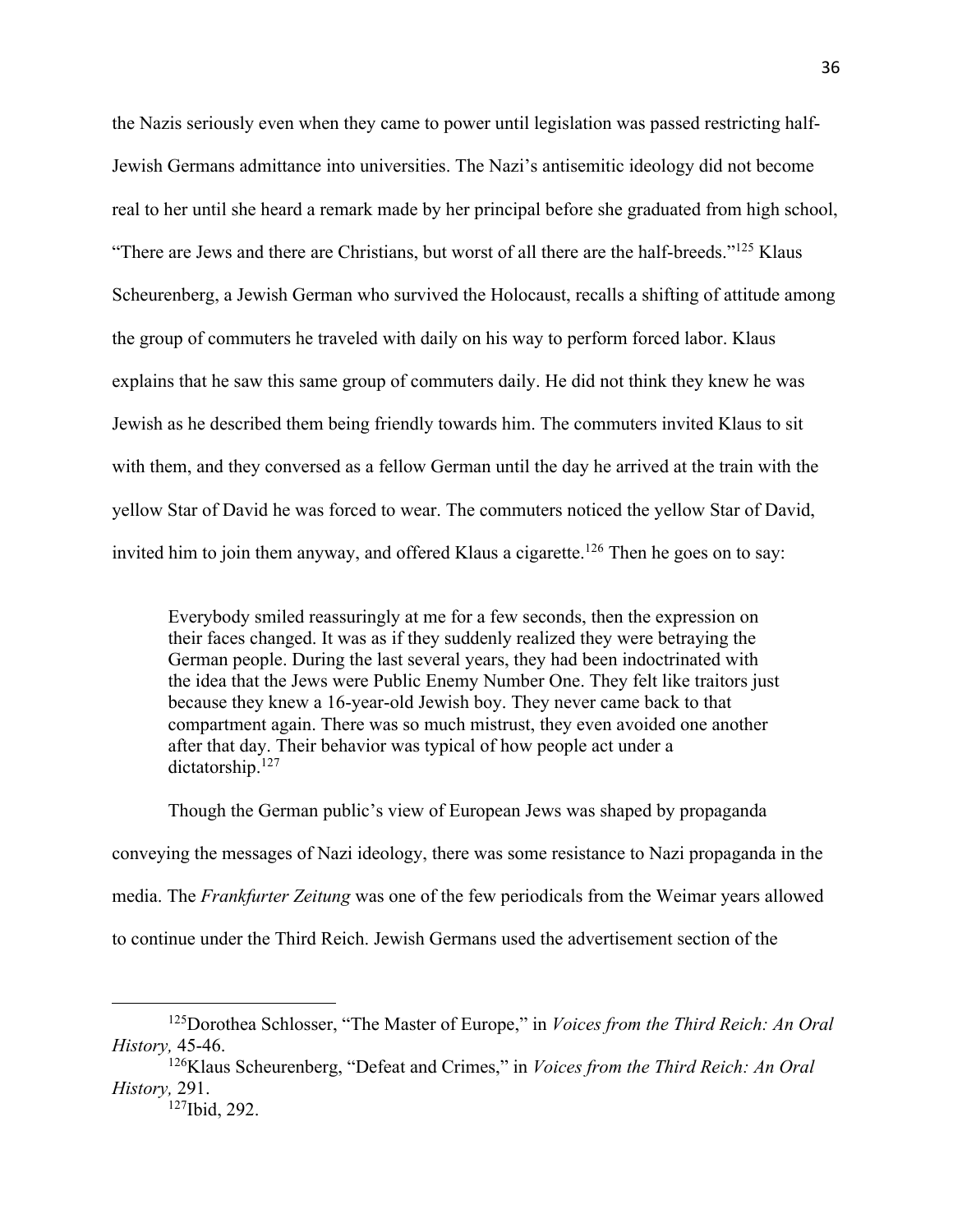newspaper to voice their protests against the Third Reich's antisemitic laws.<sup>128</sup> The German public did oppose organs of the Nazi party such as *Der Sturmer.* It was not the antisemitic rhetoric that Germans challenged. Rather the German people were repulsed by such publications for inciting violence against Jewish Germans and their businesses.<sup>129</sup>

Antisemitism and Nazi propaganda fostered an environment for the German public to accept antisemitic legislation. However, most of the German public detested the violence against Jews encouraged by the Third Reich. Antisemitism preceding the Nazis made it easy for Hitler and the Nazi party to use European Jews as scapegoats for Germany's economic struggles and the loss of World War I. The German public was accustomed to antisemitic rhetoric so Hitler's rhetoric was no different. The German public's acceptance of antisemitic language coupled with the barrage of Nazi ideology delivered through propaganda paved the way for the German public to accept the Third Reich's antisemitic laws but some drew a line at state sanctioned violence. The non-Jewish German public supported antisemitic legislation or propaganda until violence was used or encouraged. Then the German public protested the Third Reich's use of violence against German Jewry. Between Hitler's rise to power in 1933 to the beginning years of World War II the German public witnessed outbursts of violence culminating in Kristallnacht. Immediately following Kristallnacht most of the German public abhorred the state sanctioned violence. The German public had not yet witnessed deportations of Jewish Germans or their mass murder, and their responses to these escalations remained to be seen. Would the German

 $128$ Karl Christian Führer, "Contradicting Nazi Propaganda: Classified Advertisements as Documents of Jewish Life in Nazi Germany, 1933-1938." *Media History* 18, no. 1 (2012), 65, 67.

<sup>129</sup>David Bankier, *The Germans and the Final Solution: Public Opinion under Nazism,*  78.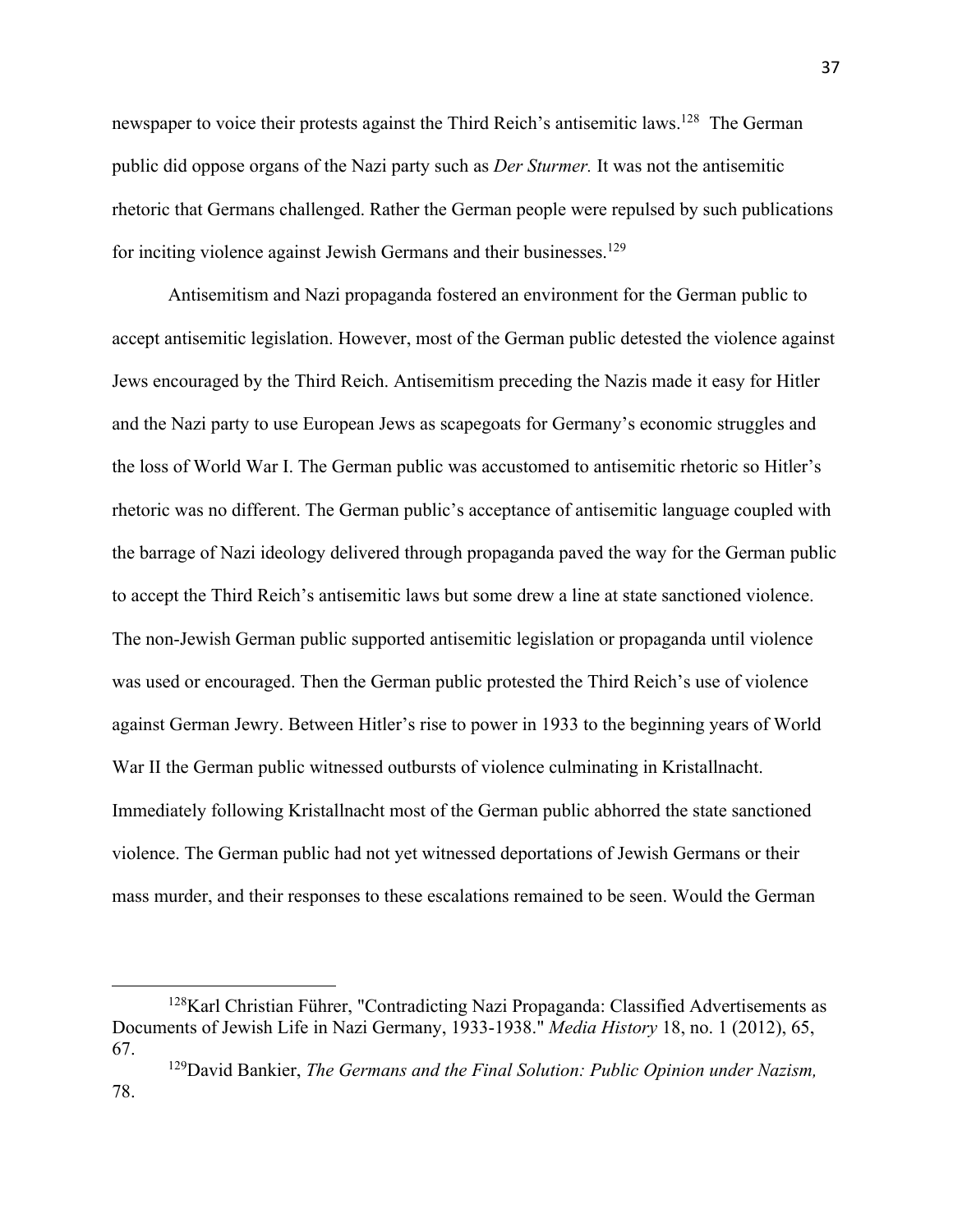public sustain the pattern of accepting discrimination while objecting to violence or would their response change as the Reich escalated its persecution of European Jews?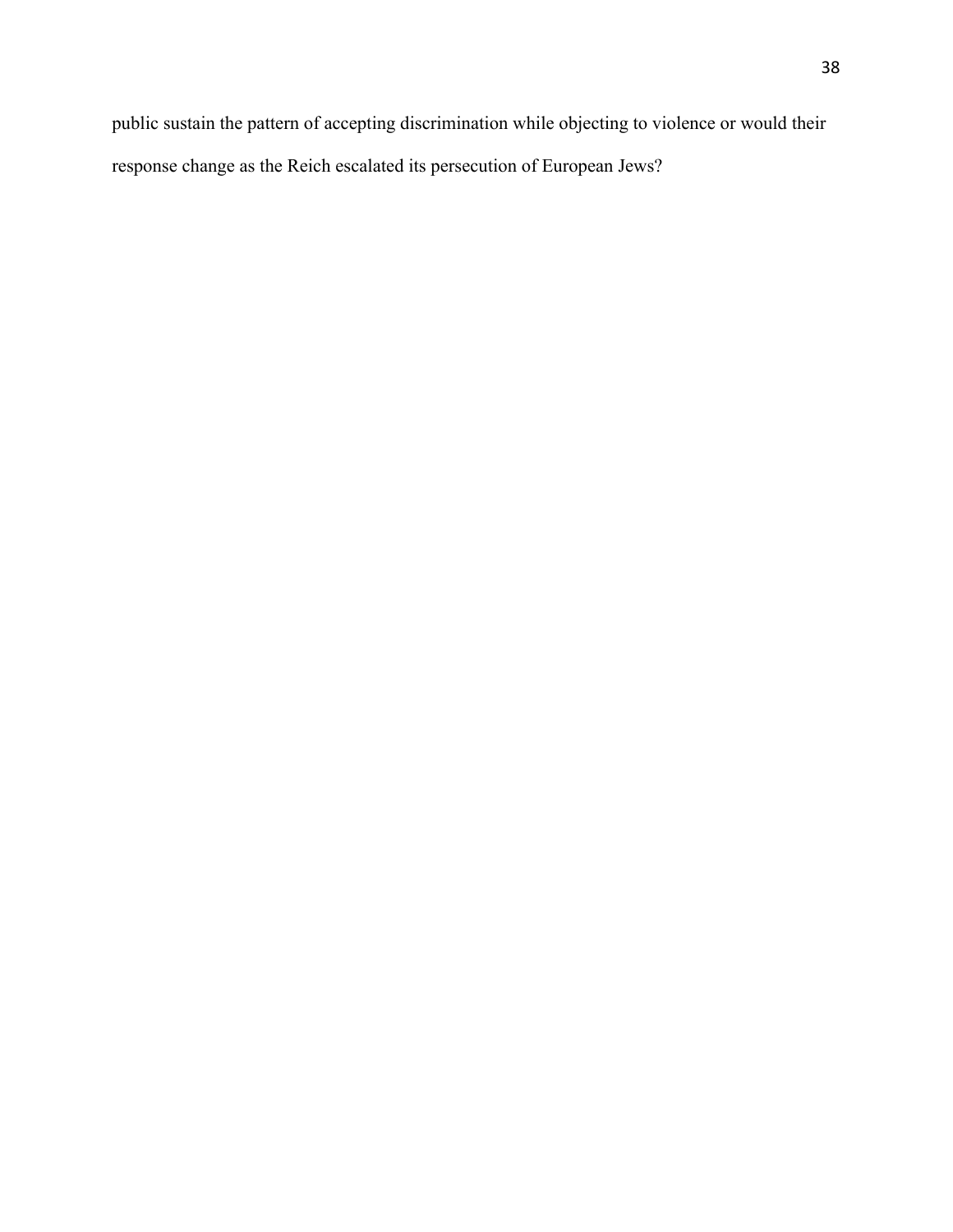## **Chapter 3: German Public's Response to Deportations and Genocide of European Jews, 1941-1945**

It was just impossible to believe that people could be so evil and cruel. No one really believed it. I say with my whole heart that we wouldn't have believed it in any case because we just didn't think such things were possible. You tend anyway to pretty much go along with the crowd. You believe certain things because you want to believe them, you want to be able to sleep at night. Ines Lyss, *Voices from the Third Reich: An Oral History*

With Nazi Germany's invasion of Poland in September 1939 leading to the outbreak of World War II the attention of the majority of Germans turned from the persecution of German Jewry to mobilizing for war. The non-Jewish Germans witnessed and confronted the persecutions German Jews suffered under the Third Reich from antisemitic rhetoric and ordinances to pogroms. While the majority of Germans supported antisemitic laws, they were repulsed by the violent acts the Third Reich committed against German Jews. The majority of public opinion would shift from repulsion toward violent acts against German Jewry to indifference towards the mass murder of German Jewry. Once German Jews were isolated from "Aryan" German and were removed from the German public through forced removal it was easy for non-Jewish Germans to dismiss the rumors of mass murder as untrue and refuse to believe them, especially when concerns for the war effort took precedence.

Daily life for German Jews living under Nazi rule continued to worsen as persecution led by the Third Reich increased. Between Kristallnacht and Germany's invasion of Poland on September 1, 1939 two hundred twenty-nine laws against Jews were decreed then later an additional five hundred twenty-five laws were passed.<sup>130</sup> The onslaught of anti-Jewish mandates made life increasingly unbearable for European Jews. Shortly after Kristallnacht in November

<sup>130</sup>Marion A. Kaplan and Thomson Gale, *Between Dignity and Despair: Jewish Life in Nazi Germany,* 150.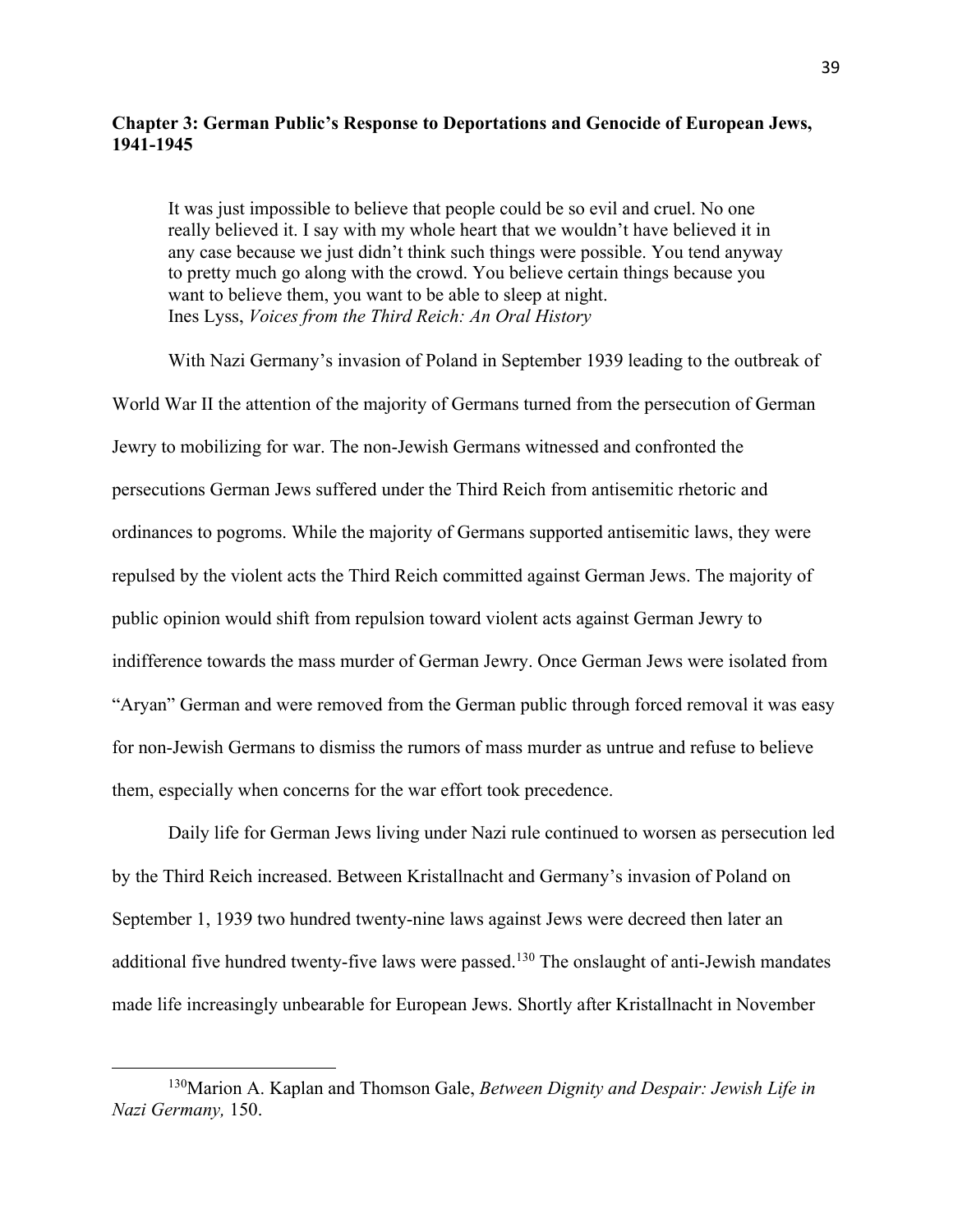1938 economic mandates were enforced banning the employment of Jews and banning Jews from accessing their own bank accounts. In 1939 German Jews who lost employment were forced into hard labor, welfare was taken from them, their possessions were confiscated, and they were put on severe food rations.<sup>131</sup> Beginning January 1, 1939 Jews in the Third Reich were "forbidden to operate retail stores, mail-order houses, or sales agencies or to carry on trade independently."132 Jews could not be in charge of an enterprise or be in an executive position in a business. Despite being banned from all employment German Jews had to pay a punitive fine of one billion Reichsmarks for remaining in Germany.133

Once German Jews were isolated from employment Nazi Germany began forcing them out. A letter from Hermann Goring to the Reich Minister of the Interior ordered that "the emigration of the Jews from Germany is to be furthered by all possible means."<sup>134</sup> The Third Reich used the murder of German diplomat, Ernst vom Rath, by a Polish Jew, Herschel Grynszpan, as the pretext for the forced removal of Jews from Germany as conveyed by the German Foreign Ministry Memorandum. "It is probably no coincidence that the fateful year of 1938… brought the Jewish question close to solution."135 German Jews were evicted from their homes on short notice and had to relocate to "Jewish" homes. With the threat of constant

131Ibid, 145.

132"Regulation for the Elimination of the Jews from the Economic Life of Germany, November 12, 1938," in *Documents on the Holocaust: Selected Sources on the Destruction of the Jews of Germany and Austria, Poland, and the Soviet Union,* 115-116.

<sup>&</sup>lt;sup>133</sup> Regulation for the Payment of an Expiation Fine by Jews Who are German Subjects, November 12, 1938," in *Documents on the Holocaust,* 117.

<sup>134&</sup>quot;Establishment of the Reich Central Office for Jewish Emigration, January 1939," in *Documents on the Holocaust,* 125.

<sup>135&</sup>quot;German Foreign Ministry Memorandum on Policy Regarding Jews in 1938," in *Documents on the Holocaust,* 126-127.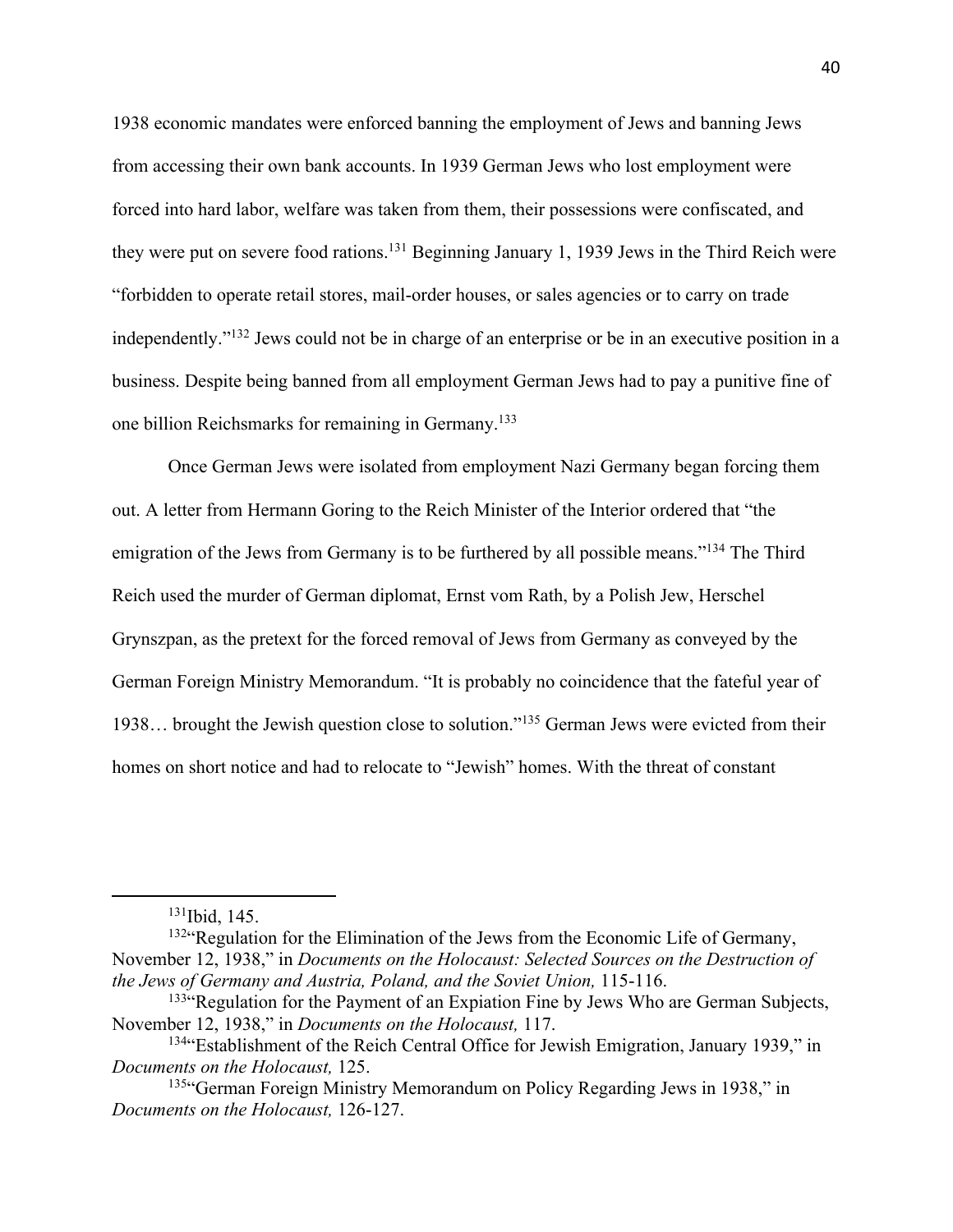evictions and forced labor plaguing German Jews, their life was unbearable.<sup>136</sup> Mounting anti-Jewish mandates from the Third Reich limited Jews in providing for their families. The titles of doctor and attorney were stripped away from German Jews, businesses they owned and the trades they worked in were snatched away. The economic isolation alone made life extremely difficult for Jews in the Third Reich but the isolation from "Aryan" Germans would only continue to increase.

Once the German Jews economic isolation was realized by 1941, through banning Jews from employment in all businesses and limiting them on where and when they could shop for provisions, the Nazis pursued the Jews social isolation.<sup>137</sup> Private telephones and radios were confiscated, limiting communication and access to media.138 German Jews struggled to procure groceries for their family after forced labor when they were restricted to times and places they could shop at so that they were not mingling with "Aryans." Then German Jews had to choose between procuring provisions in the limited time they had or visiting friends or family due to a curfew imposed on them. German Jews were completely banned from places of enjoyment like parks, theaters, restaurants, and cinemas, further segregating them from "Aryan" Germans.

The separation between German Jews and "Aryan" Germans widened in 1941 when the Third Reich mandated that Jews wear a yellow Star of David on their clothing while they were out in public. The same mandate was made in Poland in 1939 but it was not mandated in Germany until September 1941. The mandate required that, "Jews over six years of age are

<sup>136&</sup>quot;The Situation of the Jews in Germany in the Summer of 1941," in *Documents on the Holocaust,* 150-153.

<sup>137</sup>David Bankier ,*The Germans and the Final Solution: Public Opinion Under Nazism,* 121.

<sup>138</sup>Marion A. Kaplan and Thomson Gale, *Between Dignity and Despair: Jewish Life in Nazi Germany,* 145.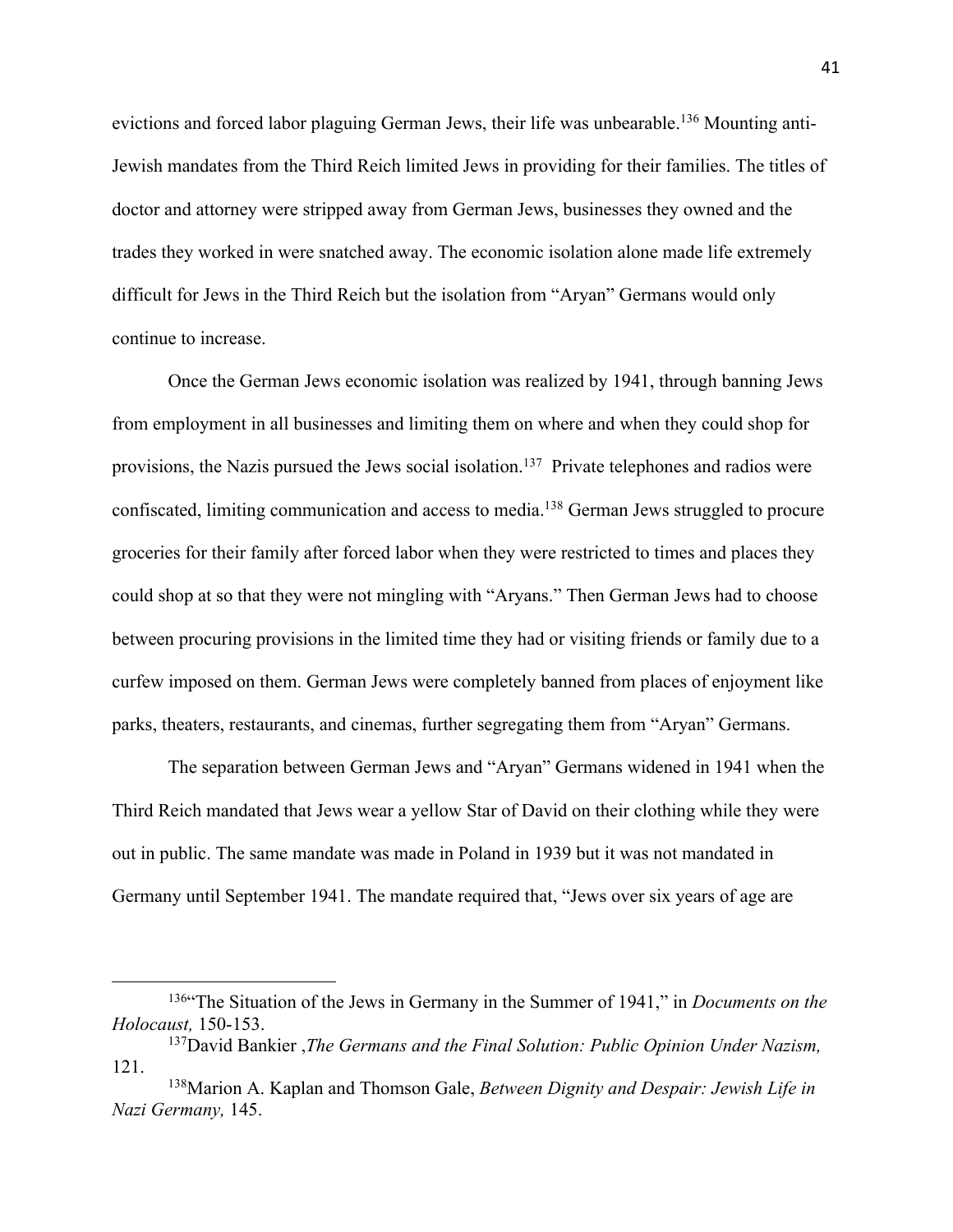prohibited to appear in public without wearing a yellow star."139 By marking German Jews in this way the Nazis ripped off any cloak of anonymity they could have hidden behind while living in Nazi Germany. The mandate made German Jews vulnerable to antisemitic attacks by marking them before the public.<sup>140</sup> Jews remaining in Germany were forced to bear the yellow star on their clothing while out in public, but their homes also had to be branded with the Star of David making it convenient for Nazis to target the Jewish population in Germany.<sup>141</sup> Before German Jews were branded with the yellow Star of David their social isolation was already felt. According to Ruth Kluger, a Viennese Jewish Holocaust survivor, her social isolation felt complete before having to wear the yellow star, "I tend to think it was earlier, because discrimination was already rampant."<sup>142</sup> Though the German Jews social isolation had already begun before they were forced to wear the star, the mandate officially built a social wall between Jewish Germans and non-Jewish Germans.

After Kristallnacht the economic and social isolation of Jews in Germany was realized by the end of 1941. German Jews did not face as much harassment by the German public because they were banned from workplaces and places of entertainment.<sup>143</sup> The non-Jewish German public had less opportunities to harass German Jews because "Aryan" Germans and Jewish Germans were not allowed to interact, and the plethora of anti-Jewish mandates seemingly made them disappear from the German social scene. Once Jewish Germans identified themselves by

<sup>139&</sup>quot;Police Decree on Identifications of Jews, 1 September 1939," in *The Nazi Germany Sourcebook: An Anthology of Texts,* 340-342.

<sup>140</sup>Marion A. Kaplan and Thomson Gale, *Between Dignity and Despair: Jewish Life in Nazi Germany,* 157.

<sup>&</sup>lt;sup>141</sup>Ibid, 159.

<sup>142</sup>Ruth Kluger, *Still Alive: A Holocaust Girlhood Remembered,* first English-language ed. (New York: Feminist Press at the City University of New York, 2001), 48.

<sup>143</sup>David Bankier, *The Germans and the Final Solution: Public Opinion Under Nazism,*  121.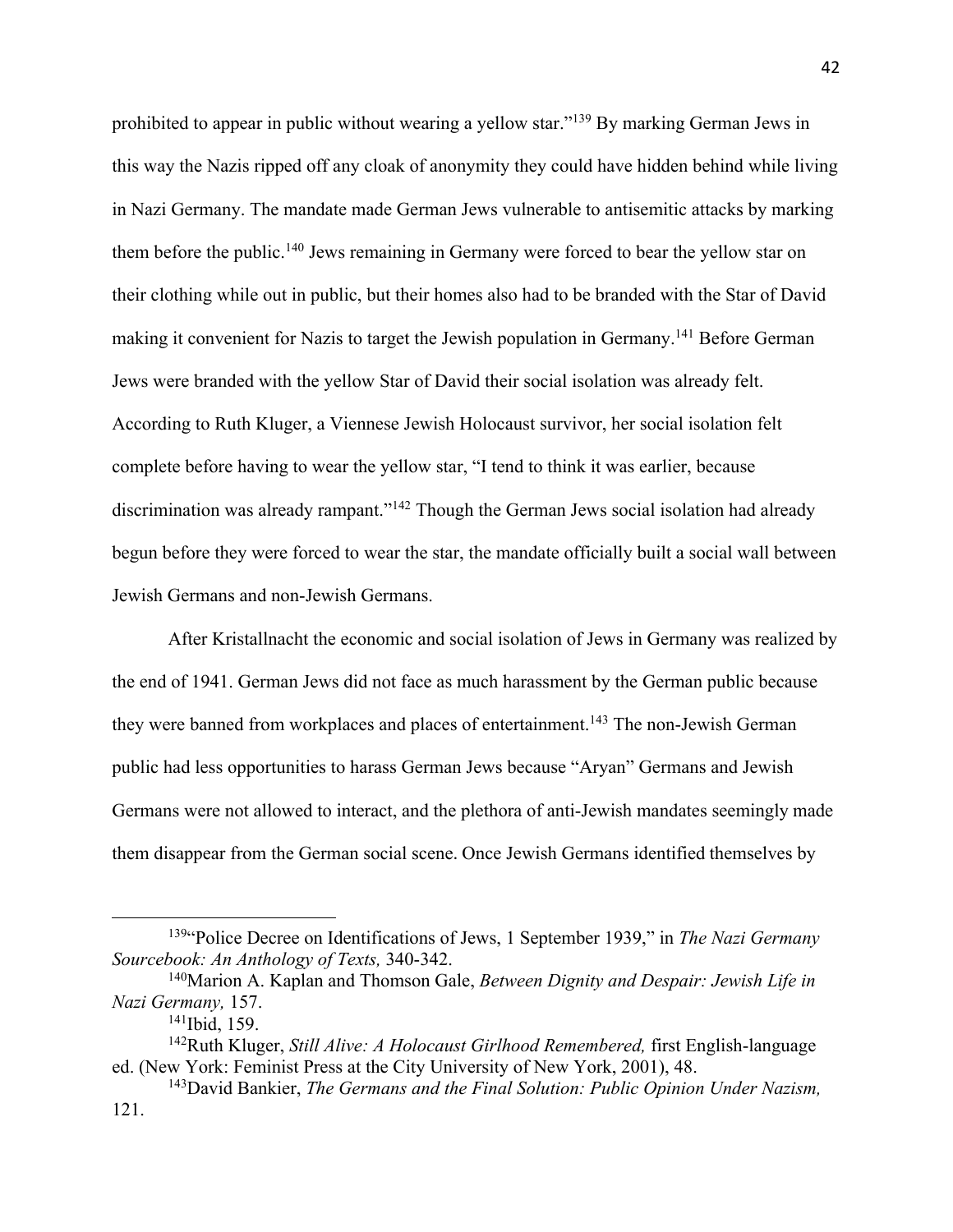bearing a yellow Star of David the non-Jewish public were shocked at how many Jews remained in Germany.144 Initially the German public was unsure of how to react to the public branding of German Jews, some feared that in retribution Germans living in Ally countries would be forced to wear a mark identifying themselves.<sup>145</sup> The public's shock would not last as they became accustomed to seeing German Jews wearing the yellow star and the German public grew insensitive towards the Jews.146 Wearing the yellow star made it easier for Jews to be targeted for anti-Jewish hostility. Congregants complained to their priests at having to take communion with converted Jews so the priests asked converted Jews to not attend services or if they did attend services they needed to be "inconspicuous."<sup>147</sup> The security service reports or SD reports claimed the public was in full support of Jews being forced to wear the yellow star and was initially shocked at seeing how many remained in Germany, demonstrating an insensitivity toward the discrimination suffered by the Jews. When Victor Klemperer, a Jewish man married to an "Aryan" woman, was forced to wear the yellow star he refused to go out in public fearing that his wife would be harassed.<sup>148</sup> Erna Becker-Kohen, a Jewish woman married to an "Aryan," and her son had to wear the yellow star. Kohen's young son was attacked by the neighborhood boys when they realized he was Jewish, and Erna's husband feared that the neighbors would attack his wife and son when he was away.<sup>149</sup> There were some small acts of sympathy towards Jews. Groceries were saved and set aside for German Jews arriving at the end of their workday at the

<sup>144</sup>Ibid, 122.

 $145$  Ibid.

<sup>146</sup>Ibid, 129.

<sup>147</sup>Ibid, 122.

<sup>148</sup>Victor Klemperer and Martin Chalmers, *I Will Bear Witness: A Diary of the Nazi Years,* 177.

<sup>149</sup>Marion A. Kaplan and Thomson Gale, *Between Dignity and Despair: Jewish Life in Nazi Germany,* 159.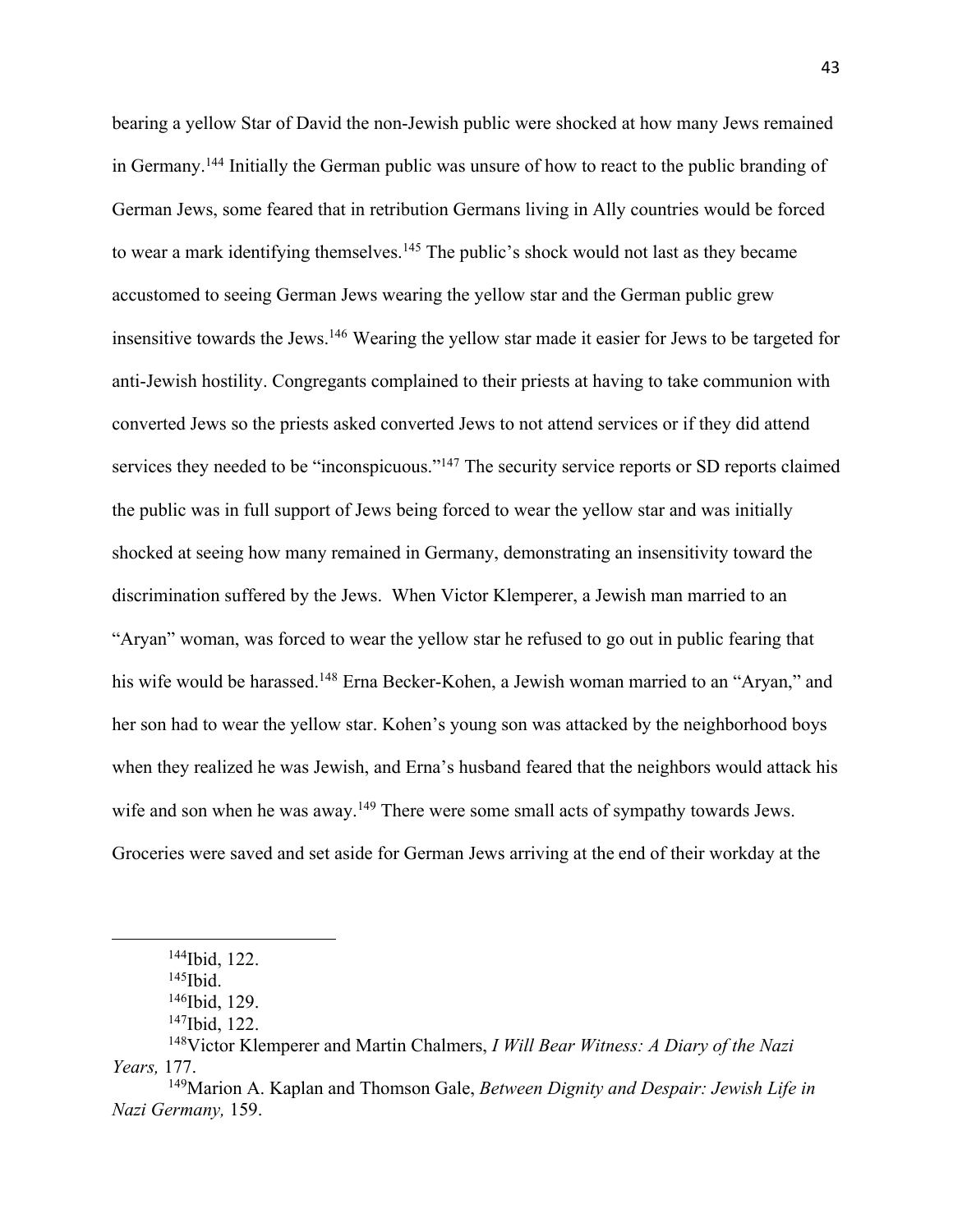time allotted to them for shopping or small gifts of food were left at doorsteps and placed into pockets. Ruth Kluger recalls when a man pressed an orange into her hand when he saw the yellow Star of David on her.<sup>150</sup> These few acts of sympathy were enough to catch Goebbels' eye as he remarked to Albert Speer, "People everywhere are showing sympathy for them. This nation… is full of all kinds of idiotic sentimentality."151 A decree was issued on October 24, 1941, punishing sympathetic acts with three months of imprisonment in a concentration camp.<sup>152</sup> As the initial shock of seeing German Jews with the yellow star wore off and acts of sympathy waned in the face of threatened reprisals, the German people hardened themselves towards the Jewish population as is evident in Anna Haag's account:

I traveled on the tram. It was overcrowded. An old lady got on. Her feet were so swollen that they bulged out of the top of her shoes. She carried the Star of David on her dress. I stood up to allow the lady to sit…. "Out!" Shouted a whole choir…. The tram stopped. The driver ordered, "Both of you get out!"<sup>153</sup>

Now that the German Jews were economically and socially isolated from Nazi Germany the next step for the Third Reich was the forced removal of German Jews from Germany.154 German Jews were evicted from their homes on short notice and assigned to Jewish ghettos or taken directly to concentration camps completing their social isolation and total expulsion from Germany.155 When the deportations first began 73,000 German Jews lived in Germany but by 1944 only 6,000 Jews remained.156 Once the removal of the Jewish public began, using

<sup>150</sup>Ruth Kluger, *Still Alive: A Holocaust Girlhood Remembered,* 48. 151Albert Speer, *The Secret Diaries*, 287.

<sup>152</sup>David Bankier, *The Germans and the Final Solution: Public Opinion Under Nazism,*  127.

<sup>153</sup>Anna Haag, "Entry for 5 October 1942," *Das Gluck zu Leben,* in *The Germans and the Final Solution: Public Opinion Under Nazism* by David Bankier, 130.

<sup>154</sup>Ian Kershaw, *Hitler, the Germans, and the Final Solution,* 197. 155Ibid.

<sup>156</sup>Marion A. Kaplan and Thomson Gale, *Between Dignity and Despair: Jewish Life in Nazi Germany,* 197.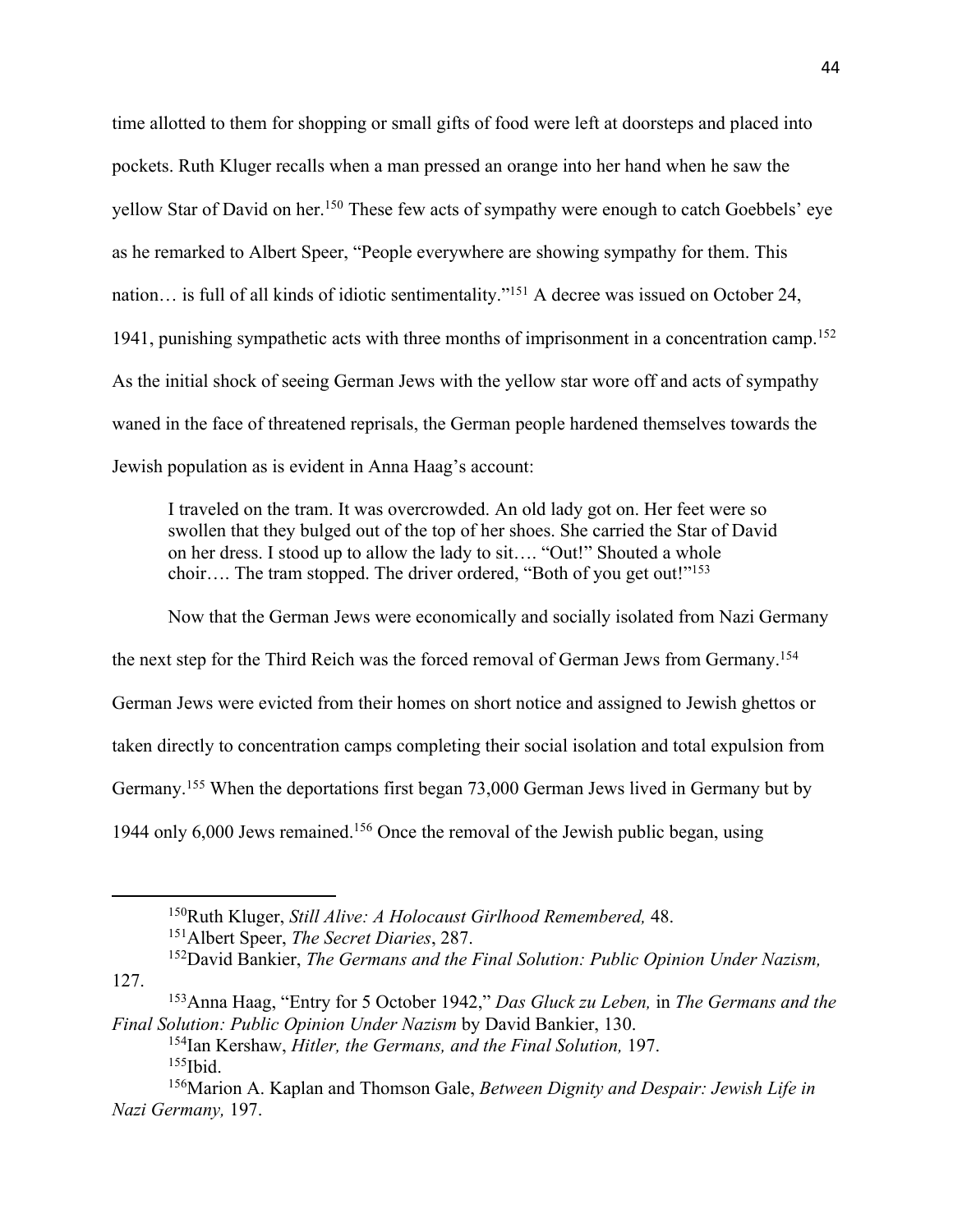euphemisms Goring gave directives to Heydrich for a "final solution" to the "Jewish question." Goring states, "I charge you furthermore to send me before long, an overall plan…of the desired final solution of the Jewish question."157 Germany had already expelled Polish Jews from Germany in 1938 but then they began systematically expelling German Jews in 1941.<sup>158</sup> The orders Jews received to leave their homes were purposefully kept vague. German Jews were unsure of their exact destinations or even if they would return.<sup>159</sup> Initially when deportations began in 1941 Jews married to "Aryans" were not deported, instead projected to be deported last. The Third Reich began deporting German Jews married to "Aryans" in in 1943 but the war ended before the Nazis could have all "privileged" Jews removed. When German Jews received the deportation notice they were instructed on what they could take with them like a suitcase, a set of clothes, a blanket etc. They also had to fill out paperwork on the possessions they were leaving behind.160 German Jews knew they were being deported to eastern Europe but in the beginning of the deportations they were unsure of what lay ahead for them.<sup>161</sup> The ambiguity of the deportation orders created fear among the Jews in Germany as family members were deported to the east and not heard from again. Jews lived in fear of receiving a deportation

<sup>&</sup>lt;sup>157</sup>Hermann Goring, "Order to Heydrich to Begin Preparations for the Final Solution to the Jewish Question," in *The Third Reich Sourcebook*, 1111.

<sup>158</sup>Marion A. Kaplan and Thomson Gale, *Between Dignity and Despair: Jewish Life in Nazi Germany,* 179.

<sup>159</sup>Ibid, 194.

<sup>&</sup>lt;sup>160"</sup>Instructions for the Deportation of the Jews from the Palatinate (PFALZ) October 1940," in *Documents on the Holocaust: Selected Sources on the Destruction of the Jews of*  Germany and Austria, Poland, and the Soviet Union, 145.

<sup>161&</sup>quot;The Last Days of the Zionist Youth Movement in Germany, 1942," in *Documents on the Holocaust: Selected Sources on the Destruction of the Jews of Germany and Austria, Poland, and the Soviet Union,* 154.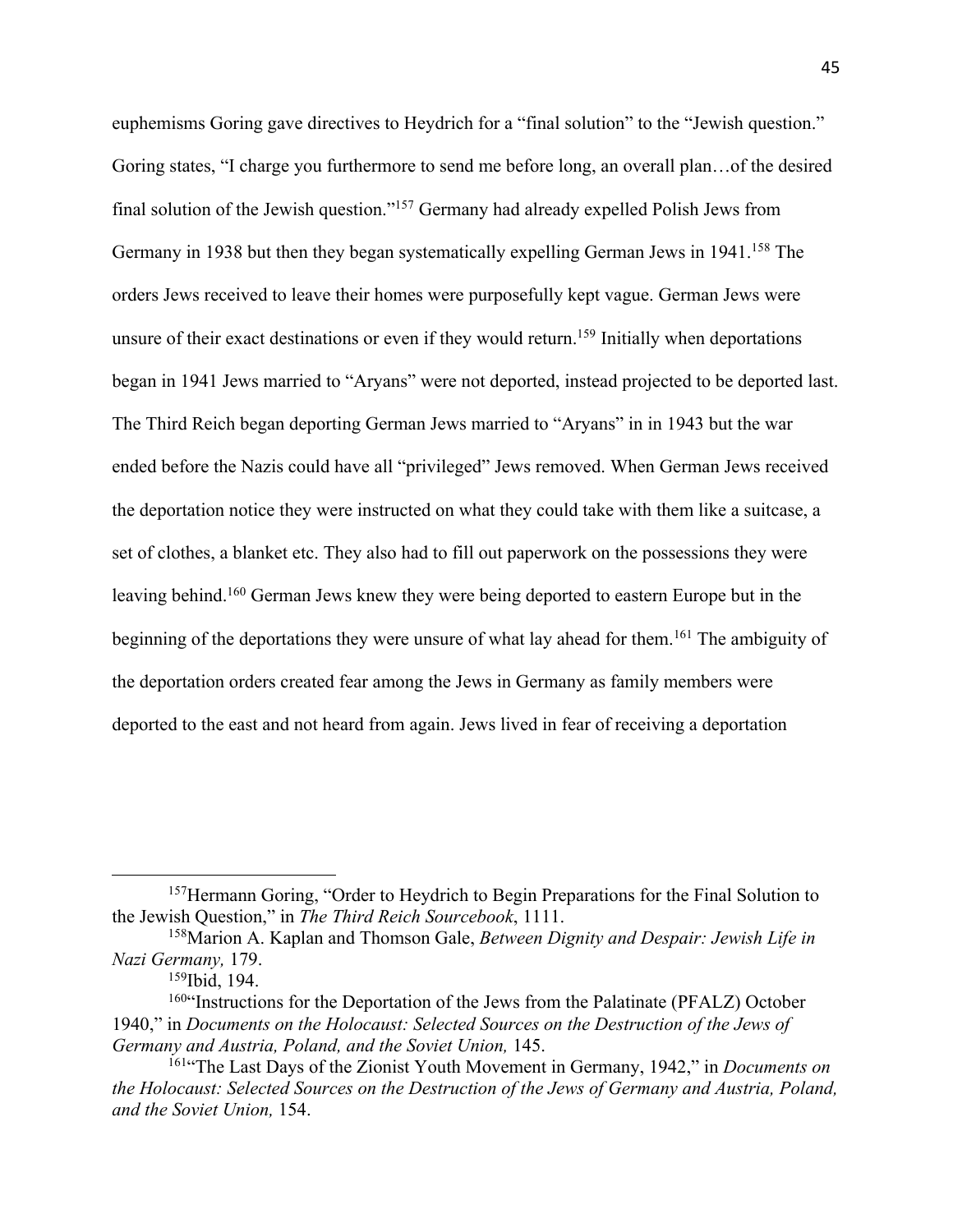notice, Hermann Rosenau recalls, "We constantly lived in fear…when more than three hundred people, the sick and the healthy, were loaded on a freight train and deported."162

Both German Jews and non-Jewish Germans witnessed groups of Jews walking or being taken in trucks to train stations or meeting points to be deported. Workers in Berlin on their way to work in the early morning hours watched vans full of Jews being driven to a train station for their forced removal.<sup>163</sup> Ruth Abraham describes a group of onlookers watching Jews gather for their deportation: "Curious people had gathered in front of the building and were gloating over the misery that had befallen their fellow citizens, the Jews…."164 Since Jews were banned from public transport many Jews had to walk to the train stations or meeting points before being transported to concentration camps.165

German Jews had to leave behind their homes and most of their possessions when they were expelled from Germany. The possessions left behind were auctioned off to "Aryans" who "fought like jackals over a carcass."166 Many "Aryan" Germans witnessed Jews gathering for deportations and many purchased the items and homes German Jews left behind. Before the German public detested witnessing the violent acts committed by the Third Reich against German Jews but now that they were being removed from Germany the public did not protest

<sup>162</sup>Hermann Rosenau, "I had Been Declared the Winner of a National Competition," in *Voices from the Third Reich: An Oral History,* 301.

<sup>163</sup>Marion A. Kaplan and Thomson Gale, *Between Dignity and Despair: Jewish Life in Nazi Germany,* 197.

<sup>164</sup>Ruth Abraham, "Forced Labor and Deportations," in *Between Dignity and Despair: Jewish Life in Nazi Germany* by Marion Kaplan and Thomas Gale*,* 3rd Edition. (New York: Oxford University Press, 2011), 198.

<sup>165</sup>Marion A. Kaplan and Thomson Gale, *Between Dignity and Despair: Jewish Life in Nazi Germany,* 185.

 $166$ Ibid.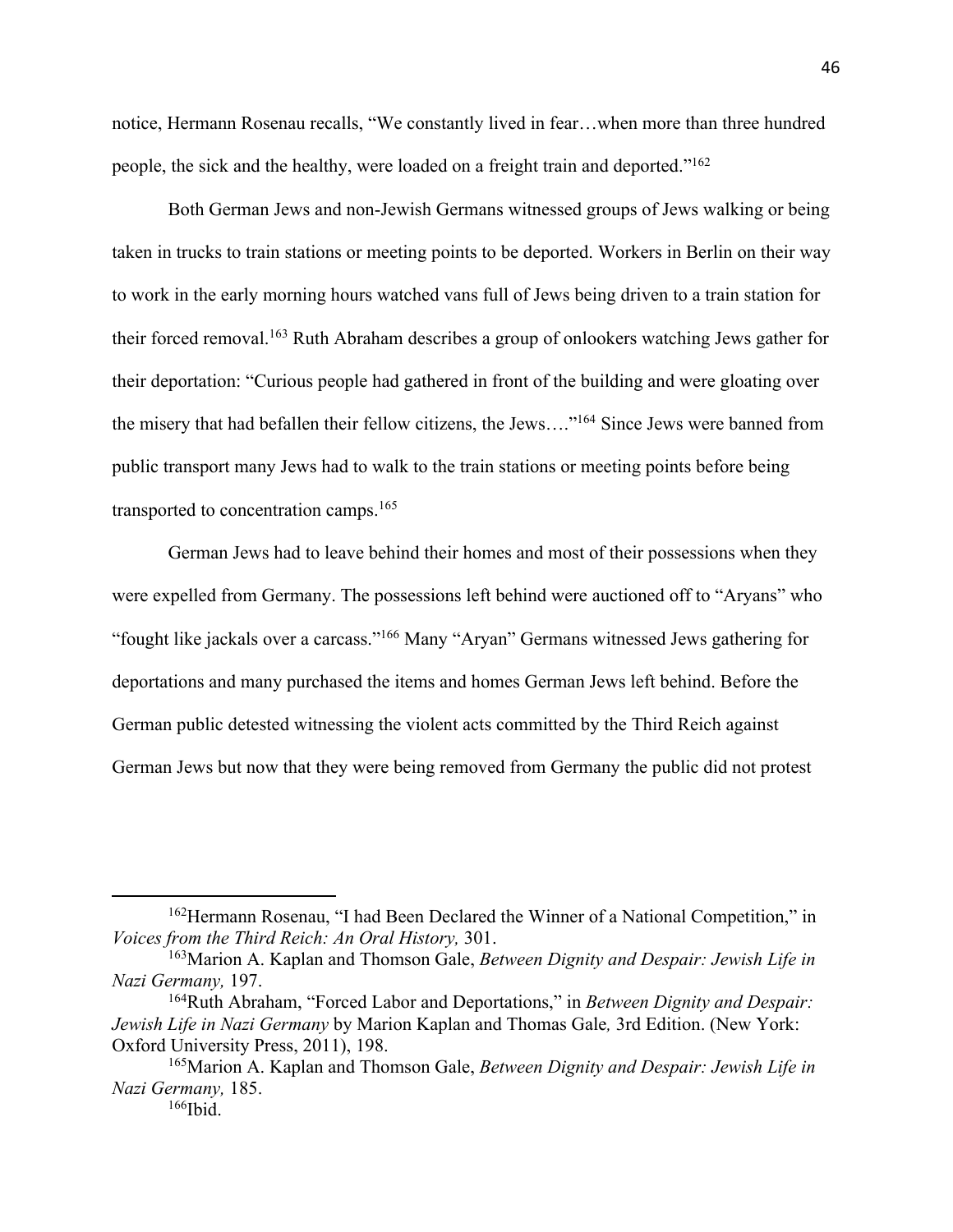and the violent acts that had elicited such opposition were now to be conducted out of sight from the German public.

Those who were members of the Nazi party supported the removal of Jews from Germany while the majority of the population were indifferent to the forced evacuations of their Jewish neighbors.167 The forced removal of German Jewry occurred while Nazi Germany was fighting World War II. Ordinary civilians were concerned more for their men fighting on the front, food rationing, labor shortages, and air raids than in the fate of an unwanted people group.<sup>168</sup> The majority of the German public was so unconcerned with the forced removal of Jewish Germans that SD reports hardly took note of the public's reaction.<sup>169</sup> Ursula von Kardorff recounts an observer saying, "Why should I care about the Jews? The only thing I think about is my brother in Russia."170 Some voiced their dissent to the deportations but the only protest against the deportations occurred in 1943 in Rosenstrasse, Berlin when Jewish men were taken from their forced labor jobs to be deported. The men's "Aryan" wives gathered at where their Jewish husbands were being held and protested their deportations, they protested until all 1,500 men were released.171 For most Germans their concern for the removal of their Jewish neighbors went as far as wondering about their destination- "We found out that the entire family had disappeared. Naturally we asked ourselves where they could be…."172 The same non-Jewish

168Ian Kershaw, *Hitler, the Germans, and the Final Solution,* 141. 169Ibid, 200.

<sup>167</sup>David Bankier, *The Germans and the Final Solution: Public Opinion Under Nazism,*  133-134.

<sup>170</sup>Ursula von Kardorff, *Berliner Aufzeichnungen,* 3 Mar. 1943, in *The Germans and the Final Solution: Public Opinion under Nazism* by David Bankier, 136.

<sup>171</sup>Marion A. Kaplan and Thomson Gale, *Between Dignity and Despair: Jewish Life in Nazi Germany,* 193.

<sup>172</sup>Ines Lyss, "You Open Your Mouth About Any of This, We'll Kill Your Family," in *Voices from the Third Reich: An Oral History*, 317.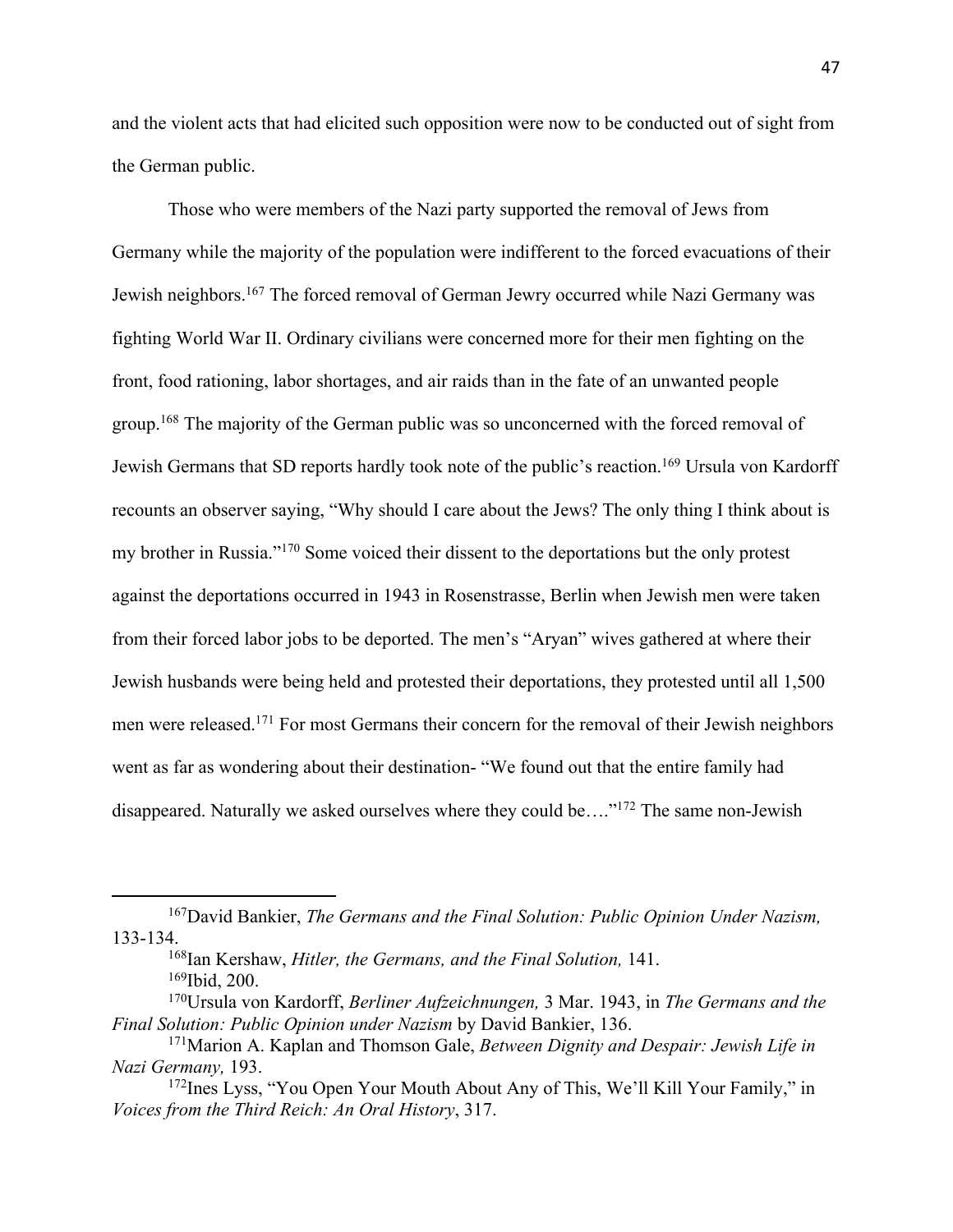Germans repulsed at witnessing violent acts against Jewish Germans now did not have to be troubled by the violence because German Jews were forced out of Germany and their murder occurred of the sight of the German public. The same non-Jewish public with their deeply rooted antisemitism did not prioritize wondering about the fate of an alienated minority group when they had family members fighting in a war to be concerned about. The majority of Germans were uninterested in discovering the answer to their question of where could the German Jews be?

The ambiguity as to what awaited German Jews after they were removed from Germany did not last as rumors circulated among both Jews and "Aryans" on what happened to those removed to the east.173 A secret meeting was led by Heydrich with leaders of various Nazi agencies to coordinate efforts to systematically murder European Jews or the "Final Solution" as Heydrich and others had code named it. At their meeting they decided on a plan to deport European Jews to concentration camps where they would be murdered.<sup>174</sup> The plan for organized mass murder, the "Final Solution," fit in the context of the Nazi's ideology for making living space, lebensraum, for only "Aryan" Germans.<sup>175</sup> Jewish Germans had no place in Nazi ideology and those still in Germany and living in Nazi occupied Europe needed to be removed, according to the Nazi's mind. Victor Klemperer recorded in his diary in 1942 rumors that deported Jews were being shot. Those who had radios listened in secret to BBC reports on the mass murder of European Jews and other minorities led by the Third Reich.176 As the forced removal of German Jews continued with no word returning from relatives who were taken, deportations equated to

<sup>173</sup>Ian Kershaw, *Hitler, the Germans, and the Final Solution,* 141.

<sup>174&</sup>quot;Wannsee Protocol, 1942," in *The Third Reich Sourcebook*, 1126–1135.

<sup>175</sup>Leon A. Jick, "Method in Madness: An Examination of the Motivations for Nazi Mass Murder," 154.

<sup>176</sup>Marion A. Kaplan and Thomson Gale, *Between Dignity and Despair: Jewish Life in Nazi Germany,* 195.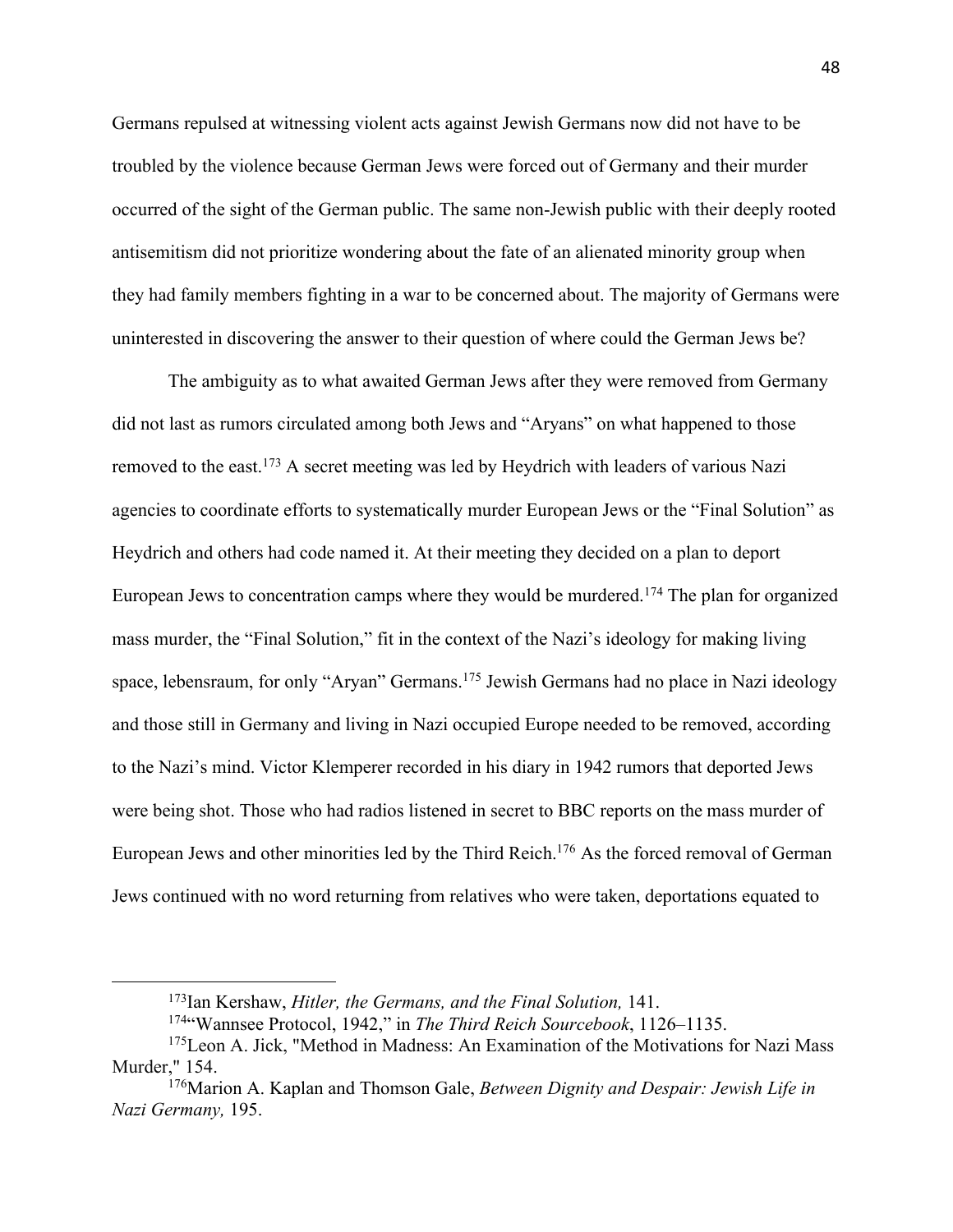death for Jews still in Germany.177 Inge Deutschkron heard rumors about murders in the east and refused to believe it was true until an "Aryan" friend confirmed it to her.<sup>178</sup> Ruth Andreas-Friedrich, an "Aryan" German woman secretly hiding Jews heard about the rumors and described them as "ghastly." Soldiers also wrote letters confirming the rumors that European Jews were being murdered.179 Anita Dittman, whose mother was Jewish, and father was "Aryan" German, heard "horror stories," about the fate of deported Jews.<sup>180</sup>

If German Jews who were banned from owning radios or telephones heard rumors about gassings and mass shootings of Jews, then Aryans who had full access to the media and spoke with soldiers on leave from the front were aware of the rumors circulating about the mass murder of European Jewry. German prisoners of war shared their knowledge of the mass murder of Jews with the Allies.<sup>181</sup> Dorothea Schlosser performing for Nazi soldiers in Poland was told by soldiers, "the horrible things happening to the Jews...."<sup>182</sup> Peter Pechel recounts a German colonel describing how Jews were sealed in a tunnel and gassed to death.183 The White Rose resistance group released leaflets to the German public asking how they can be apathetic when 300,000 Jews were murdered.184 A German Jew hiding his identity heard conversations from

 $177$ Ibid.

180Anita Dittman with Jan Markell, *Trapped in Hitler's Hell: A Young Jewish Girl Discovers the Messiah's Faithfulness in the Midst of the Holocaust,* 37.

182Dorothea Schlosser, in *Voices from the Third Reich: An Oral History,* 317. 183Peter Pechel, "Even a Criminal German Government Cannot Order Mass Murder," in

*Voices from the Third Reich: An Oral History,* 334.

 $178$ Ibid.

<sup>179</sup>Ibid, 199.

<sup>181</sup>Stephen Tyas, "Allied Intelligence Agencies and the Holocaust: Information Acquired from German Prisoners of War," *Holocaust and Genocide Studies* 22, no. 1 (2008), 1-24.

<sup>184</sup>Inge Scholl and Dorothee Sölle, *The White Rose Munich, 1942-1943*, First Wesleyan paperback edition, (Middletown, Conn: Wesleyan University Press, 1983), 78-79.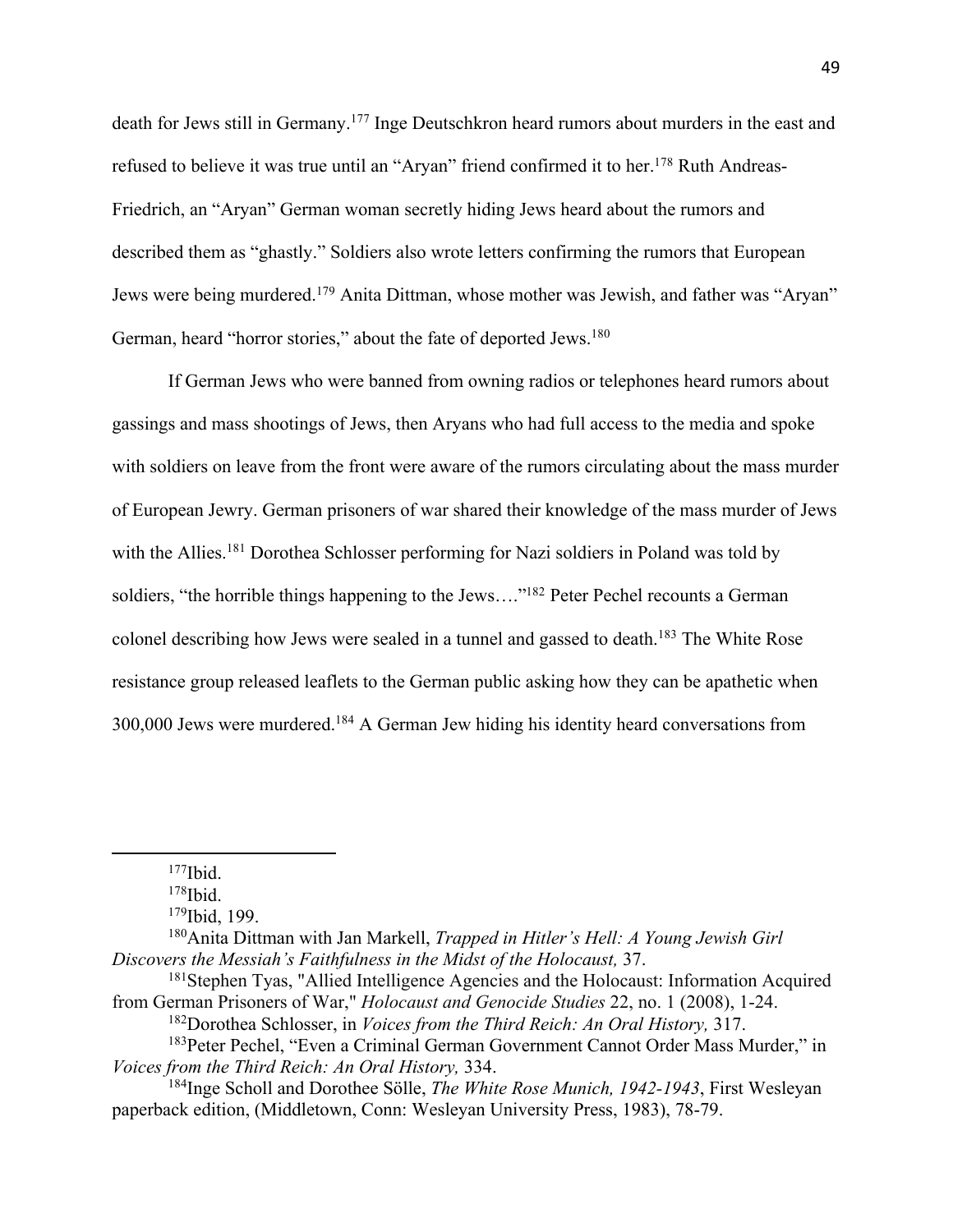civilians at bars and theaters discussing mass shootings of European Jews.185 An SD report from April 1940 shared that soldiers on leave were discussing the killing of Jews with German civilians.186 Hermann Friedrich Graebe, a civilian working for a construction firm with the Wehrmacht, witnessed mass shootings of men, women, and children.<sup>187</sup> The population of a village of Wohlau were onlookers to the murder of hundreds of Jews.188 Anti-Nazi organizations like the White Rose and Kampf dem Faschismus circulated BBC reports on the mass murder of Jews. Allies also dropped leaflets over German cities sharing about the number of Jews murdered by the Third Reich.189 Even foreigners like the British Foreign Minister, Anthony Eden, was aware of the tragedy occurring to European Jewry. In his letter Eden explains that a half million of Jews were gassed and burned in a crematorium at Birkenau, a death camp.<sup>190</sup> If BBC reports and foreign ministers were aware of the mass murder of European Jews so were the Germans. The majority of Germans, both Jewish and non-Jewish, heard rumors of the mass murder of European Jews. Though the details were distorted on how European Jews were murdered, the German public was aware that Jews were being removed from Germany and murdered.

Even before deportations began and rumors of mass murder circulated, the German public were aware of Nazi Germany's intention of creating a society where European Jews could

189Ibid, 113-114.

<sup>185</sup>David Bankier, *The Germans and the Final Solution: Public Opinion Under Nazism,*  103.

<sup>186</sup>Ibid, 104.

<sup>187&</sup>quot;Affidavit of Herman Graebe," in *The Nazi Germany Sourcebook: An Anthology of Texts*, 358.

<sup>188</sup>David Bankier, *The Germans and the Final Solution: Public Opinion Under Nazism,*  107.

<sup>&</sup>lt;sup>190</sup>"Letter by British Foreign Secretary Anthony Eden About Bombing Auschwitz, 7 July 1944, in *Sources of the Holocaust*, 246.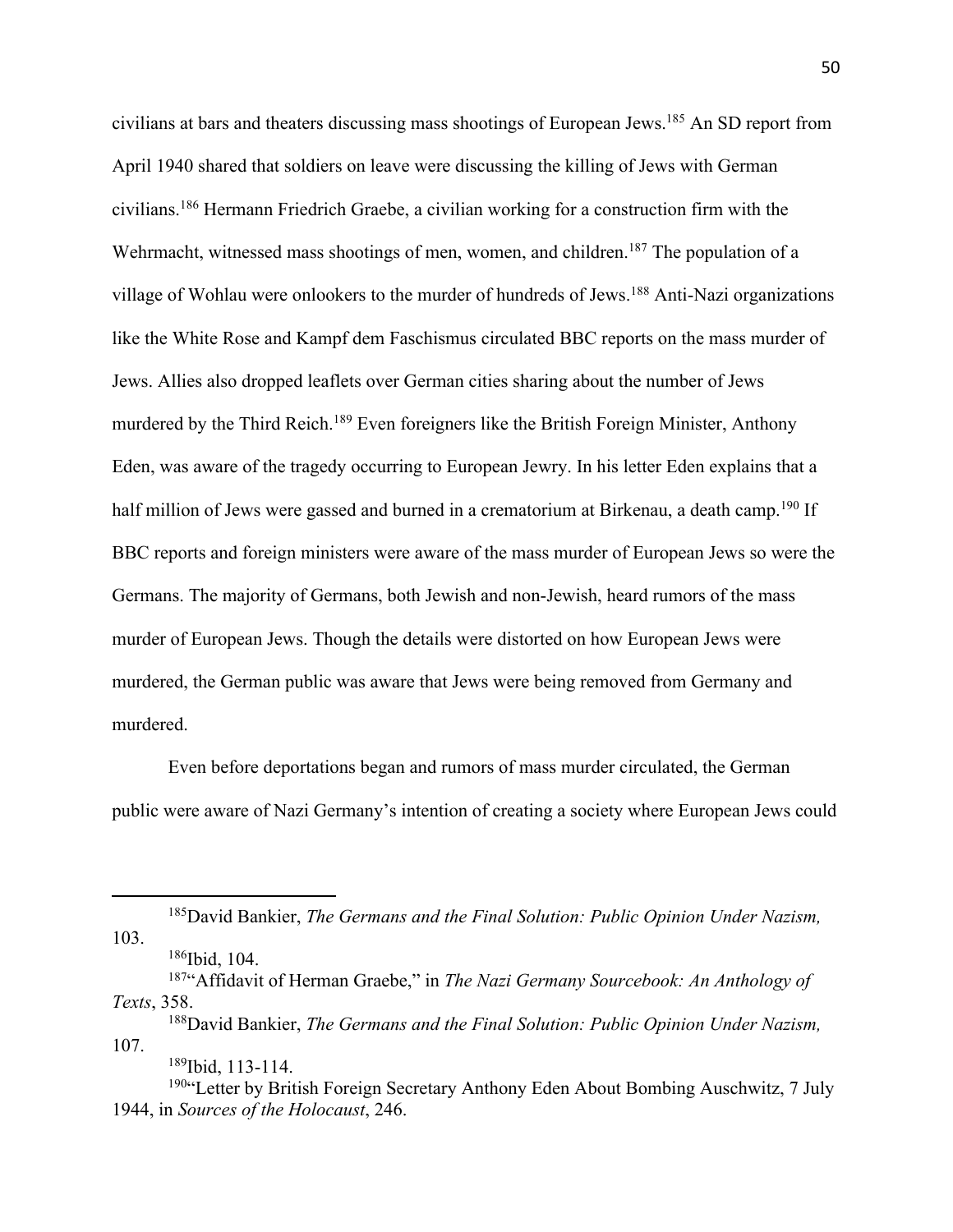not exist. In 1941 Hitler gave a speech to the Reichstag calling for the annihilation of European Jewry. In 1942 he gave a speech in Berlin then in Munich explaining that the war would result in European Jew's extermination.<sup>191</sup> Hitler's speeches were posted on the front page of all national newspapers, broadcasted on radio, and disseminated through pamphlets and posters.<sup>192</sup> Goebbels and Goring both made public speeches threatening to exterminate European Jewry during the war.<sup>193</sup> In 1943 Goebbels gave a speech in Berlin to the German public justifying the Third Reich's anti-Jewish policies- "Germany, in any event, has no intention of bowing before this Jewish threat, but rather intends to act at the right moment, using if necessary the most total and radical measures to deal with Jewry."194 Even Robert Ley, the Head of Germany's Labor Front, made speeches to German laborers warning that if European Jewry were not exterminated Germany would lose the war.<sup>195</sup> The German public may not have known about death camps or how European Jews were being murdered but they knew, even before deportations of German Jews began, that the Third Reich intended to remove all European Jews and other minority groups from Nazi society.

Considering the negative responses, the non-Jewish Germans had towards the Third Reich's violence against Jews before 1939, the Germans should have been repulsed upon hearing rumors of the mass murder of Jews. Many German civilians did not witness the shootings or gassings of European Jews, therefore, the majority of Germans refused to believe the rumors that

<sup>191</sup>Jeffrey Herf, "The 'Jewish War:' Goebbels and the Antisemitic Campaigns of the Nazi Propaganda Ministry," *Holocaust and Genocide Studies* 19, no. 1 (2005), 55.

 $192$  Ibid.

<sup>193</sup>Ibid, 56.

<sup>&</sup>lt;sup>194</sup>Joseph Goebbels, "People, Rise up, and Storm, Break Loose," 18 February 1943," in *Landmark Speeches of National Socialism*, edited by Randall L. Bytwerk, 1st ed. (College Station: Texas A&M University Press, 2008), 121.

<sup>195</sup>Jeffrey Herf, "The 'Jewish War:' Goebbels and the Antisemitic Campaigns of the Nazi Propaganda Ministry," 58.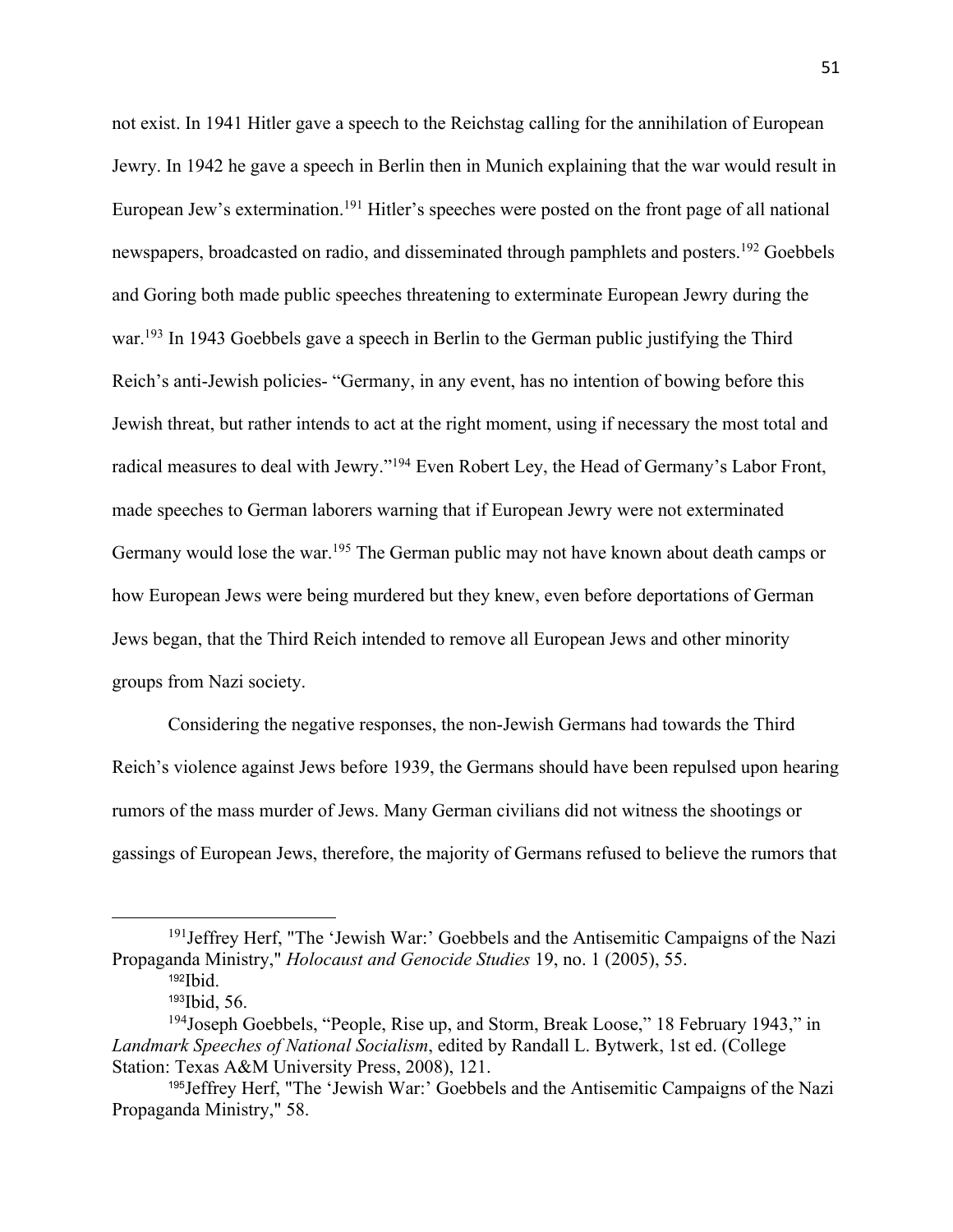the Nazi government was murdering Jews. By 1943 Germans ignored the rumors of murder of European Jewry and were concerned with the setbacks Nazi Germany faced in the war.196 A security service report noted that the populace was concerned with the war and the lives of their family members being sacrificed on the front.<sup>197</sup>

Many Germans could not believe the rumors that a government would systematically murder an entire people group. Ursula von Kardorff on reading the testimonies of escaped Jews describing the gassings responded, "Is one to believe such a ghastly story? It simply cannot be true. Surely even the most brutal fanatic could not be so bestial."198 Even German Jews struggled to believe that European Jews were being murdered. Dorothea Schlosser a half-Jewish German who survived the war explains, "...Jews who were Germans themselves, couldn't comprehend what was happening to them. They refused to believe it."<sup>199</sup> Ines Lyss echoes the same belief upon hearing rumors of mass murder, "It was just impossible to believe that people could be so evil and cruel. No one really believed it."200 Peter Pechel also refused to believe the German colonel's story of a gassing tunnel until he talked to his father imprisoned at a concentration camp and asked if the rumors were true, his father confirmed that it was.201 Many refused to believe the rumors were true, and only accepted the truth when the rumors were corroborated with eyewitness testimonies or evidence. Lilo Clemens's Jewish father who was married to an

<sup>196</sup>Aryeh L. Unger, "The Public Opinion Reports of the Nazi Party," 579.

<sup>197</sup>"Reactions to Goebbels' Speech, 1943," in *The Third Reich Sourcebook*, 1246-1247.

<sup>198</sup>Ursula von Kardorff, *Berliner Aufzeichnungen,* 3 Mar. 1943, in *The Germans and the Final Solution: Public Opinion under Nazism,* 114.

<sup>&</sup>lt;sup>199</sup>Dorothea Schlosser, "There are Jews and there are Christians but Worst of All are the Half-Breeds," in *Voices from the Third Reich: An Oral History,* 46.

<sup>&</sup>lt;sup>200</sup>Ines Lyss, "You Open Your Mouth About Any of This, We'll Kill Your Family," in *Voices from the Third Reich: An Oral History,* 318.

<sup>201</sup>Peter Pechel, "Even a Criminal German Government Cannot Order Mass Murder," in *Voices from the Third Reich: An Oral History,* 333-336.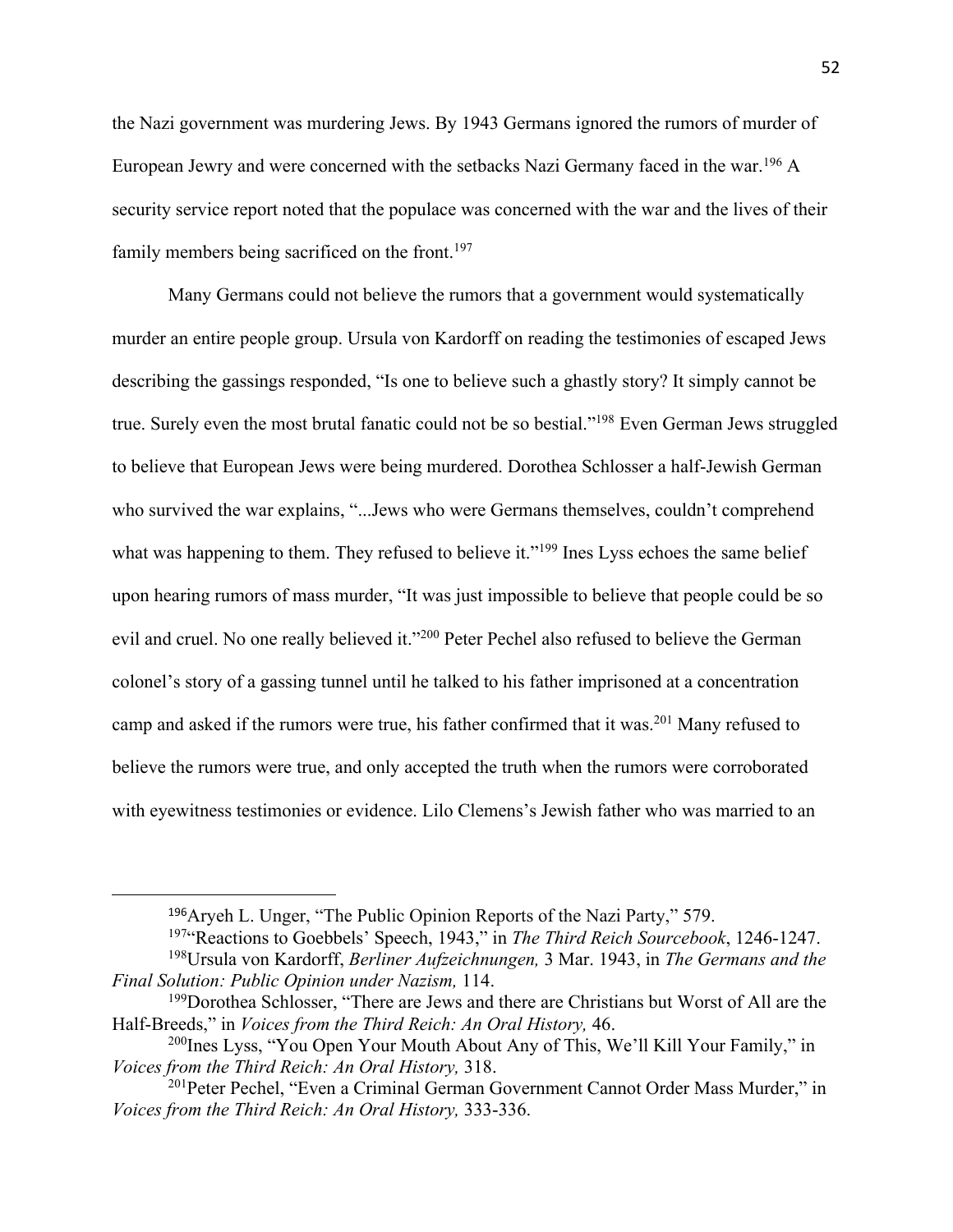"Aryan" worked for the Nazis filing documents on the murder of Jews. Clemens explained, "it's unbelievable, but it's true! The Nazis wanted to exterminate the Jewish people...."<sup>202</sup>

There were few Germans who protested the murder of Jews, if they did protest, they risked being sent to a camp themselves or executed like the leaders of the White Rose group. Then there were those who willingly participated in mass murder like SS-Obersturmfuherer, Karl Kretschmer, who justified the murder of Jews in a letter to his wife, "As the war is in our opinion a Jewish war, the Jews are first to feel it. Here in Russia, wherever the German soldier is no Jew remains."203 After witnessing the mass shooting of Jews the head of 2nd company, Reserve Police Battalion 13 only protested that the shootings were occurring in front of civilians.<sup>204</sup> A war correspondent witnessing the mass executions of a group of Jews saw SD men weeping and others keeping score of those they killed. The soldiers justified the murders to him, "death was certain for them, they said…such afflicted people would never be permitted to return to the homeland [Germany]."205

The majority of Germans aware of the mass murder of European Jews willingly chose to deny that the rumors were true, instead, they dismissed it as anti-Nazi propaganda or believed it was too incredulous to be true.<sup>206</sup> The majority of the German public did not openly support the mass murder of Jews, nor did they protest it. Instead, the majority of the German public chose to

<sup>202</sup>Lilo Clemens, "There Goes a Jew Girl," in *Voices from the Third Reich: An Oral History,* 291.

<sup>203&</sup>quot;Letters of SS-Obersturmfuhrer Karl Kretschmer (SK 4a)," in "*The Good Old Days:" The Holocaust as Seen by its Perpetrators and Bystanders,* 163.

<sup>204&</sup>quot;The Head of 2nd Company, Reserve Police Battalion 13," in "*The Good Old Days:" The Holocaust as Seen by its Perpetrators and Bystanders,* 127.

<sup>205&</sup>quot;A War Correspondent on the 'Unfortunate' Murderers." In "*The Good Old Days:" The Holocaust as Seen by its Perpetrators and Bystanders,* 129.

<sup>206</sup>David Bankier, *The Germans and the Final Solution: Public Opinion Under Nazism,*  115.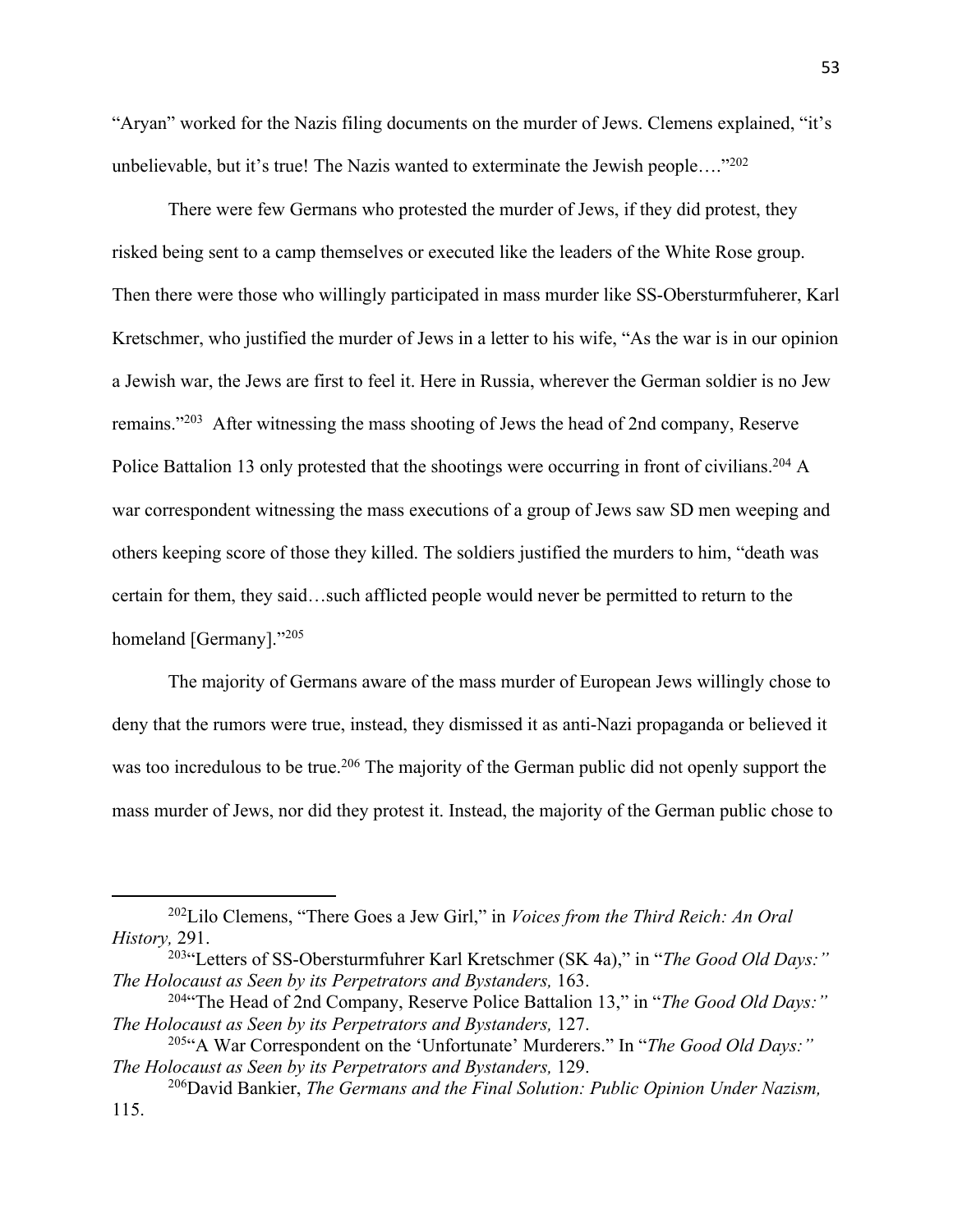not believe the rumors corroborated by eyewitness testimonies, as David Bankier states, "They knew enough to know that it was better not to know more."<sup>207</sup> The majority of Germans did not protest or fully support the isolation of Jews from economic and social life. They did not protest the deportations of German Jews from Germany. The anti-Jewish mandates and the forced removal of German Jews occurred amid World War II. Non-Jewish Germans had their own immediate concerns that trumped concerns for the trials of a minority people group they had previously tolerated before Hitler came to power. Non-Jewish Germans were concerned over family members fighting on the front, air raids from Allies, and military setbacks during the war. Perhaps if there was no war and they were forced to face the reality of the mass murder of European Jewry the German public would have reacted, but Germany was fighting a war and those concerns were easily prioritized over addressing the fate of European Jewry.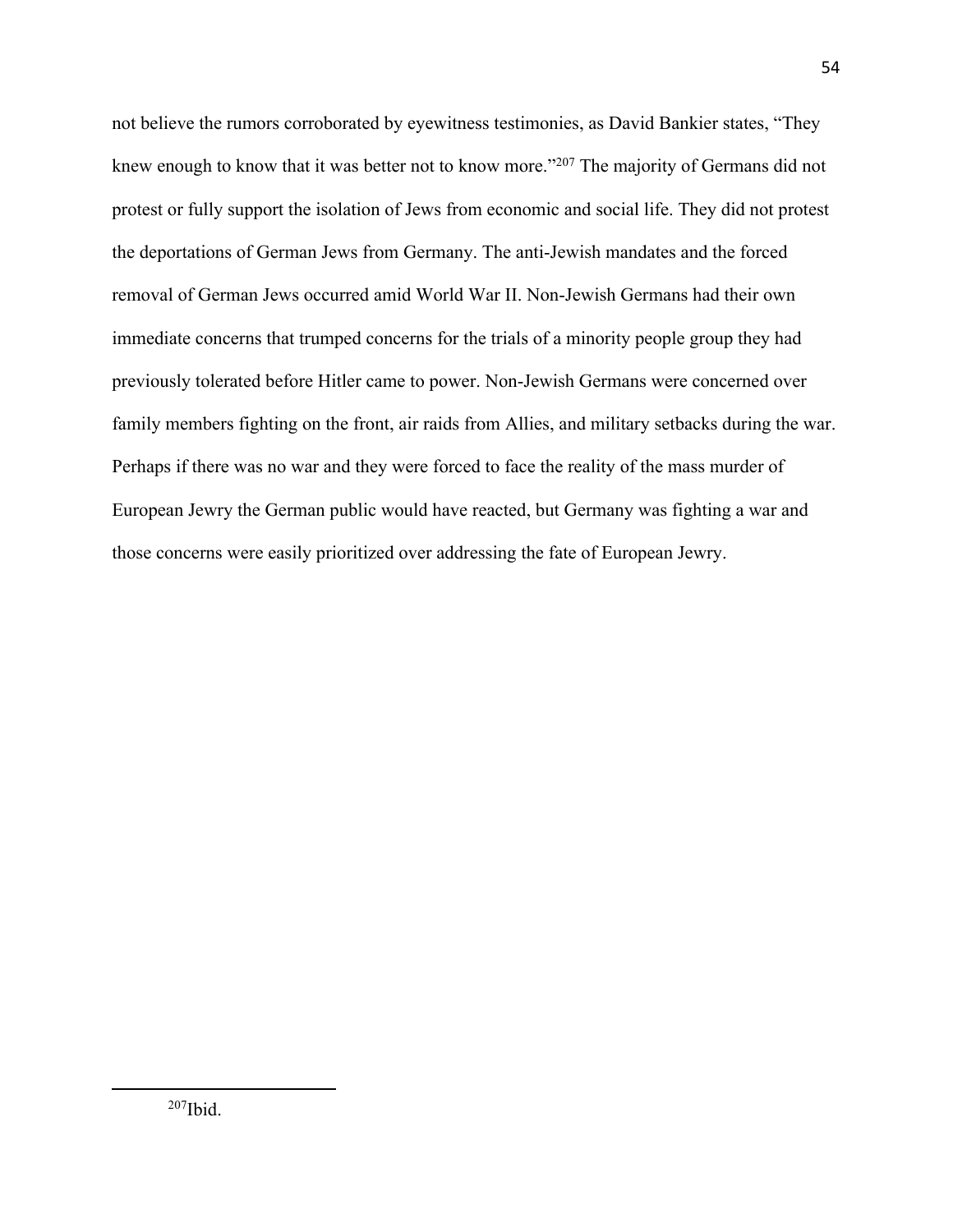## **Chapter 4: The Majority of the German Public's Response to the Holocaust**

When I entered the courtyard, I saw young Jews digging graves—large, deep graves. The older Jews were being shot in the back of the neck…. The sight of all the blood, along with the smell, made me sick and I collapsed…. I joined our advance unit and confided only to my closest friends my feelings that we were going to have a lot to answer for if we lost the war. Rudolf Wurster, *Voices from the Third Reich*

The German public's response to the Third Reich's anti-Jewish policies shifted over the course of the Nazi's rule. Most of the German public supported anti-Jewish decrees like laws that banned German Jews from holding civil service occupations or laws that stripped German Jews of their rights. With the removal of German Jews from certain occupations, those jobs became available for "Aryan" Germans. Most Germans did not voice outrage when German Jews lost their rights because of a deep-seated antisemitism that viewed German Jews as a foreign people not belonging to Germany. Most of the German public, however, did oppose the Third Reich's early use of violence towards German Jewry. When World War II began with Germany's invasion of Poland and the Nazi regime increased repression of public criticism against the Third Reich, the German people withdrew into its own private sphere keeping its criticisms to itself and focusing their attention, not on the fate of a marginalized people, but on their own immediate concerns like air raids and setbacks in the war. When the Jews fate was discussed among German civilians it was after a series of air raids from the Allies. The Germans feared the bombings were in retaliation for how the Third Reich treated European Jewry. Most Germans were not indifferent towards the persecutions of European Jewry, most were ambivalent. When they heard rumors of mass shootings of Jewish civilians many Germans were shocked, however, they refused to believe the rumors or for most, they were not interested in discovering the truth because they had more immediate concerns in their daily lives than in knowing the true fate of a marginalized, minority group.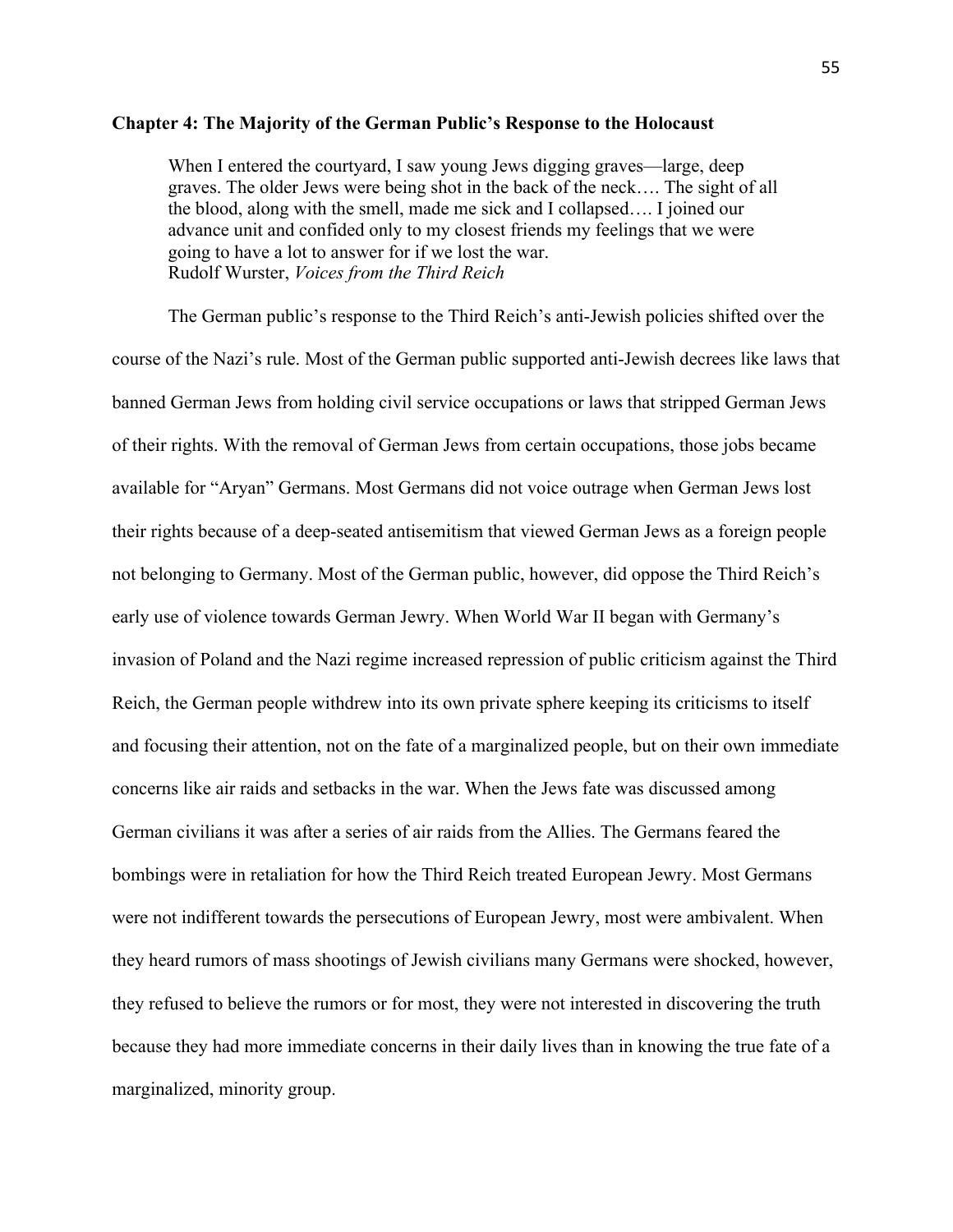Most Germans accepted the Third Reich's antisemitic policies if they stayed within a non-violent, legal framework such as the Nuremberg laws including and up to expelling Jews from Germany.208 A majority of Germans did not support state sanctioned violence against German Jews. They were repulsed by the violence used during the November 1938 pogrom where synagogues, Jewish homes, and businesses were damaged and German Jews were attacked. Many Germans did not oppose anti-Jewish measures but if it crossed the line into statesanctioned violence they opposed it. When the forced removal of Jews began from Germany the Third Reich mailed notices to German Jews for them to leave their property on short notice and gather at a meeting point so that they could be transported to Poland or the "east." Many Germans voiced little dissent at the removal of their Jewish neighbors because they benefitted from acquiring Jewish property left behind and it was the Nazi's goal to expel all minority groups, they deemed undesirable from the Third Reich. As Germans witnessed the forced removal of their Jewish neighbors to the "east," they watched German Jews leave behind their homes and possessions. Jewish homes were sealed with most of their possessions still in their homes as they were given directives on what they could take with them on their transports to the "east." Once German Jews were expelled from their homes, the seal was broken, and their possessions auctioned off and their home sold. The German's actions of taking their Jewish neighbor's possessions or moving into their homes imply that Germans were aware that the deportations meant Jews would never return to lay claim to their property.<sup>209</sup> Some Germans seemed to portray feelings of guilt after acquiring Jewish owned homes as the new owners

<sup>208</sup>David Bankier, *The Germans and the Final Solution: Public Opinion Under Nazism,*  139.

<sup>&</sup>lt;sup>209</sup>Carolin Dorothée Lange, "After They Left: Looted Jewish Apartments and the Private Perception of the Holocaust," 436.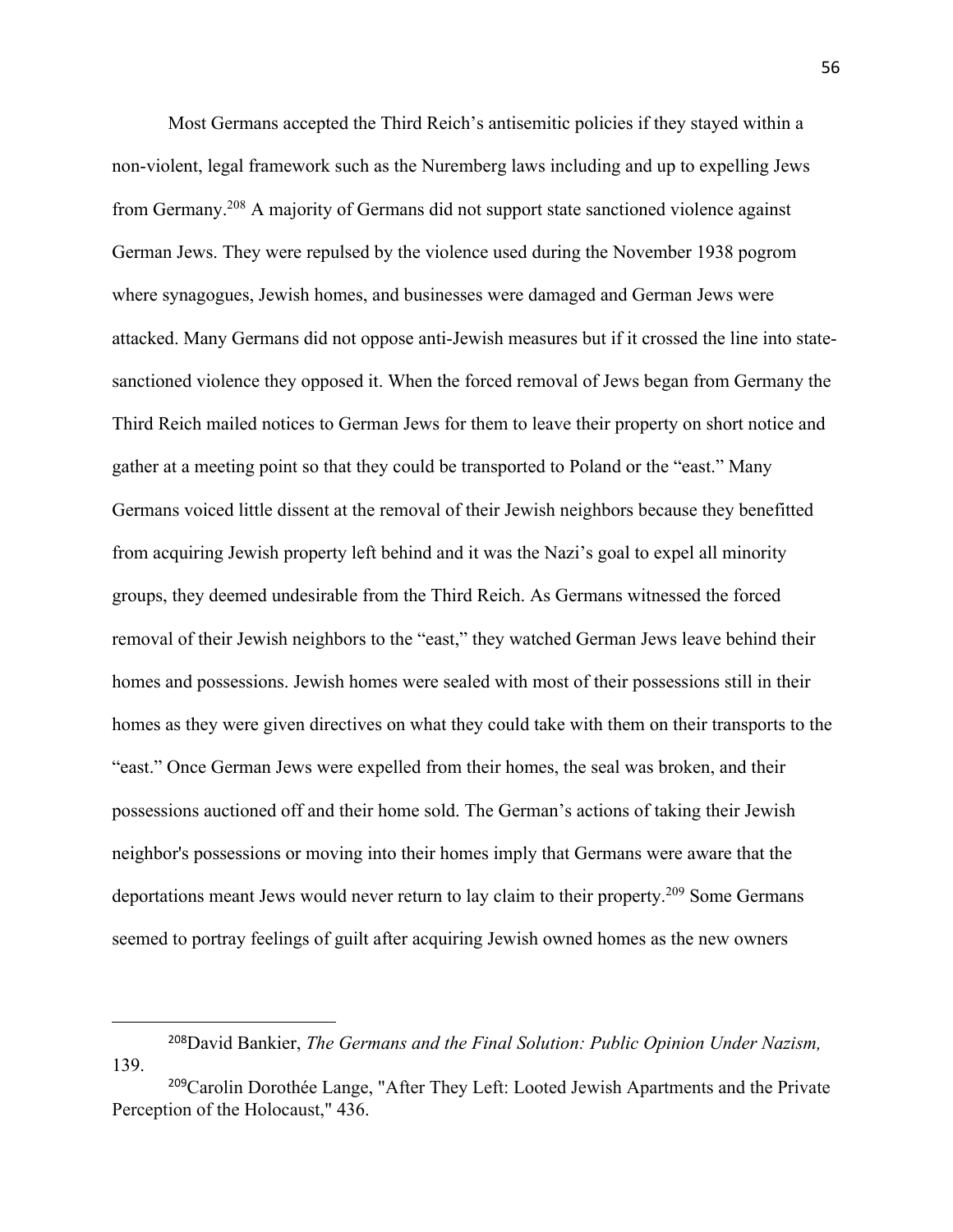experienced panic attacks or complained that the home had to be redone because they could not live with "Jewish furniture."<sup>210</sup> Then others who moved into homes previously belonging to German Jews justified their ownership because they had lost their own property to air raids.

After 1941 as the Third Reich began to advance in Europe and acquire more territory, and greater numbers of minority groups such as European Jews, its goal of eradicating Jews from Europe became clearer with the pursuit of the "Final Solution."211 It was not enough for German Jews to be removed from Germany to another country. According to Nazi ideology they could not continue to exist. The "Jewish problem" had to be solved through mass murder. Most of the German public, having voiced criticism early on against the Third Reich for using violent measures against German Jews, now in 1941 to 1945 refused to believe the rumors that the Germans Jews who were "relocated" were in fact being murdered. Knowledge of the mass killings of European Jews led by the Third Reich was widespread among the German public but their knowledge was incomplete. The German public was aware of mass shootings, such as the ones that occurred at Babi Yar and Riga, but they were not aware of Auschwitz or of gas chambers.212 Once deportations of German Jews began, rumors traveled from the east of mass shootings of Jewish civilians. Soldiers on leave from the front shared testimonies with their family and friends of witnessing or taking part in the mass murder of European Jews.<sup>213</sup> Rumors of mass shootings circulated among the German public but exact details such as death camps,

<sup>210</sup>Ibid, 437.

<sup>211</sup>Christopher R. Browning, *The Origins of the Final Solution: The Evolution of Nazi Jewish Policy, September 1939-March 1942*, (Lincoln: University of Nebraska Press, 2004), 318.

<sup>212</sup>Peter Fritzsche, "Chapter 4: Babi Yar, but No Auschwitz What did Germans Know about the Final Solution?" *The Germans and the Holocaust: Popular Responses to the Persecution and Murder of the Jews*, edited by Susanna Schrafstetter and Alan E. Steinweis (New York: Berghahn, 2016), 99.

<sup>213</sup>Ian Kershaw, *Hitler, the Germans, and the Final Solution,* 202.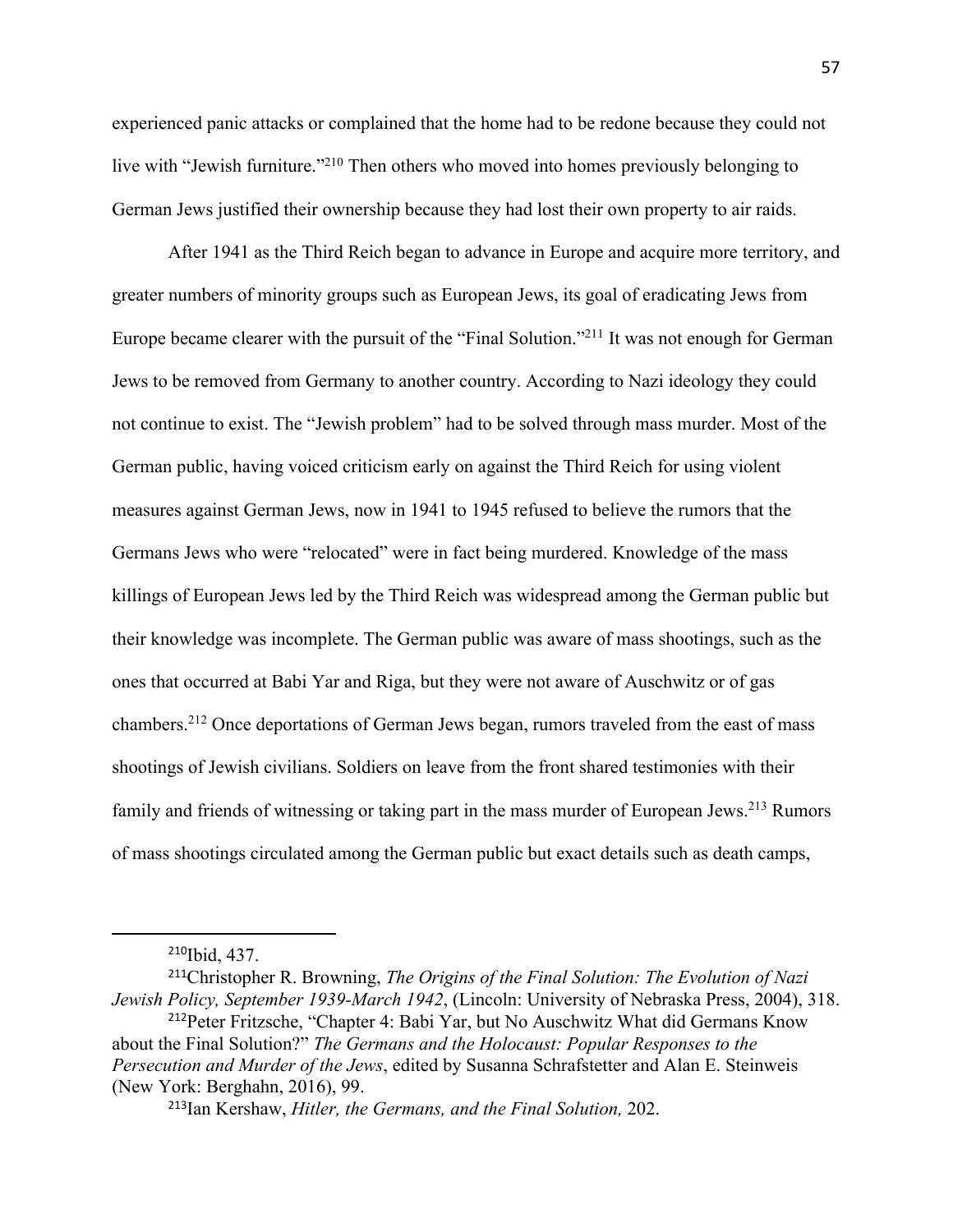gassings, and cremation were not known but the German public was aware that atrocities against Jews were being committed in the east.<sup>214</sup> Some rumors of gassings circulated among the public but they were far less prevalent than rumors of mass shootings. A woman in Munich who spoke out against Hitler and was punished with three years in prison for her criticism was one of the few who shared rumors to her neighbors that Jews were being gassed in the east.215 Most Germans were not aware of the scope of the systematic mass murder until after the war when concentration camps were liberated by the Allies and the Nuremberg trials in 1945 to 1946 revealed the magnitude of the genocide of European Jews.<sup>216</sup> Rumors of mass killings of Jews first began with the invasion of the Soviet Union on June 22, 1941 but it was not until the deportations of Jews from Germany began that stories of mass shootings widely circulated.<sup>217</sup> In 1941 the first news of mass killings at Babi Yar and Kiev, and then later Riga reached the German public. The SS followed behind the Wehrmacht on the frontlines and were assigned to the execution of Jewish civilians so that the Wehrmacht would remain shielded from the horrible task. The Wehrmacht, however, did participate in the mass murder of European Jews by helping to organize the mass shootings and witnessing them.<sup>218</sup> Fritz Nast-Kolb a "half Jewish" German who survived the war by working at Bosch electrical company recounts that he knew deportations meant death though he was not aware of the extent of the systematic mass murder of Jews. Nast-Kolb, like many Germans, struggled to accept as truth what seemed to be the fate of deported Jews. "We did hear something that was filtered through by soldiers at the front to the

 $214$  Ibid.

<sup>&</sup>lt;sup>215</sup>Ibid, 202-203.

<sup>216</sup>Peter Fritzsche, "Chapter 4: Babi Yar, but No Auschwitz What did Germans Know about the Final Solution?" *The Germans and the Holocaust: Popular Responses to the Persecution and Murder of the Jews*, 85.

<sup>217</sup>Ibid, 87. 218Ibid, 88-89.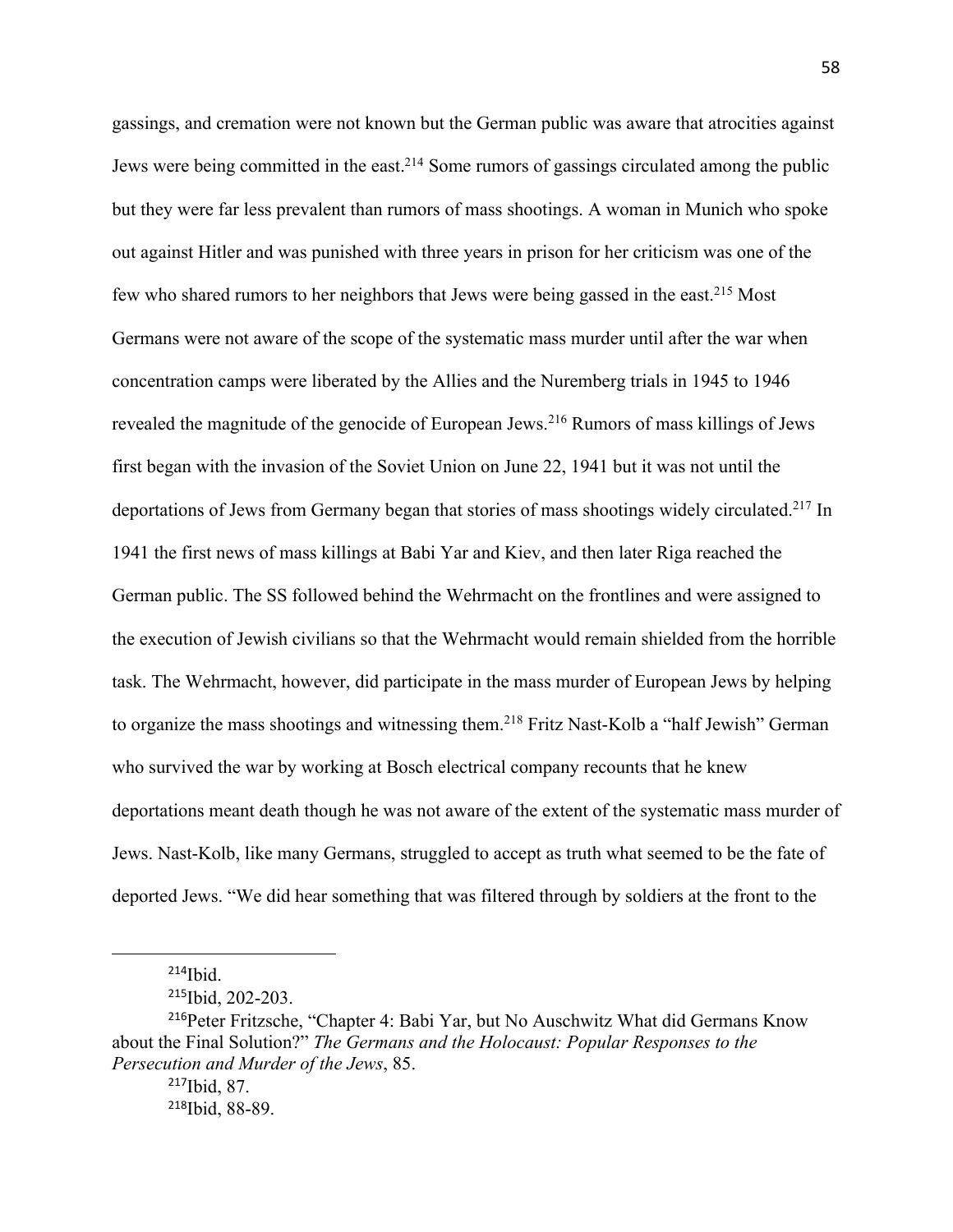effect that the Jews who had been transported to Riga back in 1941 had all been shot…. You didn't believe it; you didn't want to believe it."<sup>219</sup> Another example of disbelief comes from Hans Gunther Seraphin testimony, he served in the German Army and was a witness in the Nuremberg trials. He describes finding out about the systematic mass murder of European Jews in 1944 but he believed it was anti-Nazi propaganda. It was not until he served in the Nuremberg trials that the news of mass murder was confirmed to be true, "I was sick. It was so incredibly hard to believe."<sup>220</sup> Karl-Heinz Maier a "half Jew" drafted into the Wehrmacht and later discharged also describes his shock at hearing of soldiers murdering Jews-

"I overheard a few older soldiers discussing the price of a pistol. The one who wanted to sell it said, 'This is really a first-rate piece. I tested it out myself. Jews are being shot here. I was out yesterday and shot three or four of them…' this was an extraordinarily shocking experience for me. These were not SS men; they were simple privates."<sup>221</sup>

Victor Klemperer, a Jewish survivor, recorded his shock in his diary at the news of mass shootings of Jews and he did not believe the Third Reich had planned to murder European Jewry, instead, he believed that the Third Reich's mass murder of Jews was in reaction to the war.<sup>222</sup> Hans-Ulrich Greffrath, an officer in the Wehrmacht, only believed the rumors of mass executions when in 1947 he saw a documentary on Auschwitz: "I was forced to believe that the

<sup>219</sup>Fritz Nast-Kolb, "My Mother Looked Like a Small, Emaciated Little Girl," in *Voices from the Third Reich: An Oral History,* 300.

<sup>220</sup>Hans Gunther Seraphin, "If it is a Single Person More than None, You're in for it," in *Voices from the Third Reich: An Oral History,* 118, 325.

<sup>&</sup>lt;sup>221</sup>Karl-Heinz Maier, "I Thought I would do Something for the Jewish Side of My Family," in *Voices from the Third Reich: An Oral History,* 296.

<sup>222</sup>Peter Fritzsche, "Chapter 4: Babi Yar, but No Auschwitz What did Germans Know about the Final Solution?" *The Germans and the Holocaust: Popular Responses to the Persecution and Murder of the Jews*, 86.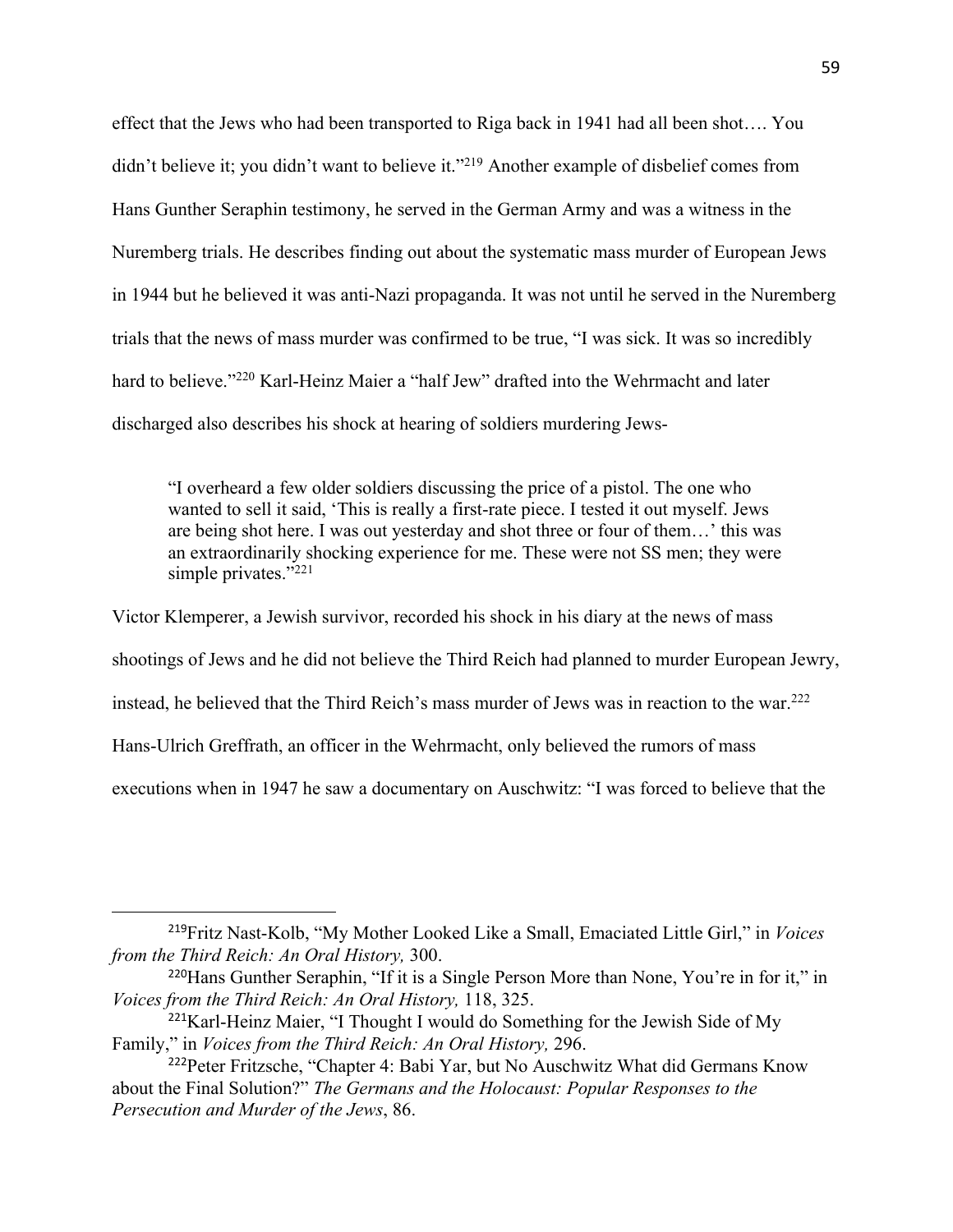horrible crimes that I had heard were committed by the Nazi regime were true. Ever since then... my life has been one of terrible shame."223

The rumors of mass killings continued to circulate during the war as the Third Reich faced defeats and the fate of the war began to look grim for the Nazis. Both German civilians and soldiers feared retribution from the Allies for the violence and murder of European Jewry led by the Third Reich.<sup>224</sup> Those who were complicit in the mass murder of European Jewry justified their actions then hid their evidence of complicity. Those Germans who participated in the mass murder of European Jews insisted that the Jews were guilty of the war and that if the Third Reich did not murder all European Jews, then the Jews would exact equal or greater vengeance. Kurt Mobius, part of the police battalion, justified his actions by stating that he believed the anti-Jewish propaganda and was following orders: "The Jewish people were not innocent but guilty. I believed all the propaganda that Jews were criminals and subhuman...<sup>"225</sup> A Swedish correspondent in Germany in 1943 noticed that Goebbels allowed news of mass killings of Jews to circulate among the public and remarked, "Everyone is conscious of shared responsibility and guilt, and afraid of personal retaliation."226 Even SD reports noted that Germans feared retaliation from Allies for the state-sanctioned violence against European Jews.<sup>227</sup> Soldiers having witnessed the mass murders or took part in it also feared vengeance from Jews in the

<sup>223</sup>Hans-Ulrich Greffrath, in *Voices from the Third Reich: An Oral History,* 339.

<sup>&</sup>lt;sup>224</sup>Frank Bajohr, "Chapter 2: German Responses to the Persecution of the Jews as Reflected in Three Collections of Secret Reports," *The Germans and the Holocaust: Popular Responses to the Persecution and Murder of the Jews*, 53.

<sup>225</sup>"Kurt Mobius On the Guilt of the Jews and His Own Lack of Blame," in "*The Good Old Days:" The Holocaust as Seen by its Perpetrators and Bystanders,* 220.

<sup>226</sup>Christian T. Barth, *Goebbels und die Juden,* 238, in *The Germans and the Holocaust: Popular Responses to the Persecution and Murder of the Jews,* 98.

<sup>227</sup>Ian Kershaw, *Hitler, the Germans, and the Final Solution,* 203.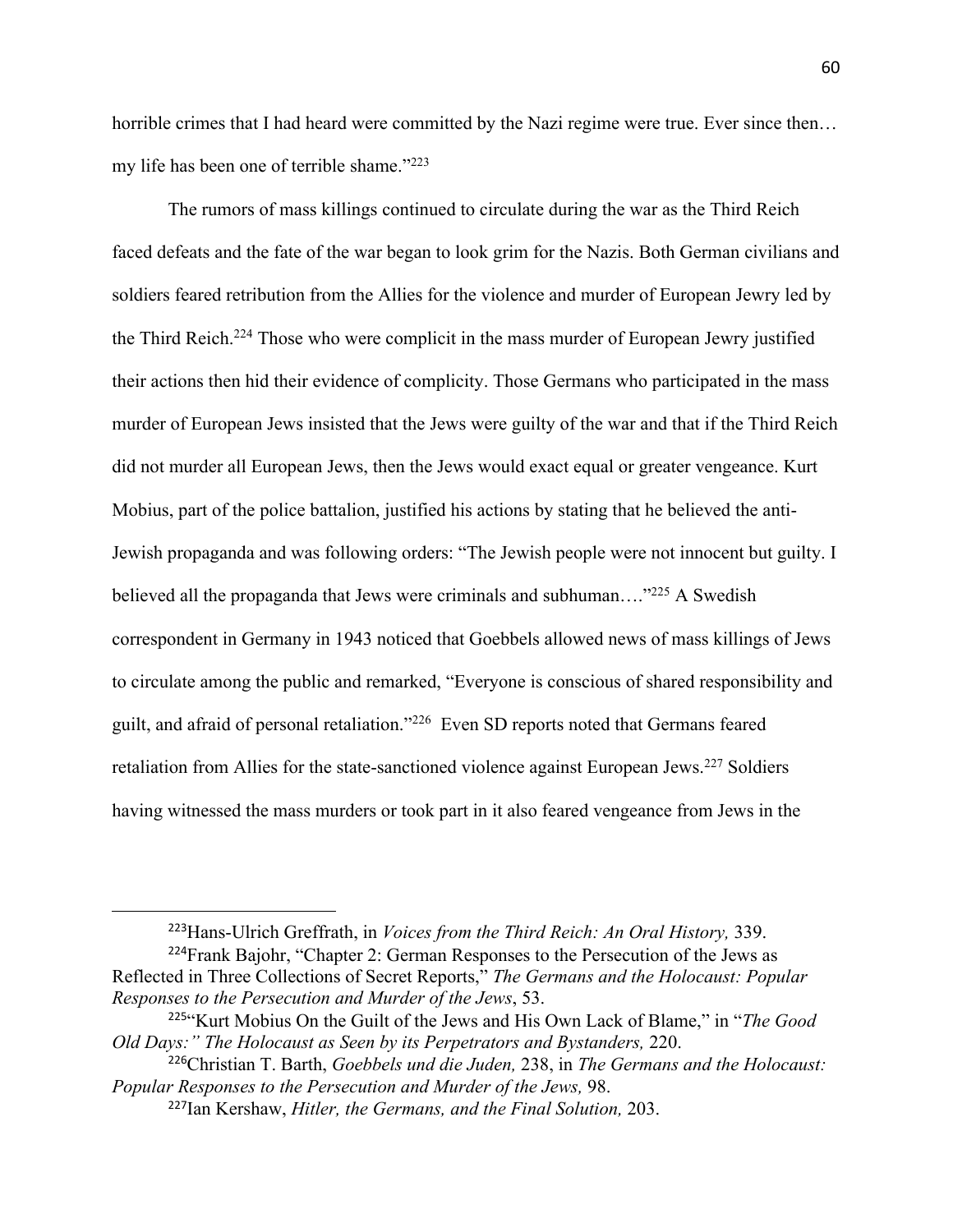international community.228 An SD report explained that even Germans who did not support the Nazis believed it was imperative for the Third Reich to win the war or "Jewish revenge" would be great.<sup>229</sup> Rudolf Wurster, who served in the Luftwaffe and Waffen-SS, witnessed the mass shooting of Jewish men and women. He was so shocked and sickened at what he witnessed that he passed out, "I joined our advance unit and confided only to my closest friends my feelings that we were going to have a lot to answer for if we lost this war."230 Another soldier, Walter Kassler, while on leave from the front, visited his sister and brother-in-law and alluded to having witnessed the murder of Jewish civilians while fighting in the Soviet Union. His brother-in-law recorded what Walter told him: "Certainly it has gone so far that they will do to us as it was done to them, if we should lose the war."231 As it became evident that the tide of the war was turning against the Nazis, Himmler urged that the mass murder of European Jews be kept secret and that all evidence be destroyed. In 1943, Himmler addressed SS officers in Posen and warned them that the mass murder of Jews could not be spoken about- "This is a page of glory that has never been written and is never to be written."232 In 1945 death camps closed as gas chambers and crematoriums were dismantled, bodies at mass graves were exhumed and burnt to hide evidence

<sup>228</sup>David Bankier, *The Germans and the Final Solution: Public Opinion Under Nazism,*  149.

<sup>229</sup>"SD Abschnitt Dortmund, Hauptaubenstelle Bielefeld, 15 Mar. 1942, YVA, JM/4568," in *The Germans and the Final Solution: Public Opinion under Nazism, 149.* 

 $230$ Rudolf Wurster, "We were Going to have a lot to Answer for if We Lost this War," in *Voices from the Third Reich: An Oral History,* 260, 331.

<sup>231</sup>Karl Durkefalden, "Schreiben, wie es wirklich war…" *Aufzeichnungen Karl Durkefaldens aus den Jahren 1933-1945,* eds Herbert and Sibylle Obenaus (Hannover, 1985), 110, in *The Germans and the Holocaust: Popular Responses to the Persecution and Murder of the Jews,* 89.

<sup>&</sup>lt;sup>232</sup>"Speech of Reichsfuhrer SS Heinrich Himmler at a meeting of senior SS officers in Posen, 4 October 1943," in *The Nazi Germany Sourcebook: An Anthology of Texts,* 370.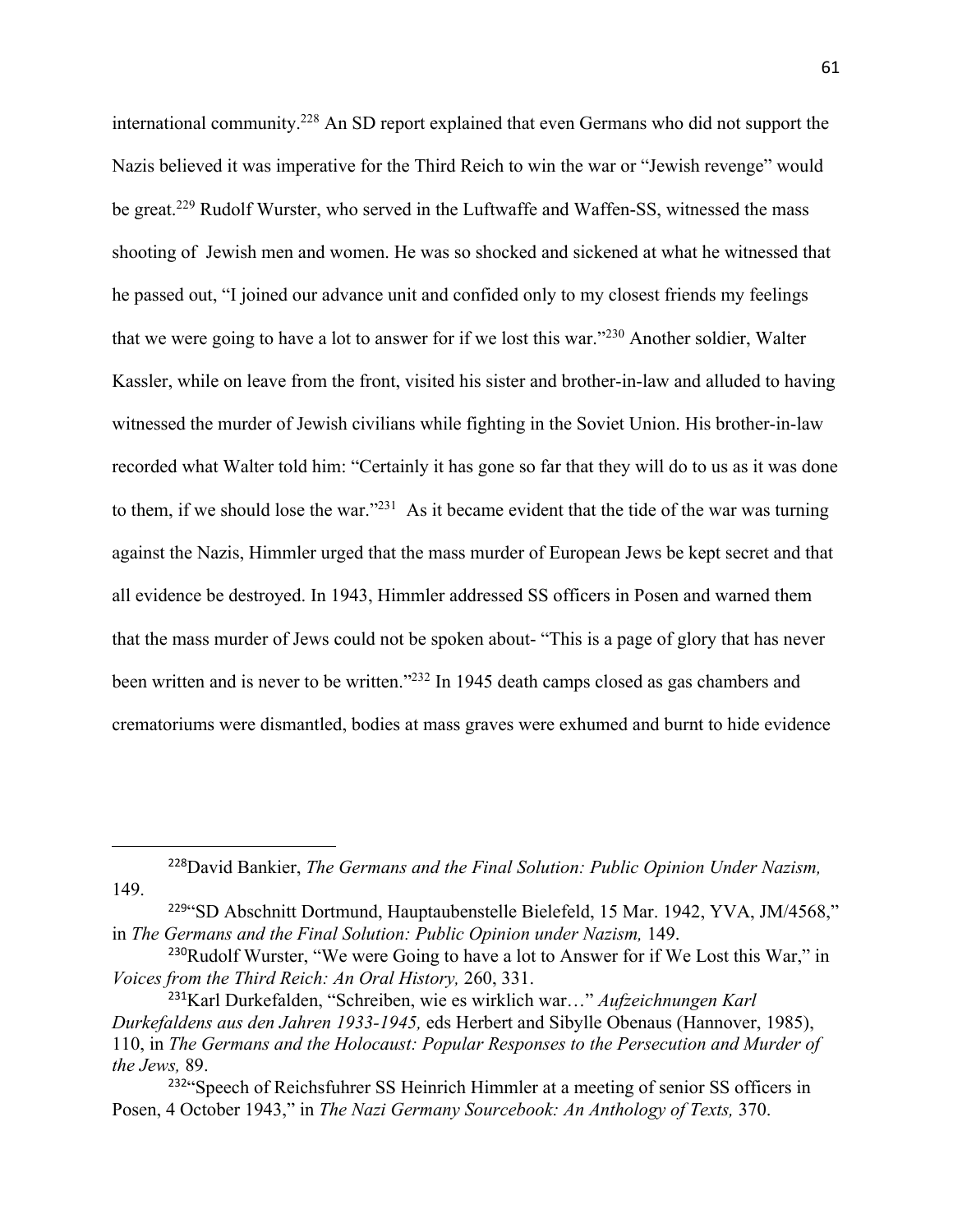of the Third Reich's systematic mass murder of European Jewry and other minority groups.233 Those imprisoned at concentration camps were forced to leave them on death marches that some German civilians witnessed. Barns and sheds used to house Jewish victims on these marches were later burnt to hide evidence of complicity.<sup>234</sup> The SS destroyed a great amount of evidence of the atrocities committed against European Jews towards the end of the war. Gunter Kunert, having lived in Berlin as a child during the war recalls witnessing the destruction of evidence tied to the persecution of Jews- "...Papers are taken out, documents, passports, photographs, any indication of one's own complicity… straight into the fires of purgatory with all that incriminating material."<sup>235</sup> With Nazi Germany's impending defeat, participants in the "Final" Solution" scrambled to hide or destroy evidence of complicity.

Considering how the German public detested the Kristallnacht pogrom and statesanctioned violence towards European Jews, most of the German public, upon hearing widespread rumors of mass killings in the east, responded in ambivalence. Though the large majority were ambivalent to the fate of the Jews some put their own lives at risk to oppose the atrocities being committed against German Jews. Kurt Jacobsen was protected by his "Aryan" employer. Inept at managing his business, this German hid Kurt so that he could run the operation for him.236 The Third Reich increased repression of political dissidents with

<sup>233</sup>Roderick Stackelberg, and Sally A Winkle, *The Nazi Germany Sourcebook an Anthology of Texts,* 331.

<sup>&</sup>lt;sup>234</sup>Peter Fritzsche, "Chapter 4: Babi Yar, but No Auschwitz What did Germans Know about the Final Solution?" *The Germans and the Holocaust: Popular Responses to the Persecution and Murder of the Jews*, 98.

<sup>235</sup>Kunert, Gunter. *Erwachsenenspiele,* in *The Germans and the Holocaust: Popular Responses to the Persecution and Murder of the Jews* edited by Susanna Schrafstetter and Alan E. Steinweis, (New York: Berghahn, 2016): 99.

<sup>236</sup>Wolf Gruner, "Chapter 3: Indifference? Participation and Protest as Individual Responses to the Persecution of the Jews as Revealed in Berlin Police Logs and Trial Records,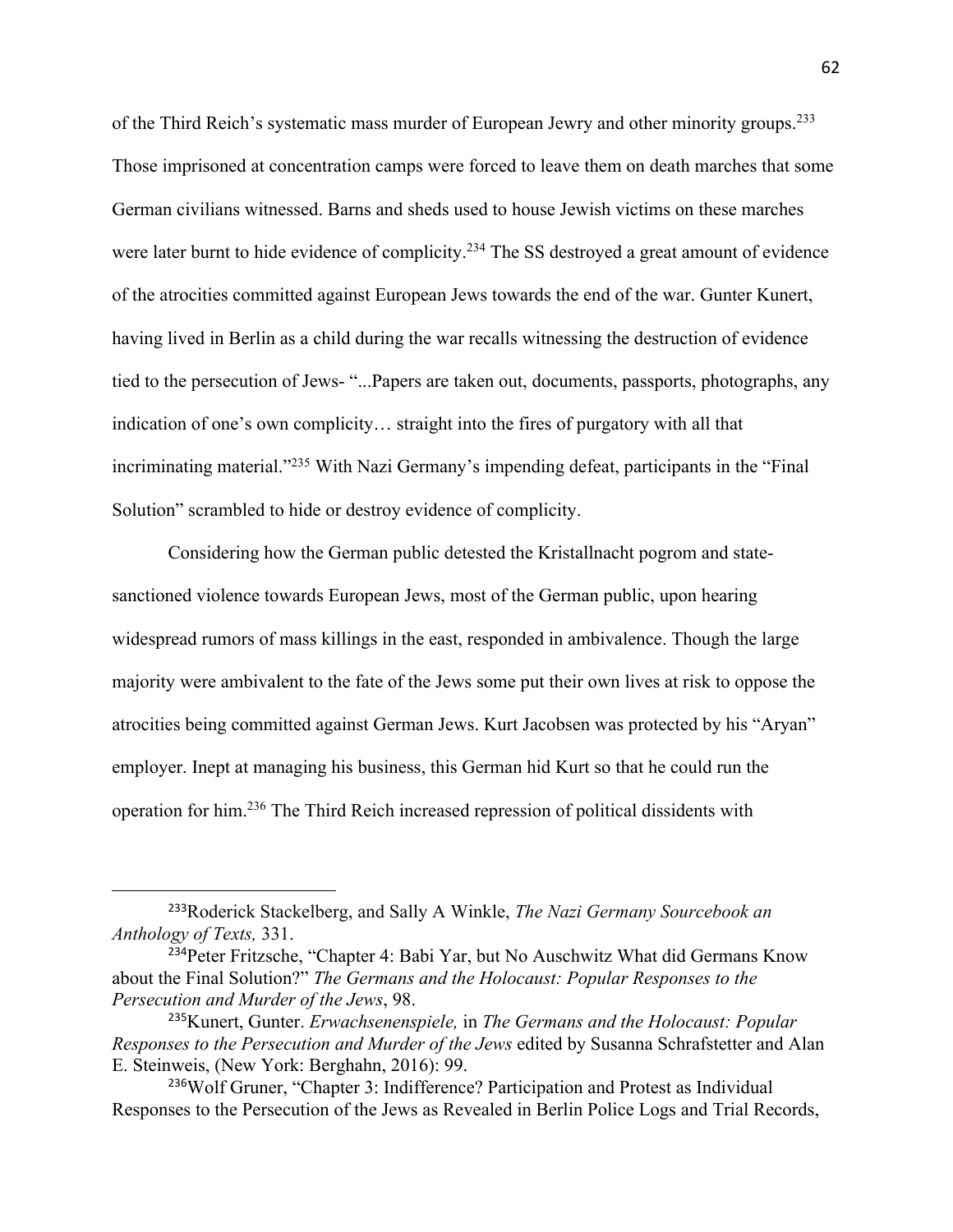imprisonment or executions causing the German public to keep their concerns even more to themselves.237 With the removal of Jews from society, Germans were insulated from their persecution, and with the hardships they were experiencing from the war increasing their concern for European Jews was superseded by their own challenges.<sup>238</sup> With the German Jews out of sight, the German public showed decreased interest in antisemitic propaganda produced by the Third Reich. Upon watching two antisemitic films it was reported that the public complained at having to watch the films, "We've already seen *The Jew Süss* and we've had enough of the Jewish trash."239 The German public was not opposed to how the antisemitic films portrayed Jews, they were opposed to having to still watch antisemitic propaganda when the "Jewish problem" seemed to have been resolved in Germany with their expulsion. The German population gave little to no protest against isolating German Jews from society through laws then expelling them from Germany, but they were opposed to witnessing state sanctioned violence against Jews, which suggests that there was not widespread support among most of the German public for the mass killing of European Jews.<sup>240</sup> The German public viewed the antisemitic discrimination led by the Third Reich through rhetoric, propaganda, and laws as acceptable but state led violence was inacceptable. However, most Germans did not protest the rumors of mass

<sup>1933-45,&</sup>quot; *The Germans and the Holocaust: Popular Responses to the Persecution and Murder of the Jew,* 72.

<sup>237</sup>Ian Kershaw, *Hitler, the Germans, and the Final Solution,* 200.

<sup>238</sup>David Bankier, *The Germans and the Final Solution: Public Opinion Under Nazism,*  139-140.

<sup>239</sup>"Boelcke, *Kriegspropaganda,* entries for 12 Sep. and 26 Nov. 1940," in *The Germans and the Final Solution: Public Opinion under Nazism,*140.

<sup>&</sup>lt;sup>240</sup>Frank Bajohr, "Chapter 2: German Responses to the Persecution of the Jews as Reflected in Three Collections of Secret Reports," *The Germans and the Holocaust: Popular Responses to the Persecution and Murder of the Jews*, 52.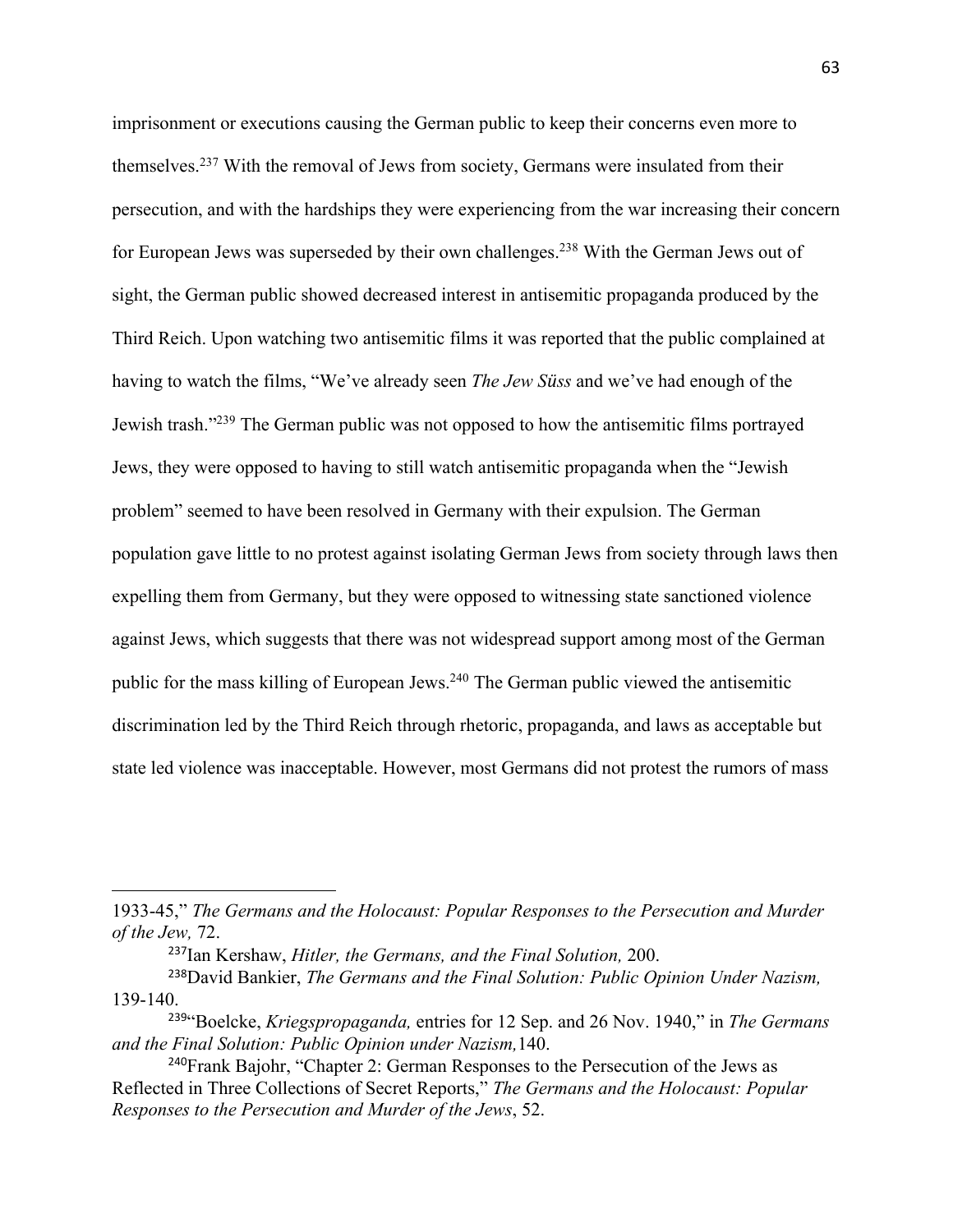killings or condemn the Third Reich, and instead remained silent and focused on their own wartime challenges.

The responses of the German public to the systematic, mass murder of European Jews led by the Third Reich cannot be examined in isolation from World War II. The mass murder of European Jewry occurred in conjunction with the events of the war. The concern for the fate of the Jewish population after they were expelled from Germany was of little import to the German public during the war years. The German public was not interested in the "Jewish question" or in pursuing the rumors of mass shootings of Jewish civilians in the east. The German public focused on more immediate concerns that directly involved them such as air raids, fearing for family fighting on the front, and economic instability.<sup>241</sup> European Jews were a marginalized minority discriminated against prior to the Nazis coming to power. With the Third Reich's rule the Jews were gradually and systematically isolated from the rest of society so when they were physically removed from Germany they were out of sight and out of mind, so to speak, from the German public.<sup>242</sup> Though the German public grew less concerned for the fate of the Jews, they discussed the violence committed against Jews when air raids occurred and they feared that the Allies were exacting revenge for how the Jews were treated.<sup>243</sup> The fate of European Jewry was not a concern of the German public, especially when faced with air raids.<sup>244</sup> After air raids in Hamburg in July and August of 1943 the Germans living there complained the bombing was in

<sup>241</sup>Ian Kershaw, *Hitler, the Germans, and the Final Solution,* 199. <sup>242</sup>Ibid, 200-202.

<sup>243</sup>Ibid, 205.

<sup>&</sup>lt;sup>244</sup>Peter Fritzsche, "Chapter 4: Babi Yar, but No Auschwitz What did Germans Know about the Final Solution?" *The Germans and the Holocaust: Popular Responses to the Persecution and Murder of the Jews*, 94-96.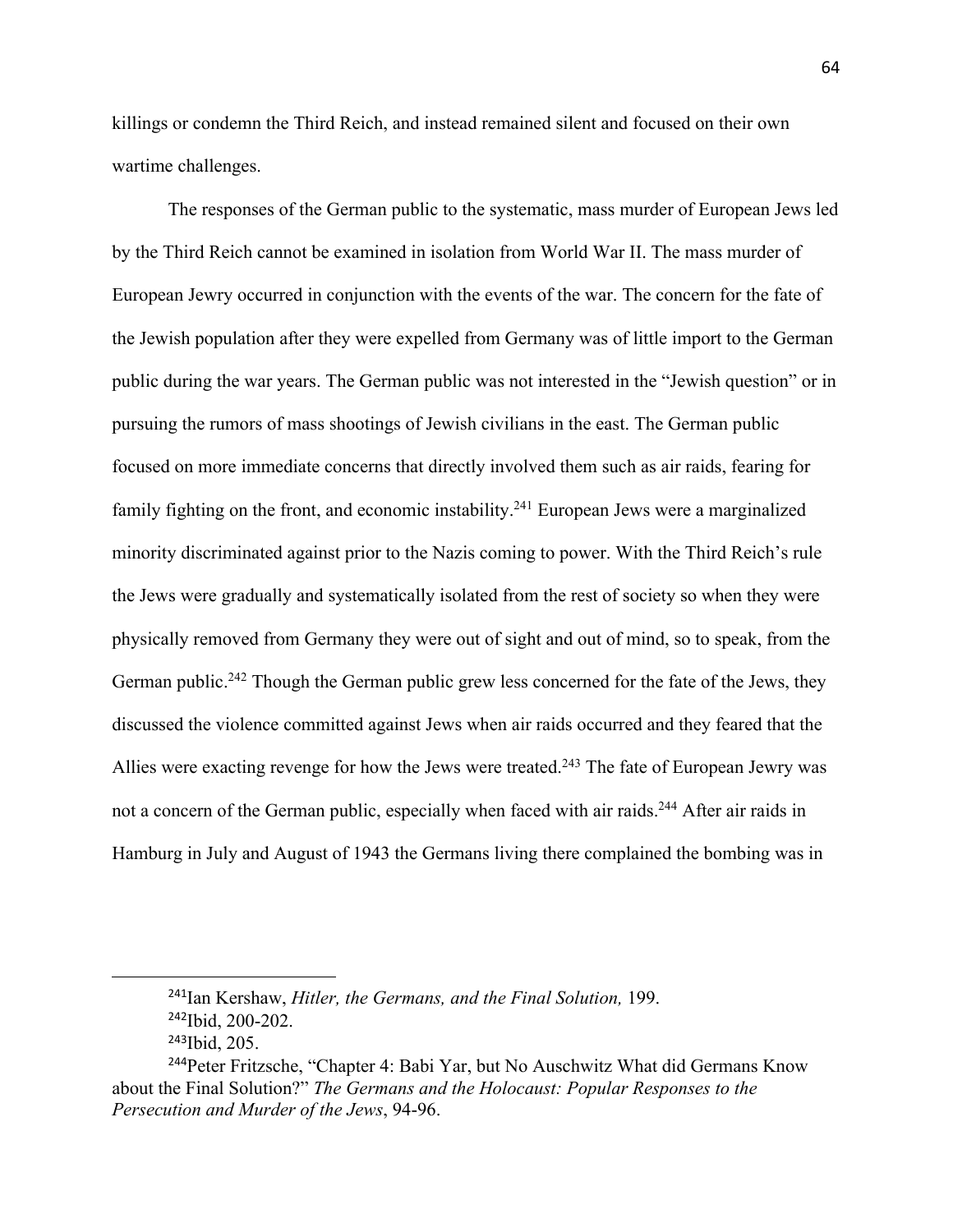retaliation for attacking Jews in the November 1938 pogrom.<sup>245</sup> SD offices made many reports on statements from the German public specifically linking the air raids to the suffering European Jews endured under the Third Reich. Air raids were of the utmost concern for the German public for they directly experienced the war and lost their homes and loved ones to them. Fritz Nast-Kolb remarks that the fear of air raids even trumped his fear of being deported to the east which he knew meant death, "The air raid siren sounded constantly, and you had to keep running back to the bunker…. The air raids and being amid everything that was happening made our own fate seem relatively unimportant."<sup>246</sup>

The German public was also preoccupied with how long the war was lasting since Hitler had promised that the Third Reich would achieve a quick victory in Europe.<sup>247</sup> After the Third Reich suffered a serious loss at Stalingrad, the German public grew even more anxious about the future of the war and its longevity. The public mood in support for Hitler declined as the public grew weary of the war and had extreme misgivings about the losses the military faced in the Soviet Union and North Africa.<sup>248</sup> Fearing constant air raids, losses on the war front, and economic instability the German public was preoccupied with fears much more urgent than the "Jewish question." The Swedish ambassador made this observation of the German public:

A visitor to Berlin is struck by the… complete apathy displayed by the people, who were entirely absorbed by the material difficulties of every-day life. Lack of goods and of manual labour, blackouts and other inconveniences were their chief interest, and not the questions of international Jewry, Freemasonry, and

<sup>&</sup>lt;sup>245</sup>Frank Bajohr, "Chapter 2: German Responses to the Persecution of the Jews as Reflected in Three Collections of Secret Reports," *The Germans and the Holocaust: Popular Responses to the Persecution and Murder of the Jews*, 53.

<sup>246</sup>Fritz Nast-Kolb, "My Mother Looked Like a Small, Emaciated Little Girl," in *Voices from the Third Reich: An Oral History,* 300.

<sup>247</sup>David Bankier, *The Germans and the Final Solution: Public Opinion Under Nazism,*  140-141.

<sup>248</sup>Ibid, 142.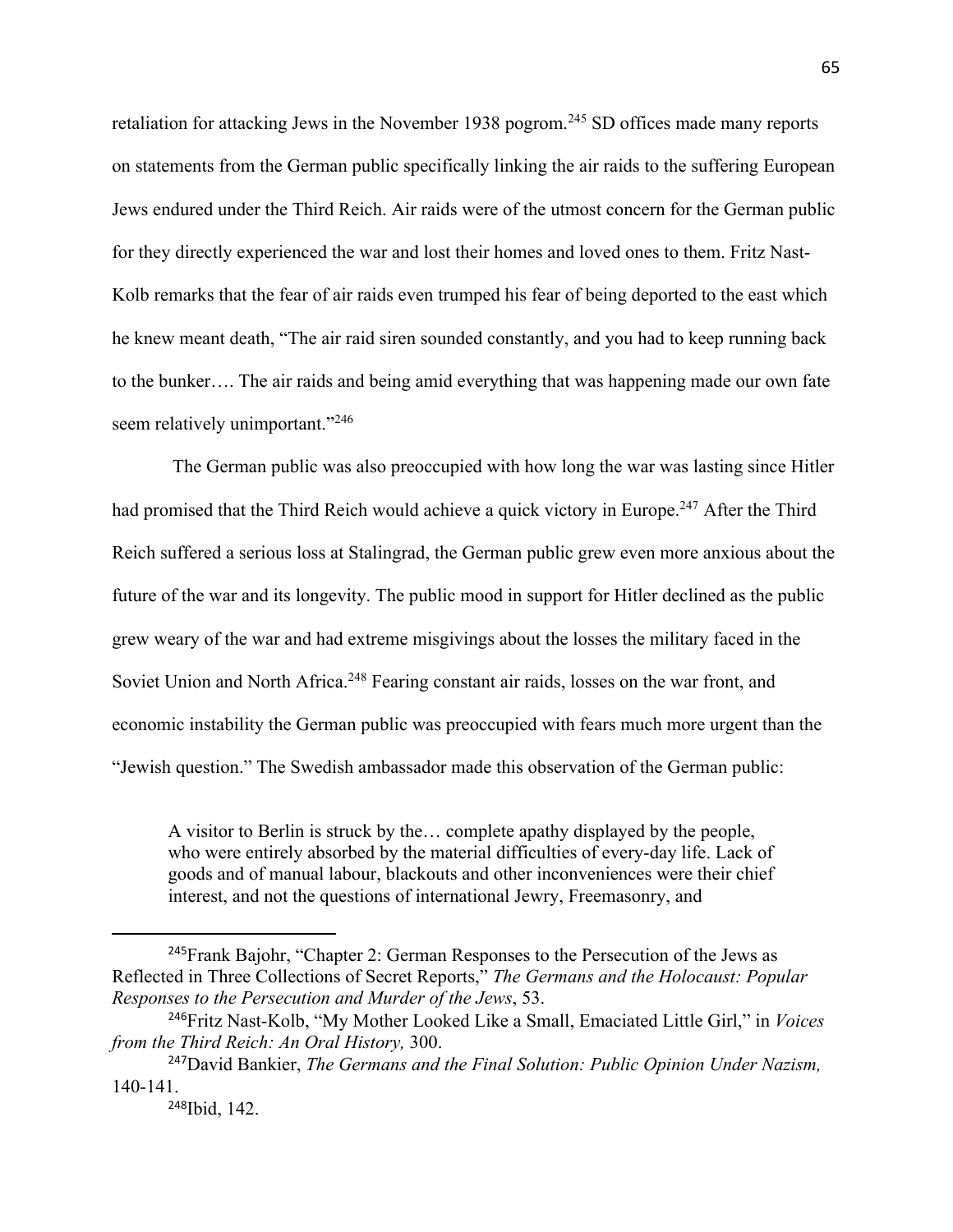Bolshevism. [All these topics] met with complete lack of interest from the public.249

Rudolf Semmler, who worked for Goebbels, submitted reports from German civilians that were to track the public mood on the war effort. Semmler's reports noted that the German public was unhappy with the course of the war and the toll it was taking with the number of losses. The public complained that the antisemitic propaganda was unimportant compared to the setbacks occurring in the war and they feared the vengeance Jews would seek if the Third Reich lost the war.<sup>250</sup> After Germany's defeats at Stalingrad and El Alamain, criticisms grew against the continued antisemitic propaganda being pumped out to the public when more relevant concerns of wartime struggles were on the German people's mind.251

The systematic, mass murder of European Jews and other minorities was a process that began with the Nazis legalizing acts of discrimination against European Jews.252 The German public approved steps to legally and socially isolate Jews from society. The German Jews isolation began with the numerous laws restricting Jews from participating in society with "Aryan" Germans, they were stripped of their rights, then once Jews were isolated, they were physically removed from Germany. The majority of Germans approved of these anti-Jewish policies led by the Third Reich until the policies turned violent. Once Jews were physically removed and the German public no longer had to witness the violence, it was easier for the German public to deny the rumors of mass murder as unbelievable. As concerns for their own

<sup>249</sup>"30 Sep. 1941, PRO, FO 371/34431." In *The Germans and the Final Solution: Public Opinion under Nazism,* 142-143

<sup>250</sup>Rudolf Semmler, *Goebbels,* entry for 16 Aug. 1943, in *The Germans and the Final Solution: Public Opinion under Nazism,* 145.

<sup>251</sup>David Bankier, *The Germans and the Final Solution: Public Opinion Under Nazism,*  145.

<sup>252</sup>Ian Kershaw, *Hitler, the Germans, and the Final Solution,* 199.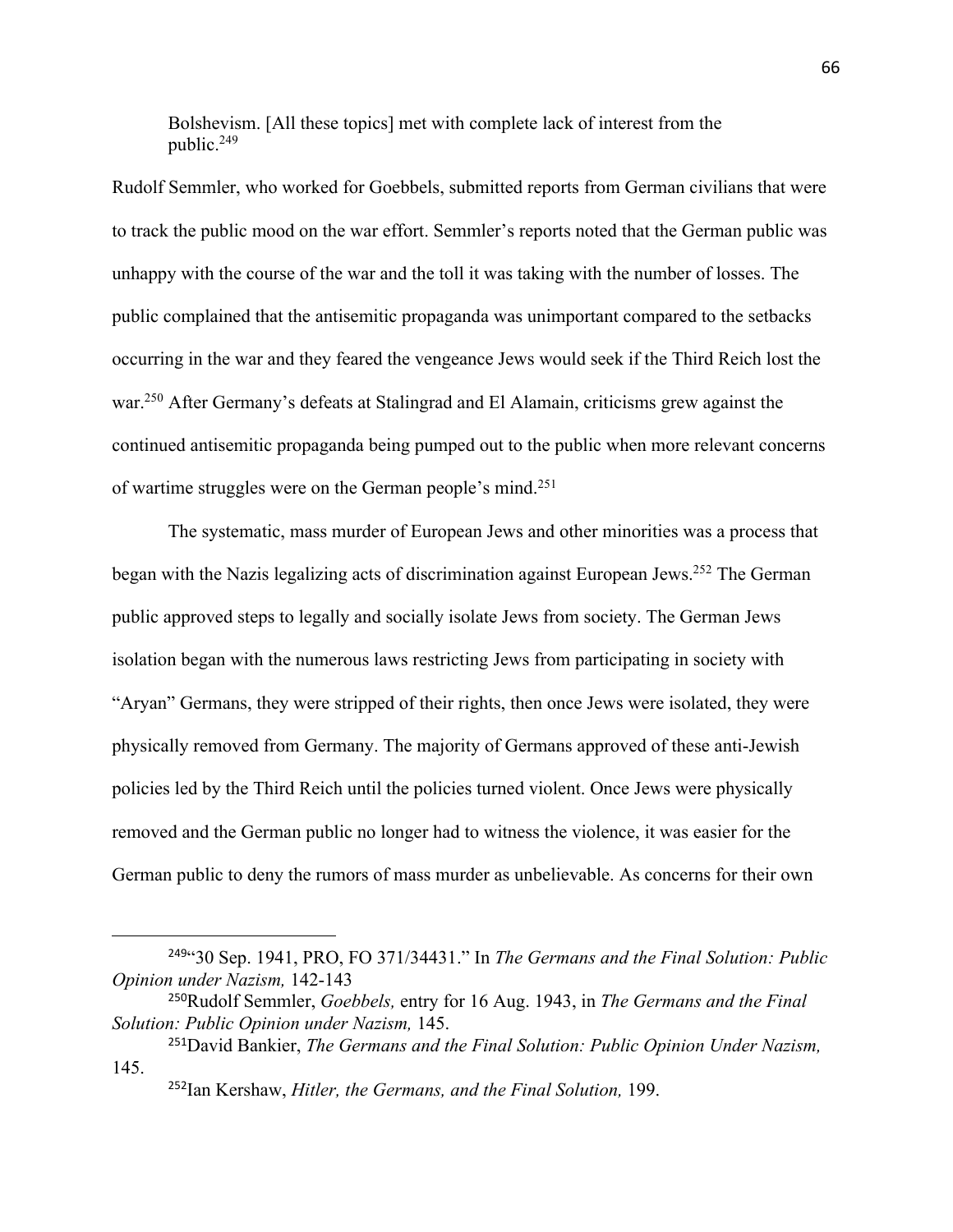hardships increased with the failing war effort, mounting casualties, and constant bombing, most of the German public became ambivalent. Rumors of mass shootings of a marginalized, minority people mattered little amidst the immediate problems that directly affected the German public who was growing evermore concerned about the future of Germany. However, those who participated in, witnessed, or believed the rumors about the atrocities being committed against the Jews feared retaliation as the Allies advanced. The German response to the Holocaust was inextricably linked to the German war effort. The frail opposition Germans did muster against early violence toward Jews dissolved as the physical isolation of this disenfranchised group and the failures of the German military created the conditions in which German's own fears and hardships eclipsed any concerns for the suffering of Jews.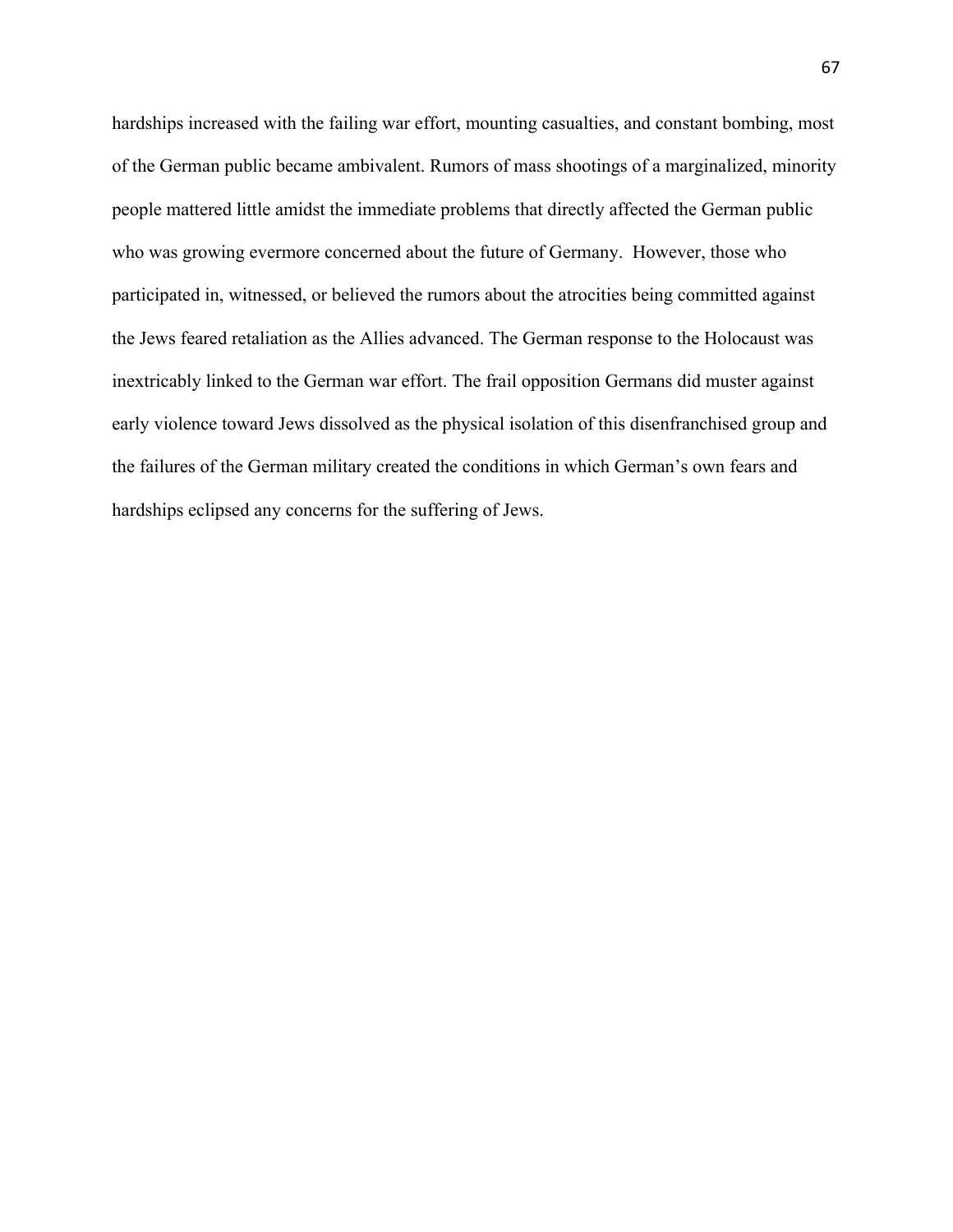## **Bibliography**

## **Primary Sources**

- "A War Correspondent on the 'Unfortunate' Murderers." In "*The Good Old Days:" The Holocaust as Seen by its Perpetrators and Bystanders* edited by Ernst Klee, Willi Dressen and Volker Riess. Translated by Deborah Burnstone. 2nd edition. 129. Konecky and Konecky: Connecticut, 1991.
- Abraham, Ruth. "Forced Labor and Deportations." In *Between Dignity and Despair: Jewish Life in Nazi Germany* by Marion Kaplan and Thomas Gale*.* 3rd Edition. 198. New York: Oxford University Press, 2011.
- "Affidavit of Herman Graebe." In *The Nazi Germany Sourcebook: An Anthology of Texts* edited by Roderick Stackelberg and Sally Anne Winkle. 357-359. Routledge: New York, 2013.
- Akte Stelzenberger, 19 October 1941." In *Wehrmacht Priests: Catholicism and the Nazi War of Annihilation.* By Lauren Faulkner Rossi. 100-101. Cambridge, Massachusetts: Harvard University Press, 2015.
- An advertisement for the Anti-Semitic Tabloid Der Stuermer. United States Holocaust Memorial Museum Photo Archive #25552. Courtsey of Jack J. Silverstein. Copyright of United States Holocaust Memorial Museum.
- "Anti-Jewish Plans of the Nazis Published Before Their Rise to Power, 1920." In *Documents on the Holocaust: Selected Sources on the Destruction of the Jews of Germany and Austria, Poland, and the Soviet Union* edited by Yitzhak Arad et al. 19. Yad Vashem: Jerusalem, Israel, 1987.
- Barth, Christian T. *Goebbels und die Juden,* 238. In *The Germans and the Holocaust: Popular Responses to the Persecution and Murder of the Jews* edited by Susanna Schrafstetter and Alan E. Steinweis. 98. New York: Berghahn, 2016.
- "Boelcke, *Kriegspropaganda,* entries for 12 Sep. and 26 Nov. 1940." In *The Germans and the Final Solution: Public Opinion under Nazism* by David Bankier. 140. Blackwell Publishers Inc. Cambridge, Massachusetts, 1996.
- Clemens, Lilo. "There Goes a Jew Girl." In *Voices from the Third Reich: An Oral History* edited by Johannes Steinhoff, Peter Pechel, Dennis Showalter. 290-291. Regnery Gateway: Washington D.C. 1989.
- Cullman, Peter. *Clandestinely: 1943-1945.* United States Holocaust Memorial Museum: Washington D.C. 2009.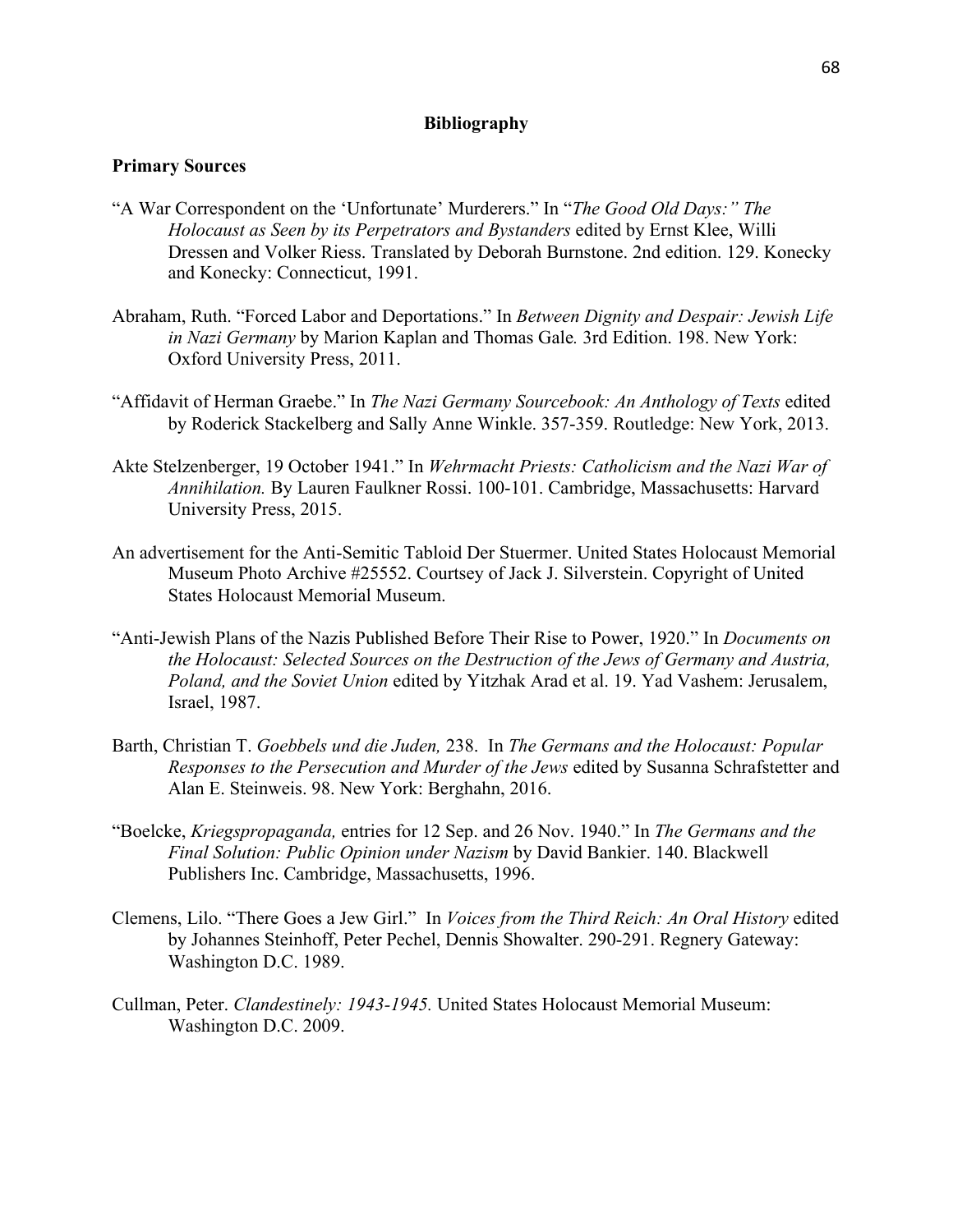- Dittman, Anita with Jan Markell. *Trapped in Hitler's Hell: A Young Jewish Girl Discovers the Messiah's Faithfulness in the Midst of the Holocaust.* 4th edition. WND Books: Washington D.C. 2014.
- Durkefalden, Karl. "Schreiben, wie es wirklich war…" *Aufzeichnungen Karl Durkefaldens aus den Jahren 1933-1945,* eds Herbert and Sibylle Obenaus (Hannover, 1985), 110. In *The Germans and the Holocaust: Popular Responses to the Persecution and Murder of the Jews* edited by Susanna Schrafstetter and Alan E. Steinweis. 89. New York: Berghahn, 2016.
- "Establishment of the Reich Central Office for Jewish Emigration, January 1939." In *Documents on the Holocaust: Selected Sources on the Destruction of the Jews of Germany and Austria, Poland, and the Soviet Union* edited by Yitzhak Arad et al. 125. Yad Vashem: Jerusalem, Israel, 2014.
- "Extracts from Hitler's Speech on the Importance of the Nuremberg Laws, at a Meeting of Party Leaders, September 1935." In *Documents on the Holocaust: Selected Sources on the Destruction of the Jews of Germany and Austria, Poland, and the Soviet Union* edited by Yitzhak Arad et al. 81. Yad Vashem: Jerusalem, Israel, 1987.
- Fontheim, Ernest G. *A Personal Memoir of Kristallnacht.* Leo Baeck Institute Archives, 1998.
- "German Foreign Ministry Memorandum on Policy Regarding Jews in 1938." In *Documents on the Holocaust: Selected Sources on the Destruction of the Jews of Germany and Austria, Poland, and the Soviet Union* edited by Yitzhak Arad et al. 126-127. Yad Vashem: Jerusalem, Israel, 2014.
- "Gestapo Kiel, report July 1935," in *The Germans and the Final Solution: Public Opinion under Nazism* by David Bankier. 71. Blackwell Publishers Inc. Cambridge, Massachusetts, 1996.
- Goebbels, Joseph. "From Goebbels Diary on the Boycott, 1933." In *Documents on the Holocaust: Selected Sources on the Destruction of the Jews of Germany and Austria, Poland, and the Soviet Union* edited by Yitzhak Arad et al. 35-36. Yad Vashem: Jerusalem, Israel, 1987.
- Goebbels, Joseph. "People, Rise up, and Storm, Break Loose," 18 February 1943." In *Landmark Speeches of National Socialism*, edited by Randall L. Bytwerk. 1st ed. 121. College Station: Texas A&M University Press, 2008.
- Goebbels, Joseph and Fred Taylor. *The Goebbels Diaries, 1939-1941.* First American ed. New York: Putnam, 1983.
- Goring, Hermann. "Order to Heydrich to Begin Preparations for the Final Solution to the Jewish Question." In *The Third Reich Sourcebook*, edited by Anson Rabinbach and Sander L. Gilman. 1st ed. 1111. University of California Press, 2013.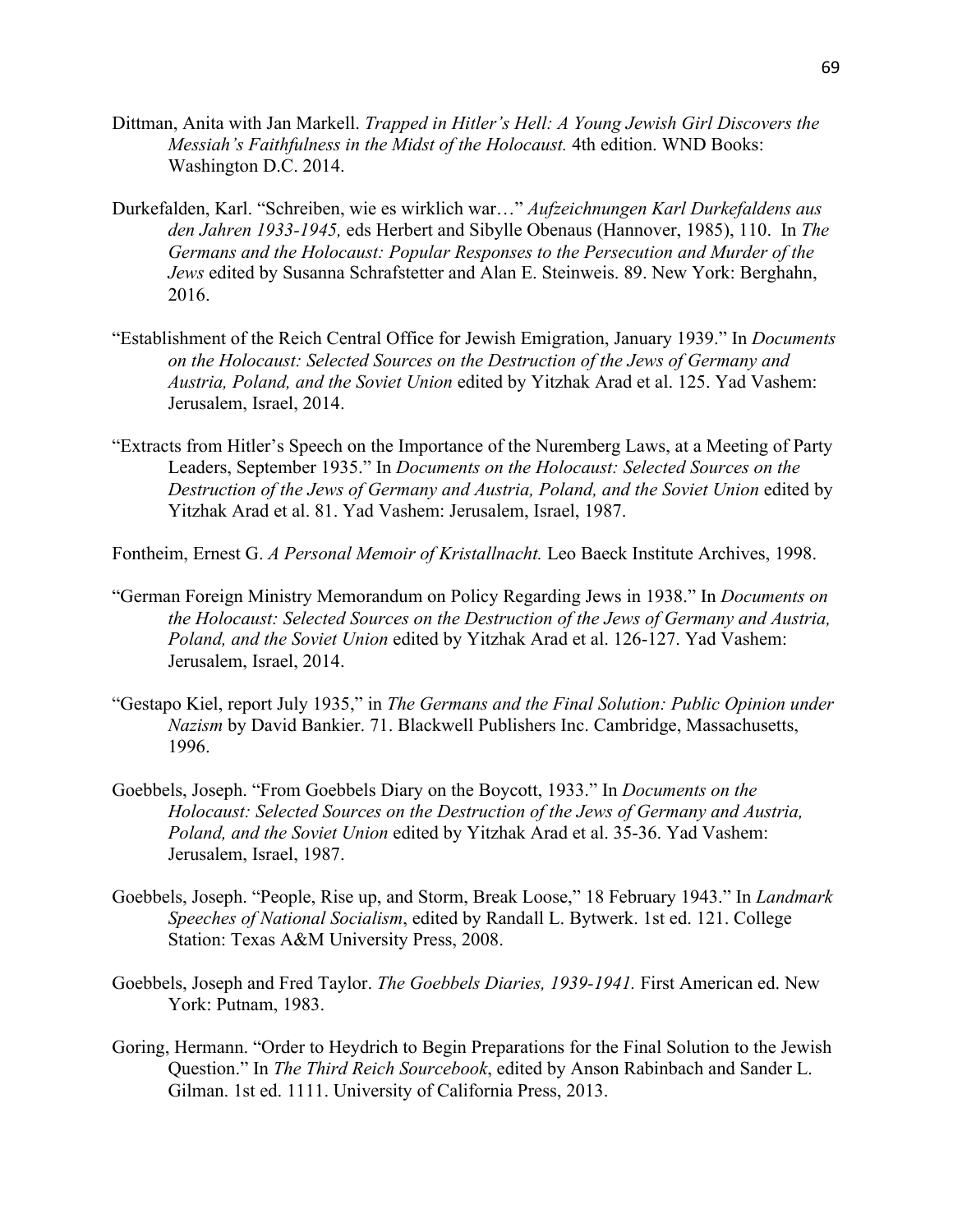- Greffrath, Hans-Ulrich. In *Voices from the Third Reich: An Oral History* edited by Johannes Steinhoff, Peter Pechel, Dennis Showalter. 339. Regnery Gateway: Washington D.C. 1989.
- Haag, Anna. "Entry for 5 October 1942." *Das Gluck zu Leben,* in *The Germans and the Final Solution: Public Opinion Under Nazism* by David Bankier. 130. Blackwell Publishers Inc. Cambridge, Massachusetts, 1996.
- Harand, Irene. *Hitler's Lies: An Answer to Hitler's Mein Kampf*. 3rd edition. Jaico Publishing House: Mumbai. 2011.
- Heydrich, Reinhard. "Instructions for Kristallnacht (1938)." In *The Third Reich Sourcebook*, edited by Anson Rabinbach and Sander L. Gilman, 1st ed., 231–32. University of California Press, 2013.
- Herz, Hanns Peter. "This is the most Beautiful Country in the World, But It had Some Nasty People for a While." In *Voices from the Third Reich: An Oral History*. Edited by Anson Rabinbach, Sander L. Gilamn. 304. Berkeley, University of California Press, 2013.
- Herz, Y.S."Description of the Riot at Dinslaken." In *Documents on the Holocaust: Selected Sources on the Destruction of the Jews of Germany and Austria, Poland, and the Soviet Union* edited by Yitzhak Arad et al. 104-107. Yad Vashem: Jerusalem, Israel, 1987.
- Heydrich, Reinhard. "Instructions for Kristallnacht, (1938)." In *The Third Reich Sourcebook.* Edited by Anson Rabinbach, Sander L. Gilamn. 376-378. Berkeley: University of California Press, 2013.
- Hitler, Adolph. "Extracts from Hitler's Zweites Buch, 1928." In *Documents on the Holocaust: Selected Sources on the Destruction of the Jews of Germany and Austria, Poland, and the Soviet Union* edited by Yitzhak Arad et al. 26-30. Yad Vashem: Jerusalem, Israel, 1987.
- Hitler, Adolf. *Mein Kampf.* 4th edition. Translated by Ralph Manheim. Houghton Mifflin Company: New York, 1971.
- Hitler, Adolf. "Reichstag Speech." Speech, Berlin, Germany. January 30, 1939. United States Holocaust Memorial Museum.
- "Instructions for the Deportation of the Jews from the Palatinate (PFALZ) October 1940." In *Documents on the Holocaust: Selected Sources on the Destruction of the Jews of Germany and Austria, Poland, and the Soviet Union* edited by Yitzhak Arad et al. 145. Yad Vashem: Jerusalem, Israel, 2014.
- Kardorff, Ursula von. *Berliner Aufzeichnungen,* 3 Mar. 1943. In *The Germans and the Final Solution: Public Opinion under Nazism* by David Bankier. 114, 136. Blackwell Publishers Inc. Cambridge, Massachusetts, 1996.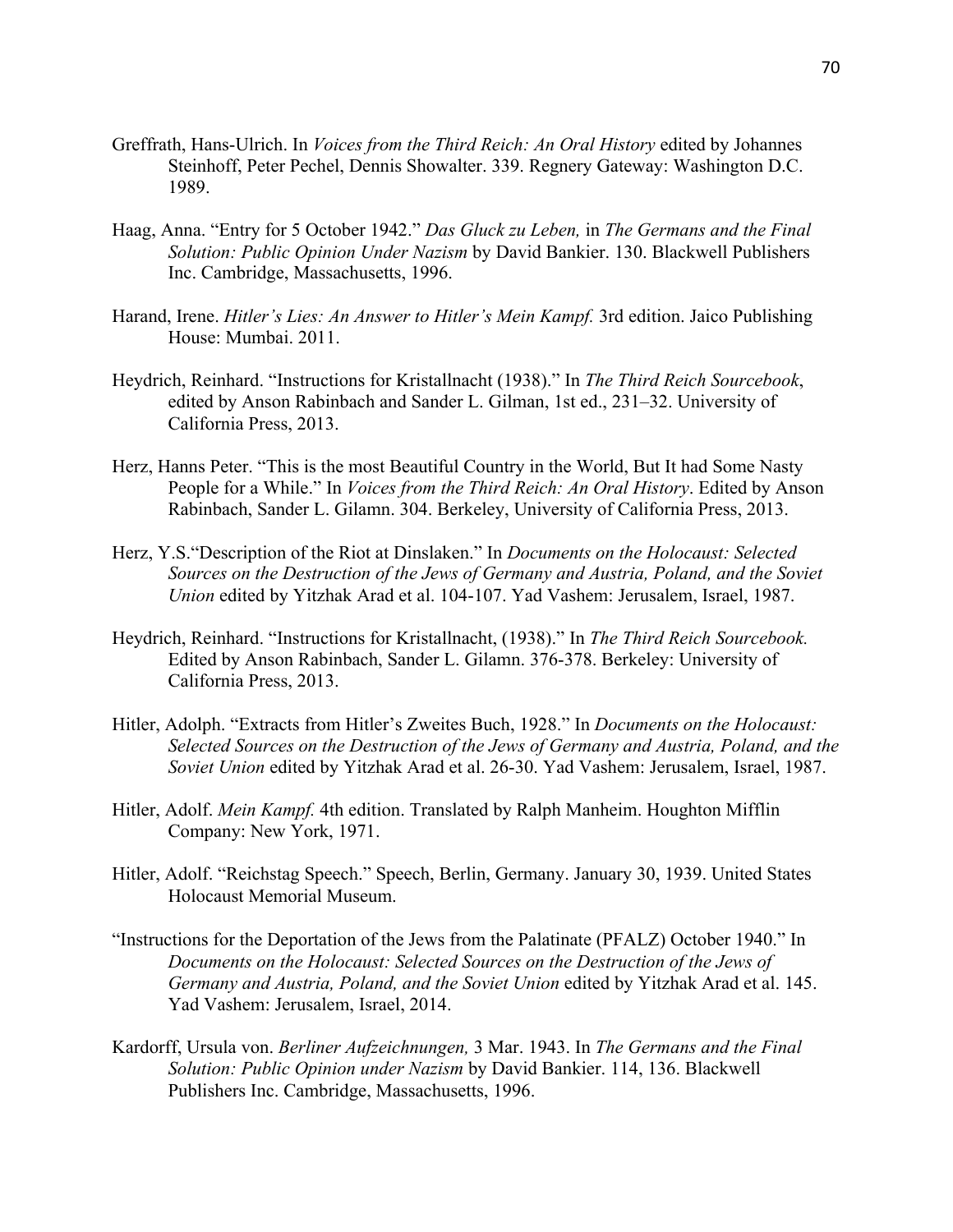- Kellner, Friedrich and Robert Scott Kellner. *My Opposition: The Diary of Friedrich Kellner--a German Against the Third Reich*. Cambridge: Cambridge University Press, 2018.
- Klee, E. W. Dressen and V. Riess (eds), '*Schone Zeiten.' Judenmord aus der Sicht der Tater und Gaffer,* p. 49. In *The Germans and the Final Solution: Public Opinion under Nazism* by David Bankier. 148. Blackwell Publishers Inc. Cambridge, Massachusetts, 1996.
- Klemperer, Victor and Martin Chalmers. *I Will Bear Witness: A Diary of the Nazi Years.* Modern Library: New York, 1999.
- Kluger, Ruth. *Still Alive: A Holocaust Girlhood Remembered.* First English-language ed. New York: Feminist Press at the City University of New York, 2001.
- Koller, Martin. "Introduction: Rejected Republic." In *Voices from the Third Reich: An Oral History* edited by Johannes Steinhoff, Peter Pechel, Dennis Showalter. xxxvii-xxxviii. Regnery Gateway: Washington D.C. 1989.
- "Kurt Mobius On the Guilt of the Jews and His Own Lack of Blame." In "*The Good Old Days:" The Holocaust as Seen by its Perpetrators and Bystanders* edited by Ernst Klee, Willi Dressen and Volker Riess. Translated by Deborah Burnstone. 2nd edition. 220. Konecky and Konecky: Connecticut, 1991.
- Kunert, Gunter. *Erwachsenenspiele,* 85. In *The Germans and the Holocaust: Popular Responses to the Persecution and Murder of the Jews* edited by Susanna Schrafstetter and Alan E. Steinweis. 99. New York: Berghahn, 2016.
- "Letter by British Foreign Secretary Anthony Eden About Bombing Auschwitz, 7 July 1944. In *Sources of the Holocaust* edited by Steve Hochstadt. 246. Palgrave Macmillan: New York, 2004.
- "Letter from Bishop of Limburg to the Reich Minister of Justice, 13 August 1941." In The *Nazi Germany Sourcebook an Anthology of Texts*. Edited by Sally A. Winkle. 332-333. London, Routledge, 2013.
- "Letter from Hjalmar Schacht." In *Documents on the Holocaust: Selected Sources on the Destruction of the Jews of Germany and Austria, Poland, and the Soviet Union*. Edited by A. Margaliot, Y. Arad, and Y. Gutman. 72-73. Jerusalem, Israel, Oxford, England: Yad Vashem, 2014.
- "Letters of SS-Obersturmfuhrer Karl Kretschmer (SK 4a)." In "*The Good Old Days:" The Holocaust as Seen by its Perpetrators and Bystanders* edited by Ernst Klee, Willi Dressen and Volker Riess. Translated by Deborah Burnstone. 2nd edition. 163-165. Konecky and Konecky: Connecticut, 1991.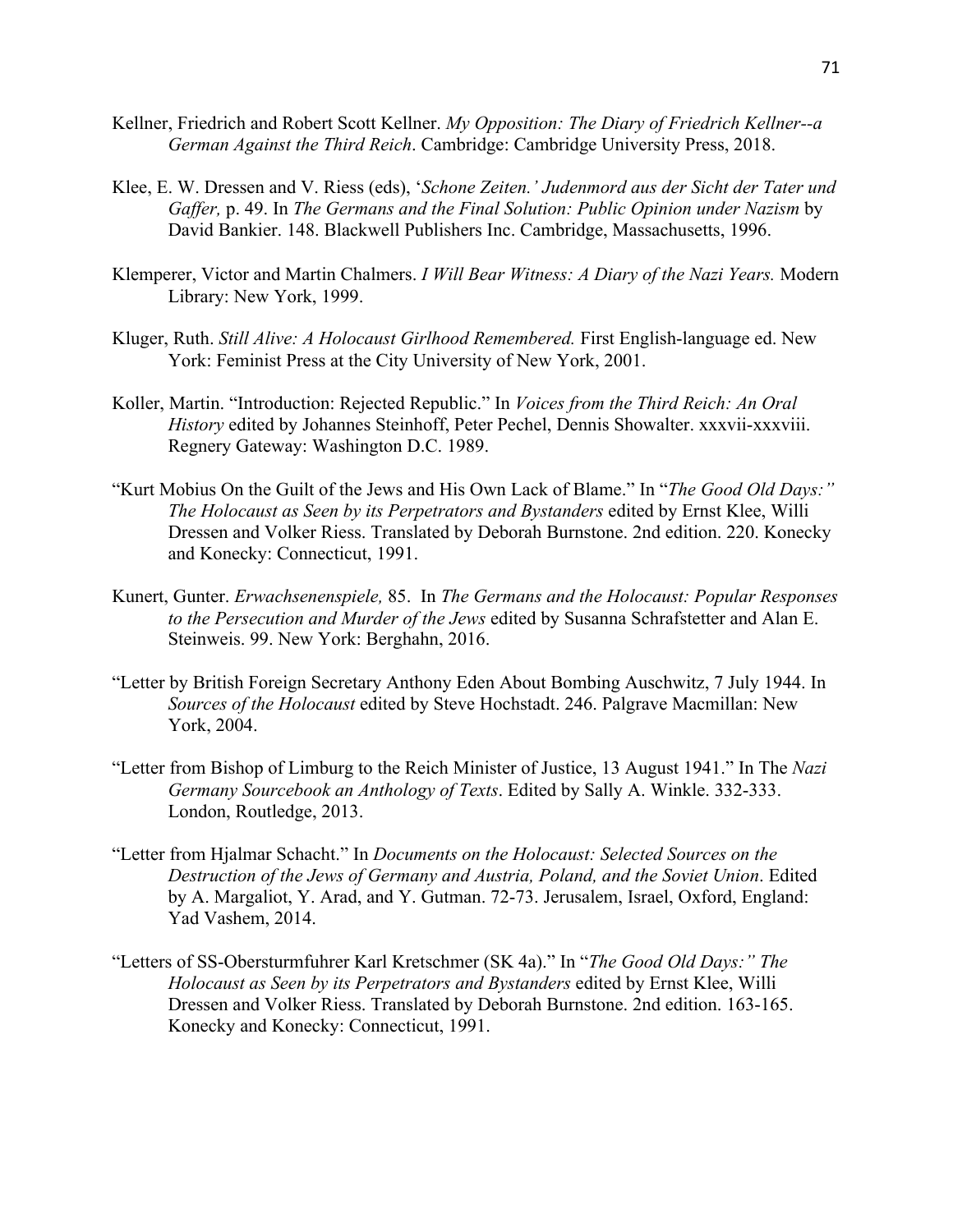- Lyss, Ines. "You Open Your Mouth About any of This, We'll Kill Your Family." In *Voices from the Third Reich: An Oral History* edited by Johannes Steinhoff, Peter Pechel, Dennis Showalter. 317-318. Regnery Gateway: Washington D.C. 1989.
- Maier, Karl-Heinz. "I Thought I would do Something for the Jewish Side of My Family." In *Voices from the Third Reich: An Oral History* edited by Johannes Steinhoff, Peter Pechel, Dennis Showalter. 296. Regnery Gateway: Washington D.C. 1989.
- Marr, Wilhelm. "The Victory of Judaism over Germany." Translated by Gerhard Rohringer. 8th edition. Bern, Rudolph Costenoble, 2009.
- Nast-Kolb, Fritz. "My Mother Looked Like a Small, Emaciated Little Girl." In *Voices from the Third Reich: An Oral History* edited by Johannes Steinhoff, Peter Pechel, Dennis Showalter. 300. Regnery Gateway: Washington D.C. 1989.
- "Nuremberg Laws on Reich Citizenship, September 15, 1935." In *Documents on the Holocaust: Selected Sources on the Destruction of the Jews of Germany and Austria, Poland, and the Soviet Union* edited by Yitzhak Arad et al. 77. Yad Vashem: Jerusalem, Israel, 1987.
- "Organization of the Anti-Jewish Boycott of April 1, 1933- Instructions Given by the National Socialist Party." In *Documents on the Holocaust: Selected Sources on the Destruction of the Jews of Germany and Austria, Poland, and the Soviet Union* edited by Yitzhak Arad et al. 32-35. Yad Vashem: Jerusalem, Israel, 1987.
- Pechel, Peter. "Even a Criminal German Government Cannot Order Mass Murder." In *Voices from the Third Reich: An Oral History* edited by Johannes Steinhoff, Peter Pechel, Dennis Showalter. 333-336. Regnery Gateway: Washington D.C. 1989.
- "Police Decree on Identifications of Jews, 1 September 1939." In *The Nazi Germany Sourcebook: An Anthology of Texts* edited by Roderick Stackelberg and Sally Anne Winkle. 341-342. Routledge: New York, 2013.
- Quotation from *Die Hamburger Katastrophe vom Sommer 1943 in Augenzeugenberichten,* ed. Renate Hauschild-Thiessen (Hamburg, 1993), 230. In *The Germans and the Holocaust: Popular Responses to the Persecution and Murder of the Jews* edited by Susanna Schrafstetter and Alan E. Steinweis. 53. New York: Berghahn, 2016.
- "Reactions to Goebbels' Speech, 1943." In *The Third Reich Sourcebook*, edited by Anson Rabinbach and Sander L. Gilman, 1st ed., 1246-1247. University of California Press, 2013.
- "Recommendation by Schacht to Prevent Damage to Jewish Places of Business, June 1935." In *Documents on the Holocaust: Selected Sources on the Destruction of the Jews of Germany and Austria, Poland, and the Soviet Union* edited by Yitzhak Arad et al. 72-73. Yad Vashem: Jerusalem, Israel, 1987.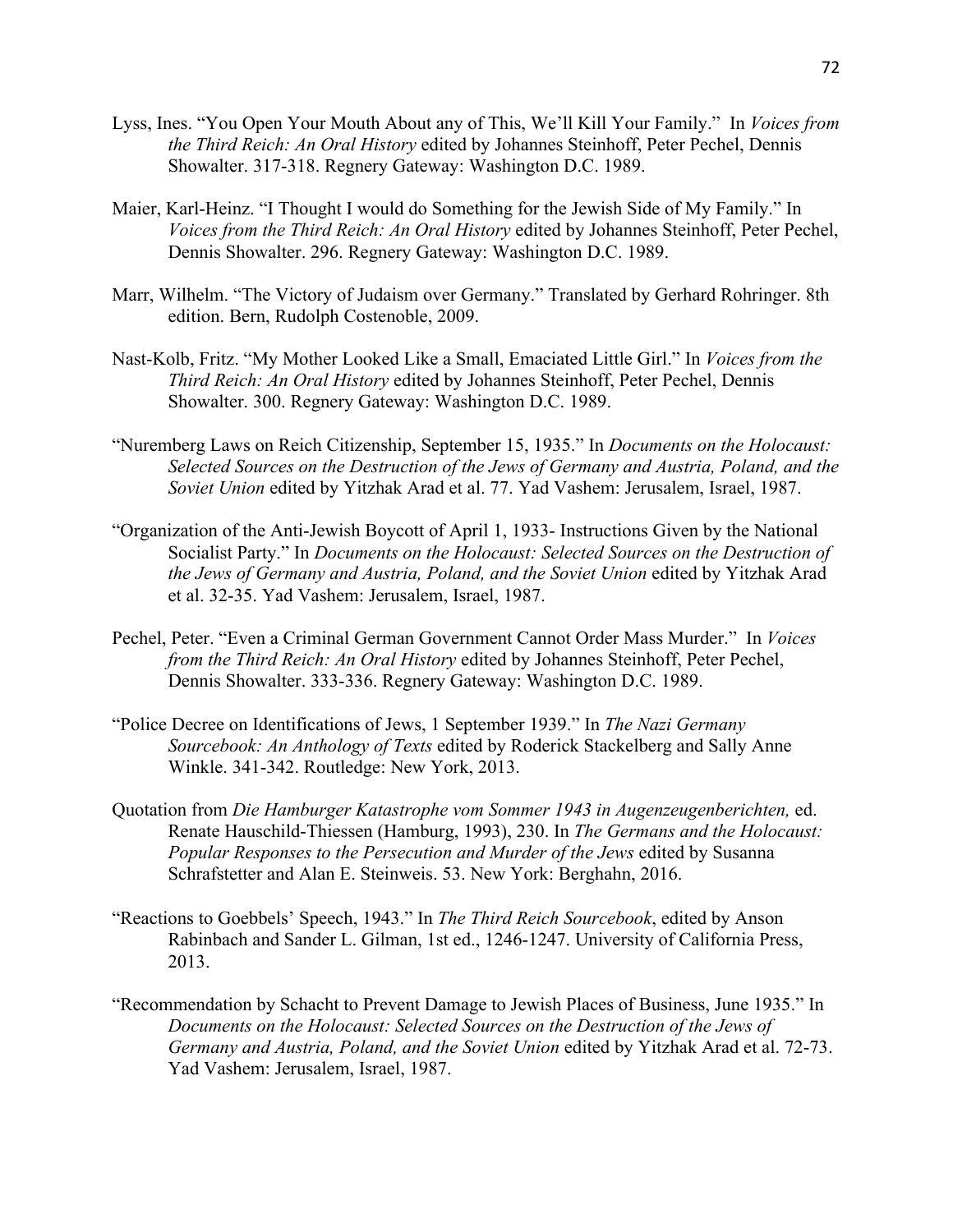- "Regulation for the Elimination of the Jews from the Economic Life of Germany, November 12, 1938." In *Documents on the Holocaust: Selected Sources on the Destruction of the Jews of Germany and Austria, Poland, and the Soviet Union* edited by Yitzhak Arad et al. 115- 116. Yad Vashem: Jerusalem, Israel, 2014.
- Rosenau, Hermann. "I had Been Declared the Winner of a National Competition." In *Voices from the Third Reich: An Oral History* edited by Johannes Steinhoff, Peter Pechel, Dennis Showalter. 301. Regnery Gateway: Washington D.C. 1989.
- Rudiger, Jutta. "The Master of Europe." In *Voices from the Third Reich: An Oral History* edited by Johannes Steinhoff, Peter Pechel, Dennis Showalter. 19-21. Regnery Gateway: Washington D.C. 1989.
- Scheurenberg, Klaus. "Defeat and Crimes." In *Voices from the Third Reich: An Oral History*  edited by Johannes Steinhoff, Peter Pechel, Dennis Showalter. 292-293. Regnery Gateway: Washington D.C. 1989.
- Schlosser, Dorothea. "There are Jews and there are Christians but Worst of All are the Half-Breeds." In *Voices from the Third Reich: An Oral History* edited by Johannes Steinhoff, Peter Pechel, Dennis Showalter. 45-46. Regnery Gateway: Washington D.C. 1989.
- Schlosser, Dorothea. In *Voices from the Third Reich: An Oral History* edited by Johannes Steinhoff, Peter Pechel, Dennis Showalter. 317. Regnery Gateway: Washington D.C. 1989.
- Scholl, Inge, and Dorothee Sölle. *The White Rose Munich, 1942-1943*. First Wesleyan paperback edition. Middletown, Conn: Wesleyan University Press, 1983.
- "SD Abschnitt Dortmund, Hauptaubenstelle Bielefeld, 15 Mar. 1942, YVA, JM/4568." In *The Germans and the Final Solution: Public Opinion under Nazism* by David Bankier. 149. Blackwell Publishers Inc. Cambridge, Massachusetts, 1996.
- "SD District Main Office Wurzburg III A4, General Mood and Situation, Wurzburg, 7 September 1943, in Kulka and Jackel, *Jews in the Secret Nazi Reports,* 643. In *The Germans and the Holocaust: Popular Responses to the Persecution and Murder of the Jews* edited by Susanna Schrafstetter and Alan E. Steinweis. 53. New York: Berghahn, 2016.
- Seraphin, Hans Gunther. "If it is a Single Person More than None, You're in for it." In *Voices from the Third Reich: An Oral History* edited by Johannes Steinhoff, Peter Pechel, Dennis Showalter. 325. Regnery Gateway: Washington D.C. 1989.
- Semmler, Rudolf. *Goebbels,* entry for 16 Aug. 1943. In *The Germans and the Final Solution: Public Opinion under Nazism* by David Bankier. 145. Blackwell Publishers Inc. Cambridge, Massachusetts, 1996.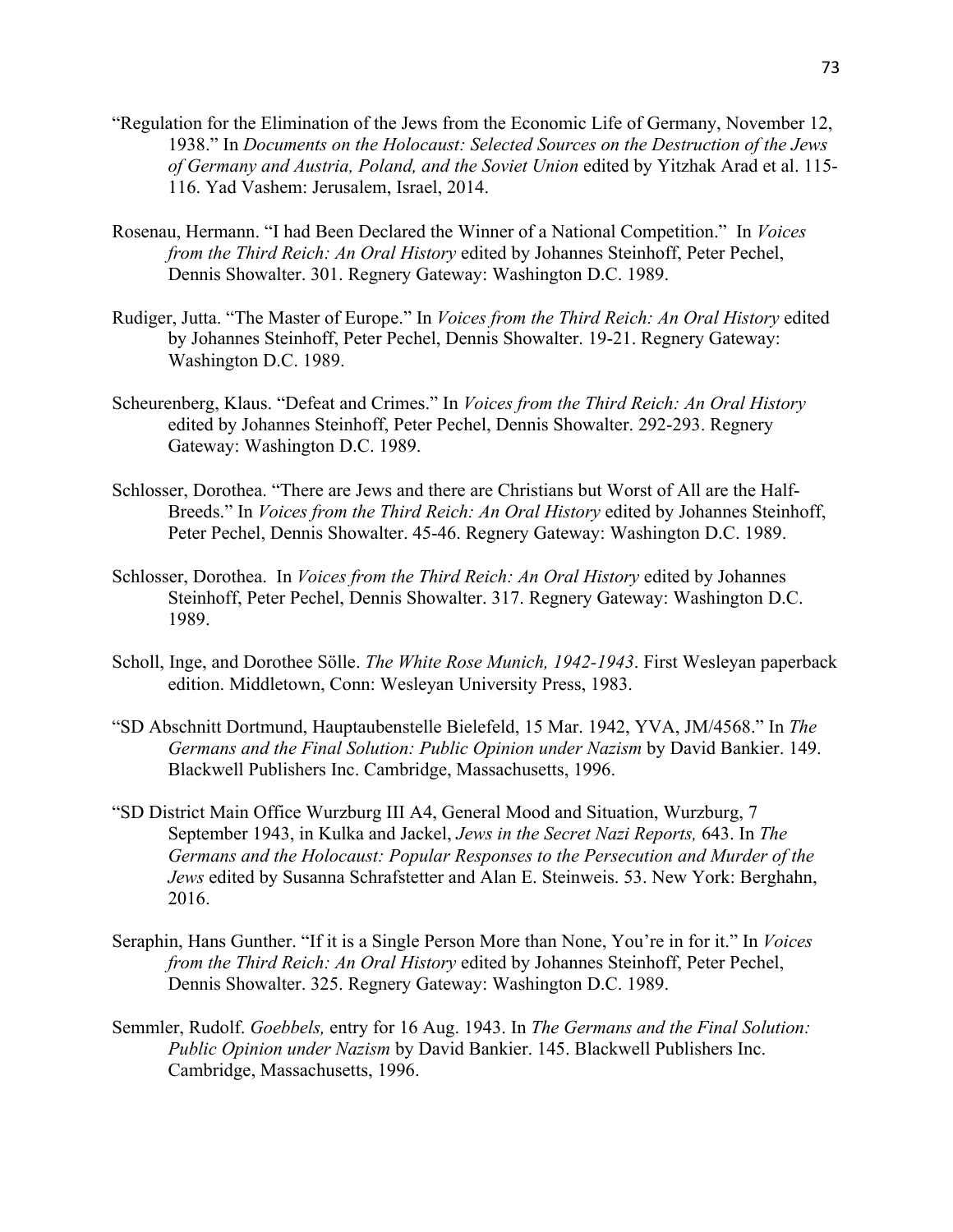- "Sopade, Feb 1937, A 22", in *The Germans and the Final Solution: Public Opinion under Nazism* by David Bankier. 69-71. Blackwell Publishers Inc. Cambridge, Massachusetts, 1996.
- "Sopade: Reactions of the Populace to Reichskristallnacht." In *The Third Reich Sourcebook.*  Edited by Anson Rabinbach, Sander L. Gilamn. 383-384. Berkeley: University of California Press, 2013.
- "Speech of Reichsfuhrer SS Heinrich Himmler at a meeting of senior SS officers in Posen, 4 October 1943." In In *The Nazi Germany Sourcebook: An Anthology of Texts* edited by Roderick Stackelberg and Sally Anne Winkle. 370. Routledge: New York, 2013.
- Speer, Albert. *The Secret Diaries.* Pocket, New York, 1976.
- Staewen, Gertrude. "We Stole Groceries and Put Other People Up to Stealing for Us." In *Voices from the Third Reich.* Edited by Anson Rabinbach, Sander L. Gilamn. 322-324. Berkeley, University of California Press, 2013.
- "The Head of 2nd Company, Reserve Police Battalion 13." In "*The Good Old Days:" The Holocaust as Seen by its Perpetrators and Bystanders* edited by Ernst Klee, Willi Dressen and Volker Riess. Translated by Deborah Burnstone. 2nd edition. 127. Konecky and Konecky: Connecticut, 1991.
- "The Situation of the Jews in Germany in the Summer of 1941." In *Documents on the Holocaust: Selected Sources on the Destruction of the Jews of Germany and Austria, Poland, and the Soviet Union* edited by Yitzhak Arad et al. 150-153. Yad Vashem: Jerusalem, Israel, 2014.
- "The Last Days of the Zionist Youth Movement in Germany, 1942." In *Documents on the Holocaust: Selected Sources on the Destruction of the Jews of Germany and Austria, Poland, and the Soviet Union* edited by Yitzhak Arad et al. 154. Yad Vashem: Jerusalem, Israel, 2014.
- Tobias, Paula. "Memoir by Dr. Paula Tobias about Boycott of 1 April 1933." In *Sources of the Holocaust* edited by Steve Hochstadt. 39-41. Palgrave Macmillan: New York, 2004.
- "Wannsee Protocol, 1942." In *The Third Reich Sourcebook*, edited by Anson Rabinbach and Sander L. Gilman, 1st ed., 1126–1135. Berkeley: University of California Press, 2013.
- Wurster, Rudolf. "We were Going to have a lot to Answer for if We Lost this War." In *Voices from the Third Reich: An Oral History* edited by Johannes Steinhoff, Peter Pechel, Dennis Showalter. 331. Regnery Gateway: Washington D.C. 1989.
- "30 Sep. 1941, PRO, FO 371/34431." In *The Germans and the Final Solution: Public Opinion under Nazism* by David Bankier. 142-143. Blackwell Publishers Inc. Cambridge, Massachusetts, 1996.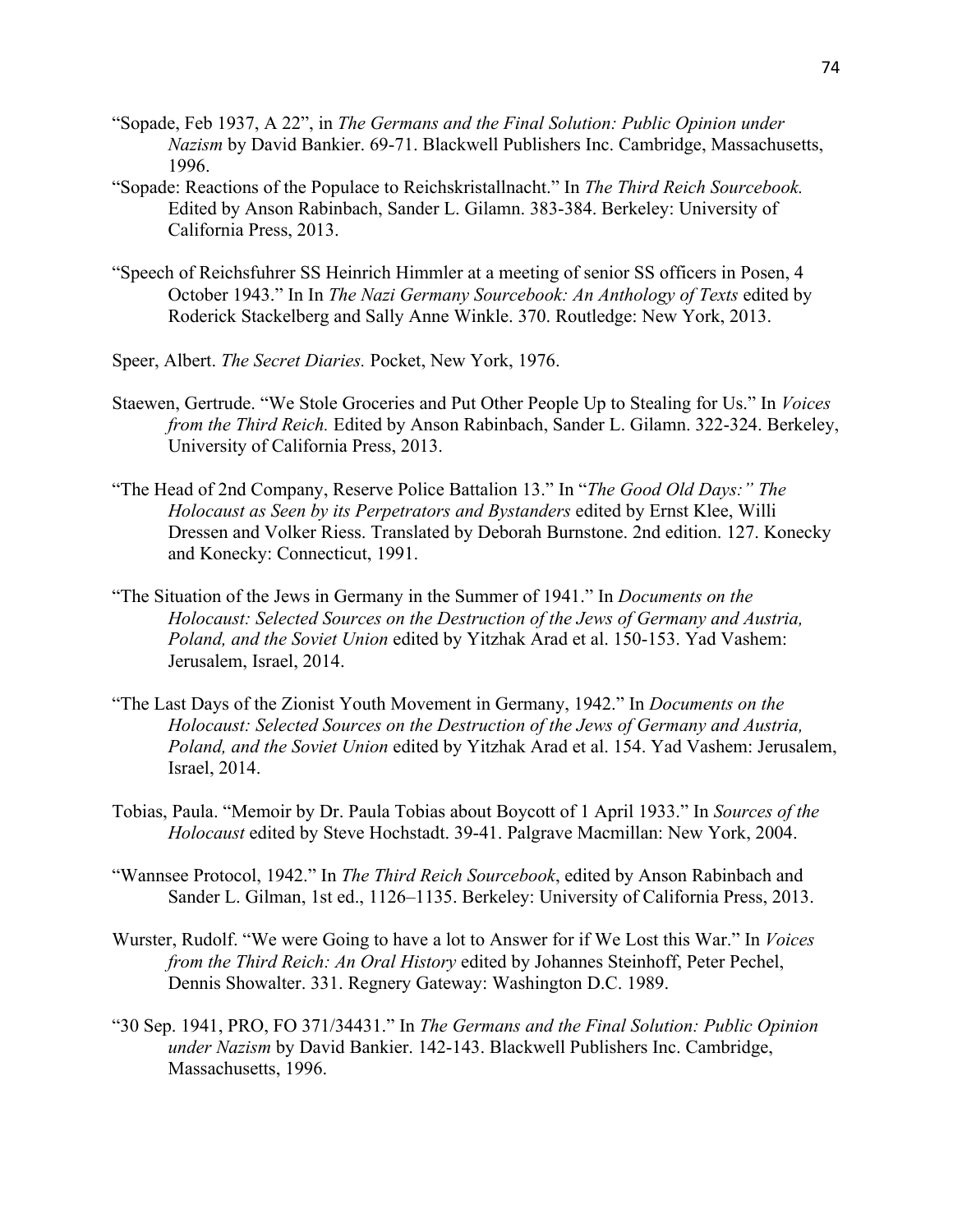## **Secondary Sources Books**

- Arendt, Hannah. *The Origins of Totalitarianism.* 2d enl. Ed. New York, NY: Meridian Books, 1958.
- Baer, Elizabeth R. *The Genocidal Gaze: From German Southwest Africa to the Third Reich.*  Wayne State University Press, Detroit, 2017.
- Bankier, David. *The Germans and the Final Solution: Public Opinion under Nazism.* Blackwell Publishers Inc. Cambridge, Massachusetts, 1996.
- Bajohr, Frank. "Chapter 2: German Responses to the Persecution of the Jews as Reflected in Three Collections of Secret Reports." *The Germans and the Holocaust: Popular Responses to the Persecution and Murder of the Jews*. Edited by Susanna Schrafstetter and Alan E. Steinweis. New York: Berghahn, 2016.
- Beller, Steven. *Antisemitism: A Very Short Introduction.* Oxford University Press. 2nd edition. New York, 2015.
- Browning, Christopher R. *Nazi Policy, Jewish Workers, German Killers*. Cambridge: Cambridge University Press, 2000.
- Browning, Christopher R. *Ordinary Men: Reserve Police Battalion 101 and the Final Solution in Poland.* 1st Harper Perennial, Reissu ed. New York: Harper Perennial, 1998.
- Christopher R. Browning. *The Origins of the Final Solution: The Evolution of Nazi Jewish Policy, September 1939-March 1942*. Comprehensive History of the Holocaust. Lincoln: University of Nebraska Press, 2004.
- Faulkner Rossi, Lauren. *Wehrmacht Priests: Catholicism and the Nazi War of Annihilation.*  Cambridge, Massachusetts: Harvard University Press, 2015.
- Friedlander, Henry. *The Origins of Nazi Genocide: From Euthanasia to the Final Solution.* The University of North Carolina Press, Chapel Hill, 1995.
- Friedman, Jonathan C. *The Lion and the Star: Gentile-Jewish Relations in Three Hessian Communities, 1919-1945.* Lexington: University Press of Kentucky, 1998.
- Fritzsche, Peter. "Chapter 4: Babi Yar, but No Auschwitz What did Germans Know about the Final Solution?" *The Germans and the Holocaust: Popular Responses to the Persecution and Murder of the Jews*. Edited by Susanna Schrafstetter and Alan E. Steinweis. New York: Berghahn, 2016.
- Gellately, Robert. *Backing Hitler: Consent and Coercion in Nazi Germany*. New York;Oxford;: Oxford University Press, 2001.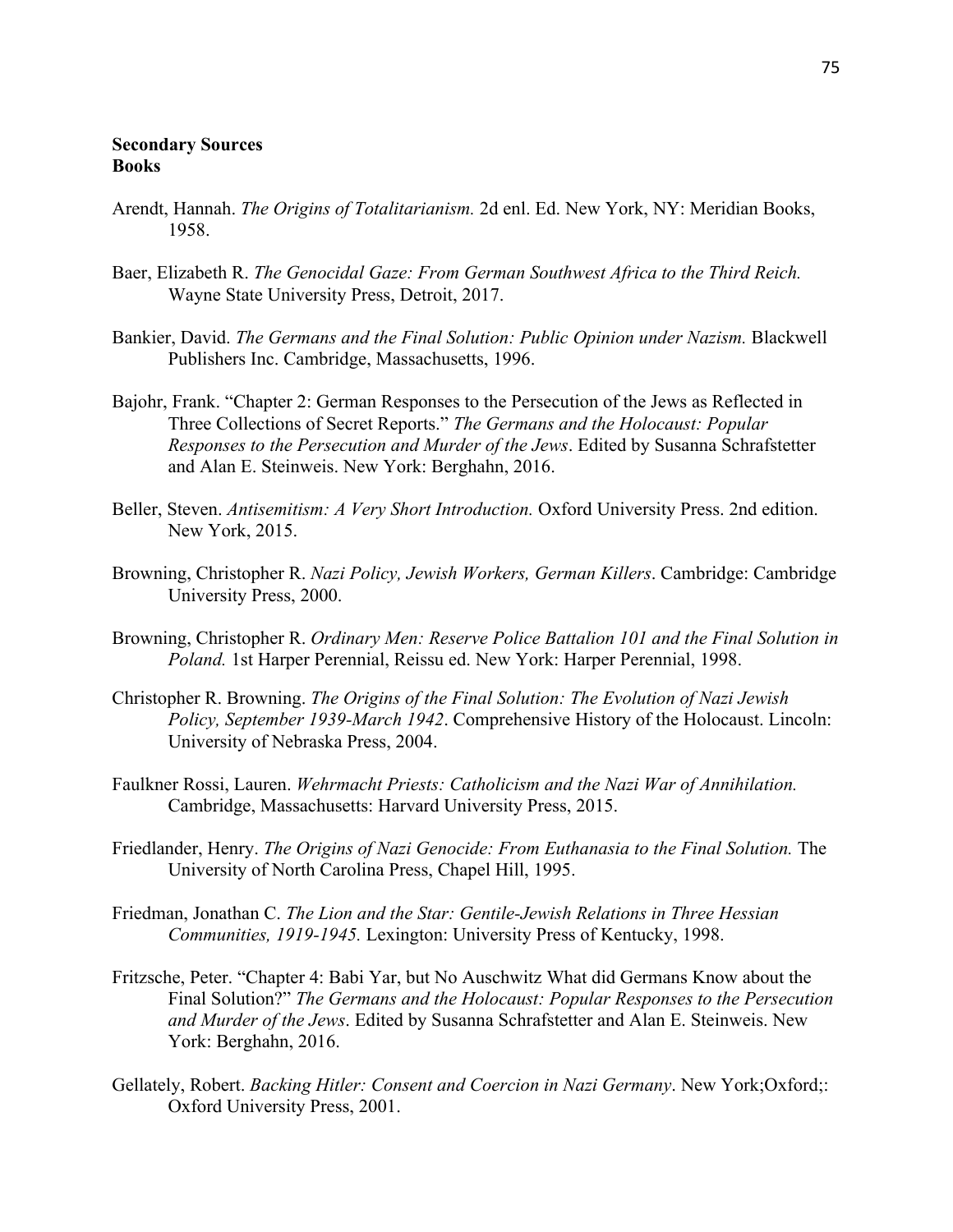- Goldhagen, Daniel Jonah. *Hitler's Willing Executioners: Ordinary Germans and the Holocaust*  First Vintage Books edition. New York: Vintage Books, 1997.
- Gruner, Wolf. "Chapter 3: Indifference? Participation and Protest as Individual Responses to the Persecution of the Jews as Revealed in Berlin Police Logs and Trial Records, 1933-45." *The Germans and the Holocaust: Popular Responses to the Persecution and Murder of the Jews*. Edited by Susanna Schrafstetter and Alan E. Steinweis. New York: Berghahn, 2016.
- Jarausch, Konrad Hugo. *Broken Lives: How Ordinary Germans Experienced the 20th Century.*  Princeton, NJ: Princeton University Press, 2018.
- Kaplan, Marion A. and Thomson Gale. *Between Dignity and Despair: Jewish Life in Nazi Germany.* 3rd Edition. New York: Oxford University Press, 2011.
- Kershaw, Ian. *Hitler, the Germans, and the Final Solution.* New Haven, Connecticut. Jerusalem: International Institute for Holocaust Research, Yad Vashem, 2008.
- Kuhne, Thomas. *Belonging and Genocide: Hitler's Community, 1918-1945.* New Haven: Yale University Press, 2013.
- Lemmons, Russel. *Goebbels and Der Angriff*. Lexington, Kentucky: University Press of Kentucky, 1994.
- Speer, Albert. *Inside the Third Reich: Memoirs*. Bronx, NY: Ishi Press International, 2009.
- Stackelberg, Roderick, and Sally A Winkle. *The Nazi Germany Sourcebook an Anthology of Texts*. London; New York: Routledge, 2013.
- Taylor, Simon and Tom Stammers. *Hitler's Willing Executioners.* First ed. London: Taylor and Francis, 2017.
- Thielicke, Helmut, David R. Law, and H. George Anderson. *Notes from a Wayfarer: The Autobiography of Helmut Thielicke*. Cambridge: Lutterworth Press, 1984.

## **Articles**

- Bergen, Doris L. "Catholics, Protestants, and Christian Antisemitism in Nazi Germany." *Central European History* 27, no. 3. 1995.
- Browning, Christopher R. "The Nazi Decision to Commit Mass Murder: Three Interpretations: The Euphoria of Victory and the Final Solution: Summer-Fall 1941." *German Studies Review* 17, no. 3, 1994.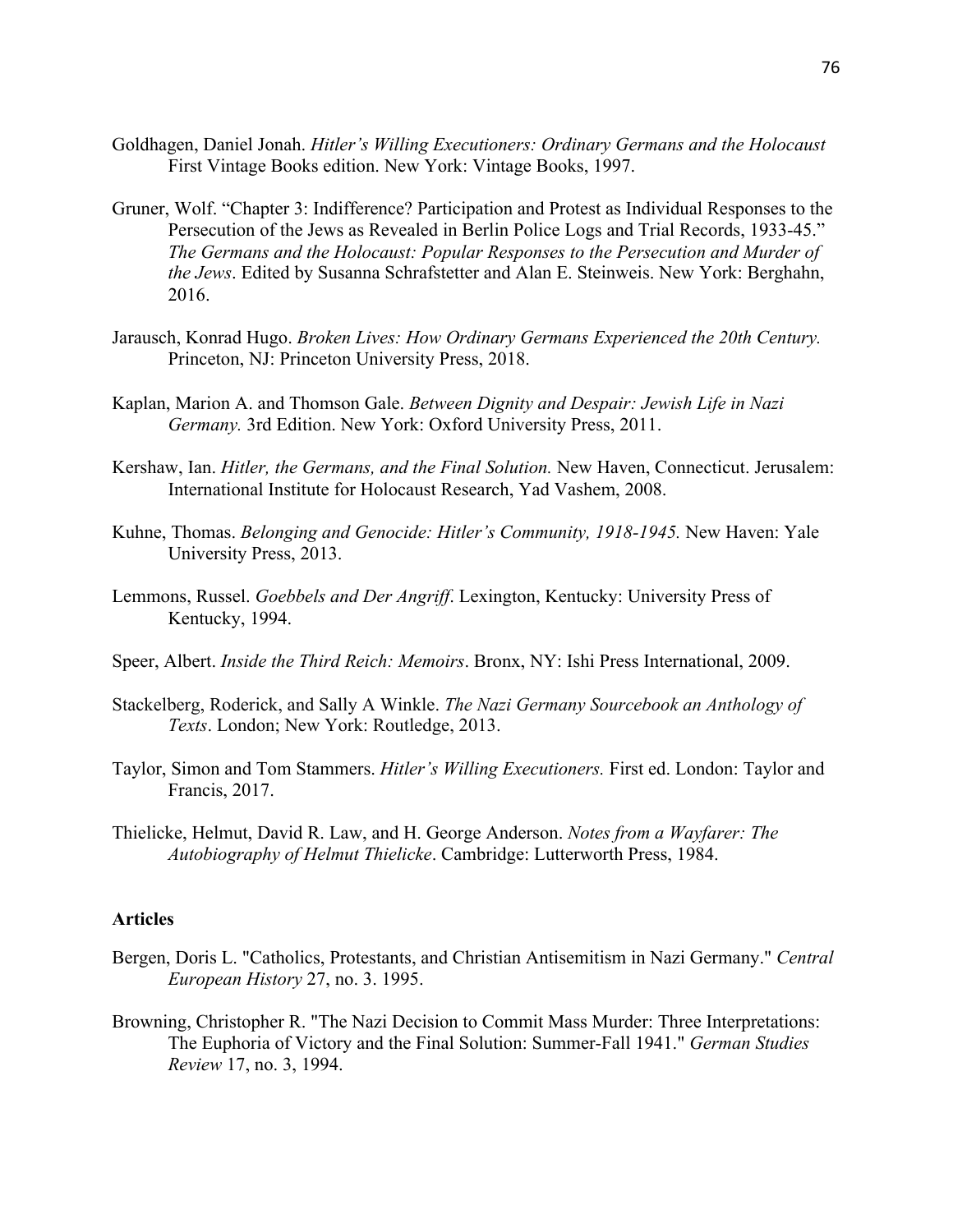- Bytwerk, Randall L. "Believing in "Inner Truth": The Protocols of the Elders of Zion in Nazi Propaganda, 1933–1945." *Holocaust and Genocide Studies* 29, no. 2. 2015.
- Cary, Noel D. "Antisemitism, Everyday Life, and the Devastation of Public Morals in Nazi Germany." *Central European History* 35, no. 4, 2002.
- Freeman, Julie Dawn. "German Public Opinion and the Persecution of the Jews in Nazi Germany, 1933-1945, as Reflected in Memoir Literature." Order No. 9228046, State University of New York at Buffalo, 1992.
- Führer, Karl Christian. "Contradicting Nazi Propaganda: Classified Advertisements as Documents of Jewish Life in Nazi Germany, 1933-1938." *Media History* 18, no. 1. 2012.
- Groth, Alexander J. "Demonizing the Germans: Goldhagen and Gellately on Nazism." *Political Science Reviewer* 32, 2003.
- Herf, Jeffrey. "The "Jewish War": Goebbels and the Antisemitic Campaigns of the Nazi Propaganda Ministry." *Holocaust and Genocide Studies* 19, no. 1, 2005.
- Huebel, Sebastian. "Disguise and Defiance: German Jewish Men and their Underground Experiences in Nazi Germany, 1941–45." *Shofar* 36, no. 3, Winter, 2018.
- Jaskot, Paul B. "Hitler, the Germans, and the Final Solution." *The Journal of Interdisciplinary History* 40, no. 3, 2010.
- Jick, Leon A. "Method in Madness: An Examination of the Motivations for Nazi Mass Murder." *Modern Judaism* 18, no. 2, 1998.
- Kansteiner, Wulf. "From Exception to Exemplum: The New Approach to Nazism and the "Final Solution"." *History and Theory* 33, no. 2, 1994.
- Kertzer, David I. and Gunnar Mokosch. "In the Name of the Cross: Christianity and Anti-Semitic Propaganda in Nazi Germany and Fascist Italy." *Comparative Studies in Society and History* 62, no. 3. 2020.
- Koschorke, Albrecht and Susan H. Gillespie. "Ideology in Execution: On Hitler's 'Mein Kampf.'" *New German Critique*, no. 124. 2015.
- Lange, Carolin Dorothée. "After They Left: Looted Jewish Apartments and the Private Perception of the Holocaust." *Holocaust and Genocide Studies* 34, no. 3, 2020.
- Luebke, David M. "The Germans and the Final Solution: Public Opinion Under Nazism." Shofar. 12, no. 3, April 1, 1994.
- Miller, Michael L. "The Forgotten Pogroms, 1918." Slavic Review 78, no. 3, 2019.